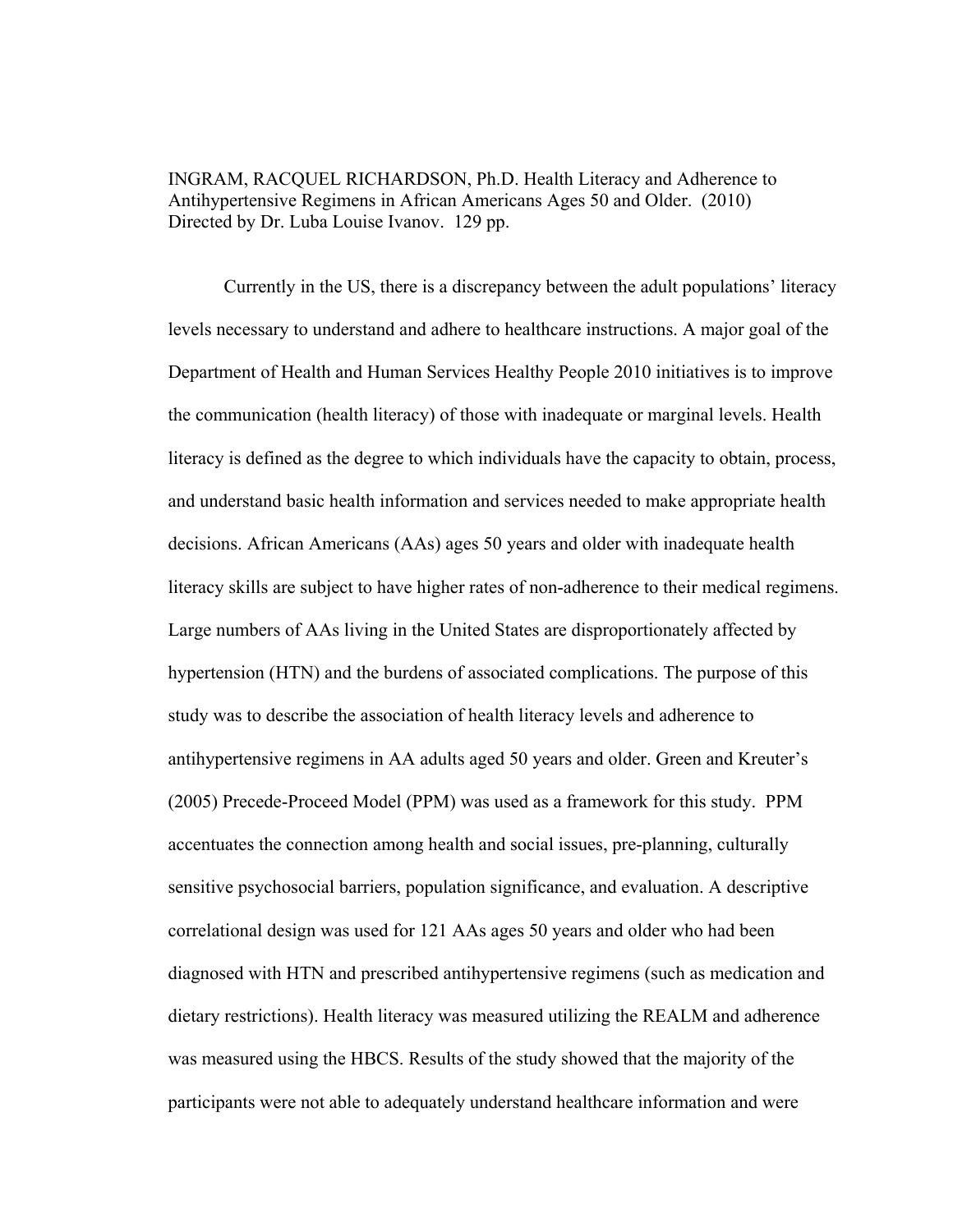functioning with inadequate health literacy levels. Regression analysis showed that age and health status significantly predicted adherence to antihypertensive regimen, indicating that those who were younger and reported 'poor' or 'fair' health status were more likely to not adhere to their antihypertensive regimen.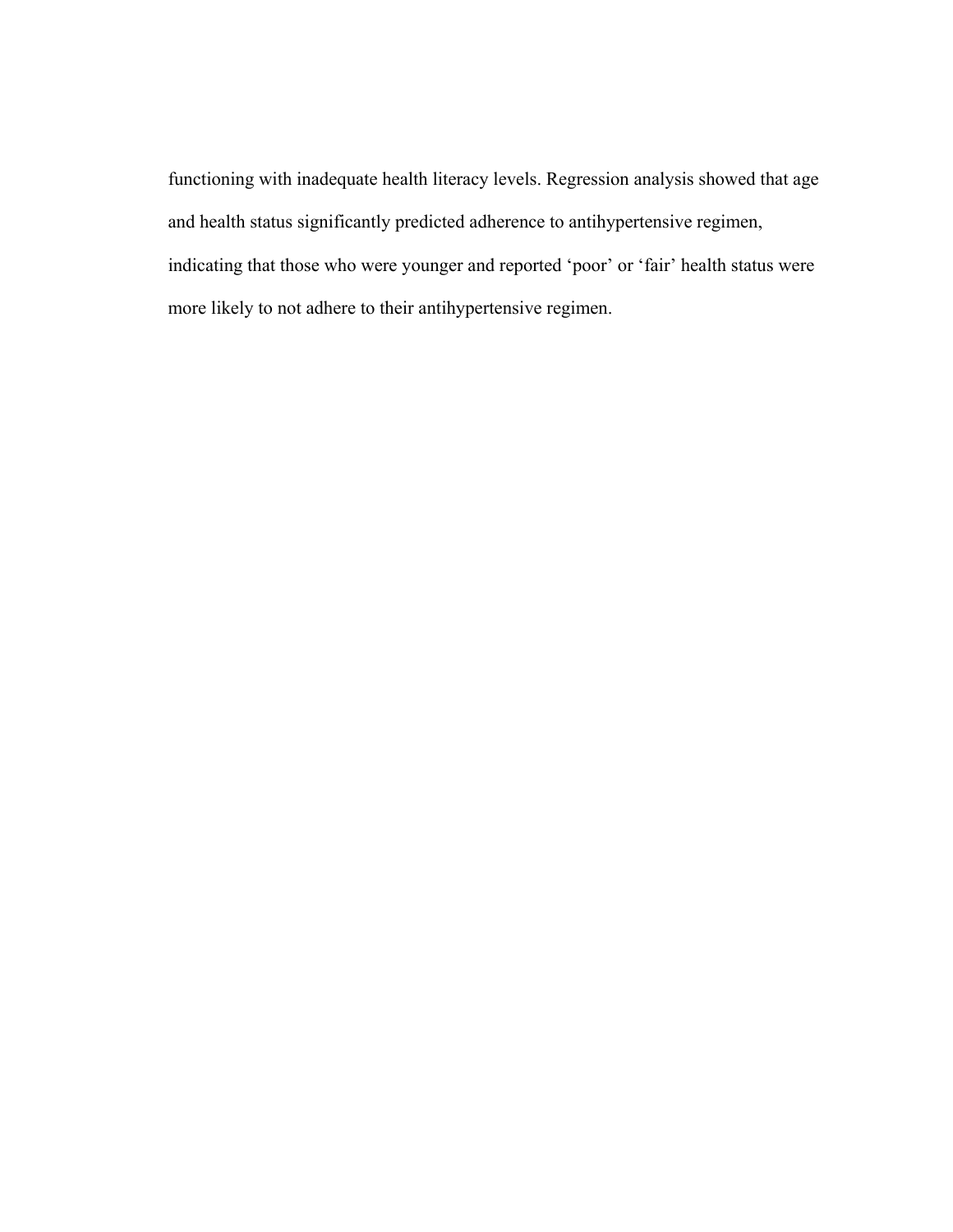# HEALTH LITERACY AND ADHERENCE TO ANTIHYPERTENSIVE REGIMENS IN AFRICAN AMERICANS AGES 50 AND OLDER

by

Racquel Richardson Ingram

A Dissertation Submitted to the Faculty of The Graduate School at The University of North Carolina at Greensboro in Partial Fulfillment of the Requirements for the Degree Doctor of Philosophy

> Greensboro 2010

> > Approved by

Committee Chair

 $\mathcal{L}_\text{max}$  , where  $\mathcal{L}_\text{max}$  and  $\mathcal{L}_\text{max}$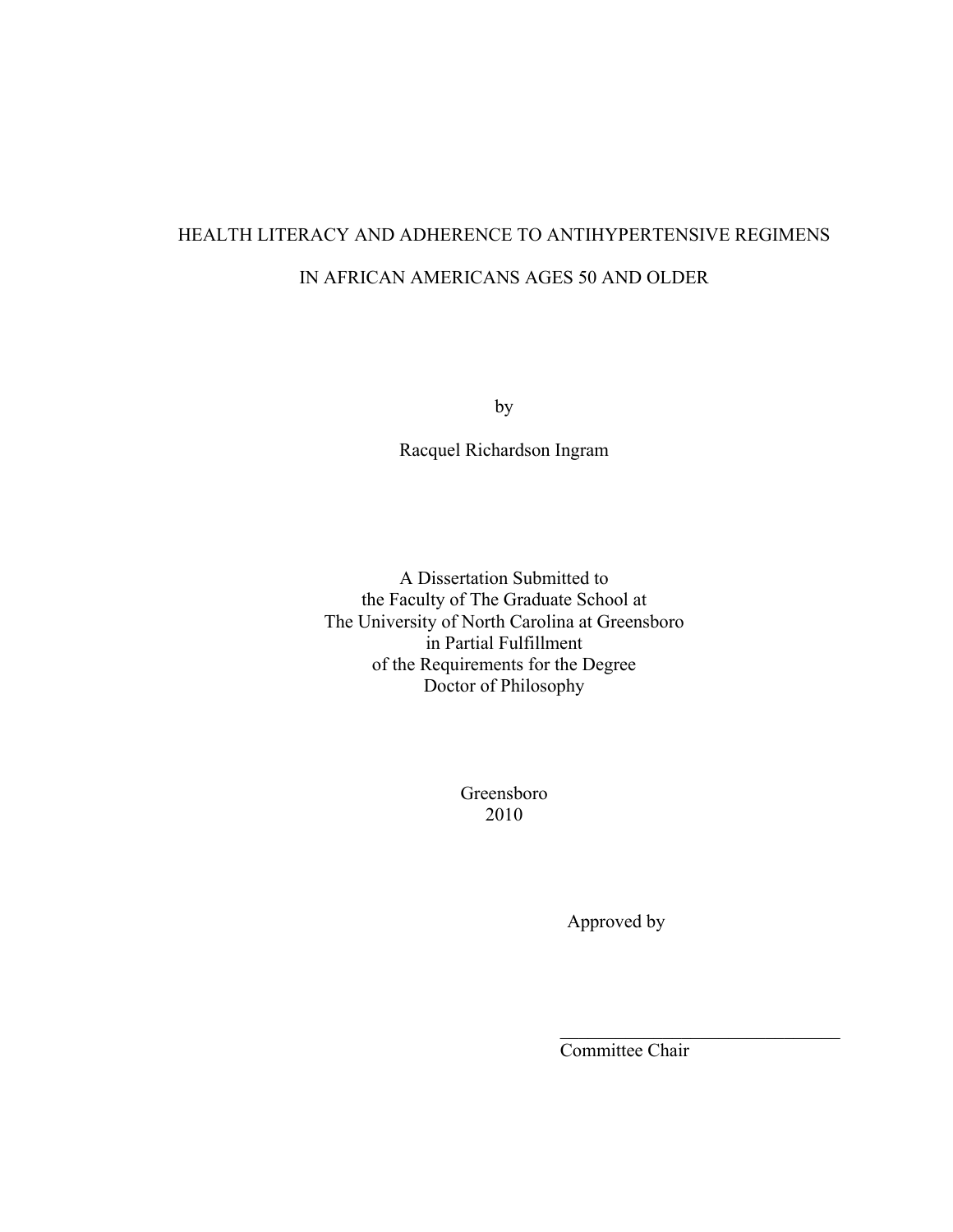© 2010 Racquel Richardson Ingram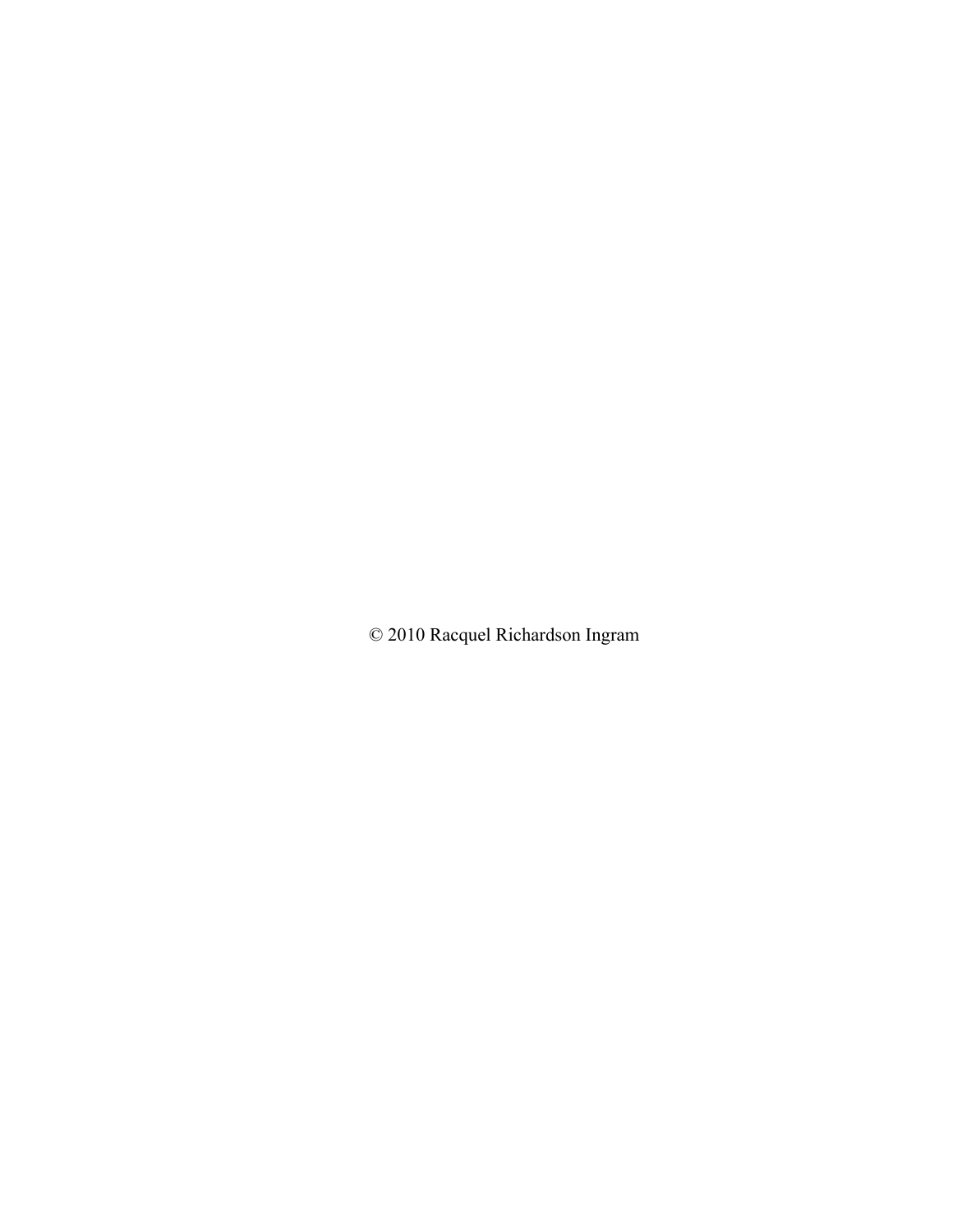To My Lord and Savior who gave me the strength to endure this educational experience, I say "Thank You." To my husband Chinno Ingram Sr. I love you so much and thank God for you and all of the love, prayers, encouragement and support you had for me during this entire process. To my beautiful children: Mike, Celessia, Regina, CJ, and Ben, thank you for your patience, love and support. To my friend Dr. Dionne Roberts, thank you for your listening ear and the hours of discussion, prayers and tear shedding that encouraged me to keep going. To my dissertation chair Dr. Ivanov who's persistence and dedication to my success represents the belief that 'all can do if given the resources and opportunity. To my church family and my WSSU colleagues, thank you for your many prayers, and support. I dedicate this dissertation and the fruits of my future scholarly endeavors to all of you.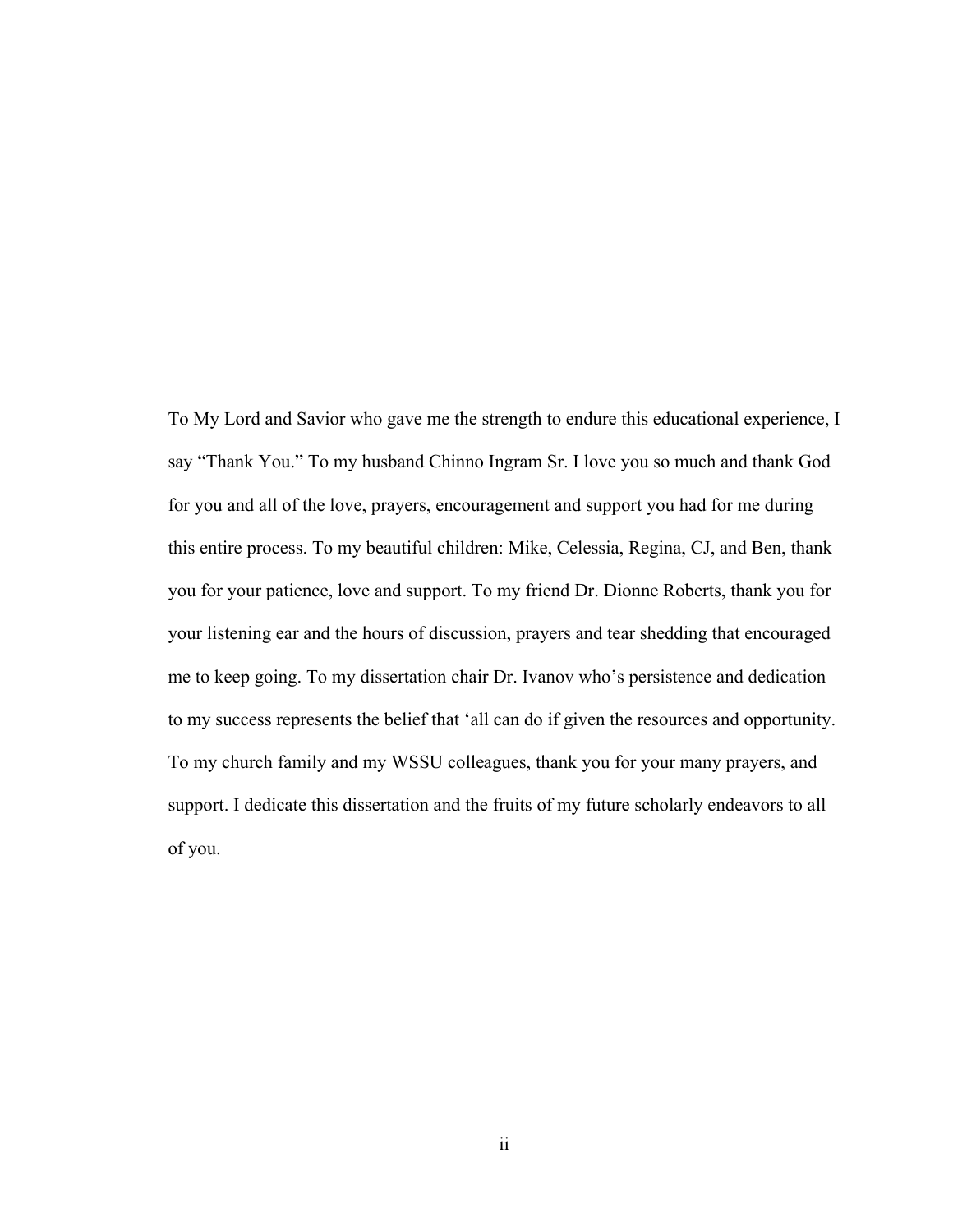# APPROVAL PAGE

This dissertation has been approved by the following committee of the Faculty of The Graduate School at The University of North Carolina at Greensboro.

Committee Chair \_\_\_\_\_\_\_\_\_\_\_\_\_\_\_\_\_\_\_\_\_\_\_\_\_\_\_\_\_\_\_\_\_\_\_\_\_\_\_\_\_\_\_\_\_

Luba Louise Ivanov

Committee Members

Carol Blue

Jie Hu

Eileen Kohlenberg

 $\mathcal{L}_\text{max}$  , and the set of the set of the set of the set of the set of the set of the set of the set of the set of the set of the set of the set of the set of the set of the set of the set of the set of the set of the

 $\mathcal{L}_\text{max}$  , and the set of the set of the set of the set of the set of the set of the set of the set of the set of the set of the set of the set of the set of the set of the set of the set of the set of the set of the

 $\mathcal{L}_\text{max}$  , where  $\mathcal{L}_\text{max}$  and  $\mathcal{L}_\text{max}$ Date of Acceptance by Committee

 $\mathcal{L}_\text{max}$  , and the set of the set of the set of the set of the set of the set of the set of the set of the set of the set of the set of the set of the set of the set of the set of the set of the set of the set of the

Date of Final Oral Examination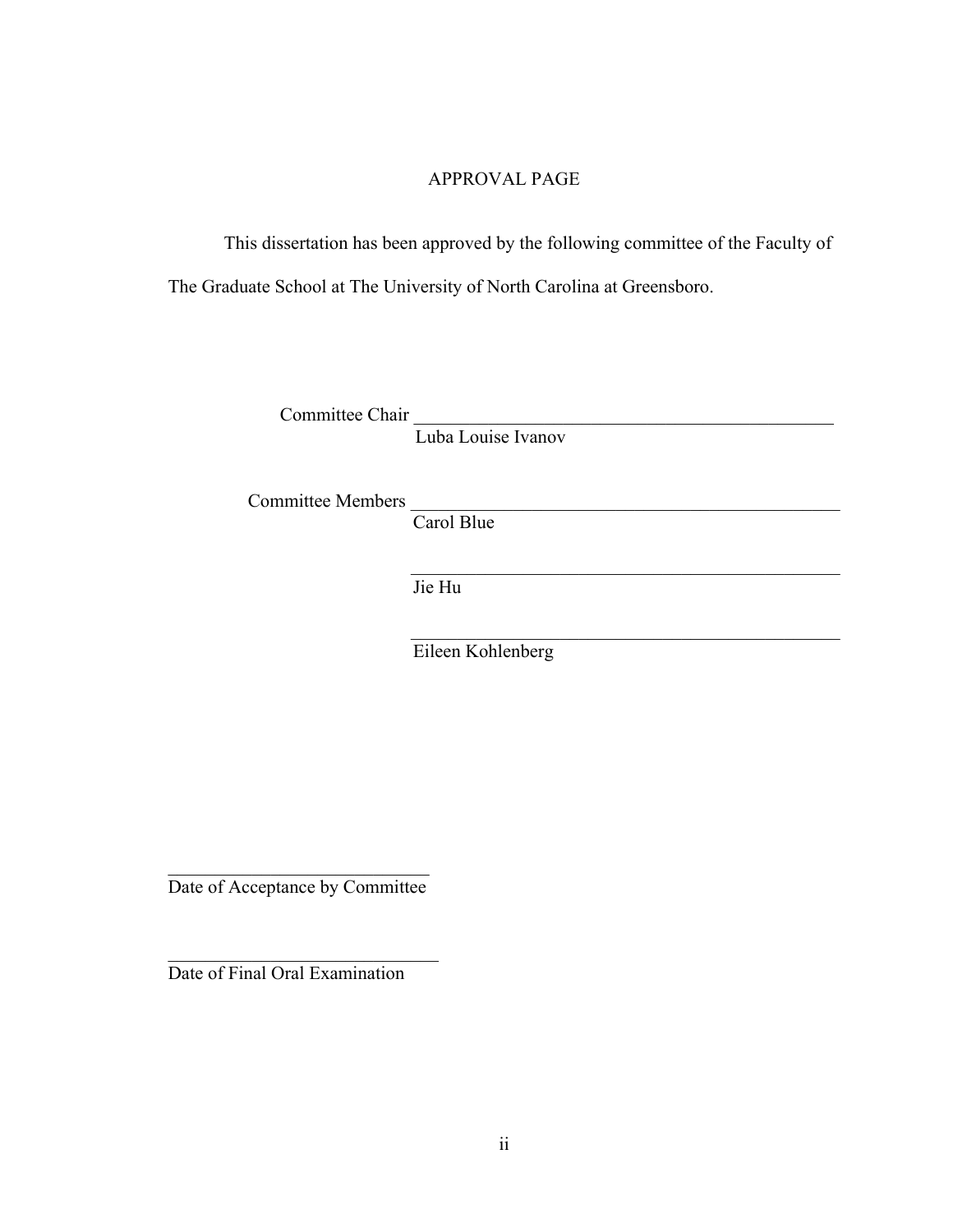#### ACKNOWLEDGEMENTS

I would like to acknowledge my dissertation chair Dr. Louise Ivanov for her mentorship and for the countless hours we spent perfecting this dissertation. I would also like to acknowledge the support and expertise of my dissertation committee members: Dr. Kohlenberg, Dr. Blue, and Dr. Hu. Thank you all for an invaluable experience and for your expertise that promoted scholastic rigor throughout this process. I would also like to thank Sigma Theta Tau International, Gamma Zeta Chapter for their

financial support towards this study.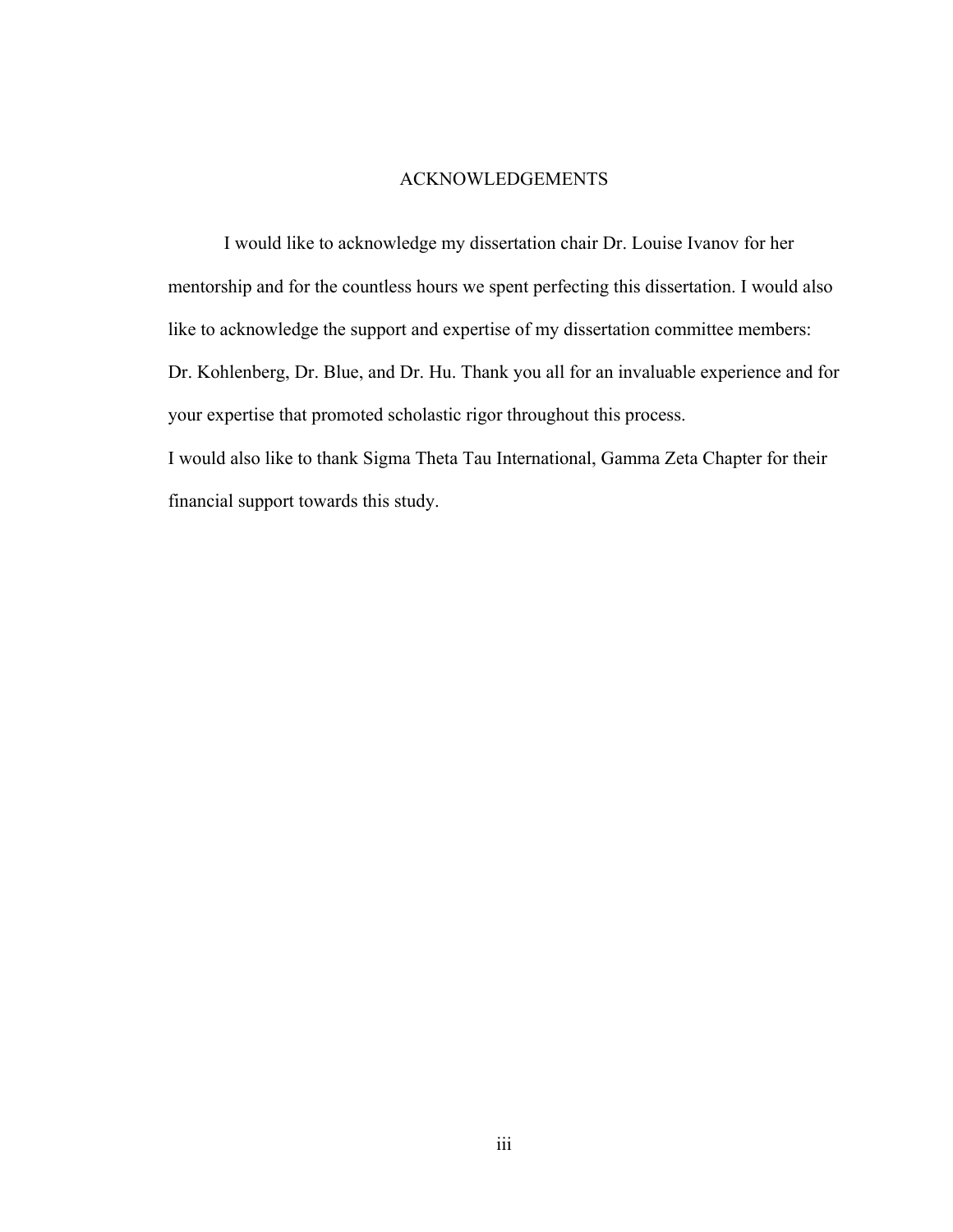# TABLE OF CONTENTS

|                  |                                                         | Page           |
|------------------|---------------------------------------------------------|----------------|
|                  |                                                         |                |
| <b>CHAPTER</b>   |                                                         |                |
|                  |                                                         |                |
|                  |                                                         |                |
|                  |                                                         |                |
|                  |                                                         |                |
|                  |                                                         |                |
|                  |                                                         |                |
|                  |                                                         |                |
|                  |                                                         |                |
|                  |                                                         |                |
|                  |                                                         |                |
|                  |                                                         |                |
|                  |                                                         |                |
|                  | Historical Overview of Literature and Health Literacy20 |                |
|                  |                                                         |                |
|                  |                                                         |                |
|                  |                                                         |                |
|                  |                                                         |                |
|                  |                                                         |                |
|                  |                                                         |                |
|                  |                                                         |                |
|                  |                                                         |                |
|                  | Strategies to Increase AA participation in Research40   |                |
|                  |                                                         |                |
|                  |                                                         |                |
| III. METHODOLOGY |                                                         | $\Delta\Delta$ |
|                  |                                                         |                |
|                  |                                                         |                |
|                  |                                                         |                |
|                  |                                                         |                |
|                  |                                                         |                |
|                  |                                                         |                |
|                  |                                                         |                |
|                  |                                                         |                |
|                  |                                                         |                |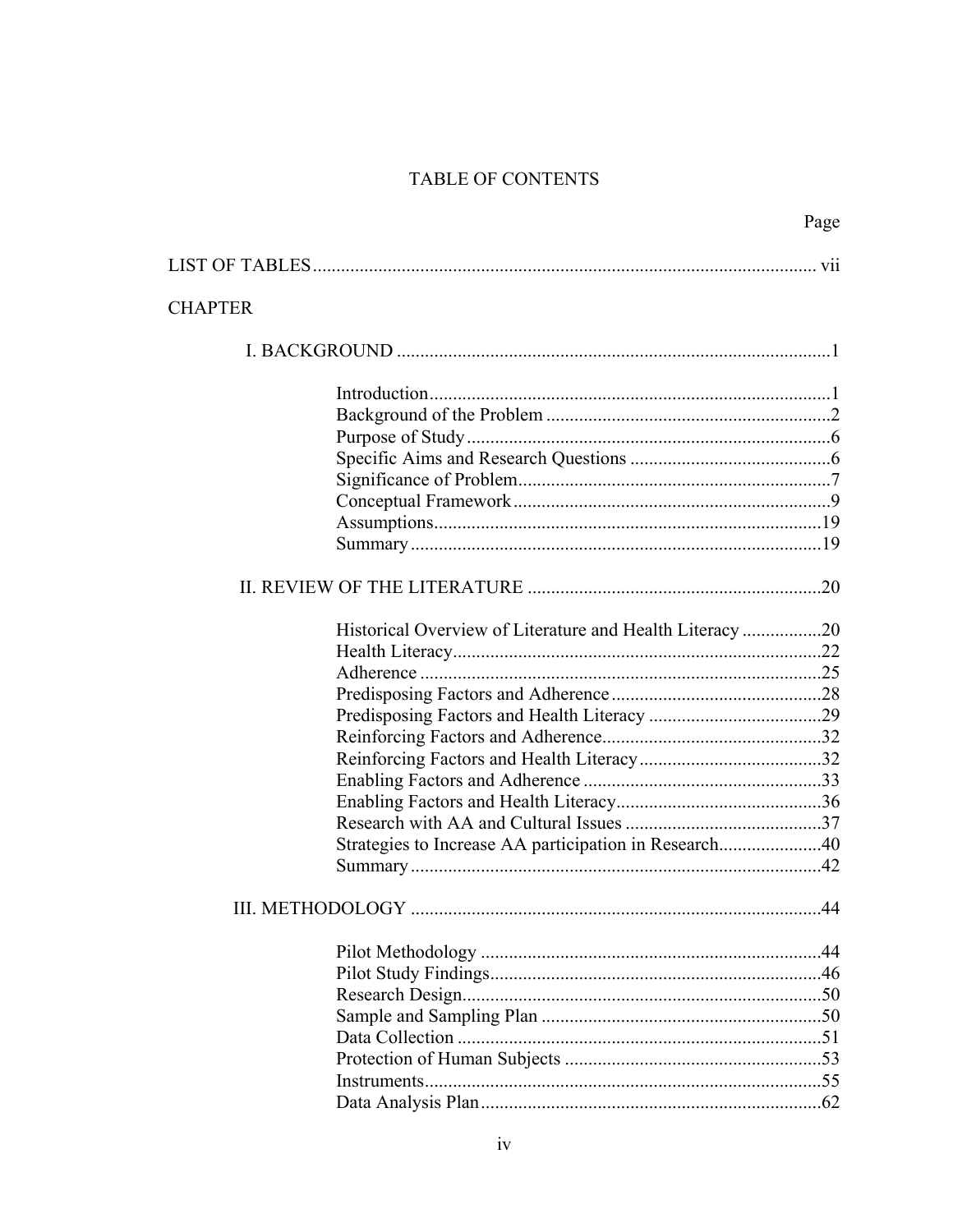| APPENDIX A. ACTUAL PRECEDE-PROCEED PLANNING      |  |
|--------------------------------------------------|--|
| APPENDIX B. MODIFIED STUDY PRECEDE-PROCEED       |  |
| APPENDIX C. MODIFIED STUDY PRECEDE-PROCEED       |  |
|                                                  |  |
|                                                  |  |
|                                                  |  |
| APPENDIX G. PILOTED DEMOGRAPHIC QUESTIONNAIRE118 |  |
|                                                  |  |
|                                                  |  |
|                                                  |  |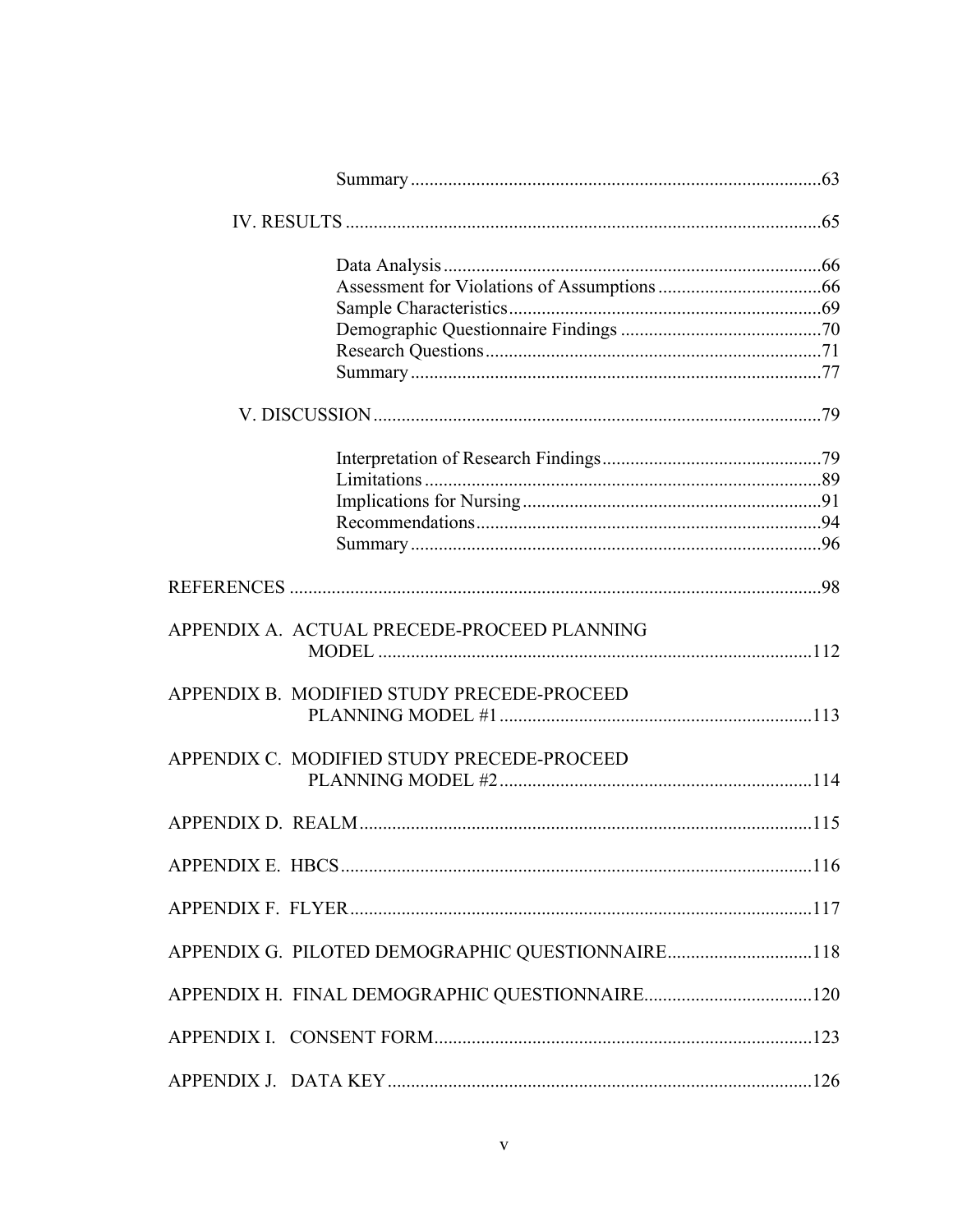# LIST OF TABLES

|                                                                                    | Page |
|------------------------------------------------------------------------------------|------|
|                                                                                    |      |
| Table 2. Spearman Rho Correlations with Predisposing, Reinforcing, and Enabling    |      |
| Table 3. Multiple Regression Analysis with Predisposing, Reinforcing, and Enabling |      |
| Table 4. Multiple Regression Analysis with Predisposing, Reinforcing, and Enabling |      |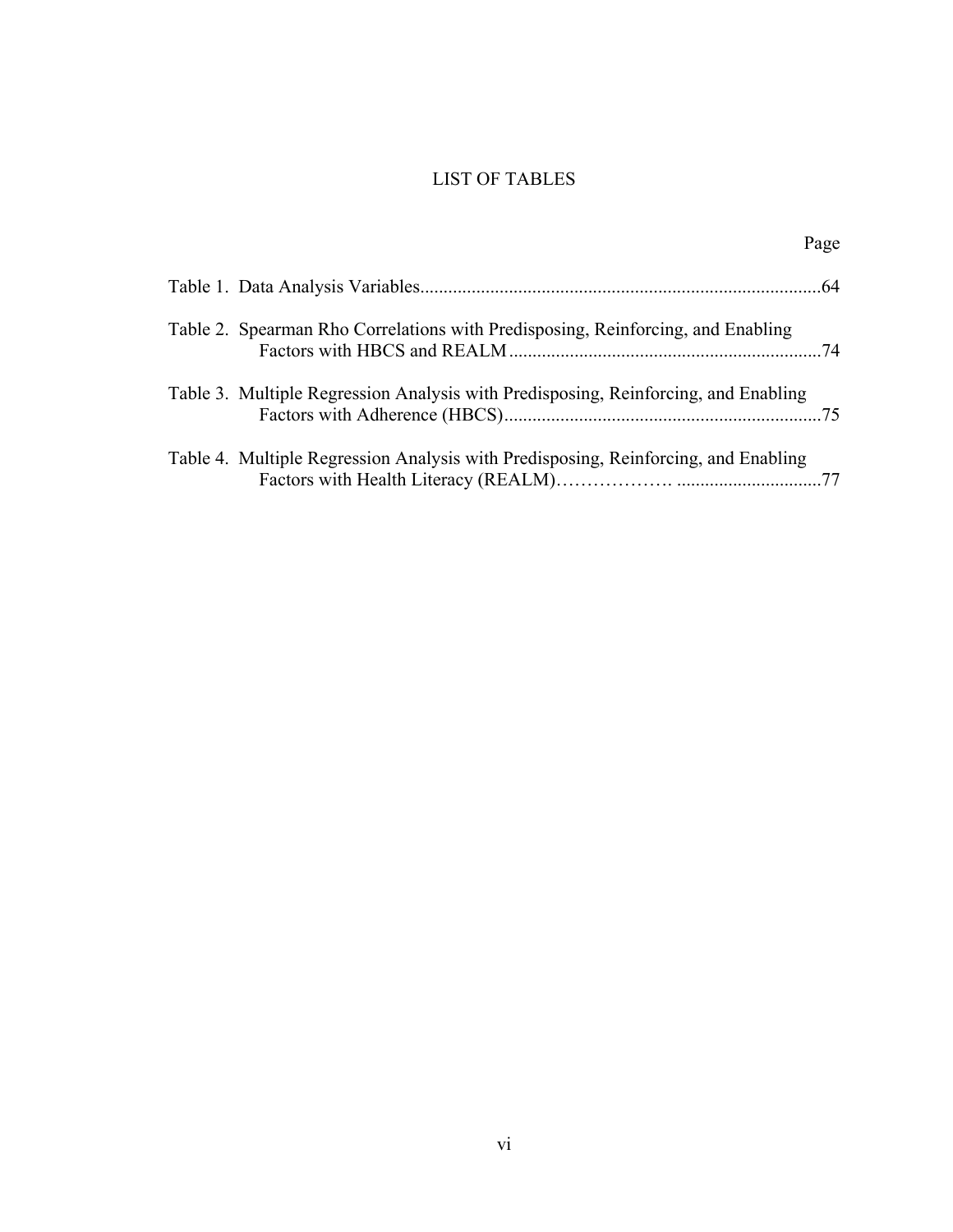# CHAPTER I

#### BACKGROUND

## *Introduction*

Large numbers of African Americans (AAs) living in the US are disproportionately affected by hypertension (HTN) and the burdens of associated complications are more severe in this population (Douglas, Ferdinand, Bakris, & Sowers, 2002; Hajjar, Kotchen & Kotchen, 2006; Hekler et al., 2008; Peters, 2004; US Department of Health and Human Services (USDHHS, 2000). Simultaneously, the prevalence of hypertension is far greater in AAs than Whites residing in the United States (American Heart Association (AHA), 2010; Douglas et al., 2002; Hajjar et al., 2006; Schneider et al., 2001; Szromba, 2000; USDHHS, 2000). High levels of non-adherence to antihypertensive regimens in African American (AA) populations create major obstacles for both health care professionals and AA populations as it relates to health care treatment (Krousel-Wood, Thomas, Munter, & Morisky, 2004; Schneider et al., 2001). Adherence as a concept focuses on a person's ability as well as their willingness to abide by a prescribed regimen (Krousel-Wood et al., 2004). Factors associated with adherence to antihypertensive regimens include demographic characteristics, side effects associated with medication(s), complex medication regimens, quality of life, knowledge, awareness, beliefs, and attitudes, depression, and health care system issues (Krousel-Wood et al., 2004). Equally important to the issue of poor adherence to antihypertensive regimens is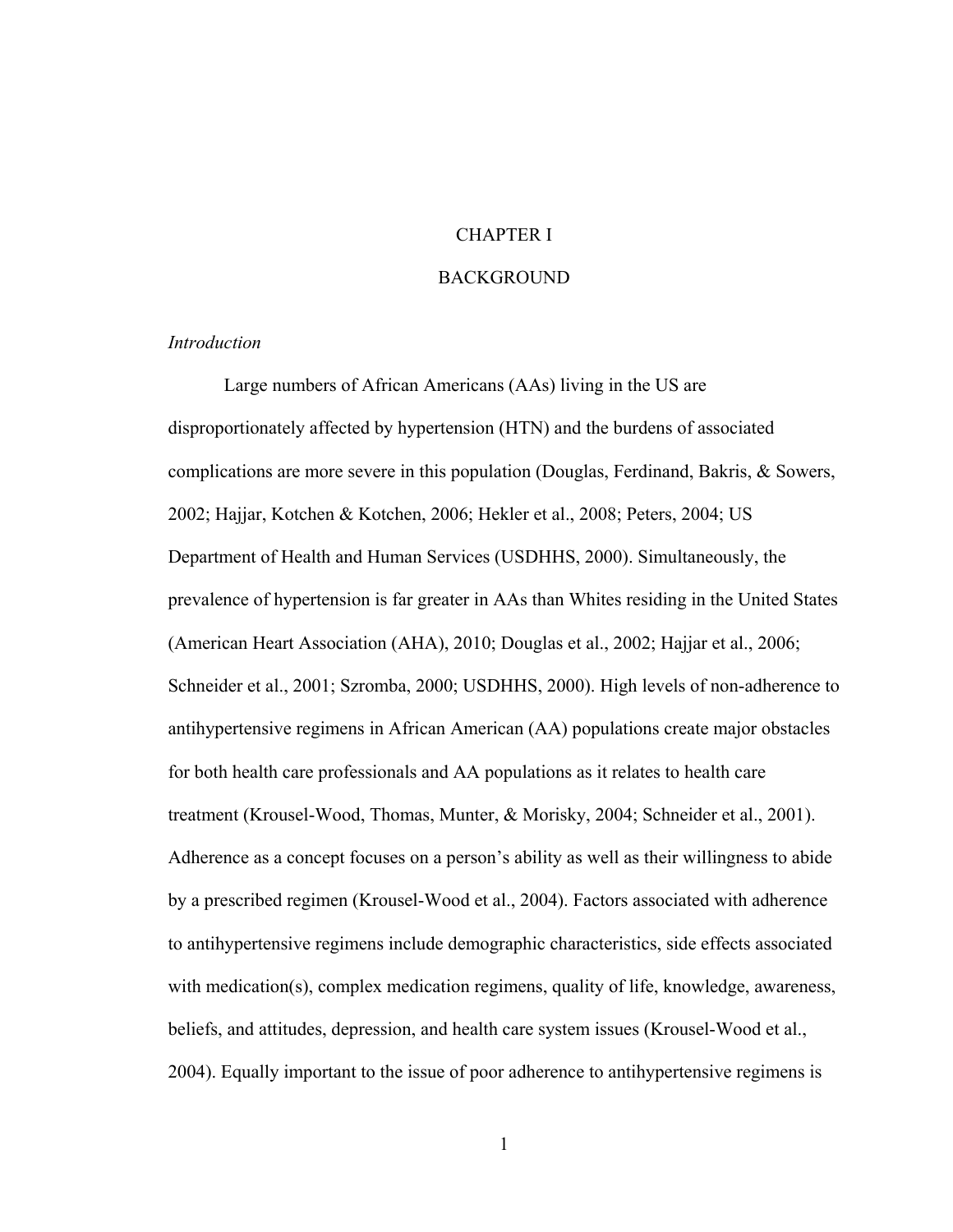low levels of education among AAs (AHA, 2010; Douglas et al., 2002; USDHHS, 2000). Generally speaking, low levels of education tend to generate low health literacy levels. According to Cutilli (2005), AAs had lower levels of health literacy when compared to Caucasians. Moreover, low health literacy levels in AAs have been more prevalent in those ages 50 and older (Cutilli, 2005). Clients with inadequate health literacy skills are subject to have higher rates of non-adherence to their medical regimens (Safeer  $\&$ Keenan, 2005). Additionally, poor adherence to antihypertensive regimens related to low levels of education is another obstacle for AAs (Douglas et al., 2002). New information continues to evolve concerning adherence and effective treatment for AAs with HTN, yet high rates related to non-adherence and health disparities still exist (Safeer & Keenan, 2005; Wolf, Gazmararian & Baker, 2007). According to Krousel-Wood et al. (2004), non-adherence to prescribed antihypertensive medications and regimens contributes highly to poorly controlled hypertension. In addition to issues associated with nonadherence to antihypertensive regimens, older adults experience health care deficits associated with low levels of health literacy (Greenberg, 2001; Sudore et al., 2006; USDHHS, 2000). Consequently, health literacy is associated with adherence to medical regimens (Wolf et al., 2007), which includes antihypertensive regimens.

#### *Background of the Problem*

The *National Association of Adult Literacy (NAAL) of 1992* found that adults with low levels of literacy were older, had lower levels of education, lower paying jobs, a low socioeconomic status (SES), and were ethnic or racial minorities (National Center for Education Statistics (NCES, 2003b). AAs may not be able to access necessary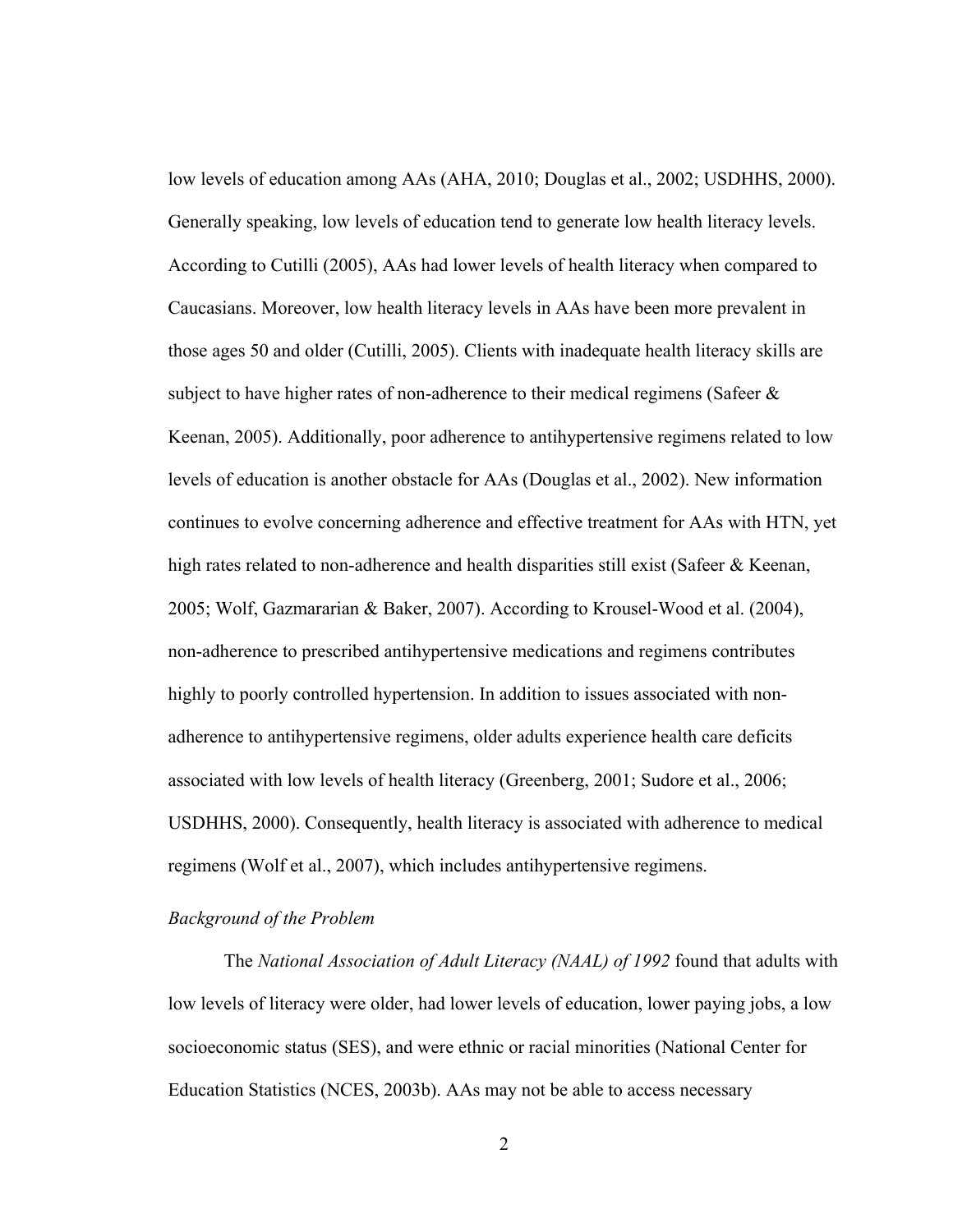information related to HTN which potentially influences their adherence to antihypertensive medication regimens (Bosworth, 2008; Byrd, Fletcher, & Menifield, 2007; Schoenberg, 1997). Compliance to prescribed medical regimens may be affected by decreased comprehension of their condition related to a low educational status (Byrd et al., 2007). Access and comprehension deficits further result in AA elders with low literacy levels not participating in their health care and treatment plans and as a result not adhering to their antihypertensive regimens (Byrd et al., 2007).

The Agency for Healthcare Research and Quality (AHRQ, 2007) found that persons with low health literacy levels are 12 to 18 times more likely to lack the ability to comply with their health care regimens. These statistics are far greater in poor elderly minorities (AHRQ, 2007) and may be partially responsible for health care disparities within these groups. More specifically, findings from a foundational research study by Dressler (1996) pertaining to AAs and factors contributing to HTN, found that AAs with low levels of education had high prevalence rates of HTN. Finally, a systematic literature review conducted by Paasche-Orlow, Parker, Gazmarian, Nielsen-Bohlman, and Rudd (2005) concluded that low levels of health literacy are more prevalent in minorities, those with lower levels of education, and persons who are of older age. Paasche-Orlow et al. (2005) also concluded that AAs had higher rates of low literacy when compared to other minorities, suggesting an association between race and health literacy, and thus advising health care professionals to incorporate health literacy efforts into health care practice to address related health care disparities.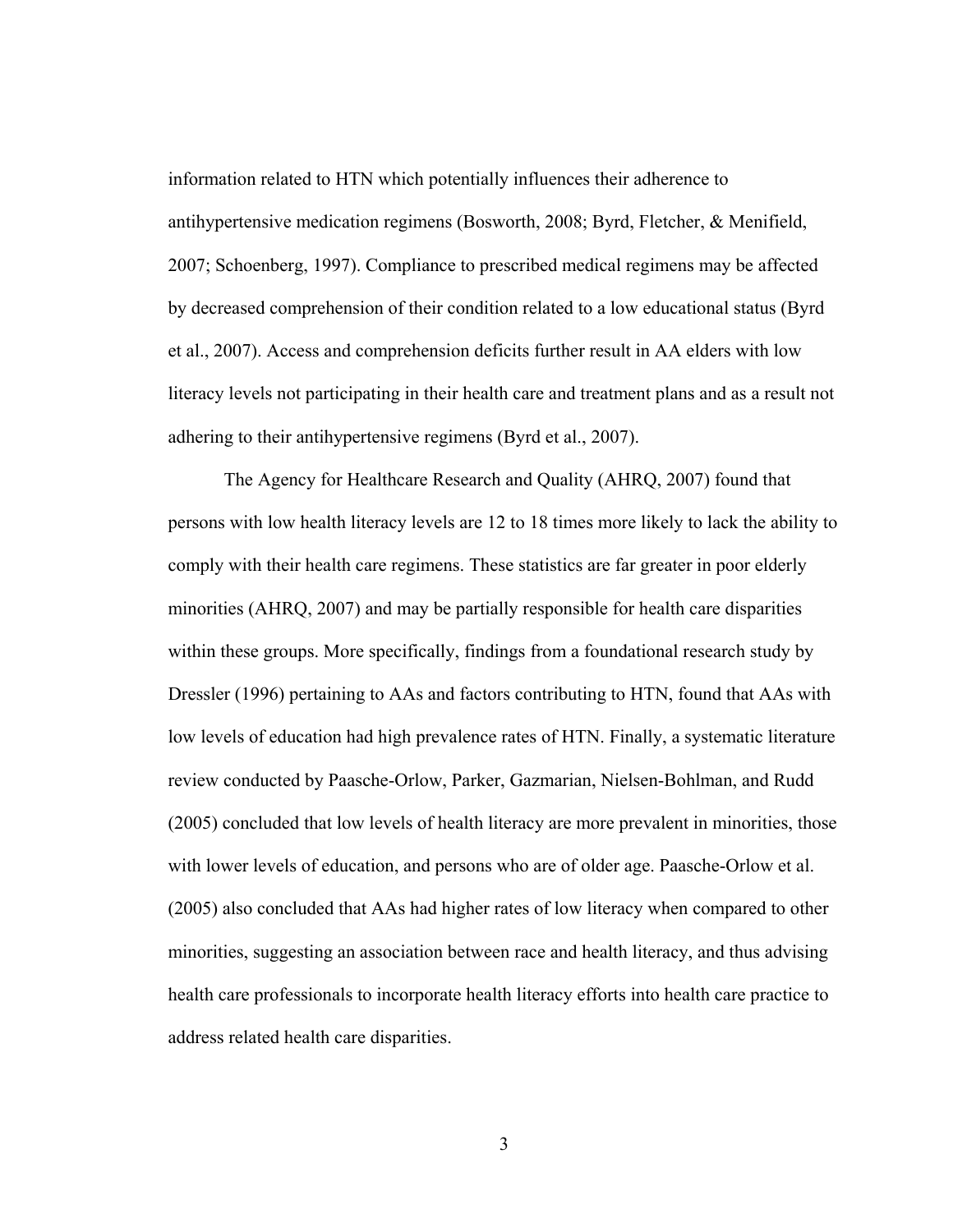The Civil Rights Act of 1964, Public Law 88-352, (pages 241-268) which protected the constitutional rights of people of color, is one of the major political factors affecting healthcare and education for AAs (Department of Justice, 2000). Prior to this Act, AAs had limited rights in the US. During this time, 'people of color' were referred to as AA or Black. The Civil Rights Act made it possible for AAs to receive an education equivalent to their White counterparts and to receive adequate healthcare services as it prevents discrimination based on color, race, or national origin. Prior to this act, AAs were not able to seek healthcare in public hospitals and especially not private hospitals (Thomson, 1997). Instead, AAs could only go to hospitals that served 'Colored' people which often did not have the facilities and resources that the 'White' hospitals had, leading to ineffective or low quality healthcare services (Thomson, 1997). Furthermore, education was an issue affecting AAs, and thus an additional component of the Civil Rights Act. More specifically, AAs were denied the right of an education which interfered with their ability to receive employment opportunities that required their having a certain level of education. This was detrimental due to the separation of hospitals and other healthcare services based on race, color, or religion. Consequently, limited levels of education interfered with the healthcare education of AA healthcare professionals which was necessary for the provision of quality care to the AA population (Department of Justice, 2000).

The history of AAs and lower educational levels stems from slavery and AAs undergoing severe punishment if they could read or write. This historical occurrence significantly adds to the increasing percentage of AAs with low levels of education and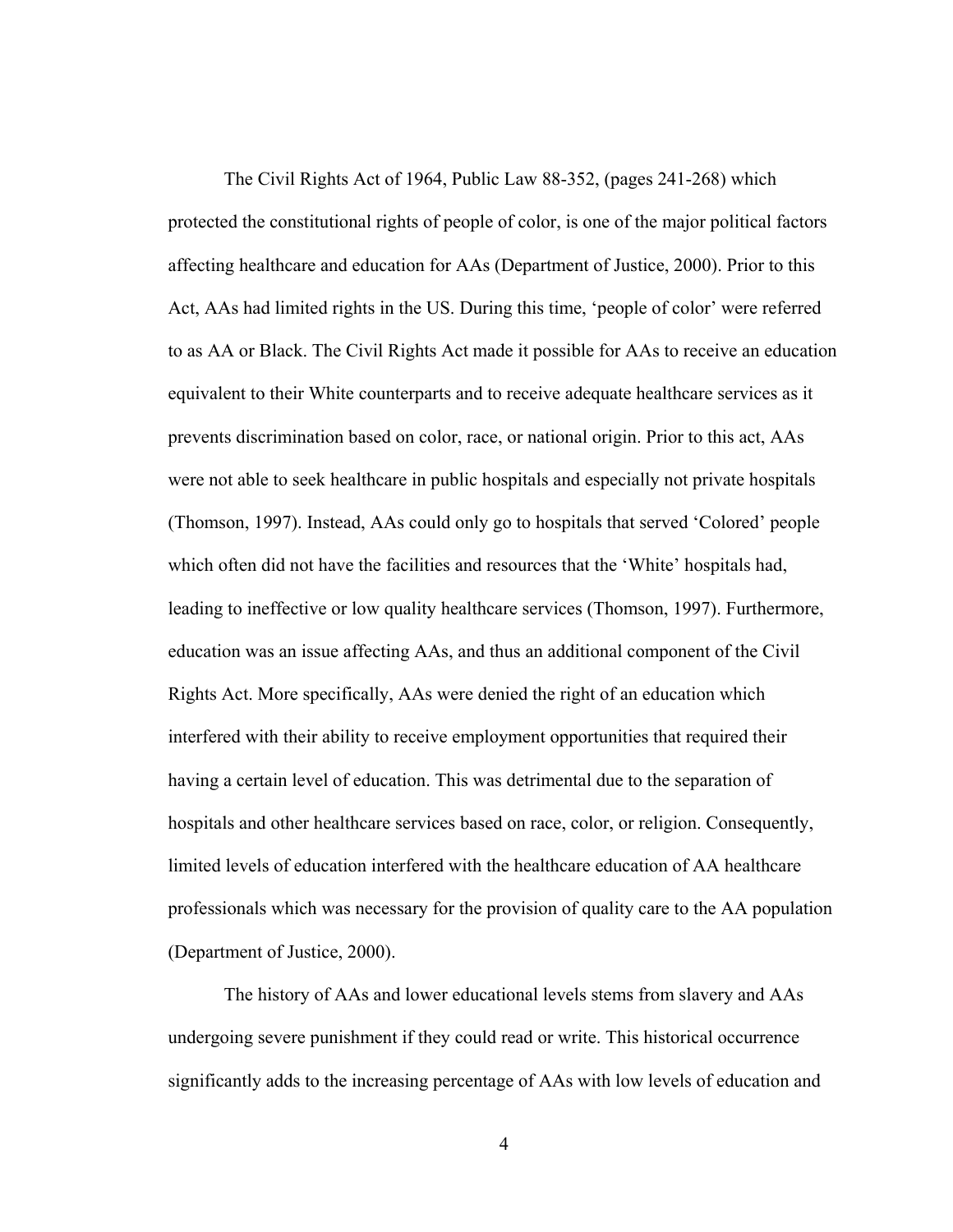having limited English proficiency. The limitations are not necessarily associated with lack of intelligence, but are historically associated with the decreased ability of AAs to obtain an education and thus articulate and comprehend the English language. This educational limitation continues to affect AAs over generations. Simply stated, if a parent(s) or guardian(s) lacks the ability to articulate and comprehend the English language, then it is typically difficult for them to assist their children or those to whom they provide educational assistance. This issue generally surfaces during healthcare encounters when healthcare professionals use complex language or medical terms while explaining and providing healthcare services. Consequently, language barriers often exist between AAs and healthcare providers, potentially contributing to health disparities within this population.

 Accordingly, populations with different cultural backgrounds tend to encounter healthcare issues such as decreased access to care and low quality of care, which leads to poorer health conditions and its associated outcomes (AHRQ, 2007). Furthermore, a report from the Institute of Medicine (IOM, 2003) regarding race and ethnicity in healthcare concluded that there is a significant difference in treatment between whites and ethnic and racial minorities. According to the US Census Bureau Report (2008), 34.2% of AAs relied on public health insurance in 2007 compared with 26.7% of Whites. Approximately 19.5% of AAs did not have healthcare insurance as compared to 10.4% of Whites (US Census Bureau, 2008). Furthermore, the median income for AAs in 2007 was \$33, 916 compared to \$54, 920 for Whites. Twenty five percent of AAs were living at or below the poverty level and the unemployment rate for AAs was twice as high compared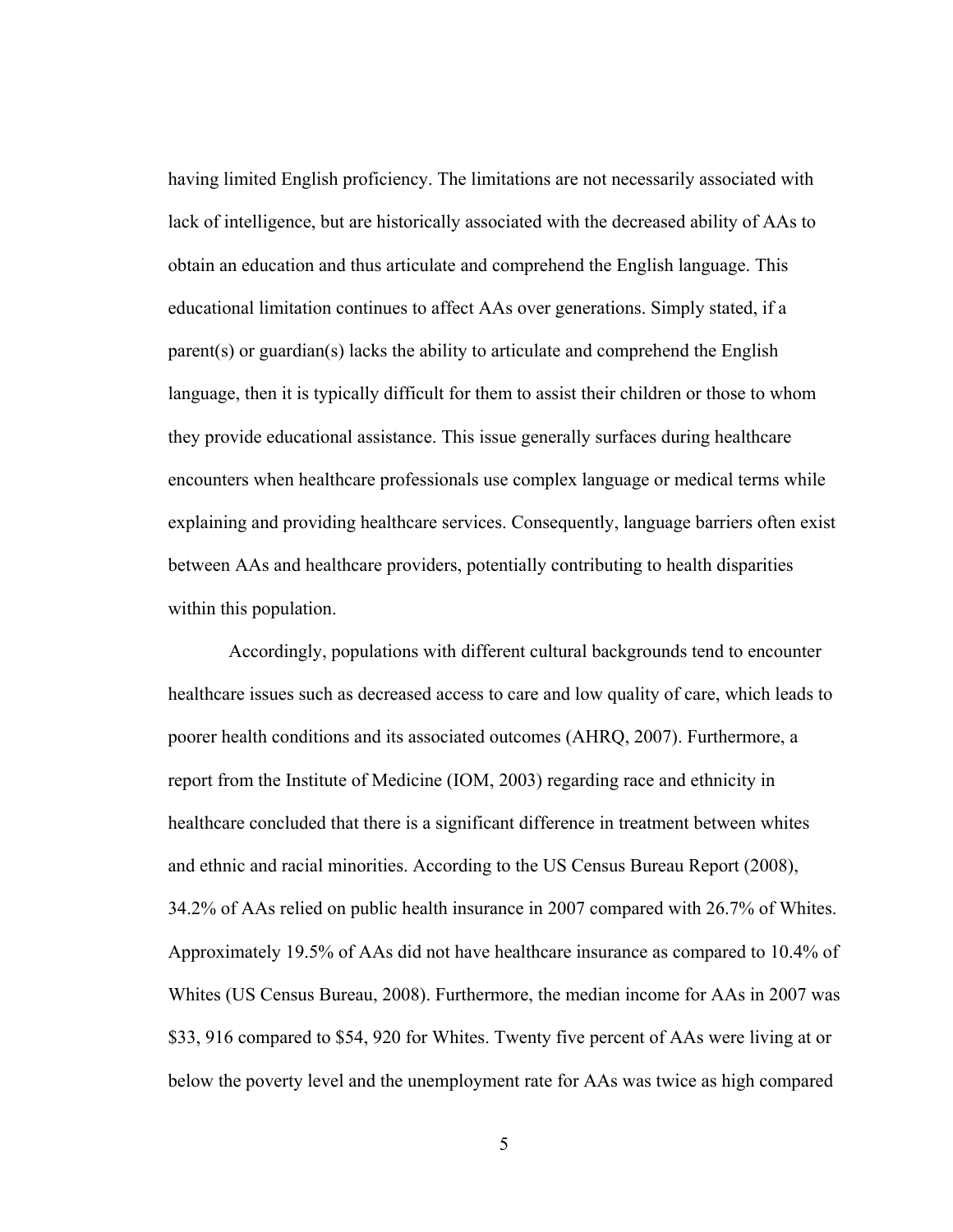to Whites (US Census Bureau, 2008). Finally, 80% of AAs ages 25 and older had a high school diploma as compared to 89% of Whites (US Census Bureau, 2008). The low income and educational levels are likely to influence AA's ability to access and maintain quality healthcare. For example, AAs median income is much lower than their White counterparts which may account for their general lack of healthcare insurance. They are not able to afford healthcare insurance and care for their families on such an income and not having healthcare insurance interferes with accessing or receiving healthcare services.

#### *Purpose of Study*

The purpose of this research is to explain the association of predisposing, reinforcing, and enabling factors that are related to adherence to antihypertensive regimens in AA adult's ages 50 years and older. A second purpose is to explain predisposing, reinforcing, and enabling factors that are related to health literacy in AA adult's ages 50 years and older.

#### *Specific Aims and Research Questions*

The first specific aim for this research is to explore adherence to antihypertensive regimens and health literacy levels in AAs ages 50 years and older who have been diagnosed with HTN and subsequently prescribed an antihypertensive regimen. Questions that will be addressed for this specific aim are:

- What are the adherence scores to antihypertensive regimens of older adult African Americans?
- What are the health literacy levels of older adult African Americans?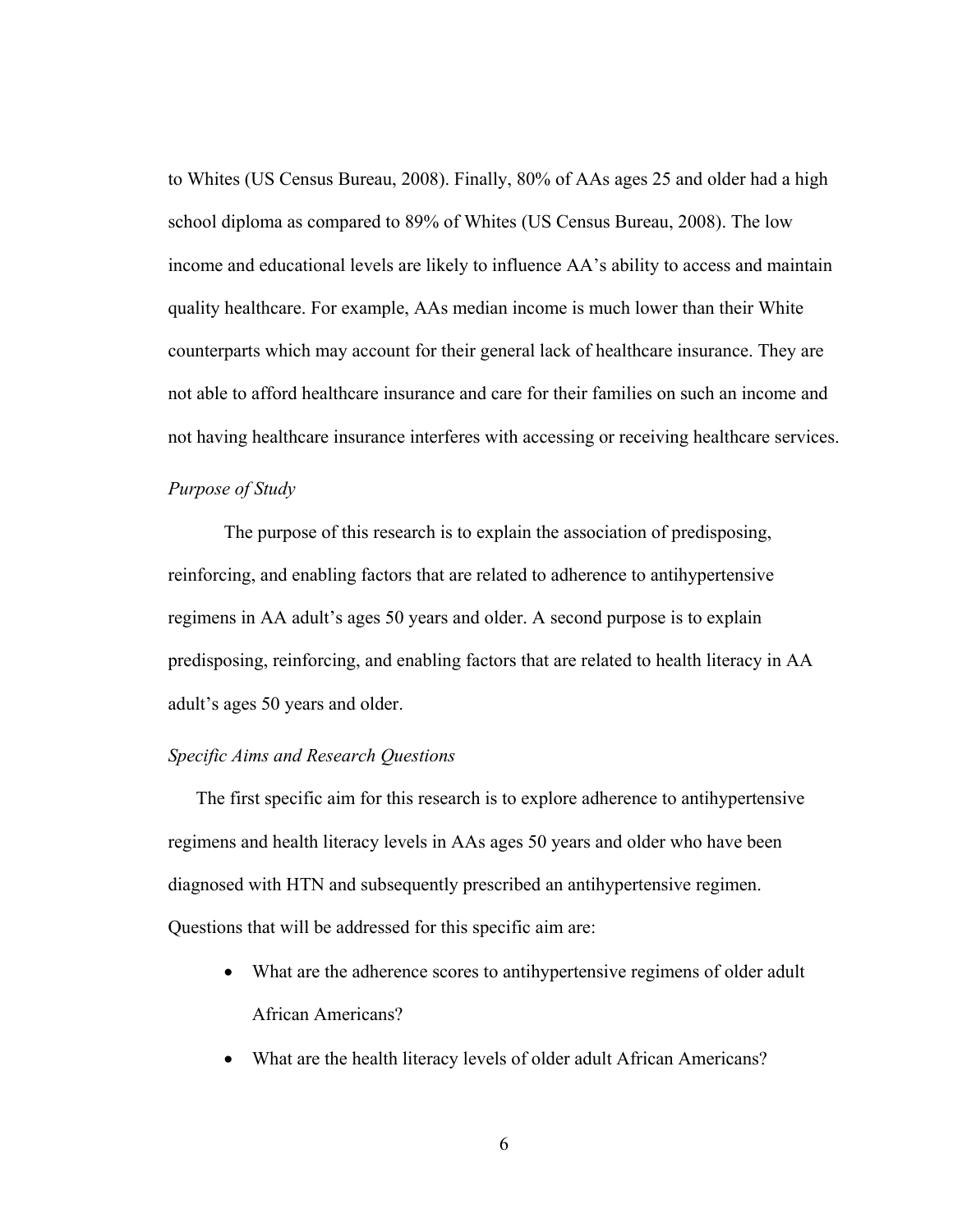The second specific aim is to explain predisposing, reinforcing, and enabling variables that may influence adherence to antihypertensive regimens and health literacy levels in AA adults ages 50 years and older. The questions that will be addressed related to this specific aim are as follows:

- To what extent do predisposing factors (age, education, read prescription information and understand prescription information), a reinforcing factor (health status), and enabling factors (income, receipt of healthcare comorbidities and health literacy) explain adherence to antihypertensive regimens in older Adult African American's ages 50 years and older?
- To what extent do predisposing factors (age, education, read prescription information and understand prescription information), a reinforcing factor (health status), and enabling factors (income, receipt of healthcare comorbidities) explain health literacy in older Adult African American's ages 50 years and older?

#### *Significance of Problem*

Despite the numerous studies and interventions conducted related to managing HTN in AAs, effective treatment and related interventions remains a complex phenomenon, often resulting in increased rates of cardiovascular, and kidney diseases (AHA, 2010; Douglas et al., 2002; Hajjar et al., 2006; Hekler, 2008; Krousel-Wood, 2004; Peters, 2004; Szromba, 2000; USDHHS, 2000). New information continues to evolve concerning adherence and effective treatment for AAs with HTN; yet high rates related to non-adherence and health disparities still exist. According to Kim, Hill, Bone, and Levine (2000), persons tend to not adhere to their blood pressure regimens for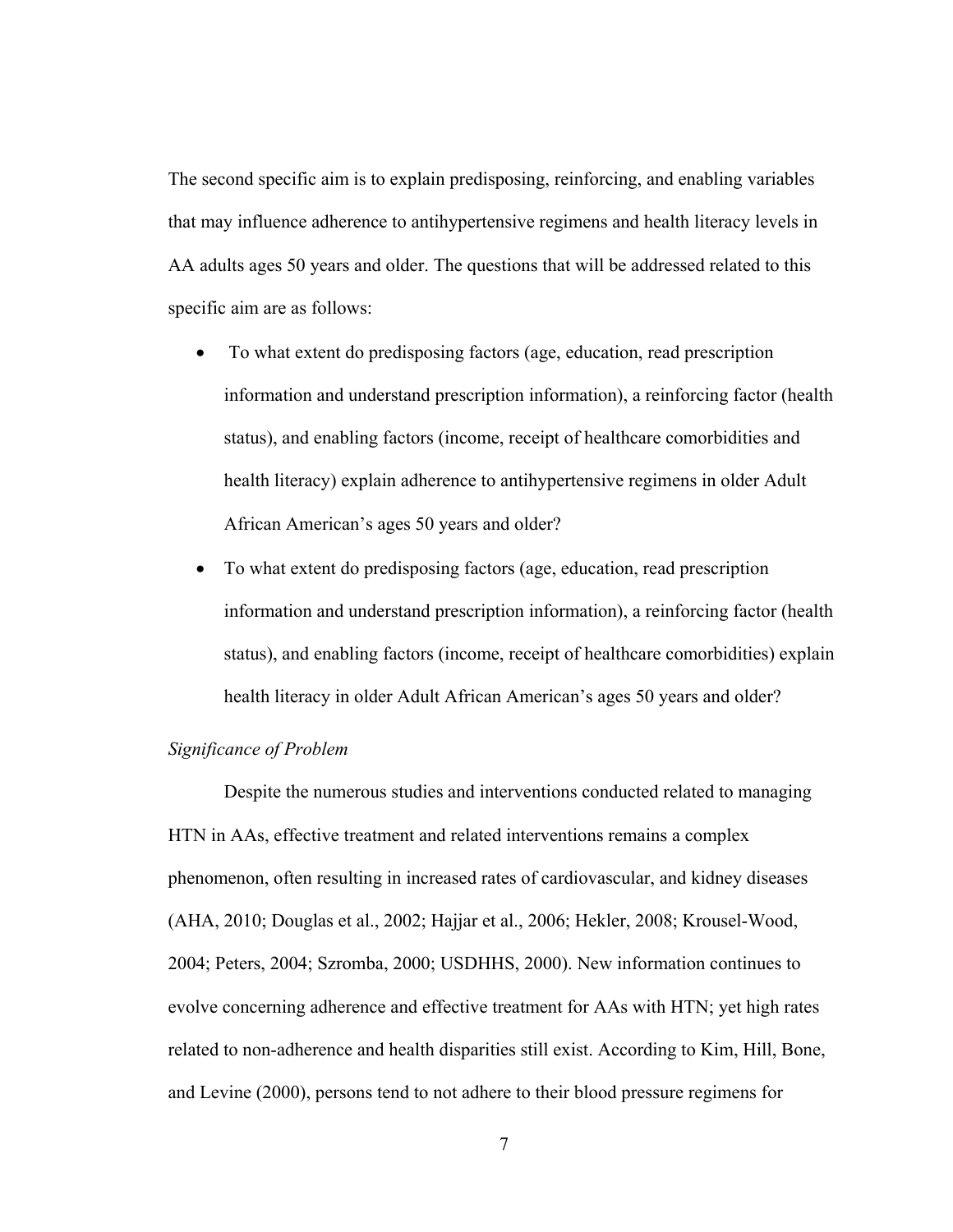various reasons including when they are feeling well, when they are feeling sick, or prior to their doctor visits. According to Krousel-Wood et al. (2004), non-adherence to prescribed antihypertensive regimens contribute greatly to poorly controlled hypertension. In addition, older adults experience more health care deficits associated with low levels of health literacy (Greenberg, 2001). Accordingly, non-adherence to antihypertensive regimens in AAs as well as their low health literacy is well documented in the literature. However, no studies were found that described the association of health literacy and adherence to antihypertensive regimens in AAs ages 50 and older. Furthermore, no studies were found using Green and Kreuter's (2005) Precede-Proceed Model as a framework to explore the association of health literacy and adherence to antihypertensive regimens in older adult AAs. More research is needed studying the association of health literacy and adherence to antihypertensive regimens in order to develop interventions that will assist in decreasing health disparities that result in nonadherence to antihypertensive regimens in AAs. In addition, the relationship between low levels of health literacy and health risk behaviors such as adherence to medical regimens has not been thoroughly investigated (Wolf et al., 2007). Furthermore, in-depth research endeavors exploring barriers that are associated with lower health literacy in AA populations are needed. More research is also needed to assist in decreasing mortalities and morbidities associated with non-adherence to antihypertensive regimens in older adult AAs. In conclusion, exploring and describing potential associations of health literacy levels and adherence to antihypertensive regimens will assist health care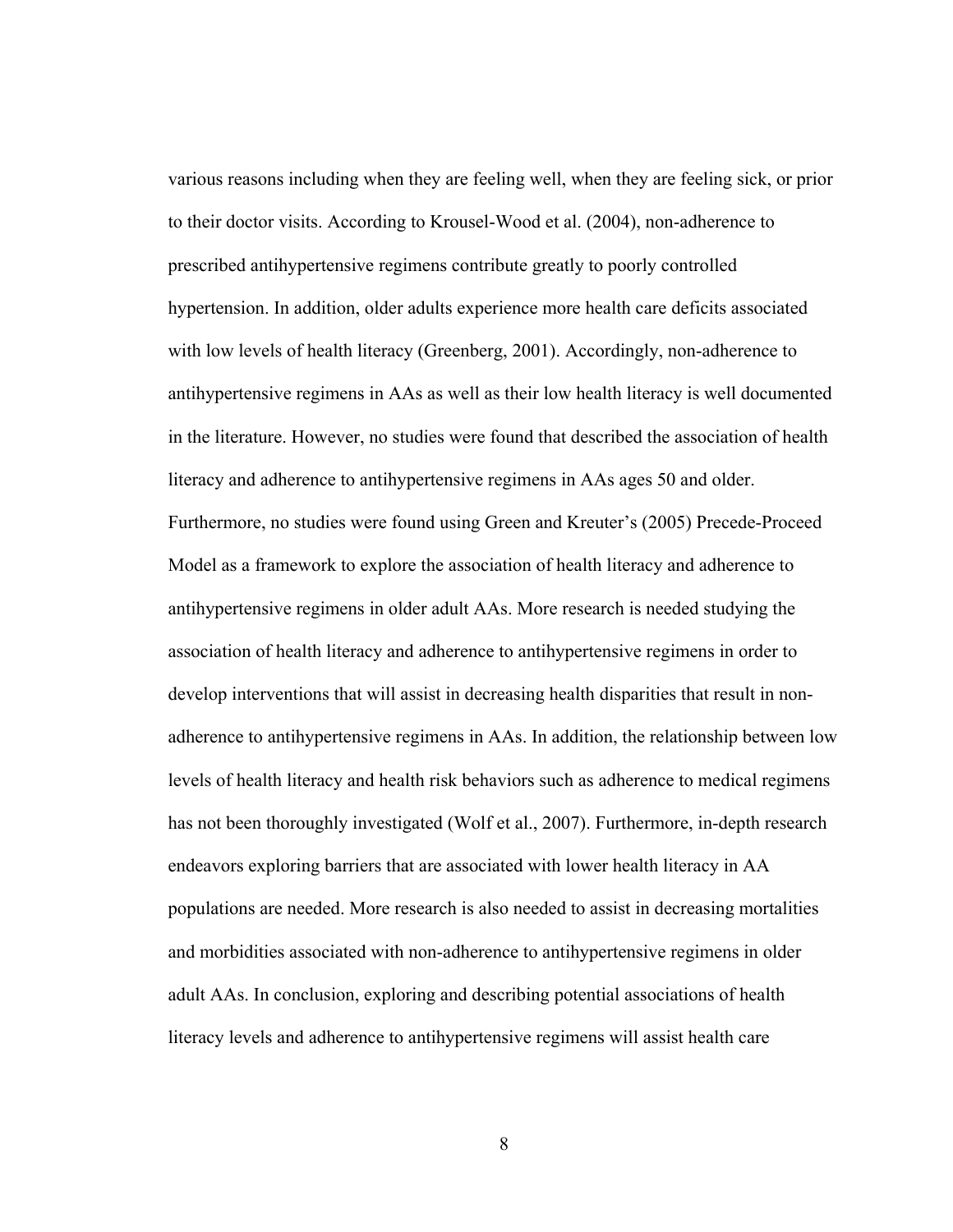professionals in creating solutions that will decrease associated health disparities in AA populations.

#### *Conceptual Framework*

The Precede-Proceed Model (PPM) was initially developed in the 1970's and aids in the procedural development and evaluation of health-based programs, while simultaneously incorporating plans, policy, and other resources necessary for effectiveness (see Appendix A), (Glanz, Rimer, & Viswanath, 2008; Green & Kreuter, 2005). PRECEDE is an acronym representing the constructs Predisposing, Reinforcing, and Enabling in Educational/Environmental Diagnosis and Evaluation (Ahmed, Fort, Elzey, & Bailey, 2004; Glanz et al., 2008; Green & Kreuter, 2005). The constructs of this acronym are based on the premise that health education should focus on interventions that are specific to previously identified needs. Conversely, the PRECEDE component of this framework initiates the final outcome (Green & Kreuter, 2005). More specifically, the determinant of the health outcome is addressed prior to the outcome intervention. Addressing the health outcome determinants assists in decreasing poorly designed interventions or interventions that do not directly address the issue at hand.

The PRECEDE component of this model include the first four phases. Phase 1 focuses on social assessment, participatory planning, and situation analysis. Phase 1 determines a community's perception of personal needs and quality of life (Glanz et al., 2008; Green & Kreuter, 2005). The main variable in this phase is quality of life. An assessment of a target population's quality of life is done to explore the population's needs and aspirations (Green & Kreuter, 2005). This step allows researchers to explore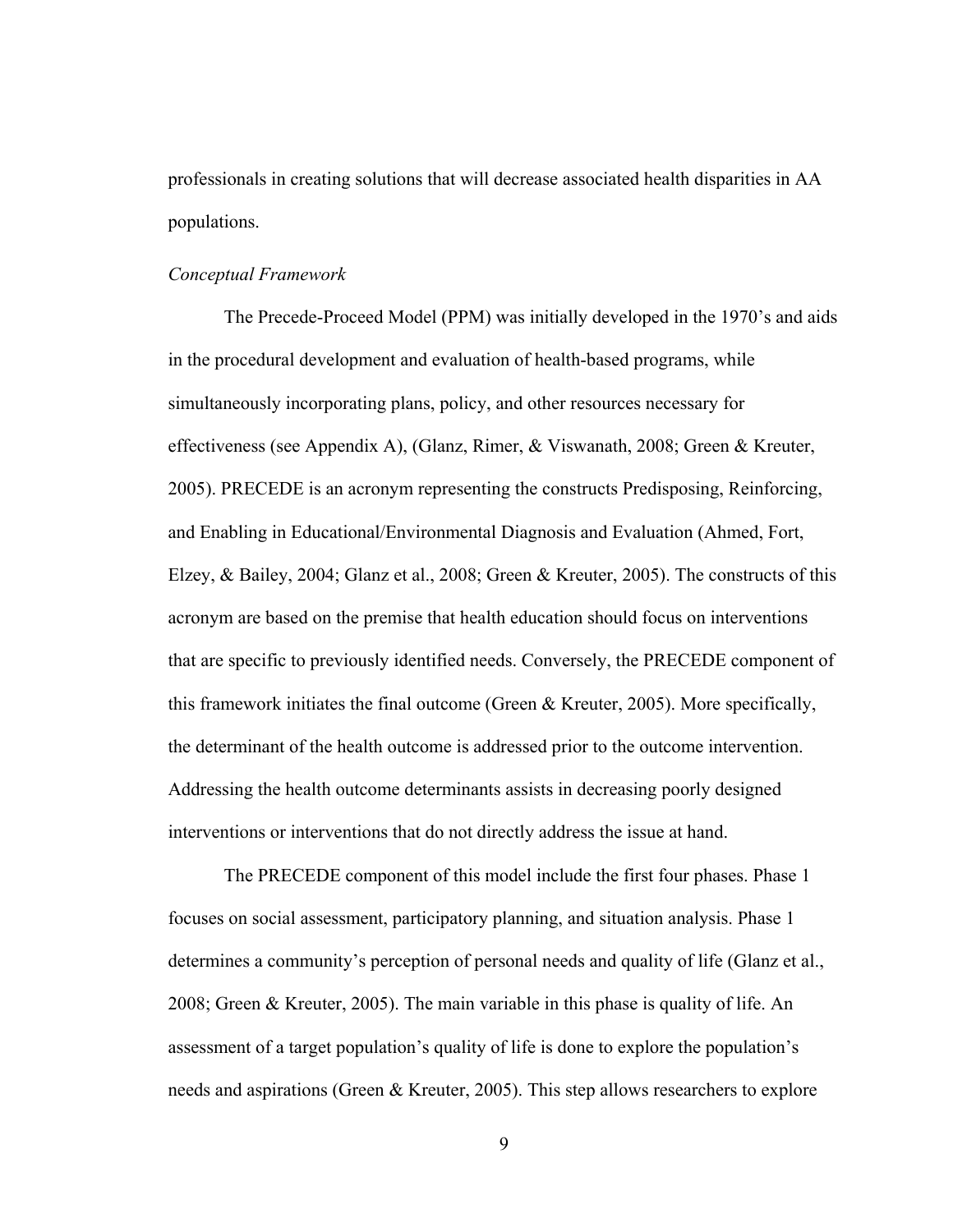pertinent information within the community of interest in an effort to better understand the community's needs or desires and their priorities. Additionally, this social assessment explores the community of interest strengths, necessary and available resources, and their readiness and ability to change. Community in this phase refers to a specific area with defined boundaries or a particular group of people with shared characteristics, interests, values, and norms (Glanz et al., 2008; Green & Kreuter, 2005). Partnerships within the community are developed during participatory planning to solicit information specific to the community. Finally, situation analysis allows for an agreement on what the actual issues are, reflecting on the perceptions of participants' issues or desires.

Phase 2 focuses on the epidemiological, behavioral, and environmental assessment. The main variables in this phase are genetics, health, behavior and environment. This phase involves determinacy of the most appropriate health issues along with behavioral and environmental influences within a community (Glanz et al., 2008; Green & Kreuter, 2005). Genetics assists in identifying groups who are in need of health promotion interventions. Health is identified by exploring and analyzing existing data. This data should provide information related to the targeted community's mortality, morbidity associated with a health issue of concern and further assist in pointing out a community's subgroup or the population that may be at high risk. Often, characteristics such as age, gender, ethnicity, geographical location, education, and income further assist in defining the subgroup that may be at a major disadvantage, indicating an even higher risk. Factors that may be linked to the particular health issue that need attention are also assessed (Glanz et al., 2008; Green & Kreuter, 2005). Behavioral factors, which include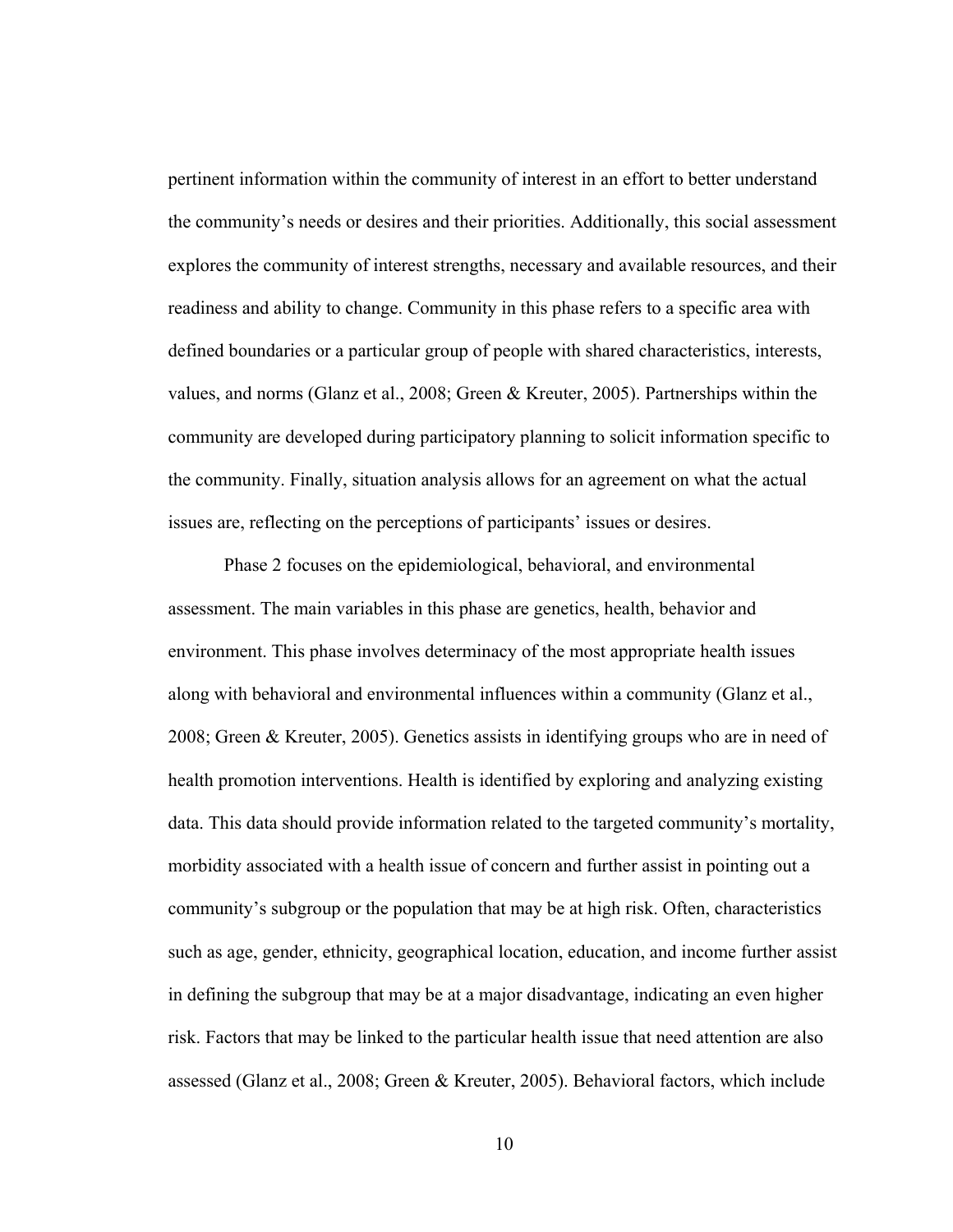lifestyles, are those that contribute to the prevalence and the significance of the health issues that are to be addressed. Environmental factors are the external physical and social factors that are beyond the community or the population's control. However, these uncontrollable external factors are usually modifiable and thus capable of influencing positive health behaviors for associated outcomes.

Phase 3 focuses on educational and ecological assessment. This phase identifies three variables that affect health behavior and are referred to as predisposing, reinforcing, and enabling (Glanz et al., 2008; Green & Kreuter, 2005). Collectively, these three conditions are the antecedents as well as the underlining factors necessary to initiate and sustain behavioral and environmental change. *Predisposing* conditions or factors are those that refer to reasons or attitudes that contribute to behavior (Ahmed et al., 2004). Even further, predisposing conditions serve as behavioral precursors that provide insight into the underlying justification for the behavior (Glanz et al., 2008). These justifications typically include current knowledge, attitudes, beliefs, preferences, capabilities, life stressors and priorities, values, and perceptions of self-efficacy (Glanz et al., 2008; Green & Kreuter, 2005). Ethnicity and other cultural influences, demographics, socioeconomics, and other socioeconomic indicators are all components of predisposing conditions (Arnsberger et al., 2006). Moreover, genetic predisposition and childhood experiences are also components of predisposing factors as they strongly influence values, attitudes, and perceptions (Green & Kreuter, 2005). *Reinforcing* factors are those that attribute to continuous health seeking behavior (Glanz et al., 2008; Green & Kreuter, 2005). More specifically, reinforcing factors are the negative and positive feedback that a person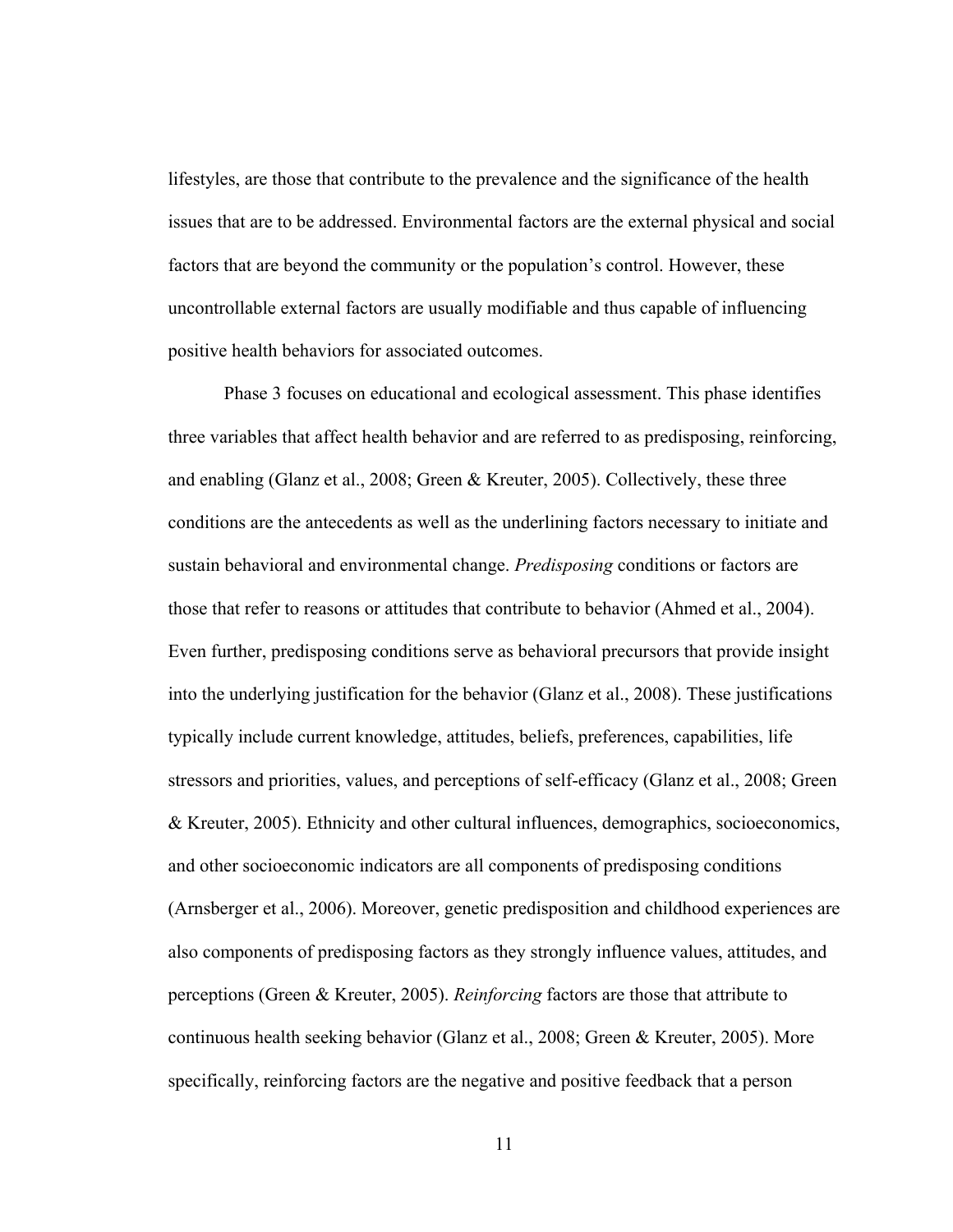receives following a behavioral or lifestyle change. Lifestyle is an "enduring pattern of behavior" influenced by political advocacy or consumer demand (Green & Kreuter, 1999, p. 13). Additionally, reinforcing factors are post sequential behaviors that provide incentives for the behavioral actions to continue (Dennison, Peer, Steyn, Levitt, & Hill, 2007; Glanz et al., 2008). *Enabling* factors are those that trigger or support behavioral changes (Glanz et al., 2008; Green & Kreuter, 2005). More specifically, enabling factors include the skills, resources, or barriers that assist or interfere with a population's or community's ability to accomplish a desired change (Green & Kreuter, 2005). Enabling factors allow potential behaviors to be modified into actual behaviors (Dennison et al., 2007), and have both indirect and direct effects on behavior through an environmental effect (Glanz et al., 2008). Enabling factors include programs, services such as income, health insurance, laws and statutes, and other necessary resources that aid in or create barriers for environmental and behavioral change. More importantly, these enabling factors are transformed into prioritized interventions, based on the previously identified perspectives of the community, relevant empirical literature, or through previously related data collection and are then developed into measurable objectives (Glanz et al., 2008). Finally, classifying behavioral influences into the predisposing, reinforcing, and enabling categories facilitates specific strategies that may best meet the needs of the community. These strategies then become constructs that can be used in theoretical frameworks to help further organize relevant planning phases.

Phase 4 involves administration and policy, and assessment and intervention alignment. This phase focuses on identifying resources, organizing barriers and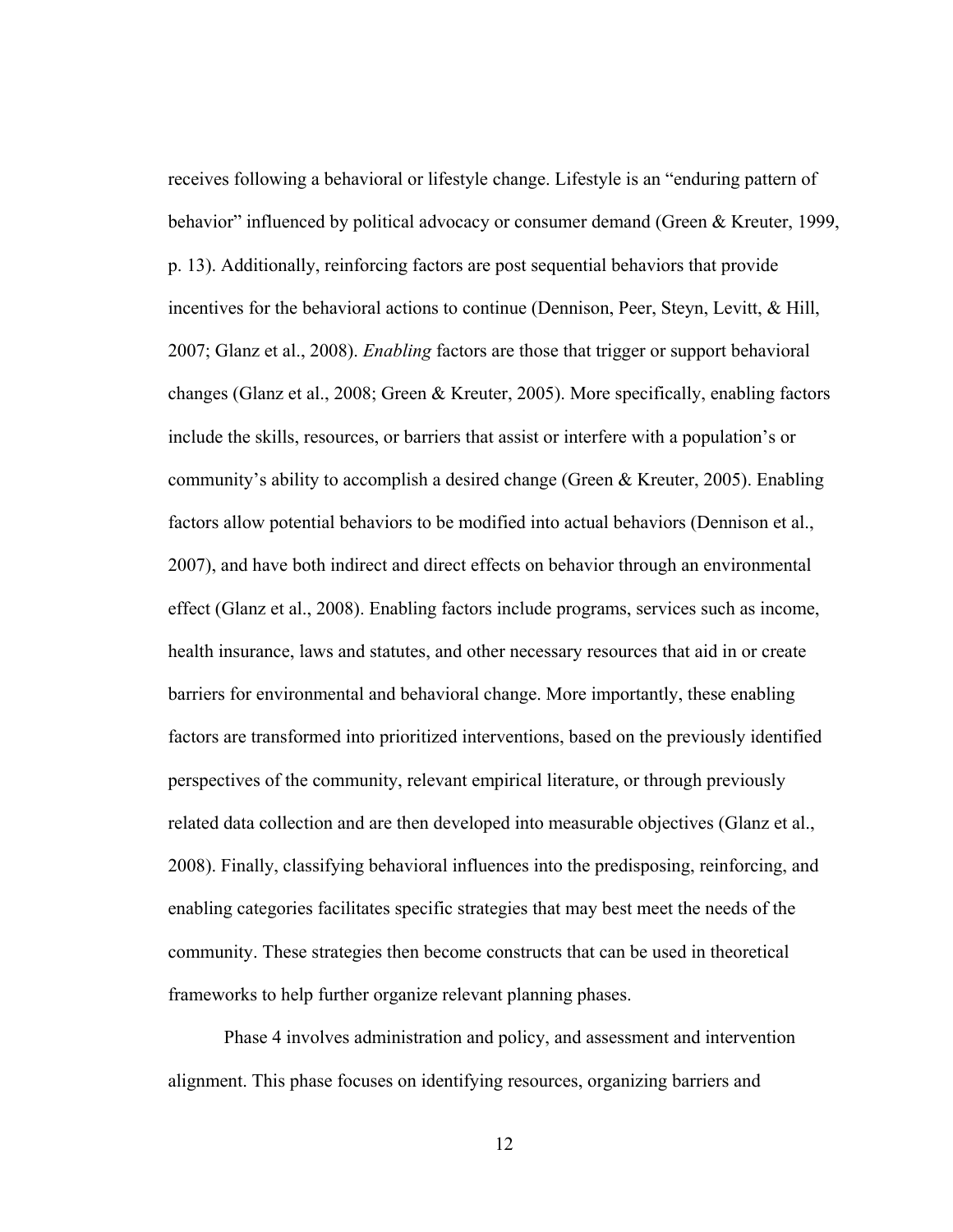facilitators, and policies for implementing and sustaining programs. It is referred to as the phase necessary to identify policies, resources, organizational influences and other associated conditions that either promote or hinder the implementation of a developed program (Glanz et al., 2008; Green & Kreuter, 2005). The variables in this phase are educational strategies and policy regulation organization (Ahmed et al., 2004; Glanz et al., 2008; Green & Kreuter, 2005). Educational strategies can be either macro level or micro level. The macro level focuses on the organizational and environmental systems. These can be interventions that enable environmental change to support the desired health outcome. At the micro level the focus is on health behaviors. Interventions at this level are focused on changing the predisposing, enabling, and reinforcing factors. Policies that support educational strategies are developed based on the outcome of the interventions.

The PROCEED component of the model also includes four phases. Phase 5 involves implementation of the program. At this phase, the developed program should be ready for implementation. Phase 6 focuses on process evaluation which typically addresses the development of the program and determines if the PRECEDE-PROCEED model's protocol was followed in the development of the program. Phase 7 focuses on impact evaluation which includes changes in the predisposing, reinforcing, and enabling factors and behavioral and environmental factors. Phase 8 is the outcome evaluation phase which determines the programs effect on health and quality of life, based on previously written program objectives (Glanz et al., 2008). It should be noted that evaluation is a continuous process; therefore these last evaluative steps never cease (Green & Kreuter, 2005).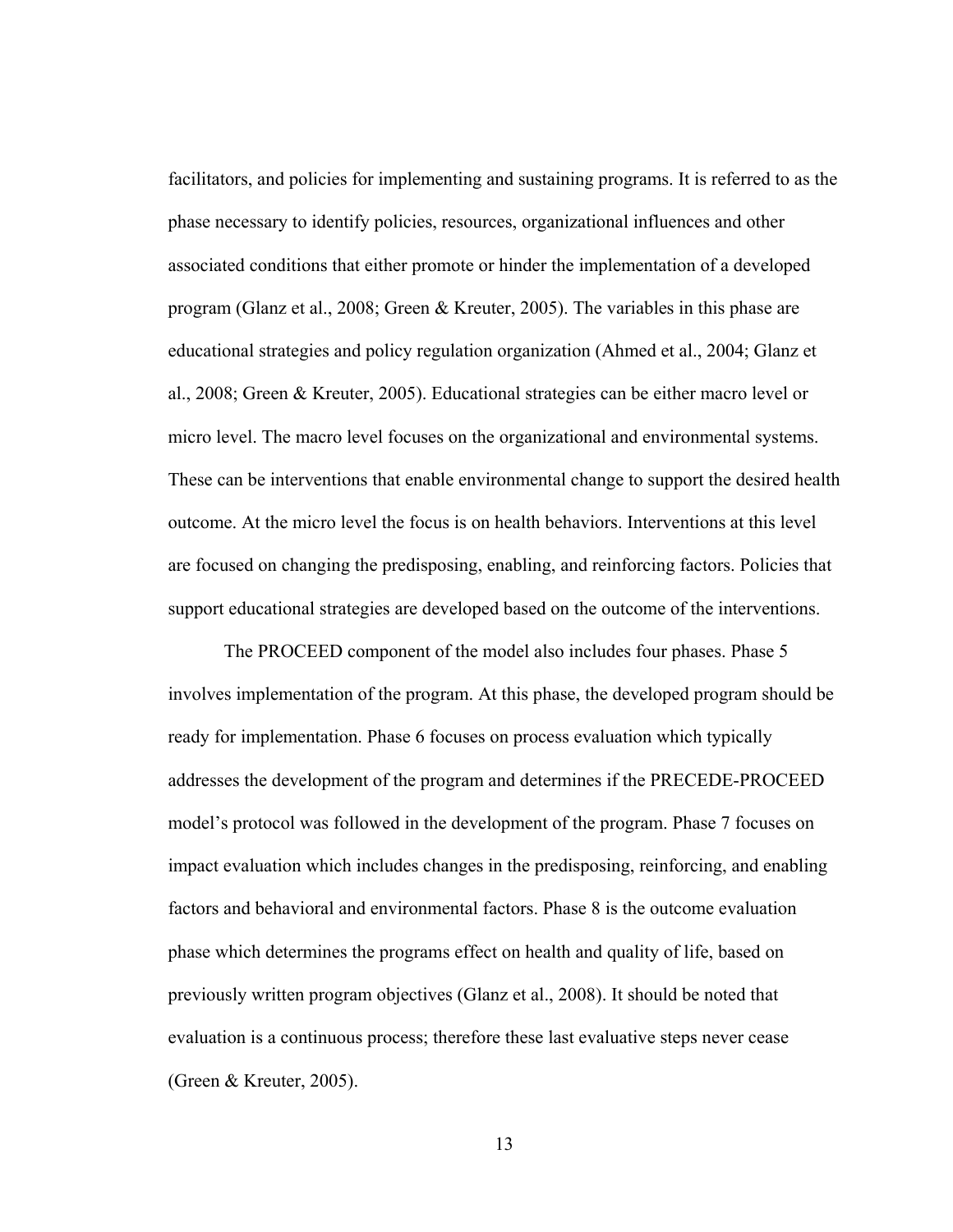The PPM asserts that environmental factors are strongly influenced by behavioral actions (Arnsberger et al., 2006; Glanz et al., 2008; Green & Kreuter, 2005). The model's design is based on several interrelated theories and constructs and expresses the necessity of identifying factors during the designing of an intervention program (Chang, Brown, Nitzke, & Bauman, 2004). The model begins with the fundamental principles of practice and participation (Glanz et al., 2008; Green & Kreuter, 2005). These fundamentals support the notion that behavioral change is enhanced in a specific group if this group is able to self-define and prioritize their goals, and assist in developing and implementing related interventions. Furthermore, the planning process of the PPM begins with the inclination that health behaviors are multi-causal, multidimensional, and have variable influences. In addition, the PPM offers a systematic approach with specifics to assist in the development of prioritized, applicable interventions for health related behaviors (Glanz et al., 2008; Green & Kreuter, 2005). Moreover, the PPM is a planning model that works backward in exploring and defining the most applicable intervention strategies necessary to achieve objectives based on input from a community. Simply stated, the model begins with final consequences and ends with identified causes (Ahmed et al., 2004; Green & Kreuter, 2005). The most recent revision of the PPM offers a more streamlined approach which allows for more efficient planning and the option to alleviate one of the components within the planning phases of the model when supportive evidence exists.

In summary, the PPM integrates health education, behavioral modification, and principles to maintain behavioral modification, culturally appropriate strategies, social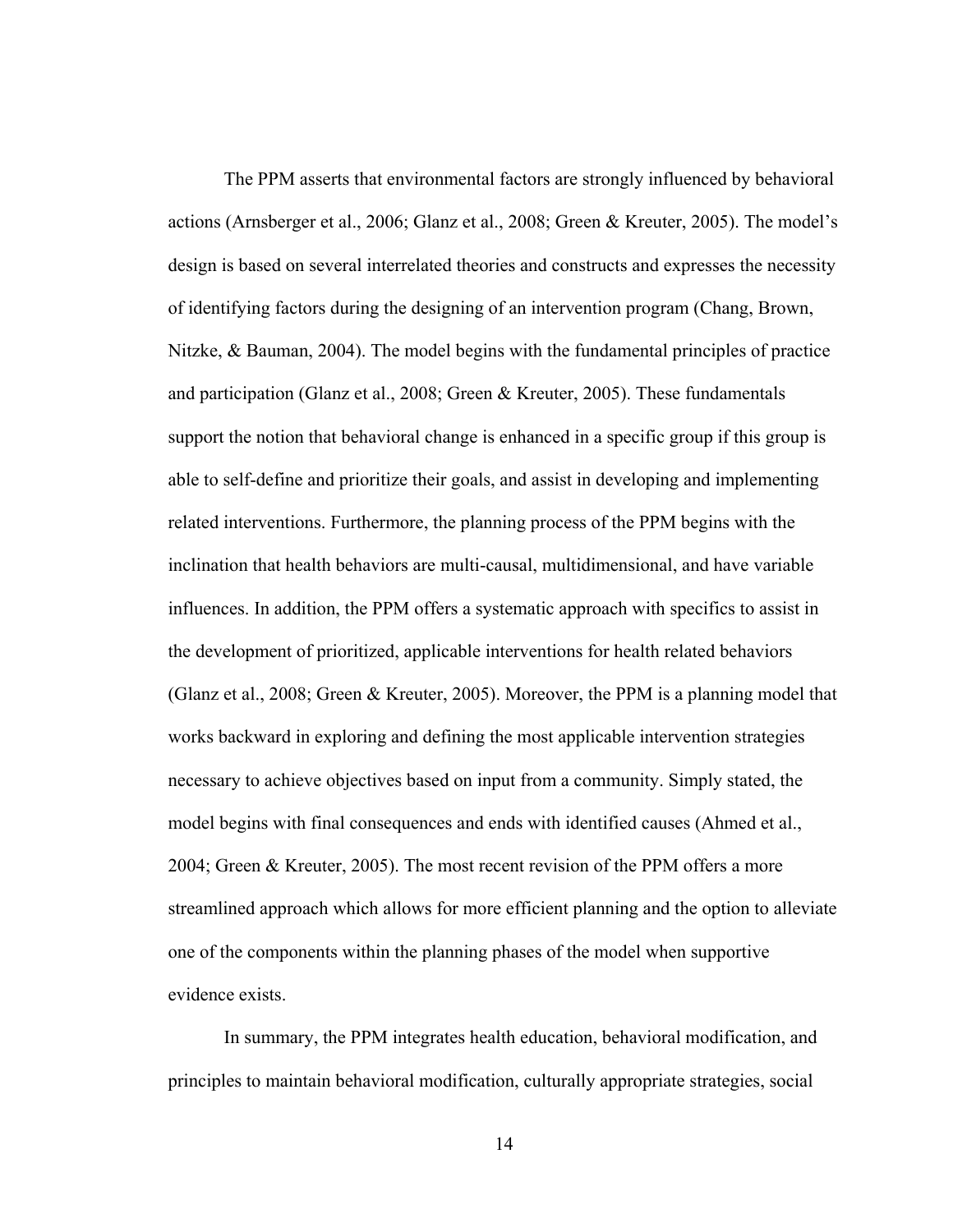engagement, and social learning theory (Dennison et al., 2007). In addition, the model accentuates the connection among health and social issues, pre-planning, culturally sensitive psychosocial barriers, population significance, and evaluation (Dennison et al., 2007). Furthermore, the PPM is a theoretically robust model that has been effectively used as a guide to develop various programs and interventions at local and national levels including blood pressure control, self-breast exam and breast cancer screenings, smoking cessation, car-seat safety, and work-site health promotion (Glanz et al, 2008; Green & Kreuter, 2005). The model has also served as a framework for curriculum development and training programs for nursing and other healthcare disciplines (Green & Kreuter, 2005) and created a foundation for the model's use in this research study.

*Summary of PPM's Use in Research.* The PPM will serve as the framework in describing the association of health literacy levels and HTN adherence in AA ages 50 and older. A modified version of Green and Kreuter's (2005) PPM will be used to guide this research (see Appendix B and Appendix C). The PPM is a framework that provides structure in the development of the most appropriate interventions or strategies necessary to address an issue (Glanz et al., 2008; Green & Kreuter, 2005). Furthermore the PPM allows for the identification of behaviors that may contribute to adherence to antihypertensive regimens. The behavioral factors associated with this framework and in the proposed study are considered as factors contributing to the occurrence of low health literacy levels and increased non-adherence to antihypertensive regimens. Components of the PPM that will be used in the forthcoming research include predisposing, reinforcing, enabling and behavior factors (see Appendix B and Appendix C).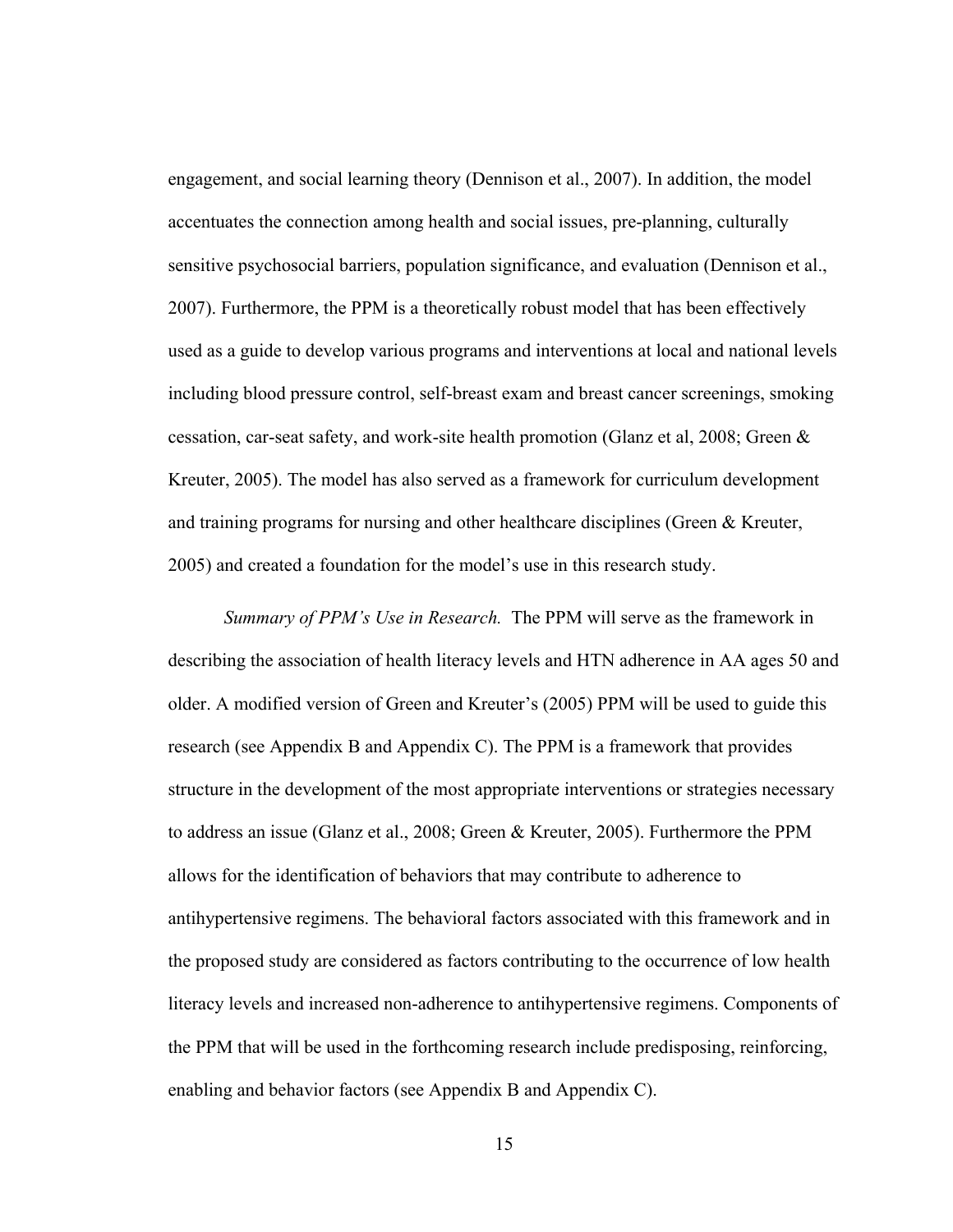Predisposing factors in this study are those that influence behavioral and environmental change (Glanz et al., 2008). Predisposing factors specific to this study are the participant factors that have affected their adherence to antihypertensive regimens and health literacy. They include age, education, interest in reading about antihypertensive medications, and understanding the antihypertensive medication information.

Reinforcing factors in this study are those that render some type of support to the overall health status of a targeted person or community. Reinforcing factors assist in identifying participant influences that contribute to or interfere with their adherence to antihypertensive regimens and health literacy. In this study health status is the reinforcing factor.

Enabling factors in this study are those that trigger or support behavioral changes and will identify factors that influence the participants' adherence to their antihypertensive regimens and health literacy (Glanz et al., 2008; Green & Kreuter, 2005). They include income level, receipt of health care, comorbidities, and health literacy levels.

 In this study, behavior is the outcome variable and refers to the participant's adherence to their antihypertensive regimens measured using the Hill-Bone Compliance Scale (HBCS). According to Krousel-Wood et al., (2004) factors associated with adherence to antihypertensive regimens may include demographic characteristics, side effects associated with medication(s), complex medication regimens, quality of life, knowledge, awareness, beliefs and attitudes, depression, and health care system issues.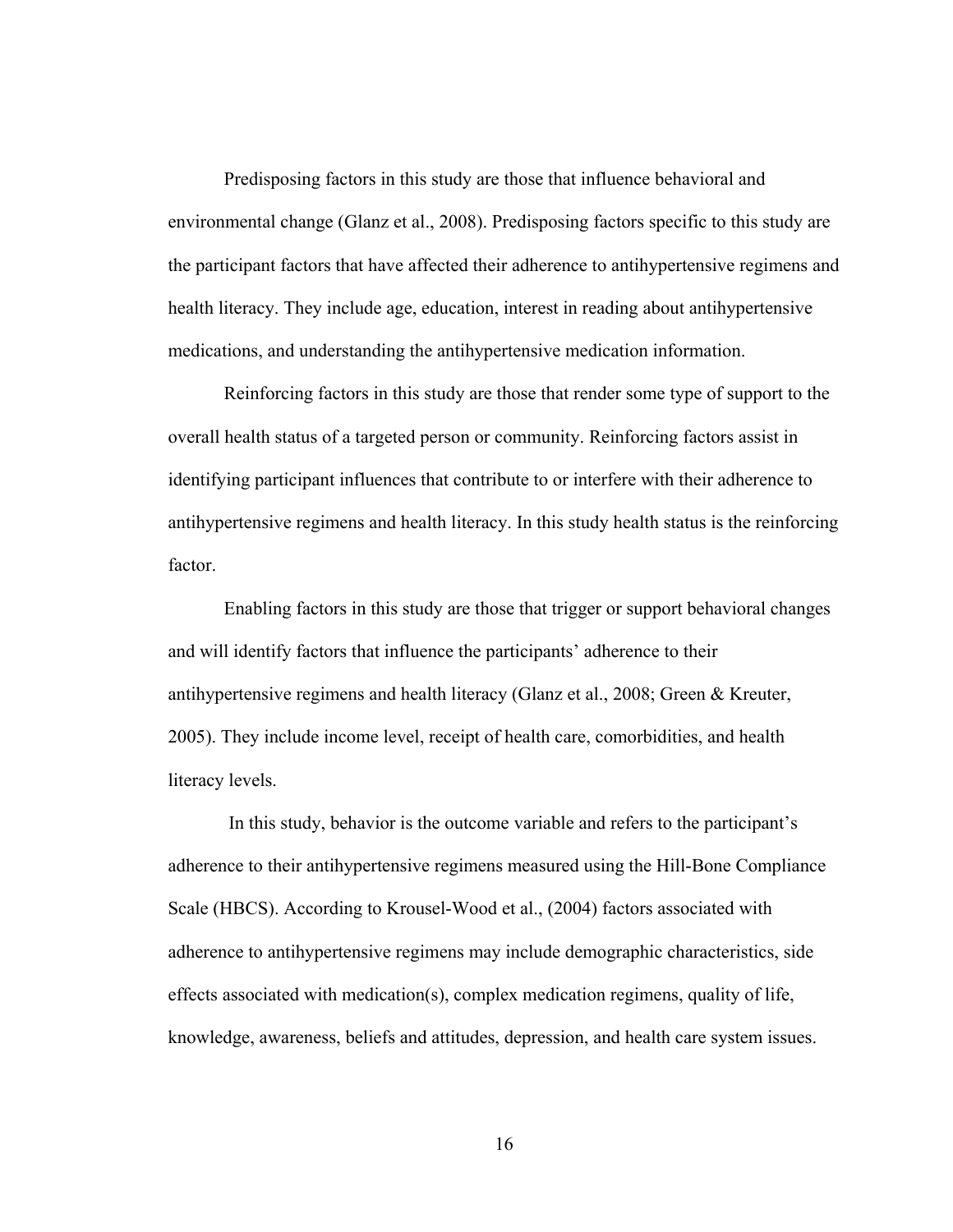*Conceptual Definitions.* The constructs predisposing, reinforcing, and enabling used in this research are defined by Green and Kreuter (2005), and Glanz et al. (2008) as follows: Predisposing factors are those factors that influence behavioral and environmental change. Reinforcing factors are those factors that support the overall health status of the participant. Enabling factors are those factors that trigger or support behavioral changes.

Health literacy is an enabling factor (see Appendix B) and a behavior construct (see Appendix C). As an enabling factor it refers to a person's ability to obtain health care information and effectively process this health care related information. As a behavior construct it refers to the health literacy level of participants. Adherence to antihypertensive regimens is also a behavior construct (see Appendix B) in this research and refers to following the advice of a primary health care provider by taking prescribed antihypertensive medications as scheduled, eating a diet conducive to a normalized blood pressure, and keeping regularly scheduled appointments regarding blood pressure management.

*Operational Definitions.* An overview of the operational definitions used in this research is as follows:

Predisposing factors in the proposed study are the participants' age, highest level of education obtained, their interest in reading information about antihypertensive medications and understanding the information. These predisposing factors will be operationalized using a researcher developed demographic questionnaire (see Appendix  $H$ ).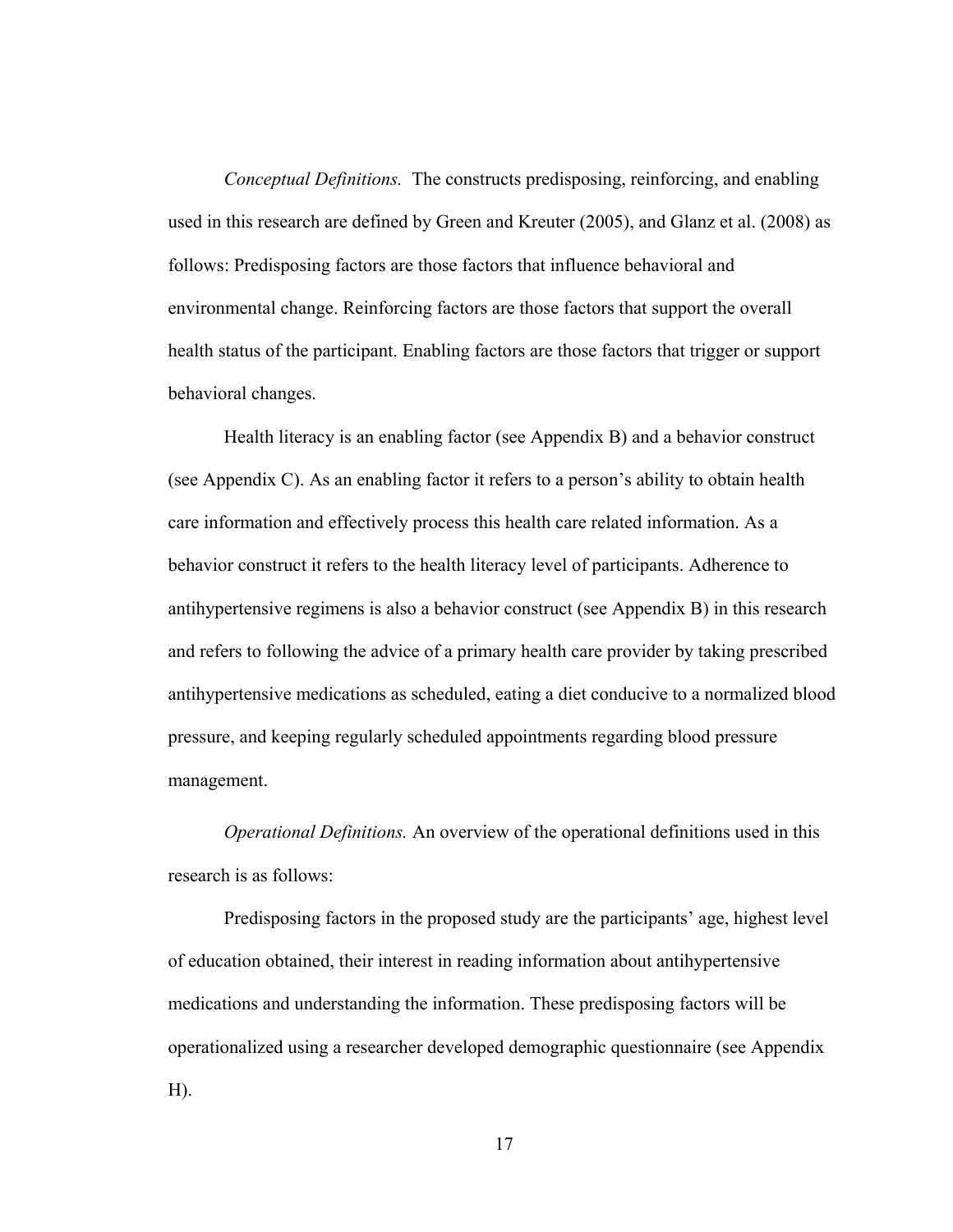The Reinforcing factor for the proposed research study is the participant's selfidentified health status that may affect adherence to their antihypertensive regimen. This reinforcing factor will be identified using the researcher developed demographic questionnaire (see Appendix H).

Enabling factors in the proposed study are their income level, receipt of healthcare, comorbidities and health literacy and will identify the socioeconomics that have influenced the participants' adherence to antihypertensive regimens. These enabling factors (income, receipt of healthcare, and comorbidities) will be operationalized using the researcher developed demographic questionnaire (see Appendix H). Health literacy levels will be operationalized as participants' score on the shortened 66-word version of the Rapid Estimate of Adult Literacy in Medicine (REALM) (see Appendix D).

Behavior in this research study (see Appendix B for Model #1) was assessed based on the participants' adherence scores using the HBCS (see Appendix E). Adherence as a concept focuses on a patient's ability as well as their willingness to abide by a prescribed regimen (Krousel-Wood et al., 2004). The HBCS is a measure used to assess adherence to antihypertensive regimens. This measure assesses behaviors based on three domains associated with HTN. These domains are the decreased sodium intake, taking medication, and keeping related appointments (Kim et al., 2000). Scores for the HBCS are determined based on 14 questions that focus on hypertension management.

Behavior was also assessed as Health Literacy (see Appendix C for Model #2) and measured as described above under Enabling factors.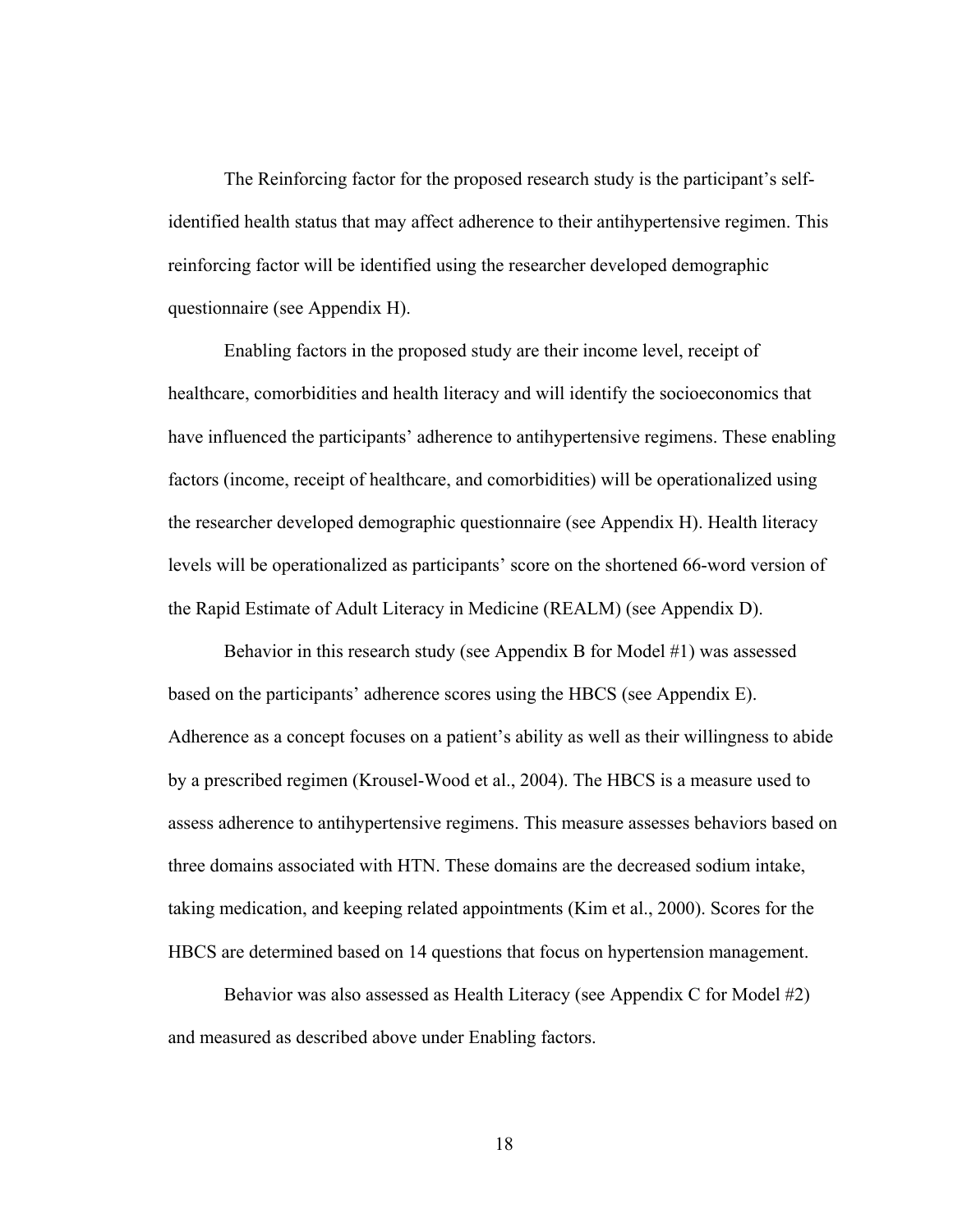#### *Assumptions*

An assumption of this research study is that health literacy levels can be adequately measured using the REALM in AAs ages 50 and older. In addition, it is assumed that self-reported scores on the HBCS will produce adequate adherence scores. A third assumption is that modified versions of the PPM can be used to guide this study for the target population of AAs ages 50 and above. A fourth assumption is that adherence to antihypertensive regimens can be explained by demographic factors. A final assumption is that health literacy levels based on REALM scores will provide information related to its association with the adherence scores from the HBCS of the target population and will aid in future interventions or program development.

#### *Summary*

 The two-fold purpose of this study was to explain the association of predisposing, reinforcing, and enabling factors that are related to adherence to antihypertensive regimens in AA adults ages 50 years and older; and to explain predisposing, reinforcing, and enabling factors that are related to health literacy in AA adults ages 50 years and older. Two modified versions of Green and Kreuter's (2005) PPM was used to guide the study. Results of this study will be used to explore and describe factors that are associated with adherence and health literacy levels to antihypertensive regimens. The findings will assist health care professionals in developing solutions that may decrease associated health disparities in AA populations related to antihypertensive regimens and health literacy.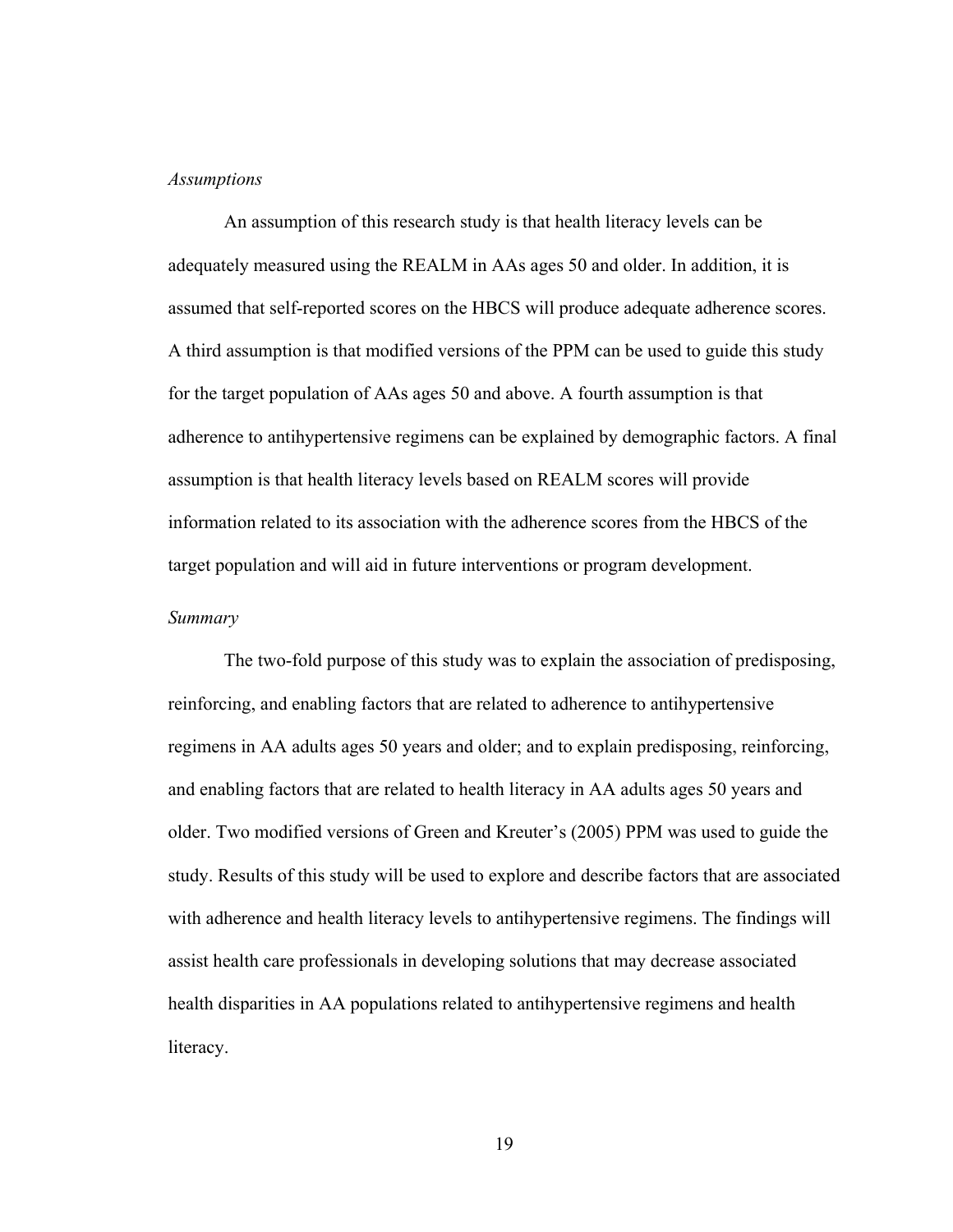## CHAPTER II

# REVIEW OF THE LITERATURE

### *Historical Overview of Literacy and Health Literacy*

In the mid 1990's there was a major discrepancy between the US adult's populations' literacy levels necessary to understand and adhere to healthcare instructions (Doak, Doak, & Root, 1996). During the 19th century, being literate was based on the ability to write one's name. To date, having the ability to write one's name no longer equips a person with the ability to function in society. Though higher literacy skills were needed to understand healthcare information during the 1990's, one of five adult Americans were reading at or below the fifth grade level (Doak et al., 1996). Currently, adequate function in today's society and within the healthcare environment requires reading above the fifth grade level, and at or above the  $8<sup>th</sup>$  to  $9<sup>th</sup>$  grade level (National Center for Education Studies (NCES, 2003a; Speros, 2005).

The history of literacy dates back to the Egyptian and Greek cultures (Speros, 2005). During this time, literacy moved from verbal efforts to written descriptions. According to Venezkey (1990) literacy is defined as the "minimal ability to read and write in a designated language, as well as a mind set or way of thinking about the use of reading and writing in everyday life," (p. 142). During the 1980's, literacy related research focused on addressing educational measures and traditional strategies (Speros, 2005). Additionally, during the 1980's and the 1990's, a person's ability to read and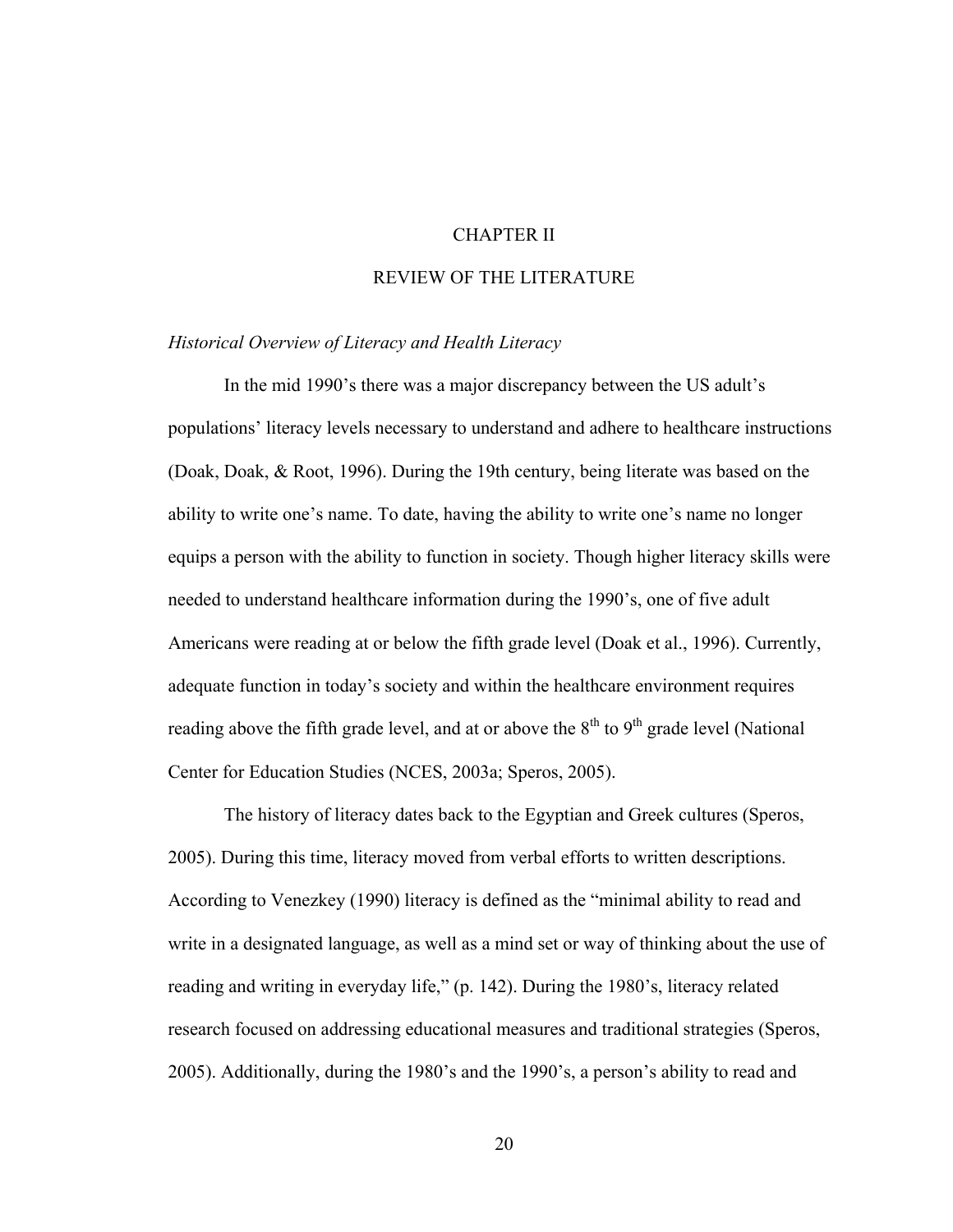comprehend health care information was the focus of health education research (Willis, 1997). The 1992 and 2003 National Adult Literacy Survey defined literacy as "using printed and written information to function in society, to achieve one's goals, and to develop one's knowledge and potential," (NCES 2003a, p. 1). They found that 75% of adults in America with some sort of health condition had low literacy levels. They also found that adults with low levels of literacy were older, had lower levels of education, lower paying jobs, low SES, and were ethnic or racial minorities. According to Benson and Forman (2002), 44% to 53% of the geriatric populations (adults ages 65 and older) perform at low literacy levels and 26% to 32% of this older population are said to have marginal literacy levels.

American ethnic minorities have sizably lower literacy levels than their nonminority American counterparts (Doak et al., 1996; National Center for Education Statistics (NCES), 2003b; Paasche-Orlow, Schillinger, Green & Wagner, 2006). These ethnic minorities are usually one literacy level below the general population. Some of these ethnic minorities have marginal or functional literacy levels, while others have low literacy levels. Simply stated, those who have marginal, functional, or low literacy levels have great difficulty reading and understanding healthcare related information (Benson  $\&$ Forman, 2002; Doak et al., 1996; Van Servellen, Brown, Lombardi, & Herrera, 2003). Functional literacy levels allow a person to be able to function in society, but they are not able to adequately understand and manage their healthcare. Functional health literacy refers to a person's ability to read and adhere to their prescription instructions, appointment information, and other information needed to assist in maneuvering through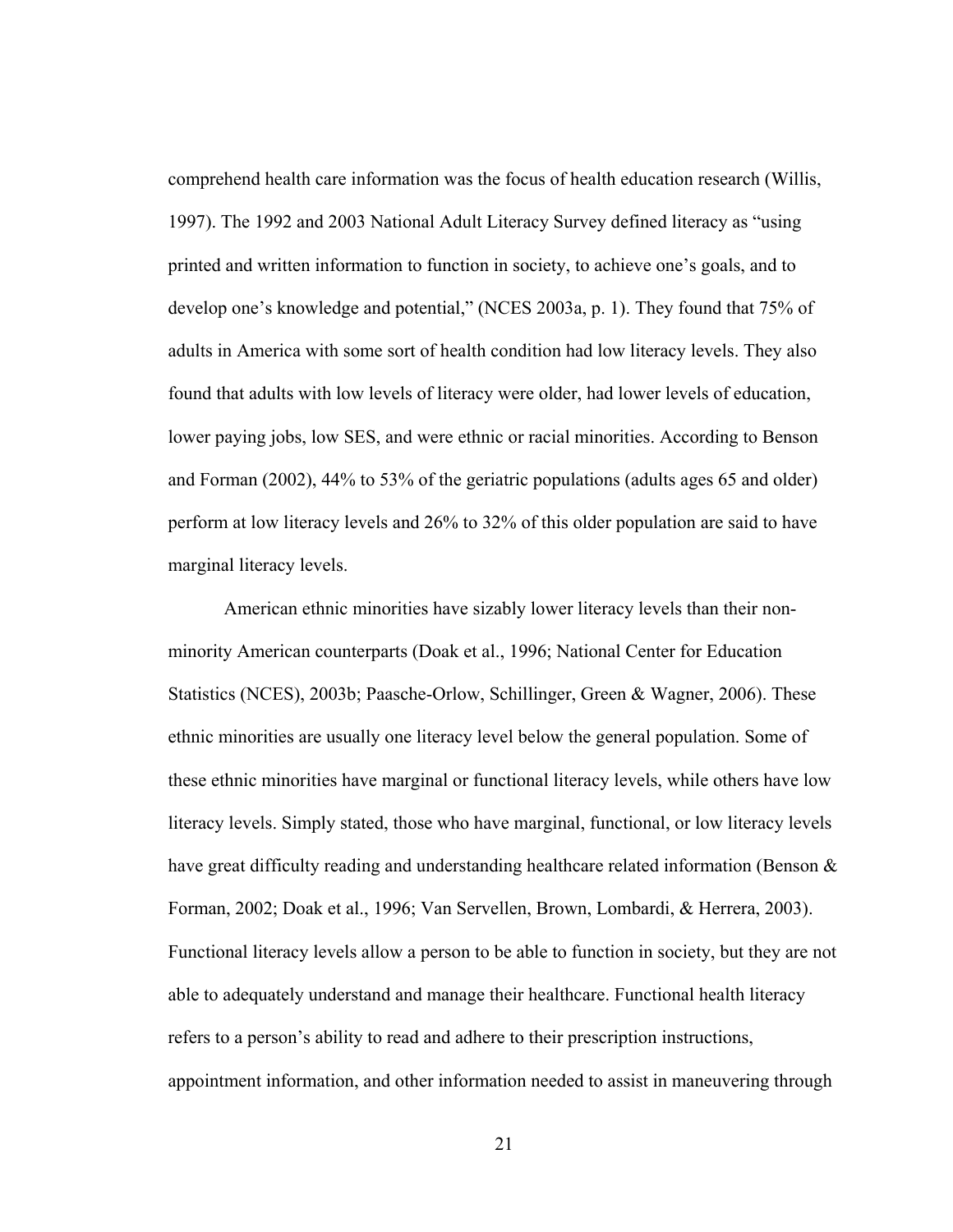the healthcare system (Koo, Krass, and Aslani, 2006; Van Servellen et al., 2003). Persons who are considered marginally literate maneuver through life only slightly above the low literate level. Consequently, those with low to marginal literacy levels are at a major disadvantage in understanding health care information provided them and managing their health care.

#### *Health Literacy*

Patients with low literacy levels face numerous challenges in maneuvering within the healthcare system. They are often faced with difficulties related to completing healthcare forms, understanding their healthcare instruction, keeping appointments and follow-up care, and self-administering their medications. The National Assessment of Adult Literacy (NAAL 2006) report indicates that approximately 50% of the US population has low literacy levels. Having low literacy levels equates to low health literacy levels. Patients with low health literacy levels are disadvantaged as they are prone to make potentially fatal mistakes or be non-adherent to their health care plan because of their decreased ability to obtain, process, and analyze basic health information (Chang, Brown, Nitzke, & Baumann, 2004).

A major goal of the US Department of Health and Human Services *Healthy People 2010* objectives is to improve the communication (health literacy) of those with inadequate or marginal levels (2000). Health literacy is defined by the American Medical Association (AMA, 2006) and the US Department of Health and Human Services (USDHHS, 2000) as the degree to which individuals have the capacity to obtain, process, and understand basic health information and services needed to make appropriate health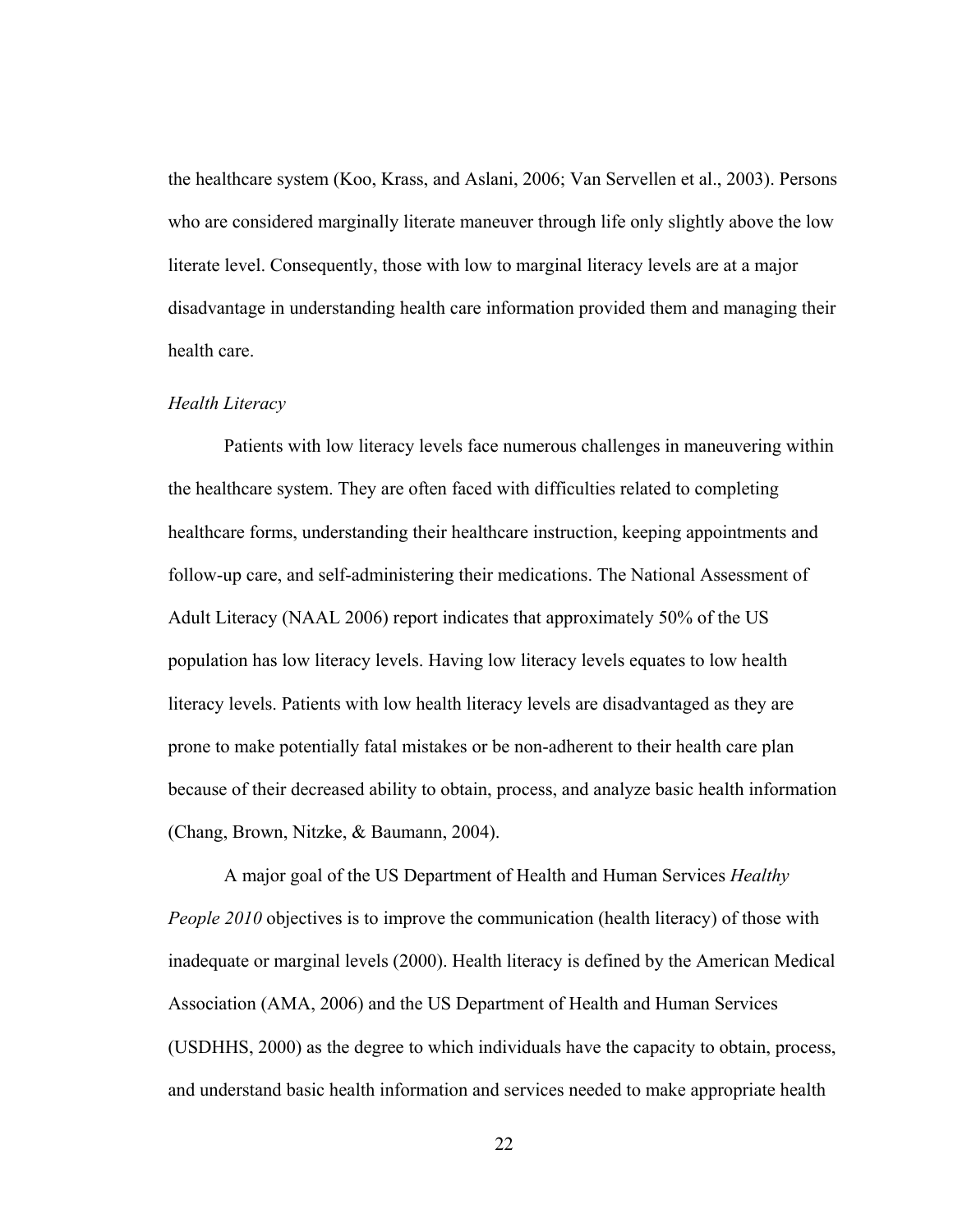care decisions. The World Health Organization (WHO, 1998), defines adequate health literacy as having cognitive and social skills which equips individuals to access, understand, and use health information for health promotion and disease prevention. Similarly the NAAL (2006) defines health literacy as having the ability to use literacy skills to read and understand health care information. McCabe (2006) further describes a person with adequate health literacy as having a combination of skills that enable them to access health care information and equips them to make informed health care decisions. In essence, the definition of health literacy has progressed from having the ability to read health related information, to having the skills necessary to problem solve, compute, articulate, and make appropriate health care decisions (Cutilli, 2005).

Although many studies have been conducted on literacy, fewer studies have been conducted investigating health literacy. Morrow et al. (2006) conducted a study to determine the effects of health literacy on middle aged and older adults. They found that 28% of the entire sample had low or marginal health literacy levels and that health literacy levels were particularly lower for AAs and less educated participants. Interestingly, health literacy scores were overall lower for the male participants (Morrow et al., 2006). This study concluded that half of the adult population of the United States has inadequate health literacy and that low health literacy levels lead to decreased healthcare knowledge, poor health status, decreased abilities to adhere to medication regimens, decreased self-abilities to successfully maneuver through the healthcare system, and increased hospitalization and associated cost (Morrow et al., 2006).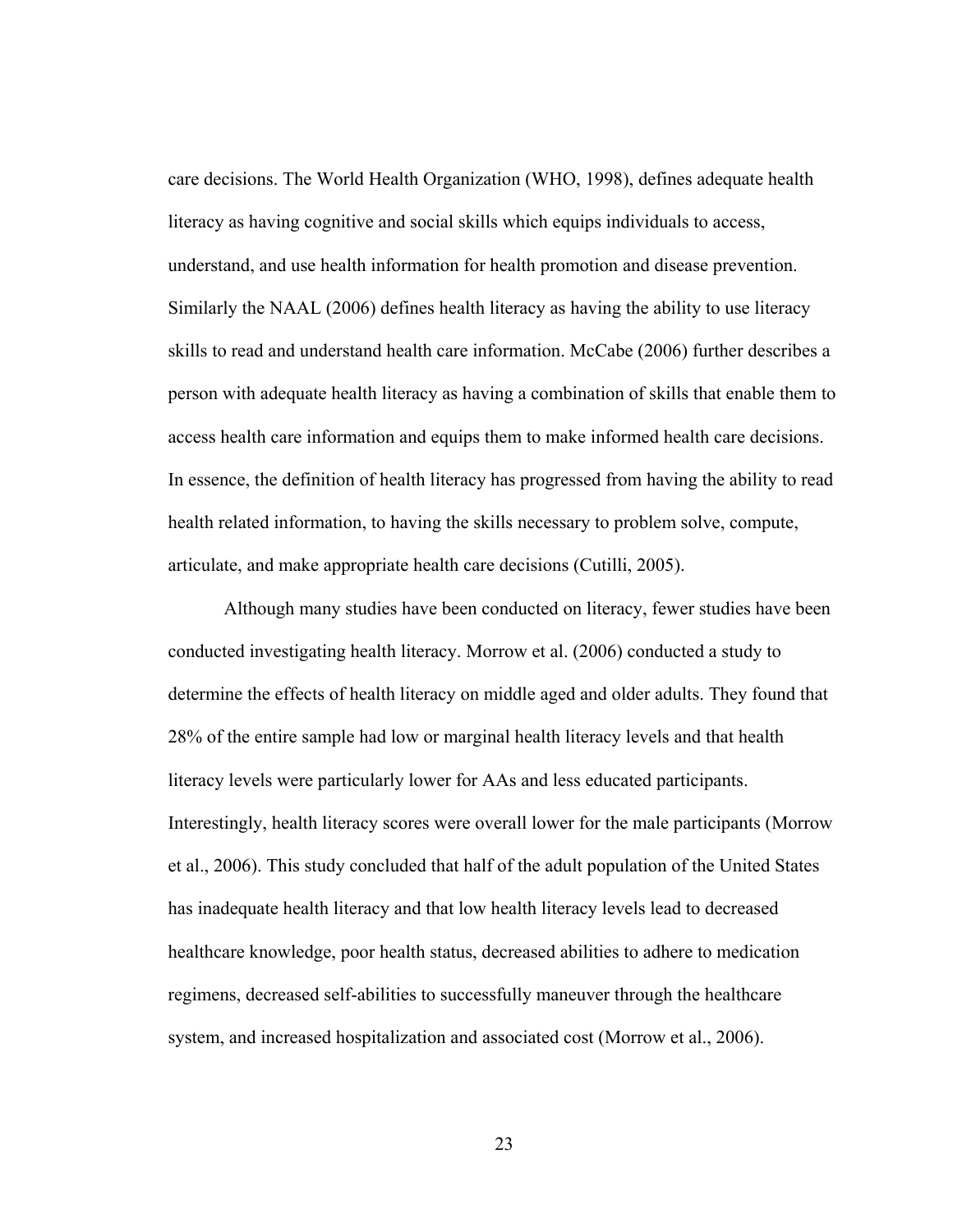Levinthal, Morrow, Tu, Wu and Murray (2008) conducted a study to determine if sensory and cognitive abilities were associated with health literacy levels of older hypertensive adults. Similar to Morrow et al. (2006) they found that the health literacy scores were lower for the less educated, male, and older AA participants. In addition, those who had lower cognition scores and reported more comorbidities had lower health literacy scores. This study concluded that cognitive abilities were highly reflective in the health literacy levels of older adults. Furthermore, these results suggest that cognition adds more insight into the health literacy levels of older adults as compared to sensory abilities. In addition, they found that cognition had a stronger association with health literacy levels as compared to participant education levels, indicating cognition as an essential predictor of health literacy levels.

Arozullah et al. (2006) conducted a study investigating the association of health literacy, social support, and preventable hospital admission. They found that low literacy levels were not directly associated with preventable hospital admission. A little over half (52%) of the participants that had inadequate literacy levels (less than  $7<sup>th</sup>$  grade reading levels) were more likely to have social support (the company of someone to a medical appointment). However, those with low health literacy levels who did not have a social support system were more reliant on advice from their personal acquaintances instead of accessing formal health care services.

AAs have historically experienced barriers associated with reading and writing (Willis, 1997). In AA history, there was severe punishment during slavery times when it was realized that a slave was able to read and write. Consequently, not being able to read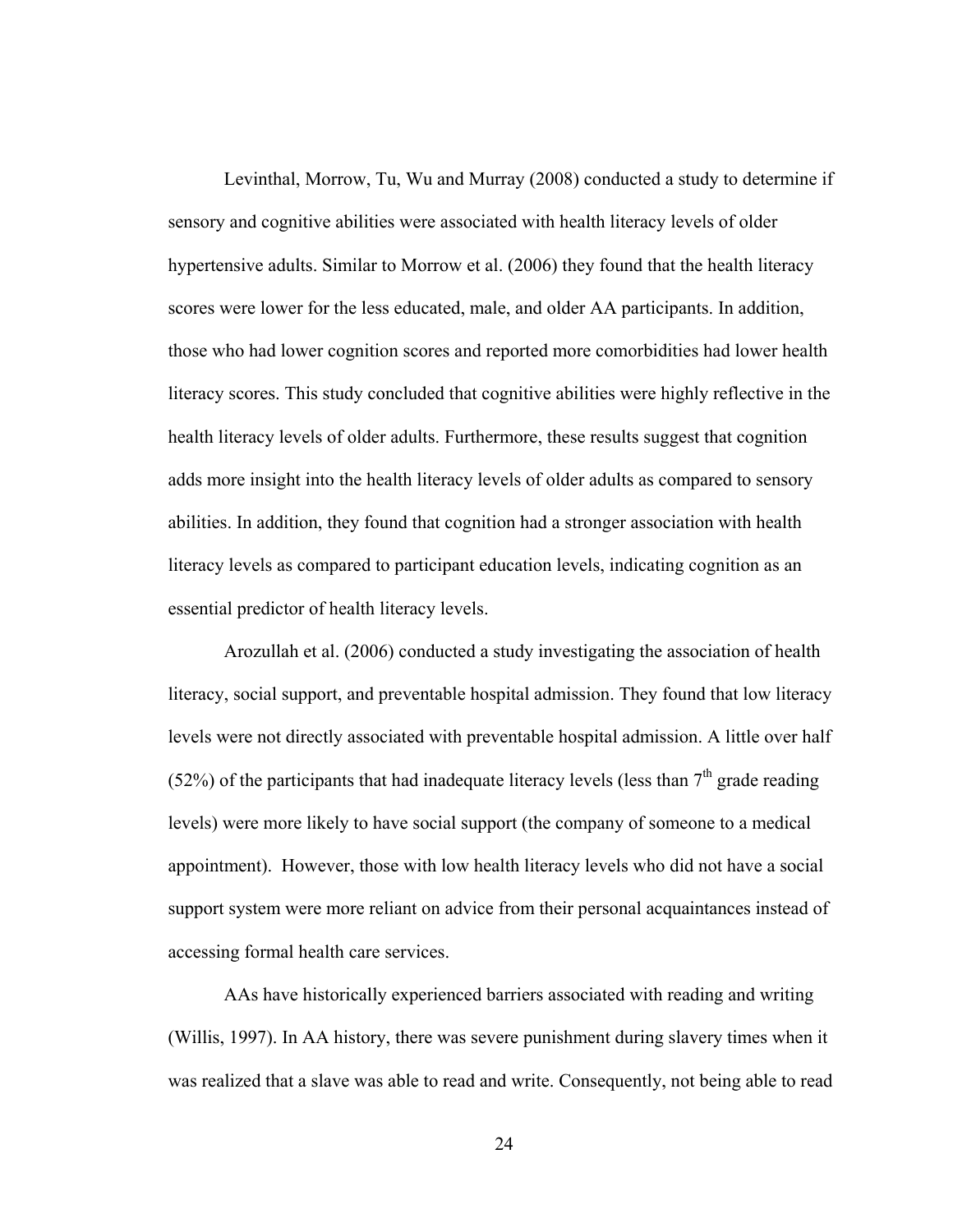and write has hindered some AAs from persevering as a culture in regards to literacy and in their ability to live above poverty levels. Social and cultural influences have also contributed to health literacy deficits in minority clients (Willis, 1997). Over time, these influences have led to historical literacy crises and associated racial and cultural biases. Though social and cultural advancements such as Civil Rights and Affirmative Action, have assisted in the advancement of minority groups affected by literacy related deficits, there is still a vast amount of work needed to assist with literacy and health literacy deficits in AA populations (Willis, 1997).

#### *Adherence*

Large numbers of AAs living in the United States are disproportionately affected by hypertension (HTN) and the burdens of its associated complications (Douglas, Ferdinand, Bakris, & Sowers, 2002; Hajjar, Kotchen & Kotchen, 2006; Hekler, 2008; Peters, 2004;). The prevalence of HTN is far greater in AAs at a higher rate than Caucasians living in the United States (American Heart Association (AHA), 2010; Douglas et al., 2002; Hajjar et al., 2006; Hyman, Pavlik, Vallbona, Dunn, Louis et al., 1998; Schneider, Castillo-Richmond, Alexander, Meyers, Kaushik, et al., 2001; Szromba, 2000). High levels of non-adherence to antihypertensive regimens in AA populations creates major obstacles for both health care professionals and AA clients as it relates to health care treatment (Krousel-Wood, Thomas, Munter, & Morisky, 2004; Schneider et al., 2001). Adherence as a concept focuses on a patient's ability as well as their willingness to abide by a prescribed regimen (Krousel-Wood et al., 2004). Factors associated with adherence to antihypertensive regimens include demographic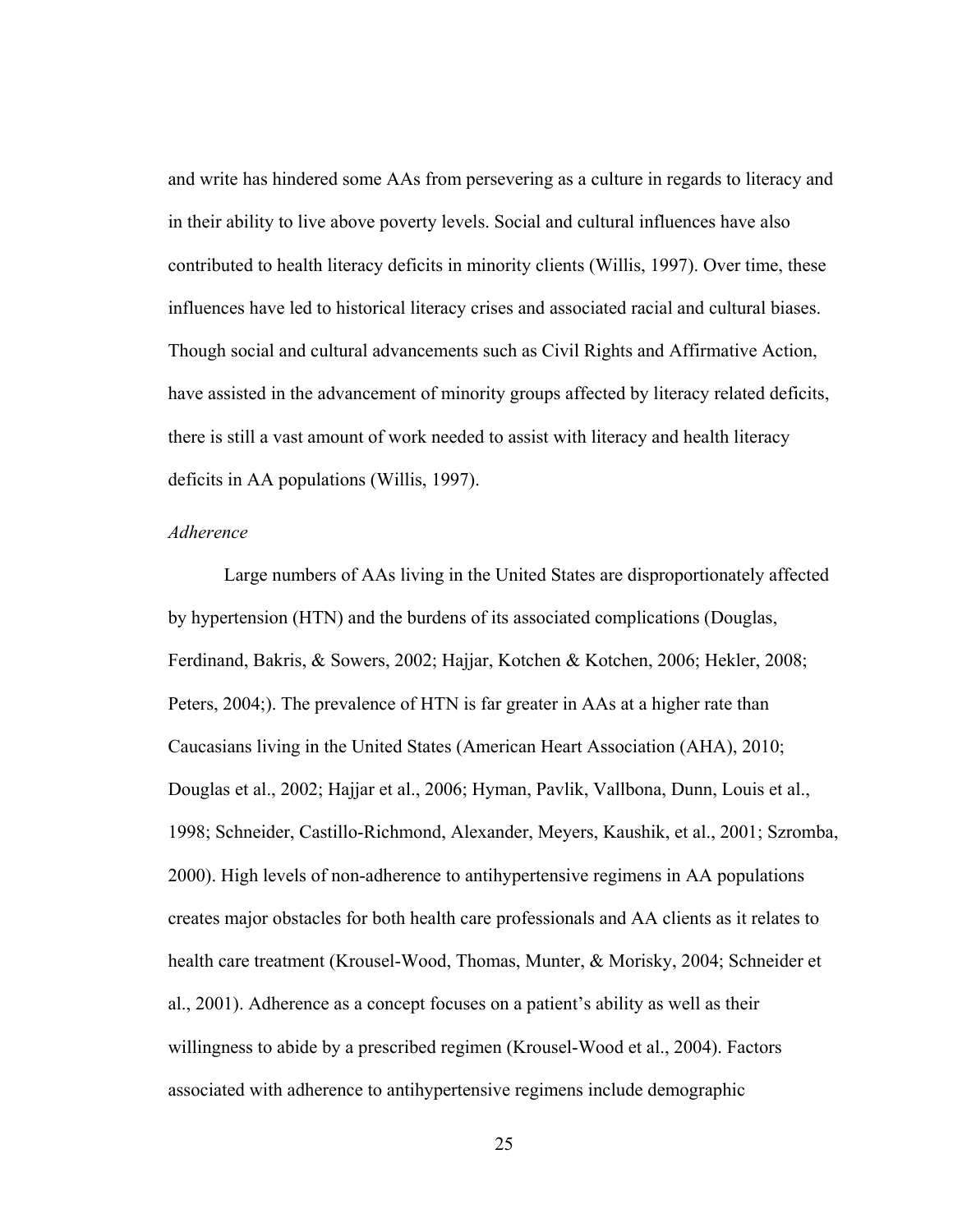characteristics, such as age, education, and marital status, side effects associated with medication(s), complex medication regimens, quality of life, knowledge, awareness, beliefs, attitudes, depression, and health care system issues (Krousel-Wood et al., 2004). Chronic health conditions and its associated effects on the overall well-being of the individual are major contributors to medical regimen adherence (Elliot, Ross-Degna, Adams, Safran, & Soumerai, 2007). One may decide how much to adhere, if at all, to their medical regimen on a daily basis based on how well or poorly they feel (Elliot et al., 2007). In addition, factors such as comorbidities, associated cost, asymptomatic illnesses such as HTN, and income influence adherence to medical regimens. Banta et al. (2009) defined non-adherence to an antihypertensive regimen as failing to carry out the recommended medical regimens that include medication, diet, and exercise. They found that adherence to an antihypertensive regimen in an asymptomatic hypertensive person is especially a challenge (Banta et al., 2009). Bosworth et al. (2008) found that poorly controlled hypertension is associated with non-adherence to prescribed medication and older age.

McLaughlin et al. (2005) suggested a dual approach to medication adherence in elderly populations. For example, outcomes related to medication adherence, such as normalized blood pressure readings, can be enhanced with the use of a medication refill unit, pill counts, or self reports. These can then serve to monitor adherence and adjust medical regimens accordingly. Finally, Hope, Wu, Tu, Young, and Murray (2004) conducted a study on older adult's medication adherence, knowledge, skills and their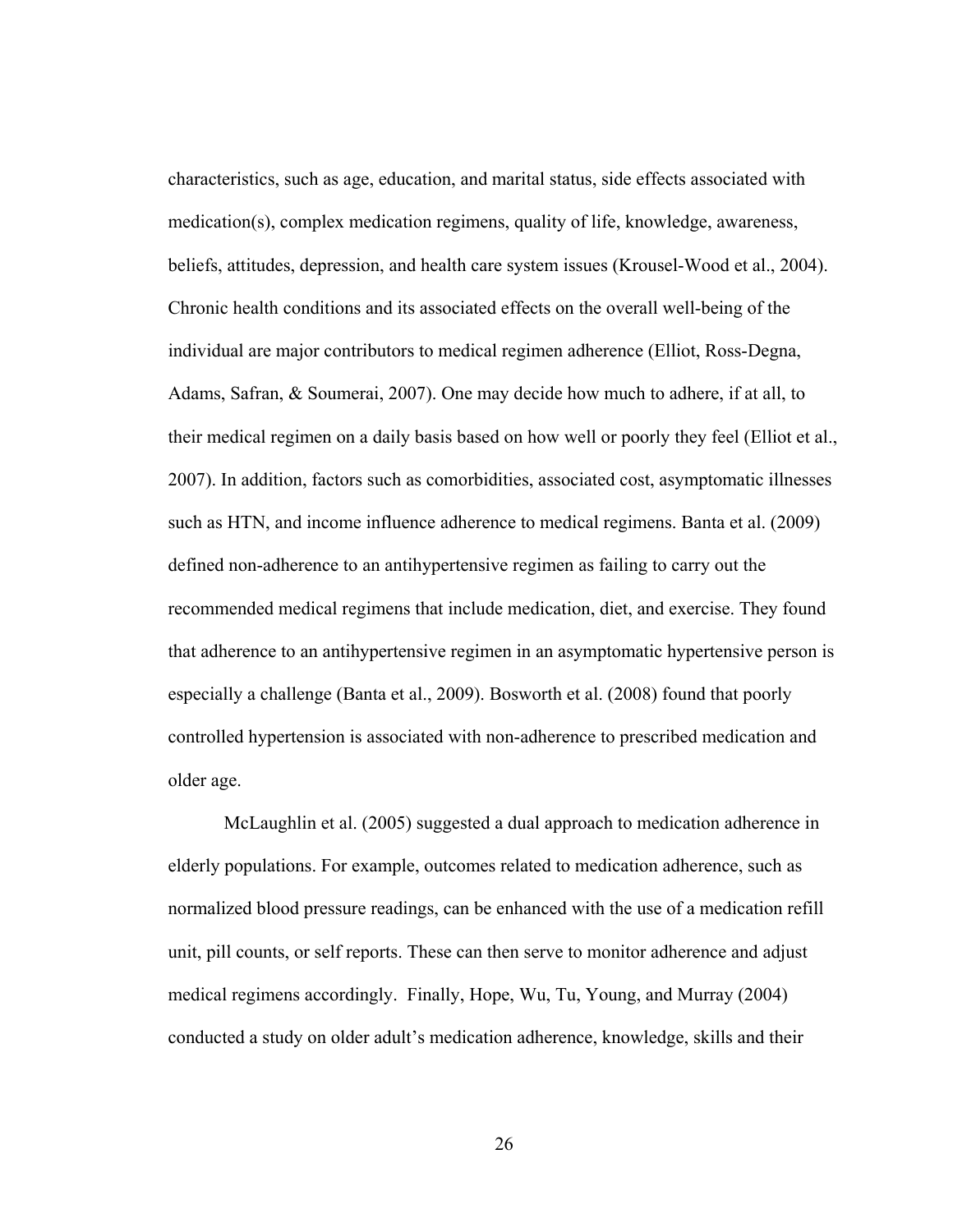association with congestive heart failure. Findings from the study suggested that decreased knowledge regarding medical regimens increases poor patient outcomes.

An additional major goal of the USDHHS (2000) *Healthy People 2010* objectives is to increase the control of hypertension in adults by 50%. Between 1998 and 1994 only 19% of African Americans and 18% of White Americans had their blood pressure controlled. The USDHHS (2000) also recognized that there are a vast amount of scientific-based strategies available to successfully manage cardiovascular disorders and the accompanied risk factors which include hypertension. However there are multiple issues that often go unnoticed that interfere with the management of hypertension and adherence to the developed strategies (USDHHS, 2000). Initially, a person must be willing to adhere to their treatment regimen. A person who has a cardiovascular disorder and an asymptomatic risk factor such as hypertension makes management and adherence even more difficult. Common reasons that interfere with adherence include a person adhering to the initial efforts of the treatment regimen such as getting a related prescription filled and then discontinuing the medication after a few weeks when they are feeling better (USDHHS, 2000). In addition, a person may adhere only to a partial component of their treatment regimen, interfering with effective management. Therefore, research efforts geared towards determining strategies that aid in adherence to prescribed regimens are needed. These efforts should include the use of technology assisted devices and strategies that involve patient identified community support (USDHHS, 2000).

Health care professionals have a critical role in making certain that appropriate interventions related to hypertensive management and adherence are established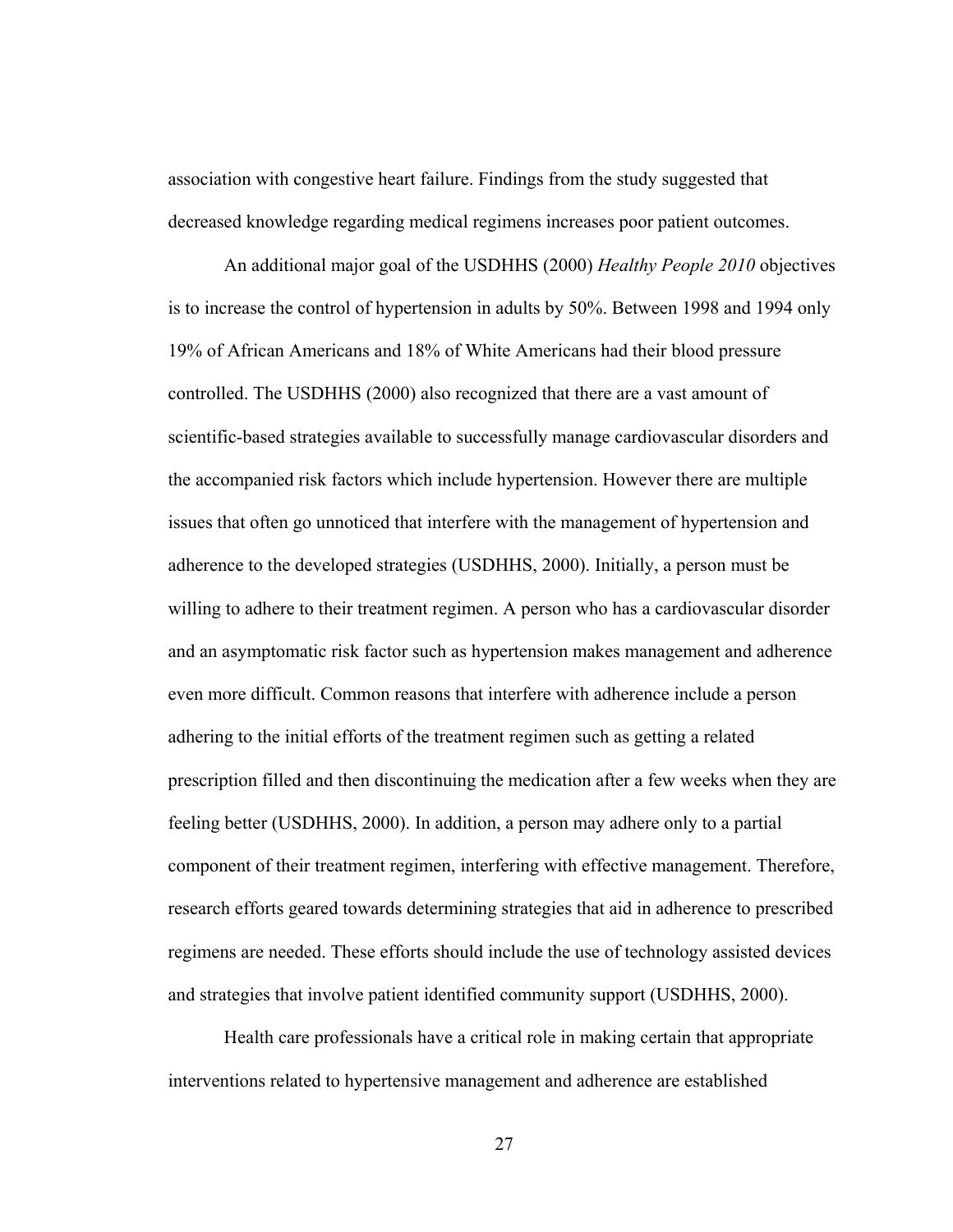(USDHHS, 2000). These interventions include adequate patient education related to prescribed treatment regimens and continuous patient monitoring for therapeutic responses to long-term management. Finally, culturally appropriate efforts by healthcare professionals are vital to the management of hypertension and to patient adherence to their treatment regimens (USDHHS, 2000). Research that involves the socioeconomic status, access to healthcare services, health status, income, and education levels of underserved populations is needed for effective management of hypertension and related patient adherence.

#### *Predisposing Factors and Adherence*

Researchers have found a relationship between adherence and age among AAs. For example, Schoenberg (1997) found that older AAs may not be able to access necessary information related to HTN which potentially lowers their adherence to antihypertensive medication regimens. Elliot et al. (2007) conducted a small exploratory, qualitative study to see how older adults who were taking a variety of medicines adhered to their medical regimens. Findings from the study concluded that medication adherence was related to the number of medications prescribed. Additional findings suggested that adherence to medical regimens in older adults with more than one chronic illness is influenced by personal, and non-personal decisions. Banta et al. (2009) found that age was a significant predictor of non-adherence but different from Schoenberg (1997), they found that adherence to their medication regimen improved as the age of participants increased. Hekler et al. (2008) also found a significant relationship between age and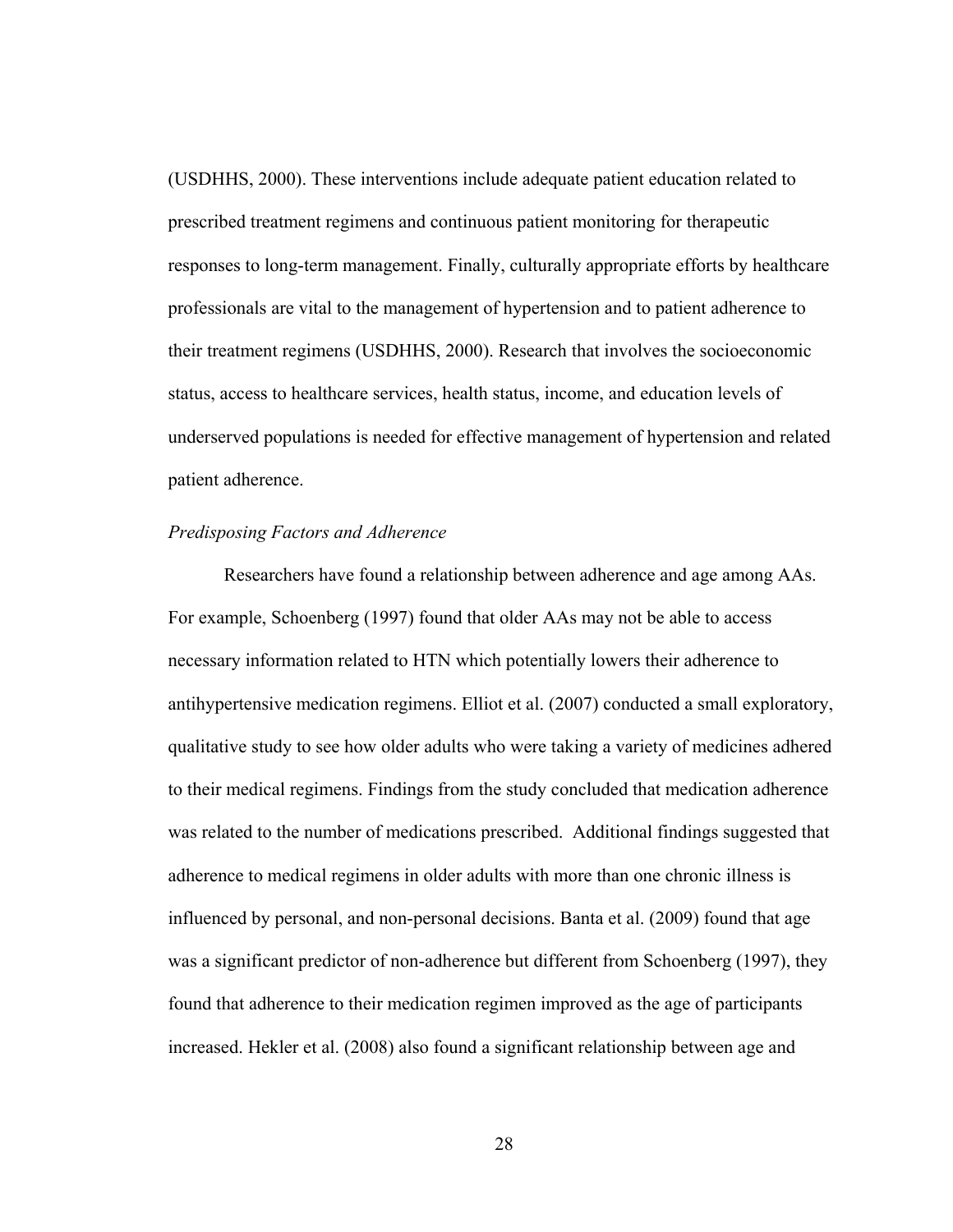medication adherence, with older participants more adherent. However, Bosworth et al. (2008) found that younger populations had higher medication adherence scores.

Banta et al. (2009) also studied adherence to written health care information. They found an association between adherence and understanding health care information where participants who understood the health care information provided were more likely to adhere to the health care regimen. They concluded that adherence requires knowledge of the healthcare regimen, motivation to follow through, social support, and financial resources. In relation to education, Dressler (1996) and Douglas (2002) found that AAs with low levels of education had poor adherence to antihypertensive regimens.

## *Predisposing Factors and Health Literacy*

Low health literacy levels in AAs are more prevalent in those aged 50 years and older (Cutilli, 2005). Characteristics associated with low health literacy include being an ethnic or cultural minority, having a low average income, residing in southern and western areas of the US, not having a high school diploma or its equivalent, being older than 65 years of age, having mental or physical disabilities, being in prison, and being homeless (Mika, Kelly, Price, Franquiz, & Villarreal, 2005; Schloman, 2004). Lower socioeconomic ethnic or minority groups are most often faced with increased literacy deficits, (Mika et al., 2005; Speros, 2005). According to Pawlak (2005), "race, ethnicity, and culture may influence health literacy through social networks and cultural traditions, access to health information from providers and payers, as well as the understanding and utilization of that information," (p. 174). Similarly, limited levels of health literacy have a strong association with socioeconomic factors such as levels of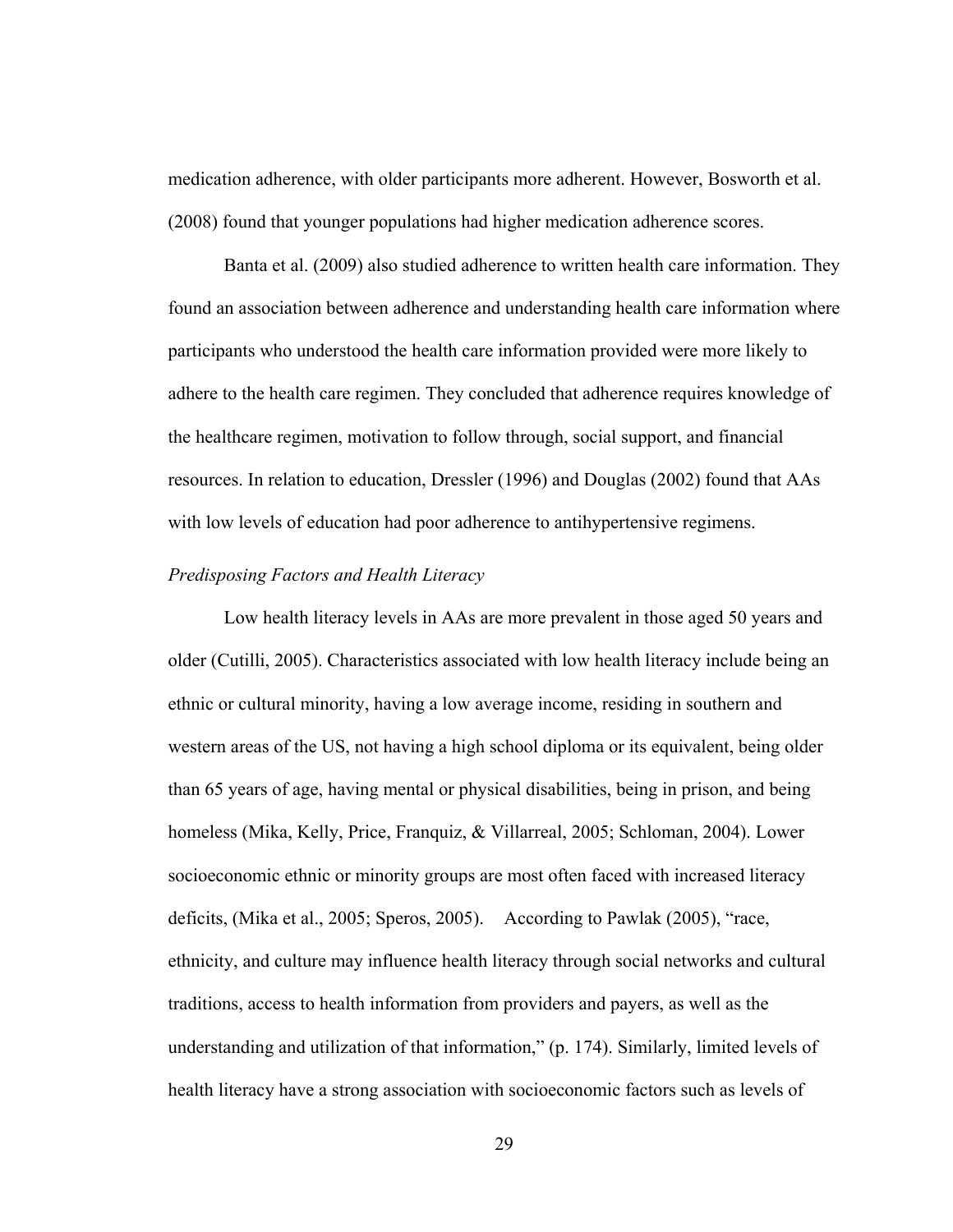education, race or ethnicity, and age (Paasche-Orlow & Wolf, 2007). Consequently, individuals belonging to minority groups or ethnic backgrounds who may have limitations associated with their formal education, including limited literacy levels, and cultural and linguistic barriers often have difficulty comprehending and adhering to written health care information (Corbie-Smith, Thomas, Williams, & Moody-Ayers, 1999).

The Institute of Medicine (IOM, 2006) produced a report on the relationship between health literacy, medication adherence, and health outcomes. They found that the readability levels of healthcare information documents often exceed the reading capabilities of most American adults. They also found that older adults and those with limited education had lower health literacy levels, and written healthcare information such as medication inserts are often written at literacy levels above the reading levels of the intended audience. They concluded that health literacy may be the link between health care education and positive health outcomes.

Koo, Krass, and Aslani (2006) investigated how disease state, functional health literacy also known as written medical information (WMI), health locus of control, coping style, and demographics influence WMI. The operational definitions of health locus of control included their ability to attribute their health outcomes to their personal actions, another's action, or to fate, and coping style as becoming actively involved in their illness or deferring the opportunity to actively participate in their care. Findings from the study indicated that persons experiencing chronic pain read more health care information than those who were asymptomatic. Reading health care information was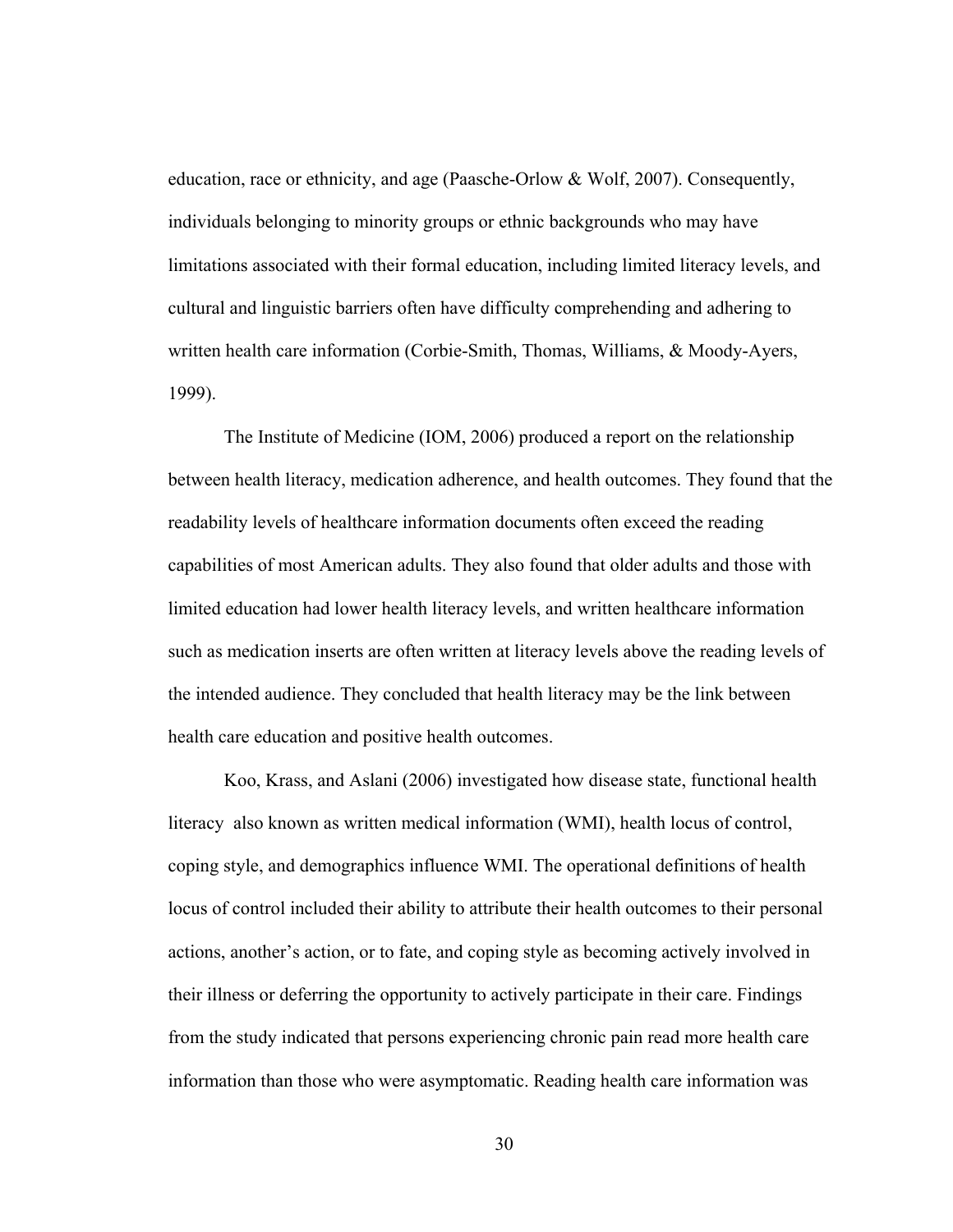lower in participants with blue collar occupations and those 61 years of age and older. Furthermore, those considered as having inadequate or marginal health literacy levels were less likely to read WMI. Paasche-Orlow et al. (2005) and Davis et al. (2006) found similar results as the IOM Report. In addition, they found that low levels of health literacy are more prevalent in AAs, those with lower levels of education, and persons who are of older age. Davis et al. (2006) also found that complex medical regimens were related to the number of co-morbidities and were predictors of misunderstanding medical regimens. More specifically, a complex medical regimen was found to be a proxy for a large number of co-morbidities and the more complex the prescription medications and the medical instructions, the more difficulty clients with low literacy levels had reading and understanding the information and adhering to their regimens.

Davis et al. (2006) conducted a study to determine if literacy levels were associated with misunderstanding prescription medication information. Findings from this study indicated that almost half (46%) of the participants were not able to read and interpret instructions regarding their medication. Though these issues were higher in participants with low literacy levels, approximately 38% of participants with adequate literacy levels had some difficulty reading and understanding their medication information. Furthermore, participants in this study who had adequate literacy levels were able to read the prescription information but were unable to demonstrate understanding of the related instructions and adhering to the instructions given.

von Wagner, Steptoe, Wolf, and Wardle (2009) state that "low health literacy has been associated with a wide range of health-related outcomes, " (pg 861). Their meta-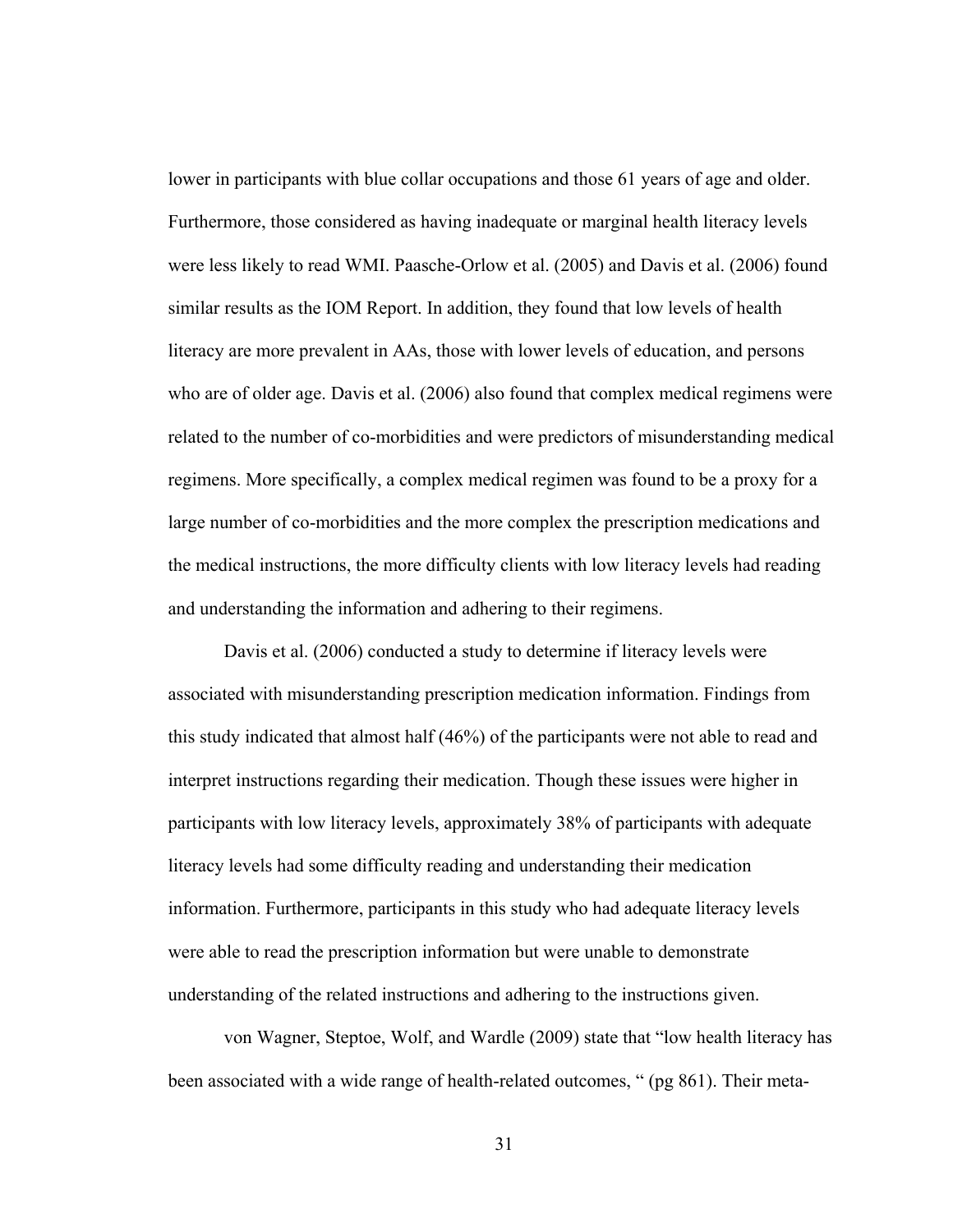analytic study found that those with low literacy rates  $(6<sup>th</sup>$  grade level) were more likely to report poor health and illnesses such as diabetes and depression, and poor access to health care. Their study also identified relationships between low health literacy and increased hospitalization and increased mortality among Medicare recipients.

## *Reinforcing Factors and Adherence*

Few studies were found that explored the relationship between health status and adherence. Banta et al. (2009) studied the relationship between health status and adherence to antihypertensive regimen. They found that participants who were adherent to their antihypertensive regimen reported their health status as 'fair or poor.' Wong, Mouanoutoua, Chen, Gray, and Tseng (2005) conducted a study investigating adherence to hypertensive regimens in Hmong participants. They found that 44% of the participants reported poor health status and 54% reported non-adherence to their antihypertensive regimen. In addition, those who were non-adherent were ages 50 and older. Finally, a study involving pharmaceutical follow-up for hypertension and adherence to a hypertensive regimen by De Souza et al. (2007) found that frequent follow-up by the pharmacist resulted in an improved adherence rate and significant improvement in the participants self-reported health status.

## *Reinforcing Factors and Health Literacy*

A number of researchers have found a relationship between health literacy and health status. Kalichman and Rompa (2000) studied the association of health literacy with demographics (age, education level, income, gender, ethnicity, and sexual orientation), disease related knowledge, barriers to care, and health status. Findings indicated that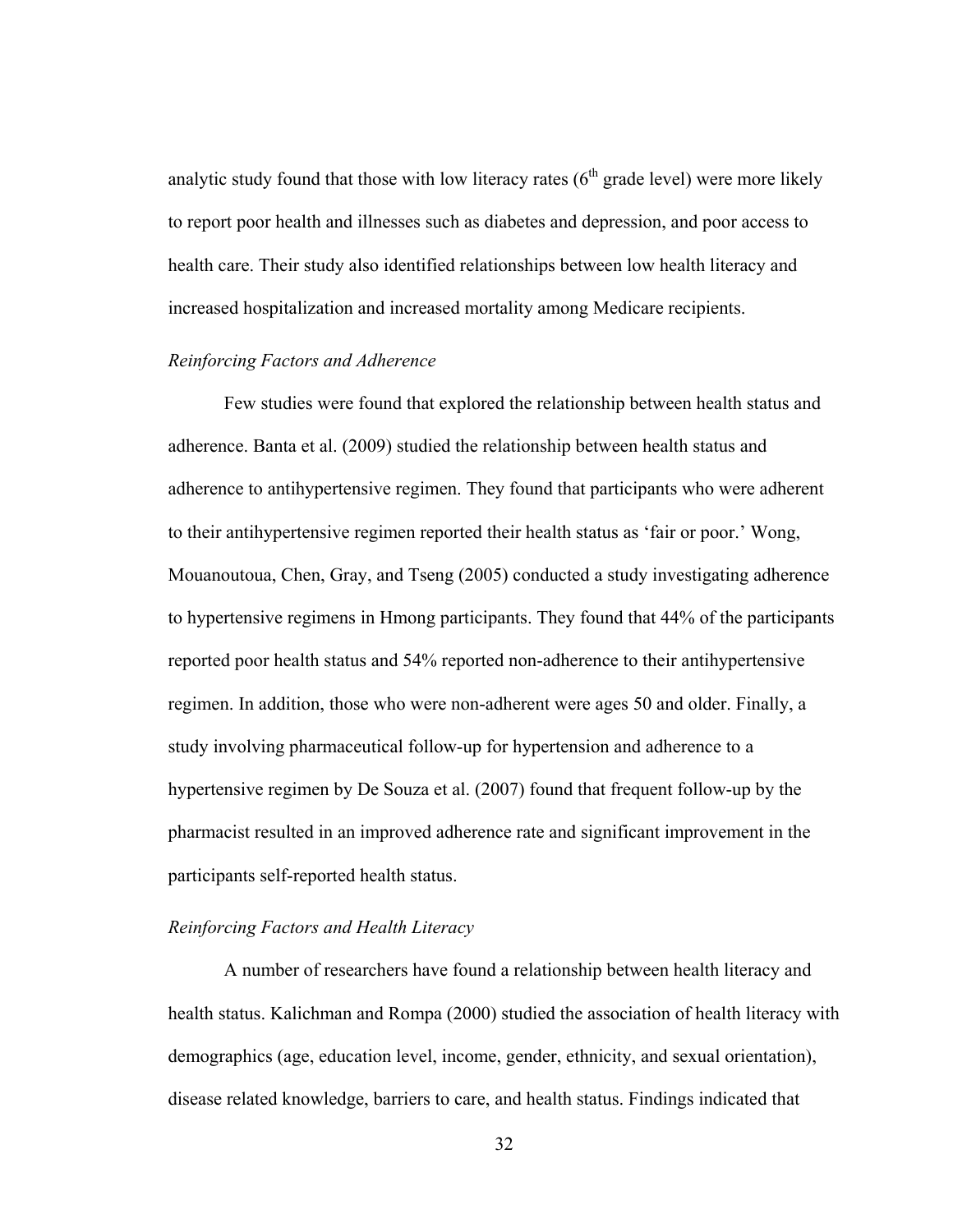persons with low health literacy levels were more likely to self-report their health status as poor. Baker, Parker, Williams, and Clark (1998) also found a relationship between health literacy and health status when they explored the relationship between literacy levels, a patient's hospital admissions, and health status. Those who had adequate literacy scores reported a 'good to excellent' health status (59%), compared to those with marginal literacy levels (48%) and those with inadequate literacy levels (42%). Other studies researching health literacy and health status assessed the effects of limited literacy in older adults and how this affects health outcomes reported as health status. For example, Sudore et al. (2006) found that 33% of participants that reported 'poor health' had low literacy levels within the inability to read to  $6<sup>th</sup>$  grade category. The IOM's (2006) report also found that adults with low health literacy levels were more likely to report a 'poor' health status.

Sudore et al. (2006) researched the relationship between health literacy, patient demographics (age, gender, ethnicity, education levels, and income), health status and healthcare access among AAs and White Medicare-eligible participants who were considered to have good physical functioning. They found that older AAs with low health literacy levels were twice as likely to have limited access to healthcare, and reported their health status as poor.

## *Enabling Factors and Adherence*

A few studies were found that researched adherence to medical regimens and comorbidities. Elliot et al. (2007) studied adherence to complex medical regimens. They found that participants who had at least three comorbidities took from 4 to 12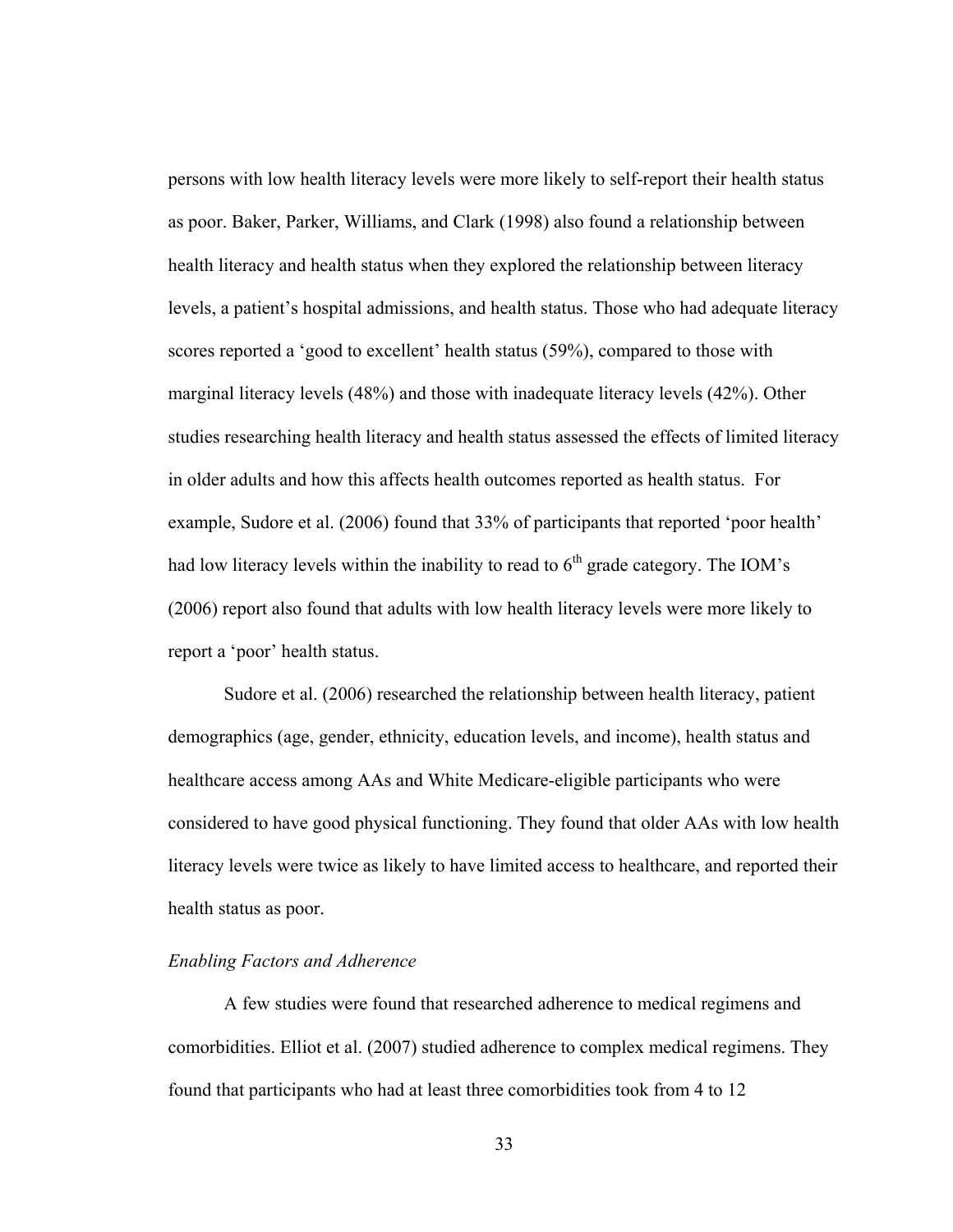medications (average of 7 medications per participant) and were significantly less likely to adhere to their medical regimens. In addition, Elliot et al. (2007) noted that participant medication concerns were not discussed between the participants and their healthcare providers. King and Crisp (2006) also studied the association of specific comorbidities, demographics (age, race, gender, and rural status), and treatment factors with uncontrolled hypertension. Findings suggested that males were twice as likely to have uncontrolled hypertension as were those seeking healthcare at a rural practice. Different from findings in other studies, they found that age, race, and the number of comorbidities were not associated with uncontrolled hypertension.

In relation to income and adherence, DiMatteo (2004) found a significant association between income and adherence to medical regimens. Gellad, Haas, and Safran (2007) studied factors associated with an older patient's adherence to prescription medicine found that there was a significant association among non-adherence, income level, and cost of medications. More specifically, they found that AAs were skipping doses to make the medication last longer and were also spending less money on basic needs such as food to balance the affordability of their medication. Finally, Soumerai et al. (2006) conducted a study to investigate income level, cost of medication and it's affect on adherence and medication. Findings indicated that both elderly and disabled patients are most affected by the cost of medications which affects their ability to adhere to their medical treatment regimens.

A study addressing adherence and receipt of health care (Banta et al., 2009) found that the participants who were more non-adherent were more likely to be uninsured and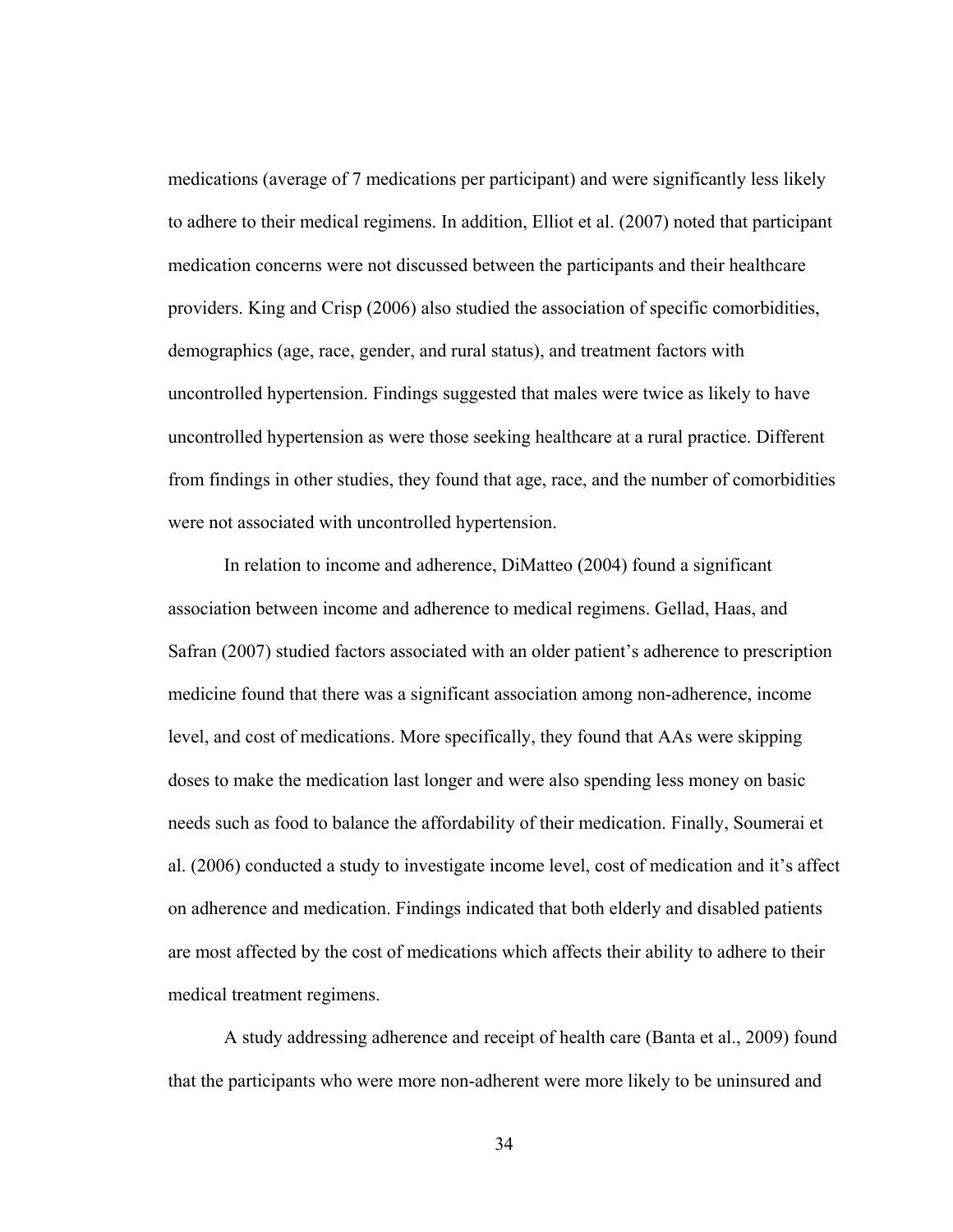also lacked a consistent source of primary health care. Those who were more adherent to their antihypertensive regimen had better access to health care.

As for adherence and health literacy as an enabling factor several studies found similar results. For example, Byrd, Fletcher, and Menifield (2007) found that in addition to access and comprehension deficits, a low educational status and inadequate health literacy levels were the main reasons for non-adherence to antihypertensive regimens among older AAs. They added that inadequate health literacy levels decreased the patients' ability to effectively participate in their health care plan, and to adhere to their treatment plan. Paasche-Orlow et al. (2006) used the REALM to see if low health literacy levels had a role in adherence to antiretroviral therapy (ART) and viral load suppression in persons diagnosed with HIV and alcoholism. Study results concluded that the participant adherence scores were directly related to the health literacy levels of the participants.

The Agency for Healthcare Research and Quality (AHRQ, 2007) found that persons with low health literacy levels are 12 to 18 times more likely to lack the ability to comply with their health care regimens. Safeer and Keenan (2005) also found that participants with inadequate health literacy skills are subject to have higher rates of nonadherence to their medical regimens. Byrd, Fletcher, and Menifield (2007) found that access and comprehension deficits, a low educational status, and inadequate health literacy levels among older AAs were the main reasons for their non-adherence to their antihypertensive regimens. They added that inadequate health literacy levels decreased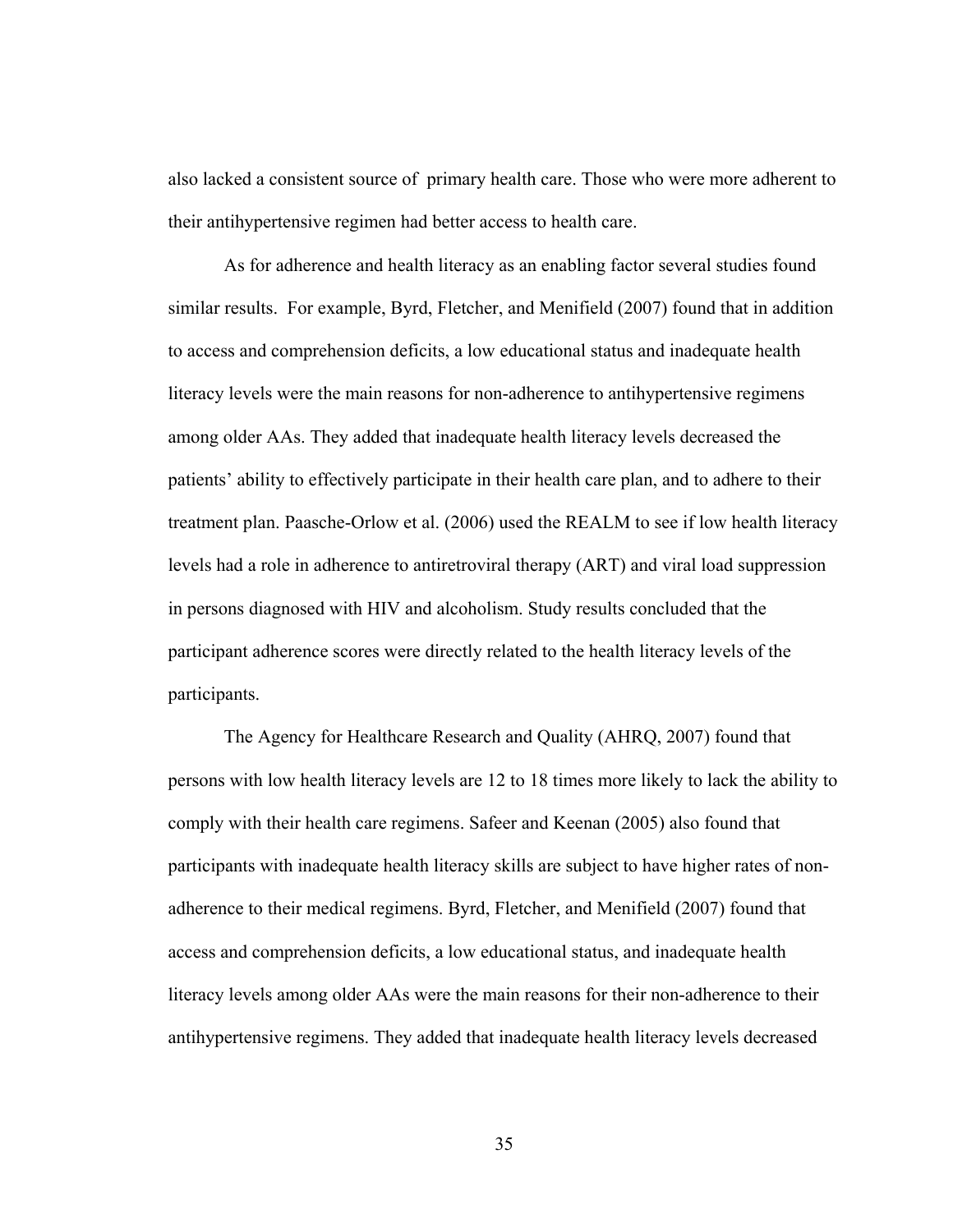their ability to effectively participate in their health care plan, and to adhere to their treatment plan (Byrd et al., 2007).

Contrary to the AHRQ findings, Gatti, Jacobson, Gazmararian, Schmotzer and Kripalani's (2009) study involving mostly female AA participants tested the association of medication adherence and health literacy levels. They found that health literacy levels were not directly related with adherence to medical regimens. Rather, they found that negative beliefs about medication and younger age were significantly associated with non-adherence to medical regimens. Kane's (2008) study on improving adherence in chronic diseases where patients may not experience daily clinical manifestations found that it is necessary to educate the patient on the specifics of their disease that then increases their health literacy levels.

#### *Enabling Factors and Health Literacy*

Few studies were found that addressed health literacy and comorbidities. Morrow et al. (2006) used the Shortened Test of Functional Health Literacy Assessment (STOFHLA) to correlate health literacy in patients with chronic heart failure and found literacy scores lower for older, less educated, male AAs and those with more comorbidities. Participants had on average three comorbid conditions and took a mean of nine medications. Based on the findings of this study, the researchers suggested that given the high average number of medications taken by older adults and the number of co-morbidities, medication instructions need to be designed so that they can easily be comprehended without excess demands on general cognitive abilities and literacy skills. Sudore et al. (2006) also found a relationship between health literacy and comorbidities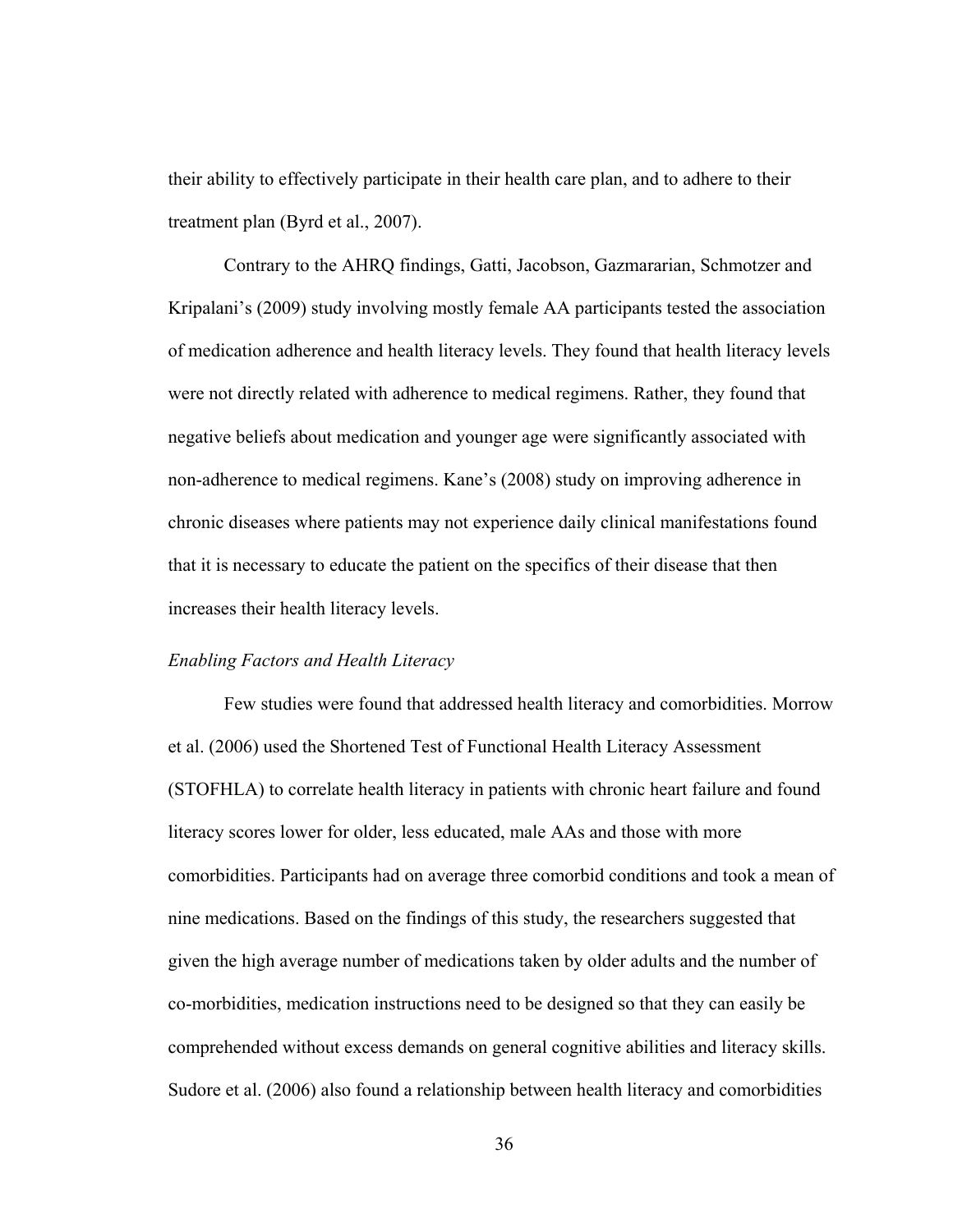among AAs. They found that the majority of AA participants had health literacy levels within the Kindergarten to  $6<sup>th</sup>$  grade level, and participants with chronic medical conditions and more than one comorbidity also had low health literacy levels.

Kalichman et al. (2000) found a relationship between health literacy levels and income. Ninety four percent of the participants in their study had low literacy levels and made less than \$20,000 annually. Wolf, Gazmararian, and Baker (2007) examined the association between health literacy and income in older adults and also found that older adults with lower health literacy levels had low income levels of less than \$10,000 annually. Similarly, Sudore et al. (2006) found that AAs with low health literacy levels were more likely to have annual income levels of below \$10,000 and less likely to have medical insurance and as a result, less likely to have a primary source of care. Finally, Banta et al's (2009) in studying AAs with low health literacy levels found that they were more likely to have annual income levels below \$10,000, were less likely to have medical insurance, and were less likely to have a primary source of care.

#### *Research with AA and Cultural Issues*

Recruiting minorities to participate in research studies is known to be a challenging task. This challenge is more critical in the recruitment of AAs (Corbie-Smith et al., 1999; Ammerman et al., 2003; Mason, 2005; Gonzalez, Gardner, & Murasko, 2007). In addition, it is more difficult to recruit and retain older minority adults (Gonzalez et al., 2007). Subsequently, the reluctance of AAs to participate in research studies can be traced to historical events (Mason, 2005) and has created challenges for researchers in their efforts to address healthcare disparities (Ammerman et al., 2003).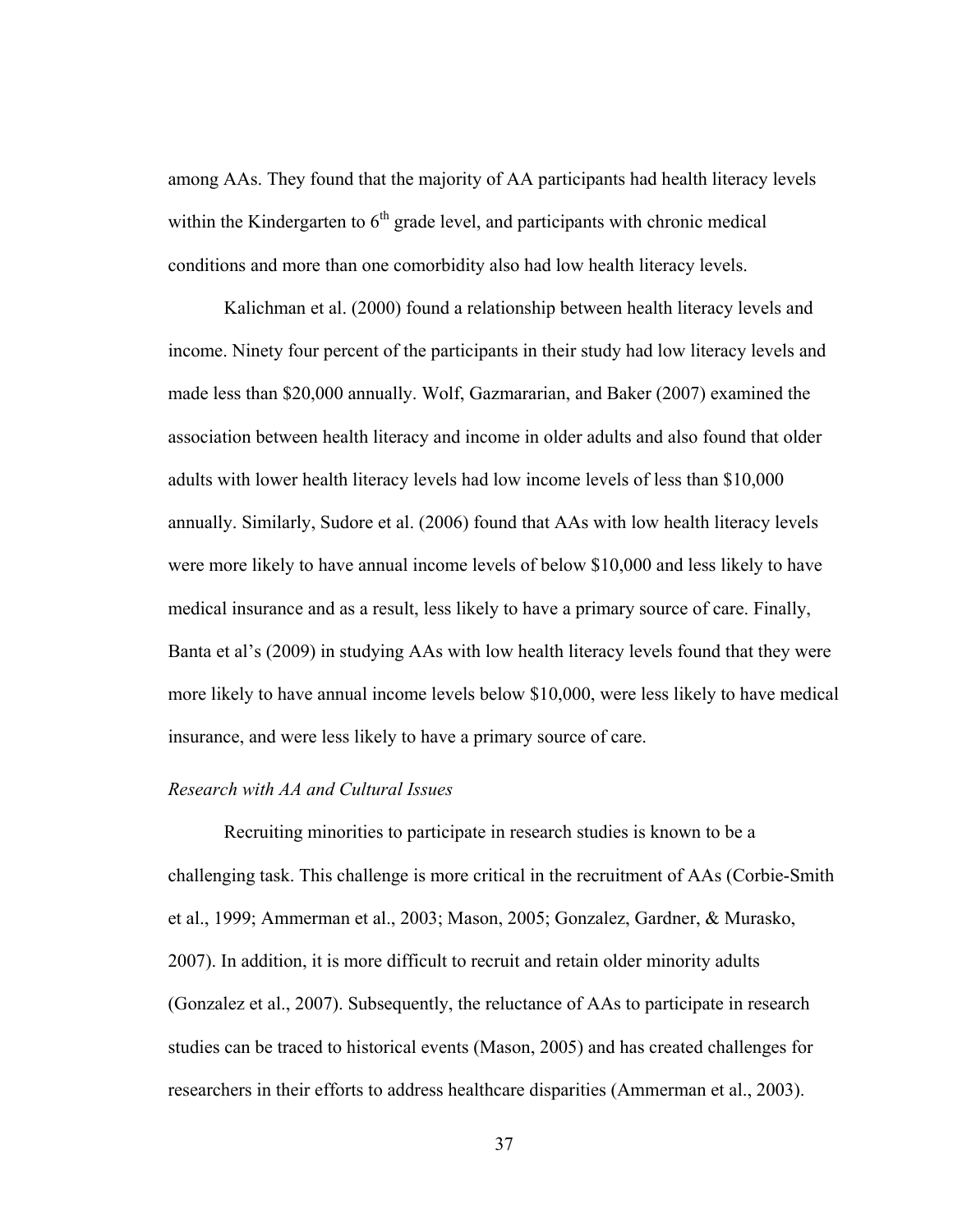One critical example of a historical event that has made it difficult to recruit AAs is the Tuskegee Syphilis Study (Mason, 2005). It is a historical case that contributes to the decreased trust of AAs in the research process and their participation in research. This study is said to be one of the key cases that involved deceit, ethical misconduct, negligence, and racism among the medical community toward AAs (Corbie-Smith et al., 1999; Mason, 2005). The study exemplifies abuse of the research process and exploitation of AAs and is largely responsible for the suspicion that AAs have toward research studies (Carmack, Bates, & Harter, 2008; Mason, 2005; McAvoy, Winter, Outley, McDonald, & Chavez, 2000). The Tuskegee Syphilis study involved 600 AA men in Macon County, Alabama (Achter et al., 2005; Carmack et al., 2008; Corbie-Smith et al., 1999; Mullins et al., 2005). The study was conducted by the US Public Health Service in cooperation with the Tuskegee Institute from 1932 to 1972. The researchers did not obtain informed consent from the participants and told them that they were being treated for 'bad blood'. During those times, the 'bad blood' concept was one that was used to refer to various illnesses in the AA community (Carmack et al., 2008). The men were offered the incentives of hot meals, physicals, free transportation to the clinic, and burial stipends for their families for their participation (Carmack et al., 2008). Deception occurred in the Tuskegee Syphilis study when the researchers withheld the penicillin treatment from the AA participants when it became available.

Other reasons it is difficult to recruit AAs is related to slavery, its associated abuse, and AA's fear of hospitals related to claims of abuse. These fears contribute to the increased hesitancy that AAs have related to healthcare and their involvement in research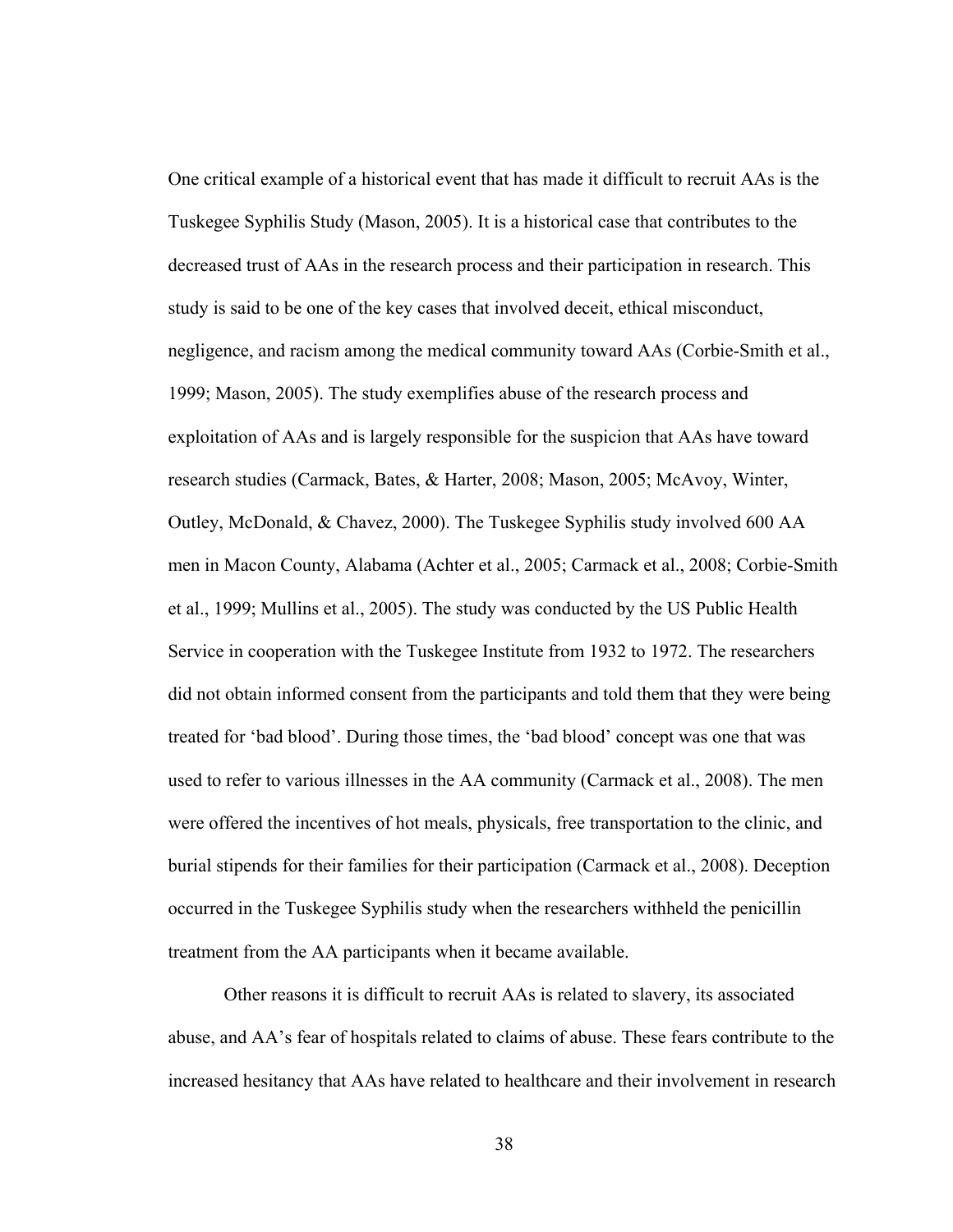projects (Achter et al., 2005). There are several common fears that generally surface when AAs are solicited to participate in research. Some AAs believe that the HIV infection was created and planted in the AA communities as a mechanism to eliminate the AA population (Corbie-Smith et al., 1999; Carmack et al., 2008). Another incident that has fostered the belief that there are forces who want to eliminate the AA population is the Agent Orange exposure (Corbie-Smith et al., 1999), and the surfacing of crack cocaine in AA communities (Corbie-Smith et al., 1999; Carmack et al., 2008). More specifically, it is believed by some AAs that the Central Intelligence Agency deliberately placed crack-cocaine in AA communities in an effort to eliminate the AA race (Corbie-Smith et al., 1999). Sickle Cell screening among AAs is yet another fear related factor as information from mandates associated with related screenings led to discriminatory issues, such as the denial of employment and insurance (Achter et al., 2005).

Lack of trust has been documented as the primary barrier in recruiting AAs to participate in research (Corbie-Smith et al., 1999; Mason, 2005). According to a research study conducted by Mason (2005), distrust of the researcher, insufficient outreach, and lack of resources to support participation were the most frequent reasons for decreased AA participation. Smith et al. (2007) conducted a study examining the thoughts of AA females and their participation in research. Lack of trust was identified as one of the major barriers to their participation. Furthermore, there was a perception that research only benefits Whites, further contributing to the lack of trust. Jacobs, Rolle, Ferrans, Whitaker, and Warnecke's (2006) study found that AAs did not trust research due to personal experiences, experiences of their acquaintances, and historical events.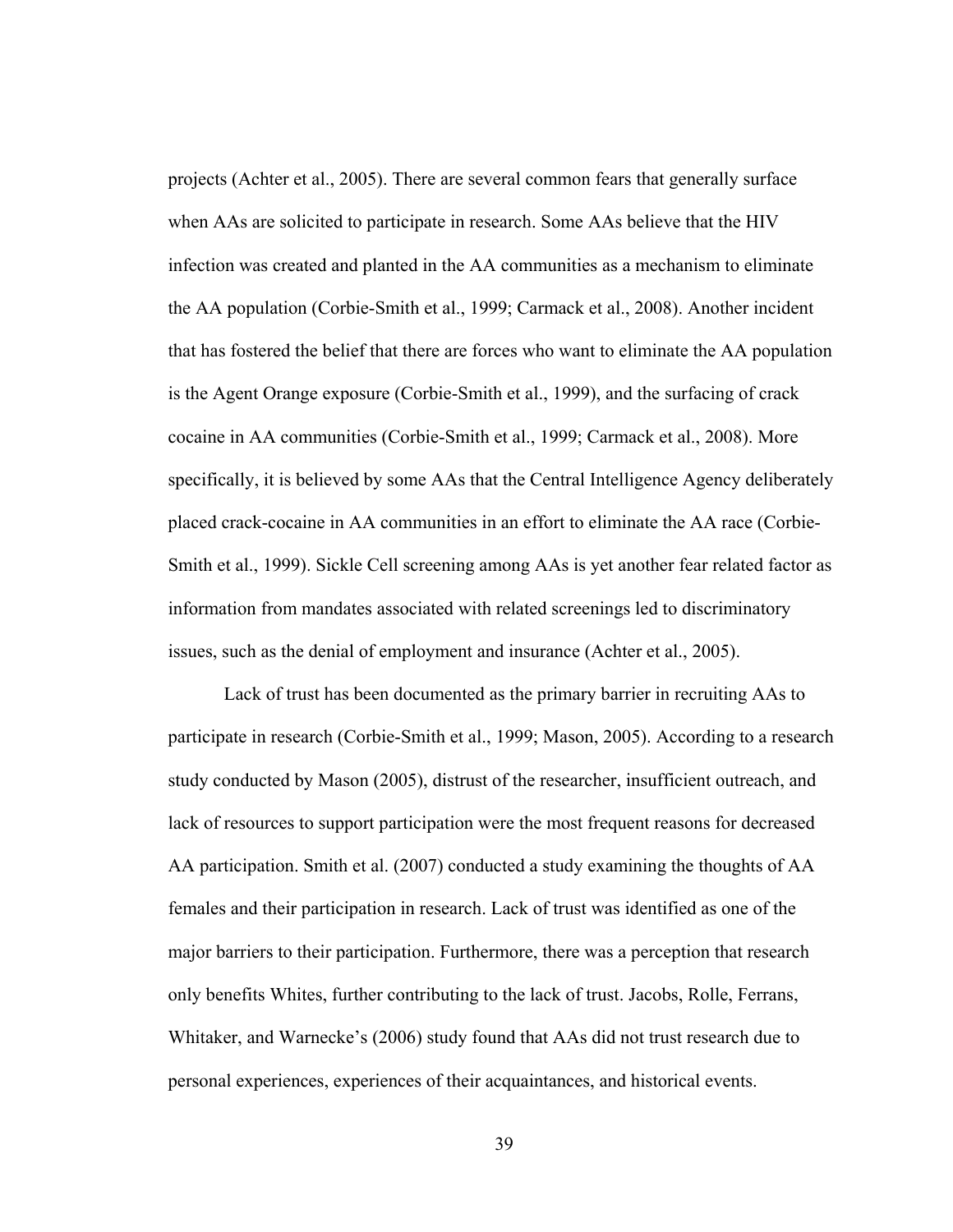The US Congress instituted the National Institutes of Health (NIH) Revitalization Act of 1993 which mandates that women and minorities be included in research (Corbie-Smith et al., 1999; Mullins, Blatt, Gbarayor, Yang, & Baquet, 2005; Mason, 2005). This mandate compels researchers to understand and comply with the cultural specifics of minority populations in the attempt to recruit minorities in research studies. In addition, this NIH mandate helps in increasing AA participation in research and assists in establishing key strategies in the recruitment of AAs in research studies.

#### *Strategies to Increase AA participation in Research*

Suggestions for recruitment and retention of AAs include community involvement of AAs in the research design, culturally appropriate advertisement, explaining the importance of research, incorporating methods that would increase trust, including incentives, and minority representation on the research team. Persons who are trusted in the AA community should be accessed initially (Moore & Miller, 1999). These persons are often referred to as gatekeepers and may be formal or informal. The formal gatekeepers are generally relatives or guardians of vulnerable populations while informal gatekeepers are usually non-relatives, such as church leaders, who are trusted by the community or have protected the community in the past. The informal gatekeepers have a strong capacity to influence their community (Moore & Miller, 1999). Gaining access into a community through a receptive gatekeeper usually enhances a researcher's accessibility into a community and typically initiates the snowball effect. Incorporating these strategies also allow participants to feel welcomed and respected (Mason, 2005).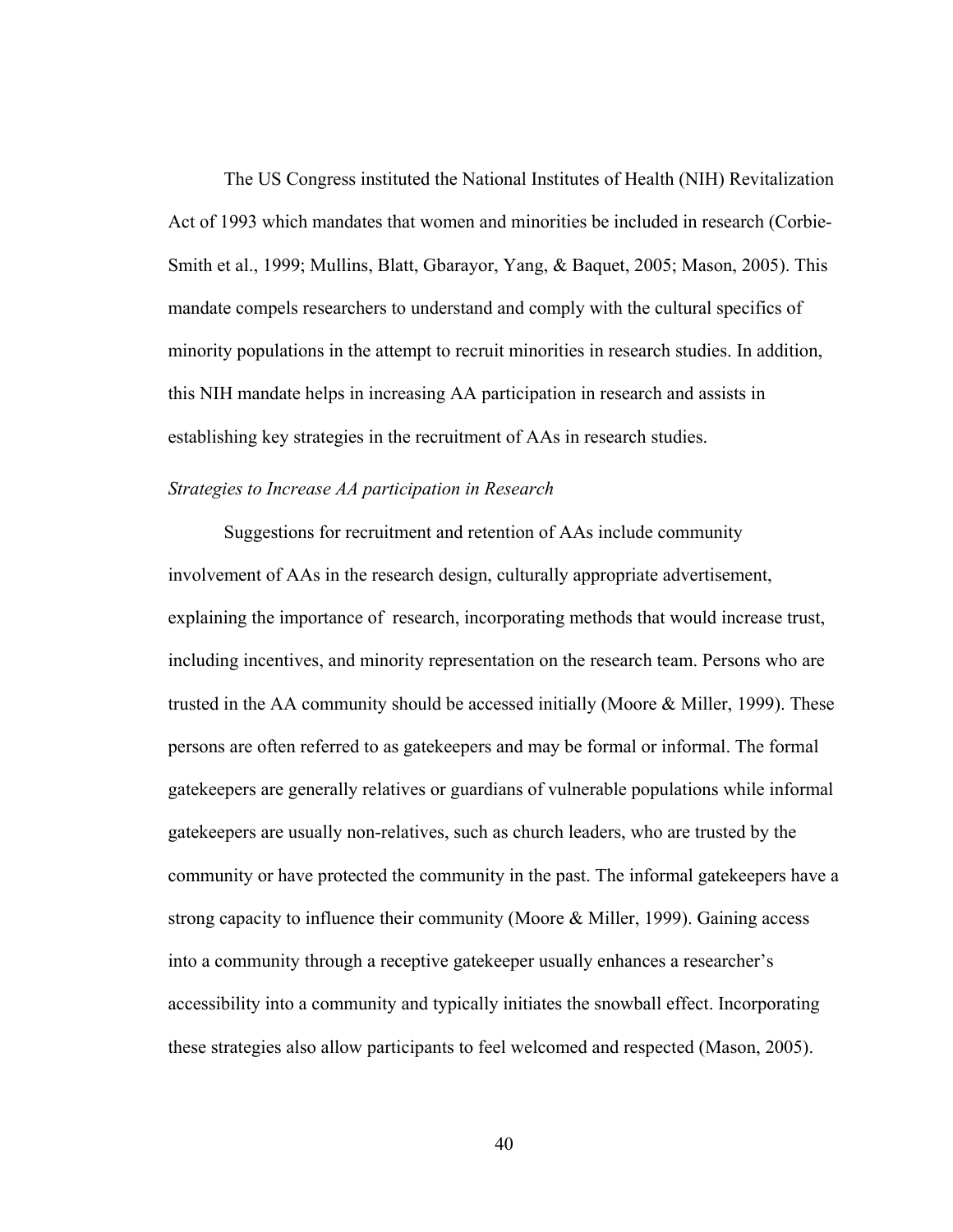Participatory approaches aid in forming trust relationships in AA communities, foster open communication related to the research study, and engages potential participants in the planning and implementation process (Ammerman et al., 2003). The AA church has a major role in participatory research and gaining access and trust of the AA community (Ammerman et al., 2003). The pastor's endorsement of a research study to their congregation fosters trust and acceptance. This endorsement from the pastor is then passed down to the designated leaders of the church which then fosters trust and acceptance in the church community.

Location and time are additional resources that should be considered in the recruitment of AAs in research studies (Mason, 2005). Having a site that is convenient to the participants potentially enhances recruitment and study maintenance rates. In addition, more time may be required to alleviate or decrease factors associated with distrust. Specifically, time for questions or concerns regarding negative research related historical events should be taken into account when recruiting AA participants. Because AAs are very attentive to how they are treated in particular environments, lengthy waits are associated with racism and may therefore interfere with their retention in a research study or for their recruitment into future studies. This is especially a problem if the person that feels mistreated is a gatekeeper or if the person passes the maltreatment information on to other potential AA participants.

*Minority vs. Non-minority Researchers.* There are advantages and disadvantages associated with research conducted by minority researchers within minority communities (McAvoy et al., 2000). Advantages include the minority researcher's ability to establish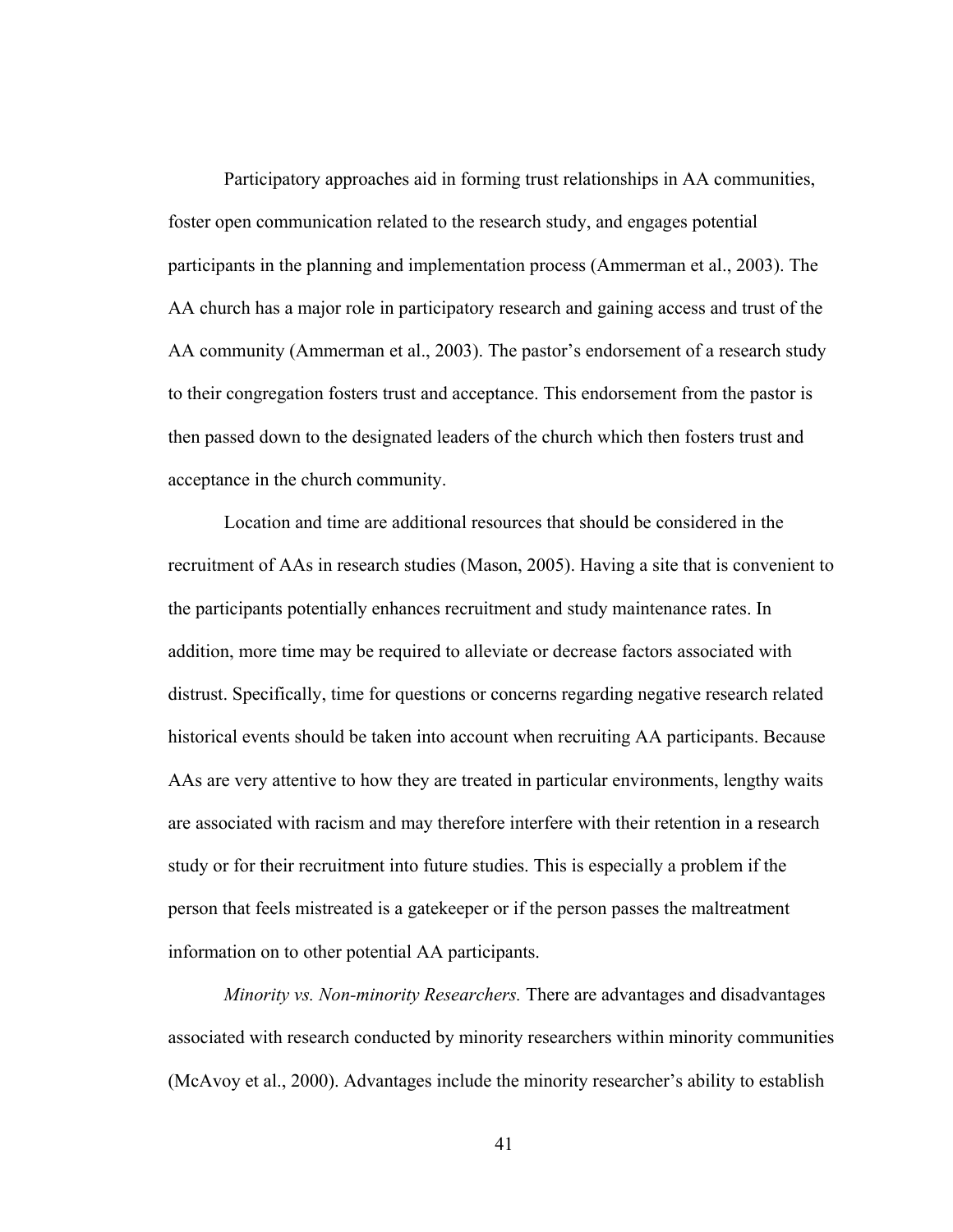the trust of the minority community. The minority researcher may also be better able to generate culturally appropriate discussions related to the research study that a nonminority researcher would not (McAvoy et al., 2000). Minority researchers may also have an advantage because of their prior understanding of the culture and as a result may be better able to communicate with the minority participants. Disadvantages associated with a minority researcher within minority communities include the minority researcher's potential to overlook or read into some of the verbal or nonverbal responses of the minority participants because of their personal familiarity or perceptions of the fears regarding the culture (McAvoy et al., 2000).

Whether it is a minority or non-minority researcher, the establishment of credibility, trust, and rapport within the AA community is a critical step. Honesty, respect and openness must be established between the research team and the community leaders whether they are church leaders, educators, business leaders, or a nontraditional gatekeeper. The acceptance of the research study by these leaders or gatekeepers is critical to the success of the study and enhances the researcher's ability to access the participants (McAvoy et al., 2000). Taking the time to be culturally astute and sensitive contributes immensely to recruiting and retaining AA participants.

# *Summary*

In conclusion, adequate literacy levels are vital in societal functioning. Health literacy is necessary to function within the healthcare system, to receive quality care, and adhere to medical regimens such as antihypertensive regimens. Having low literacy skills affects a person's health literacy level, ability to comprehend healthcare instructions or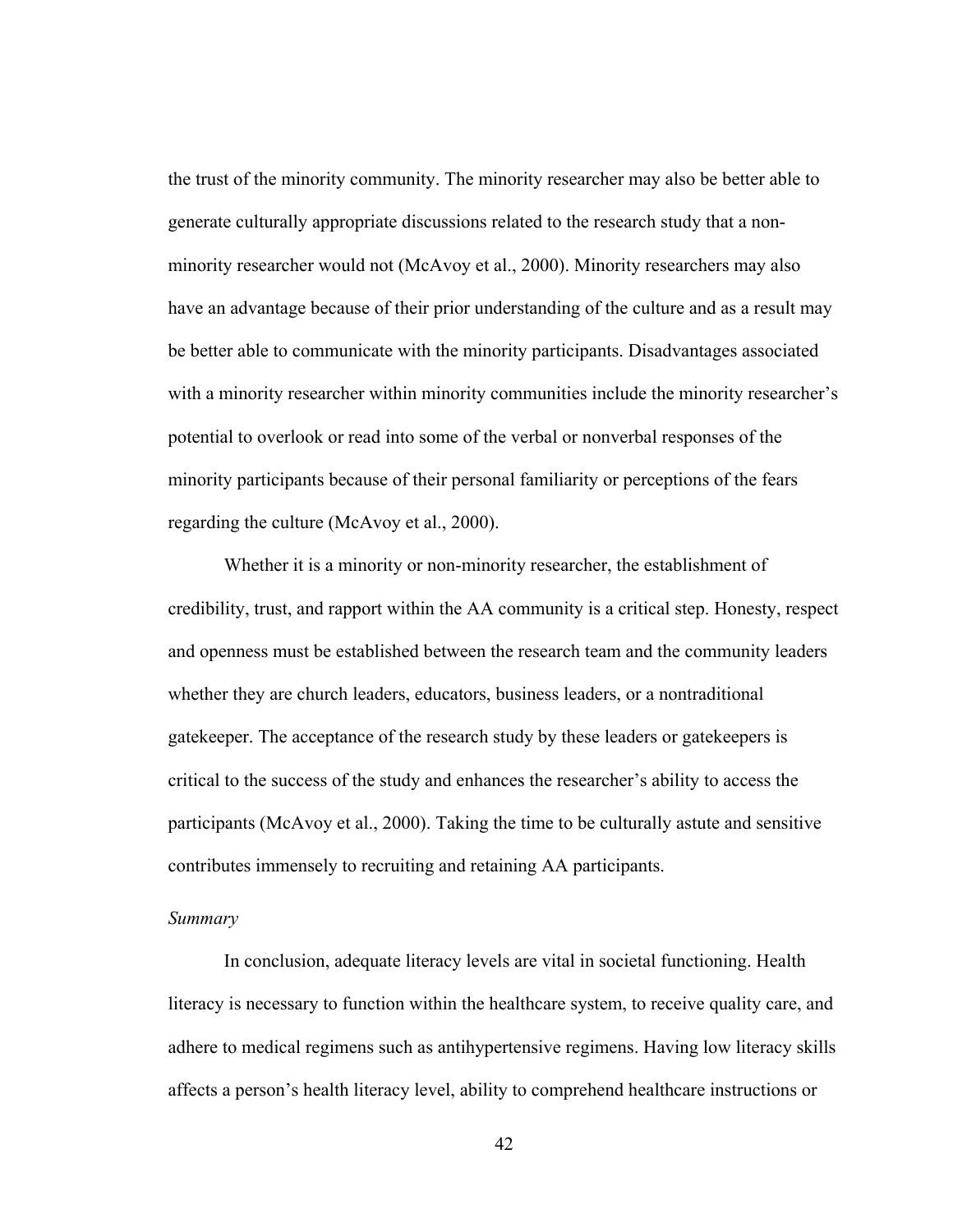related material, and subsequently adhere to the instructions given. Minorities are disproportionately affected by both literacy and health literacy. AA minorities tend to experience healthcare disparities associated with low health literacy levels and adherence to their medical regimens including antihypertensive regimens. Findings from this review of literature indicate the need to develop more open and trust-worthy relationships between patients and health care professionals which in turn will assist in increasing patient satisfaction, understanding of health care regimens, and adherence.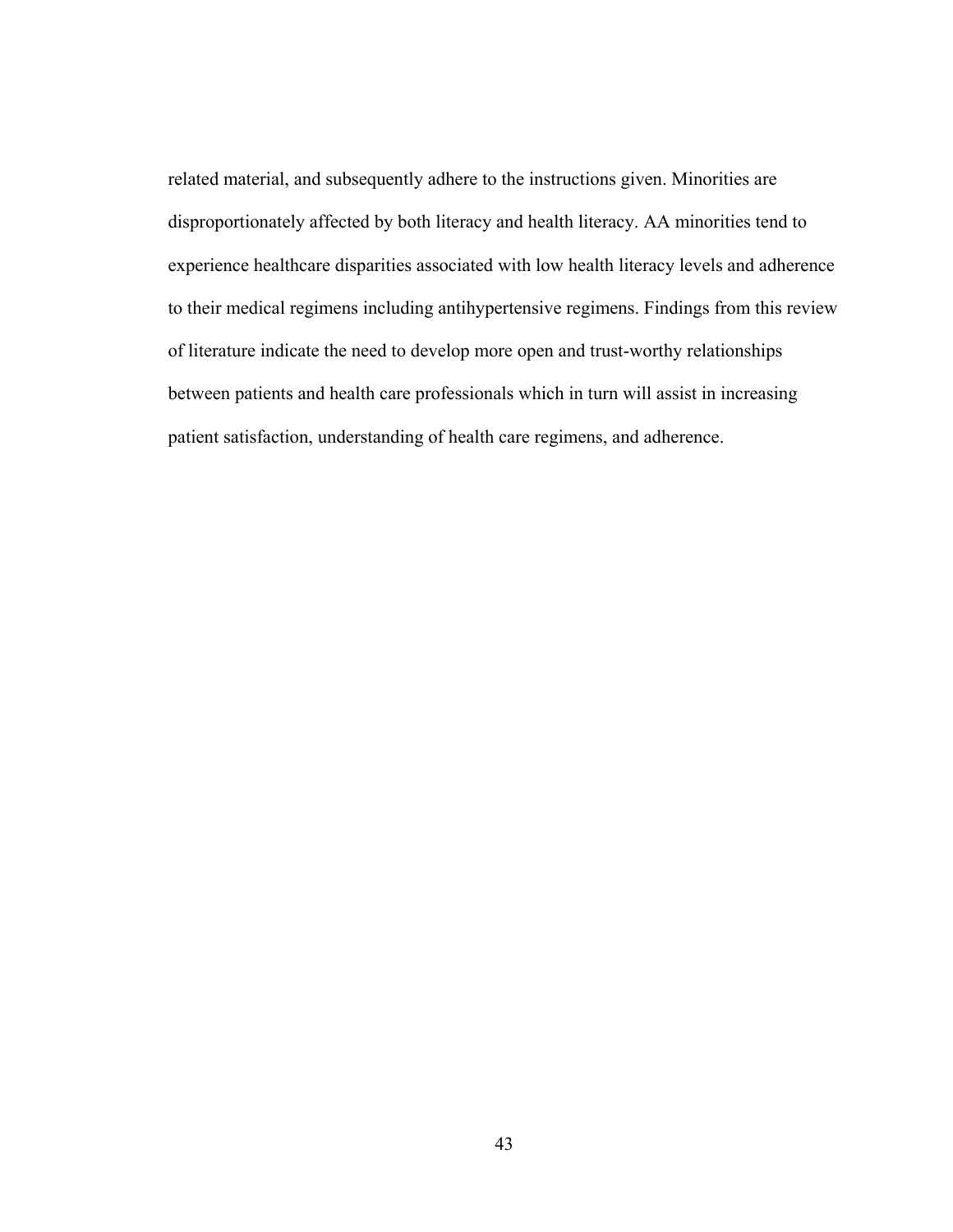# CHAPTER III

#### METHODOLOGY

 Methodological issues related to this research are discussed in this chapter. Specific sections in this chapter include the pilot study, research design, sample and sampling plan, instruments, protection of human subjects, data collection, data analysis, and limitations.

## *Pilot Methodology*

A pilot study was conducted to explore the reliability of the Hill-Bone Compliance Scale (HBCS). The Demographic Questionnaire was also tested for clarity of the requested information among the targeted population. Recruitment of the participants initially occurred at a local predominately African American (AA) church located within Forsyth County. After obtaining written permission from the church's pastor, flyers were passed out to the church's congregants after morning worship services. Flyers were also placed on cars within the church's parking lot. Persons who were interested in participating in the study, those who knew someone who they thought would qualify for the study, and those who had questions about the study were encouraged to contact the researcher for further clarification (see Appendix F). Several people contacted the researcher via the telephone number indicated on the flyer while others stopped the researcher prior to and after the church's worship services to indicate their interest and to sign up to participate in the study. The recruitment process took approximately 3 weeks.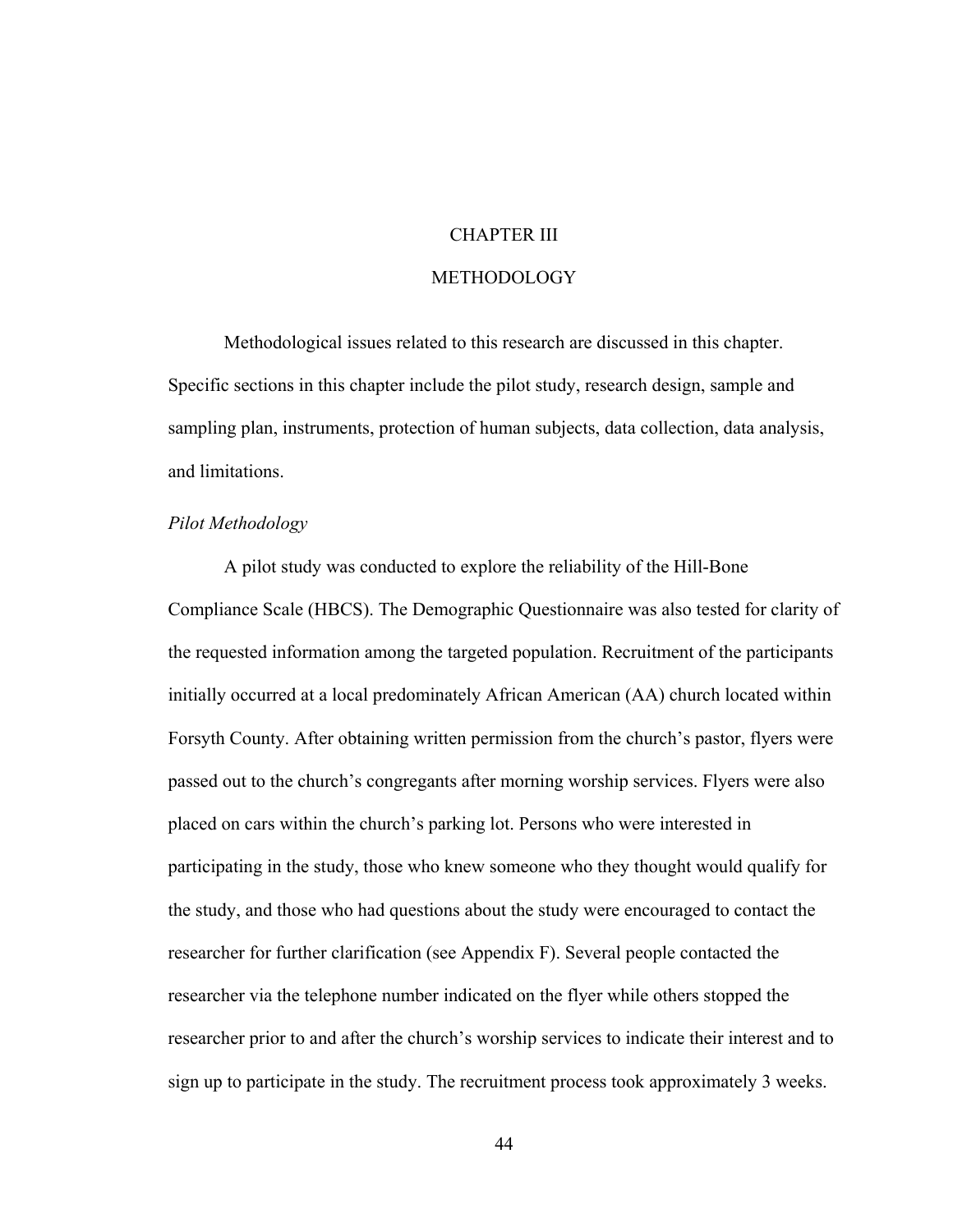The researcher conducted a research information session where the purpose of the study was explained to potential participants. If interested in participating in the study, they were asked to sign up for one of two data collection sessions. Refreshments were served at the data collection sessions as an incentive for the participants.

 Inclusion criteria included AAs 50 years and older, a diagnosis of HTN, and prescribed antihypertensive medications. At the data collection sessions, the researcher explained the study to the groups. Those who were still interested and met the inclusion criteria remained to participate in the study. The researcher then went over the consent form in its entirety. It was explained to the participants that their signature on the consent form was their agreement to participate in the research. The risk and the benefits of the research were also explained to the participants along with informing them that they were not obligated to participate in the study and could withdraw from the study at any time without facing any penalties. The instructions related to the Demographic Questionnaire (DQ), REALM and the HBCS were also explained. The researcher answered all participant questions related to the research and the consent form. As needed, the researcher helped the participants complete the DQ, the HBCS, and the REALM by reading the information on the DQ and HBCS aloud or explaining the context of the questions. The researcher was not able to offer assistance for the REALM to those who were not able to read. A REALM score of "0" was entered for those who were not able to read. The REALM was the only measure that had to be administered separately from the remaining forms. Participant numbers were used rather than names on all questionnaires and surveys to maintain confidentiality.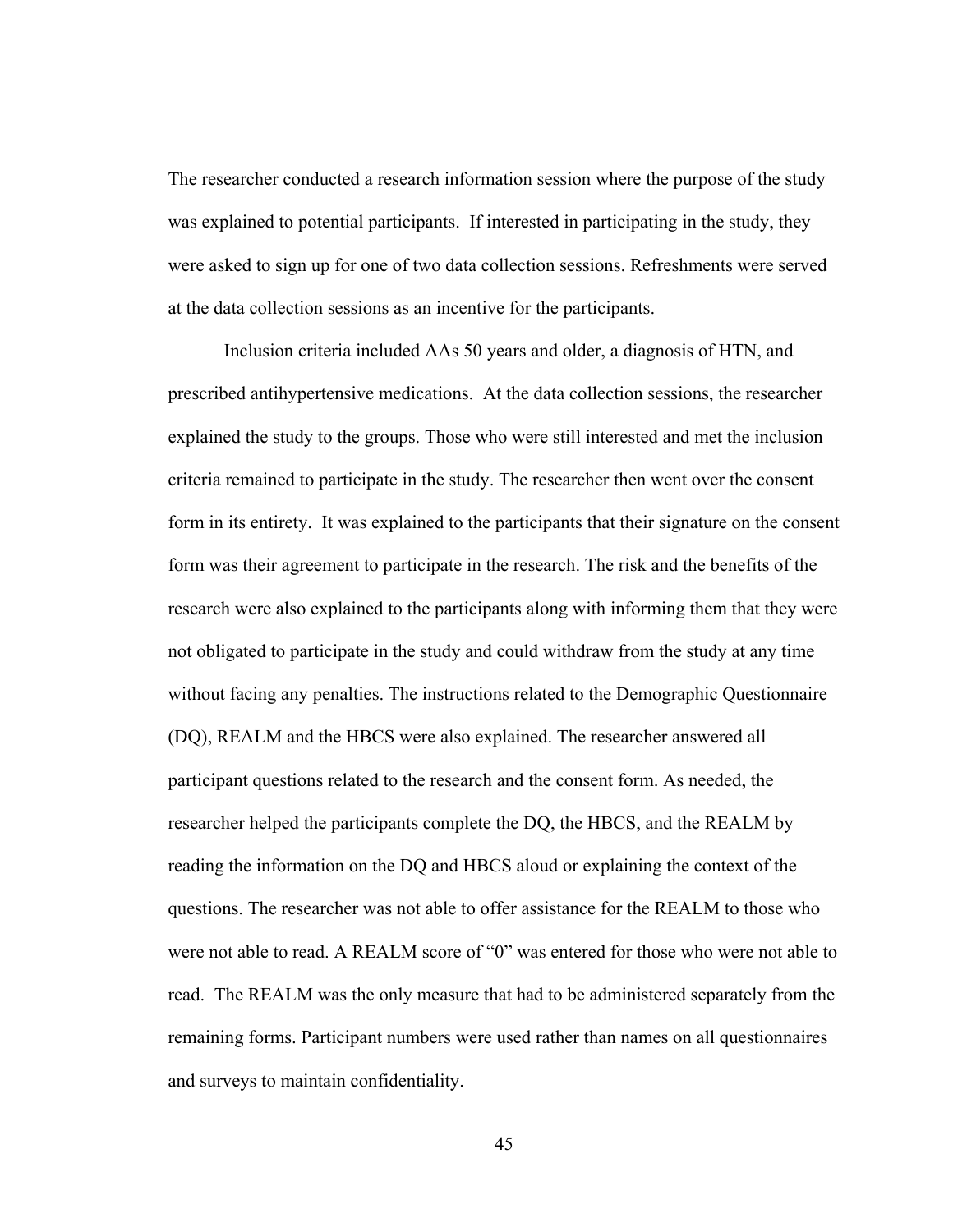## *Pilot Study Findings*

There were 21 participants that expressed an interest in the pilot study. Two of the participants were unable to participate at the designated time due to family obligations. One of the participants became ill and was not able to attend the session and another stated that a busy schedule did not permit participation. One of the participants did not qualify to participate in the study due to not meeting the age requirement. The final sample was 16 AA participants; 7 male and 9 female. SPSS 15.0 was used to run the analysis of this pilot data.

*Piloted Demographic Questionnaire.* Issues related to questions in the Demographic Questionnaire were found during its administration. For example, several of the participants were veterans of the military. This issue raised questions related to their highest level of education (see Appendix G, question # 2). They shared that they had completed high school and then went into the military. They wanted to know which educational category was more appropriate for them to select. The researcher suggested the trade or technical option. This led the researcher to include military service as an option in the question related to the highest level of education completed portion on the final Demographic Questionnaire (see Appendix H, question #2).

 The next issue was the marital status of the participants (see Appendix G, question  $# 3$ ). Some of the participants stated that they were still legally married but had been separated from their spouse for a number of years. These participants wanted an option of "separated" to be included on the demographic questionnaire. Not having this option caused some to choose the "married" option while others chose the "single"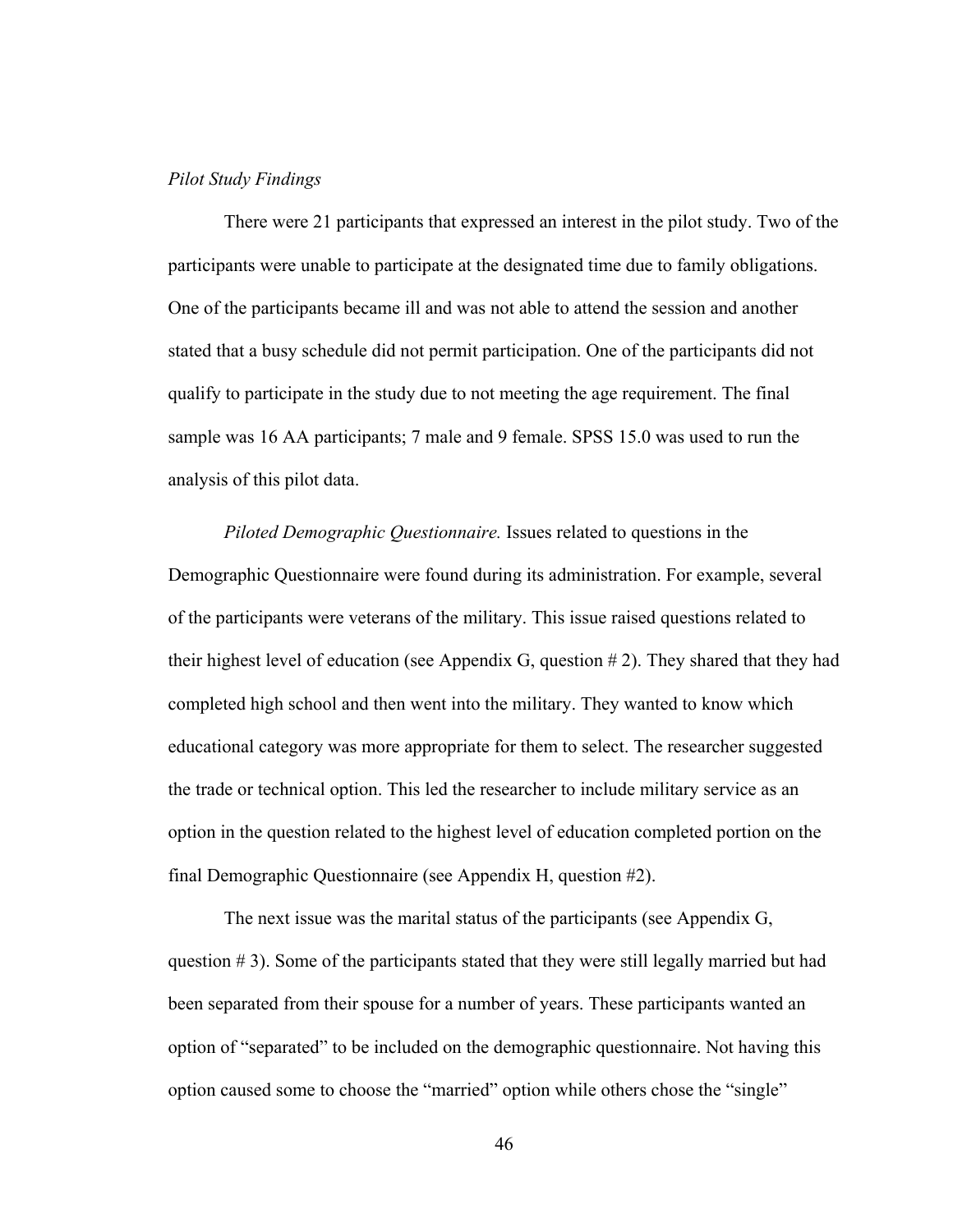option. Separated was added as an option to the question regarding marital status (see Appendix H, question  $# 3$ ).

 Another issue was with question 4 "who do you live with" (see Appendix G). Some of the married males did not want to check any option as they stated that they did not relate the word "mate" to their wives. The option of mate was deleted from the list and the option "I live with significant other" was added (see Appendix H, question  $# 4$ ). In this question, several participants listed the actual names of those they live with instead of the relationships of those they live with. The researcher clarified that the requested information was referring to those who live with another family member such as children, grandchildren, friends, cousins, etc. to be listed and not their actual names. In addition, "I live with a friend" was added as an option in this question (see Appendix H, question  $# 4$ ).

 Another issue that was raised was related to the question about health insurance (see Appendix G, question #9). Some participants were retired and had insurance plans from their former places of employment and others had government supplemental healthcare insurance that was not listed among the options. Other participants were veterans and did not know how to classify the Veterans Administration (VA) insurance. This led the researcher to include the VA as a separate option and to add the option of governmental supplemental insurance (see Appendix H, question # 9).

Another issue was related to the question "Where do you go to receive health care?" (see Appendix G, question  $# 10$ ). Some of the participants checked more than one option. They stated they received healthcare at a variety of settings as they sometimes go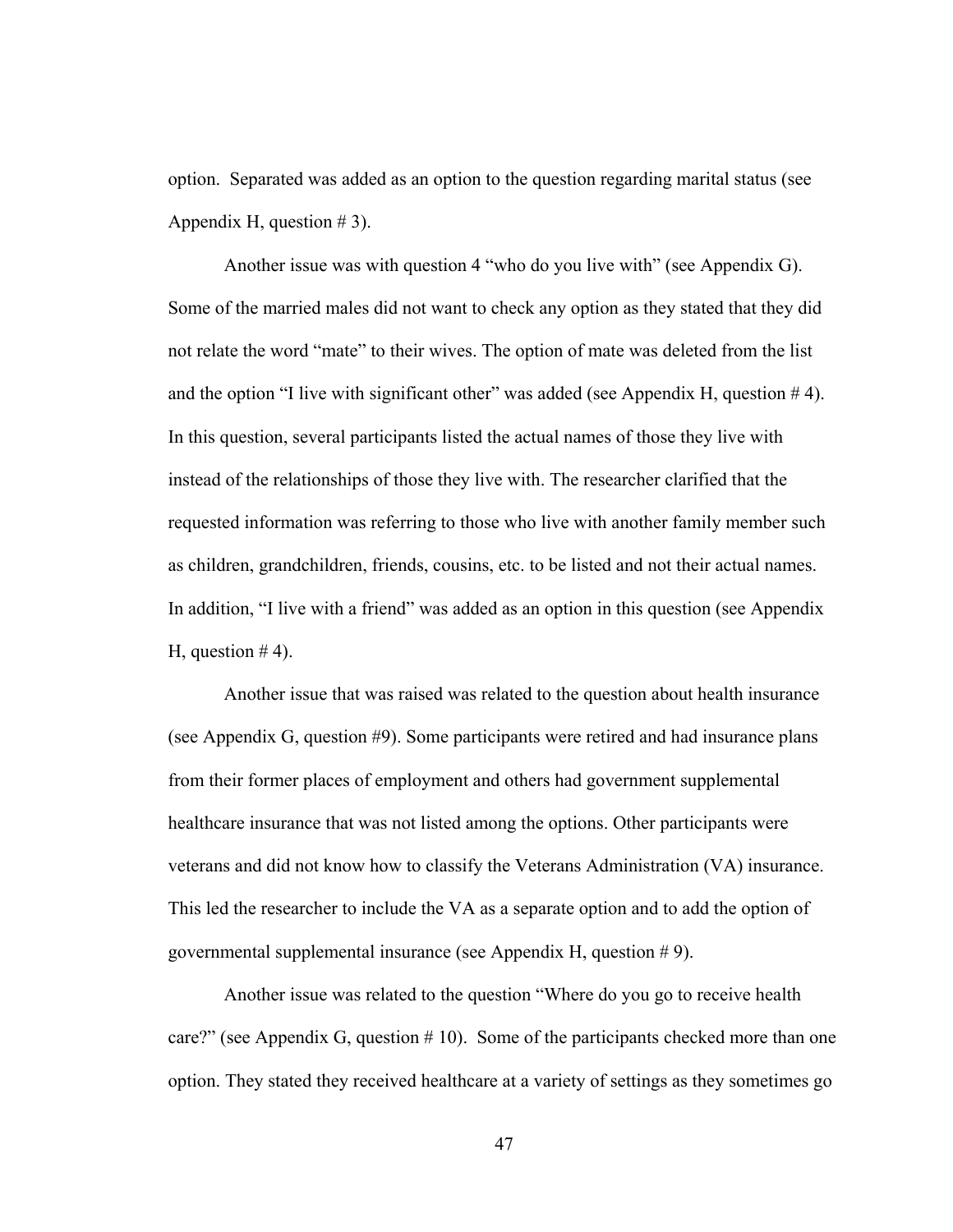to the emergency room and sometimes to their private physician's office. Some of the military veterans chose multiple answers and included the VA hospital as "other." They documented they went to the VA sometimes for primary healthcare and also to the emergency department for their primary healthcare needs. The researcher clarified participants were to choose only one option which best represented their primary source of health care. This led to the adding of "VA hospital" as an option (see Appendix H, question #10).

Finally, upon recommendation of the dissertation committee, questions asking the length of time that participants have had hypertension, been taking antihypertensive medications, the number of different medications, a list of health conditions and two questions related to participant understanding of written information about their medications were added (see Appendix H, questions # 11 - 16).

*Piloted Demographic Questionnaire findings.* The ages of the participants ranged from 52 to 75. Thirty seven percent of the participants were between the ages of 54-60. Eighty seven percent had a  $12<sup>th</sup>$  grade level of education or higher. Only 12% had education levels below the  $12<sup>th</sup>$  grade. The majority (69%) of the participants reported being married. Thirty seven percent of the participants lived alone and 31% lived with their spouse. Fifty six percent were retired, while 25% worked fulltime. Nineteen percent reported incomes of less than \$30,000, 37% had incomes from \$30,000-\$39,999 and 37% had incomes from \$40,000- \$60,000 or above. The majority of participants (81%) rated their health status as "good." Forty three percent indicated that they had more than one form of health insurance. This finding regarding having more than one source of health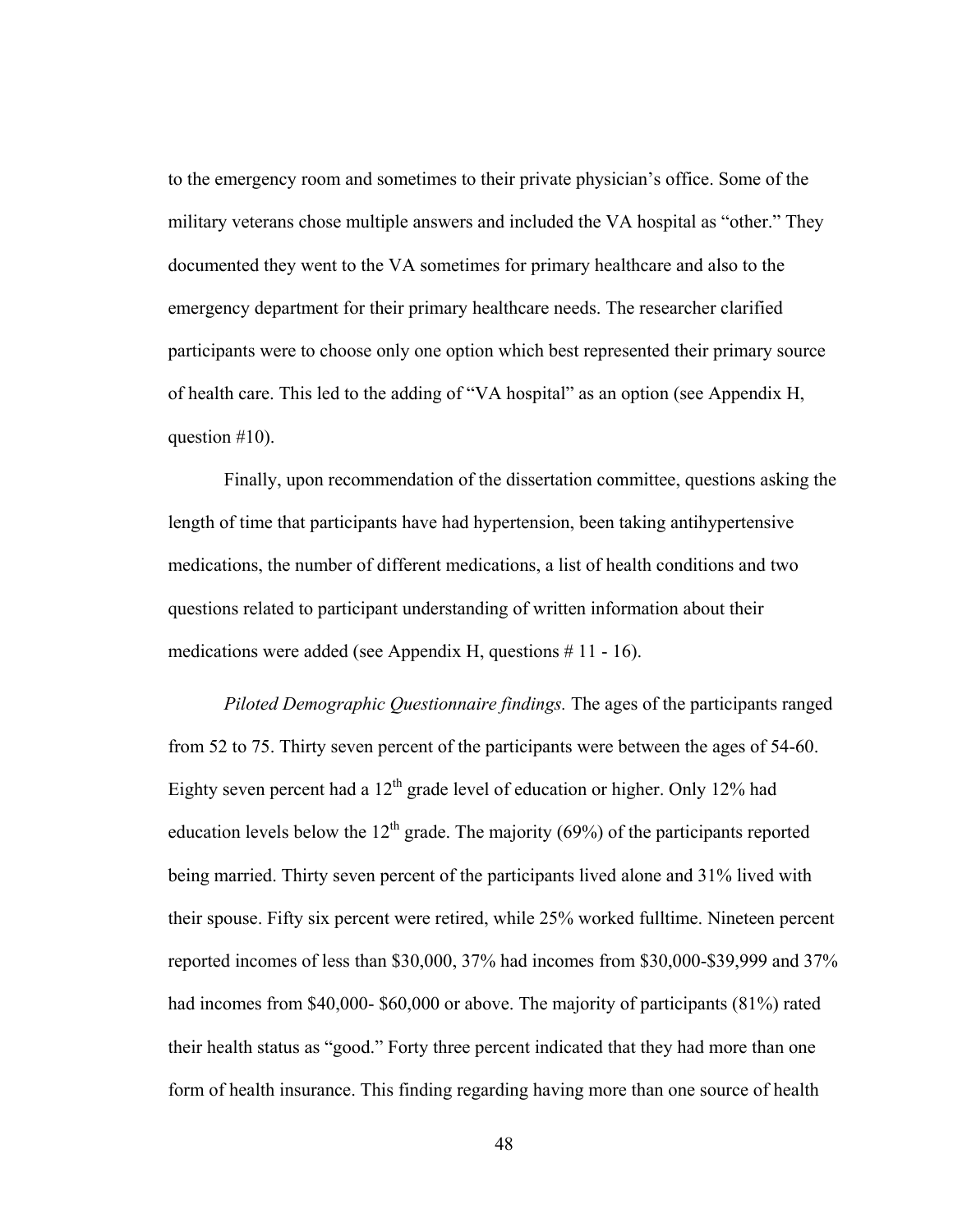insurance may be related to their lack of clarity with question #9 (see Appendix H) on the Demographic Questionnaire as previously mentioned. Finally, thirty seven percent indicated a private physician as their main source for health care while another 37% selected the option of "other."

*Piloted REALM findings.* The researcher administered the REALM to the participants on an individual basis. In addition to the group explanation of the REALM administration, the researcher went over the instructions individually with the participants. Specifically, 12% of the participants had REALM raw scores in the  $4<sup>th</sup>$ -6<sup>th</sup> grade range indicating low literacy levels and difficulty reading health information such as prescription information. Approximately 37% had raw scores in the  $7<sup>th</sup>$  to  $8<sup>th</sup>$  grade range indicating moderate literacy levels, and 50% had levels in the high school range. According to Davis et al. (1991), participants within the moderate range may struggle reading healthcare literature and will do better if the material is written at a lower literacy level. Those reading at the high school range are functionally literate and should be able to read healthcare literature and comply with healthcare instructions (Davis et al., 1991). In conclusion, these findings indicate that only half of the sample should be able to read patient education materials associated with healthcare.

*Piloted HBCS findings.* The Hill Bone Compliance Scale (HBCS) is a 14-item measure that assesses patient behavior for adherence to their respective blood pressure regimens (Kim et al., 2000). In addition, the 14-item scale is broken up into 3 subscales: sodium intake, adherence to related appointments, and medication adherence.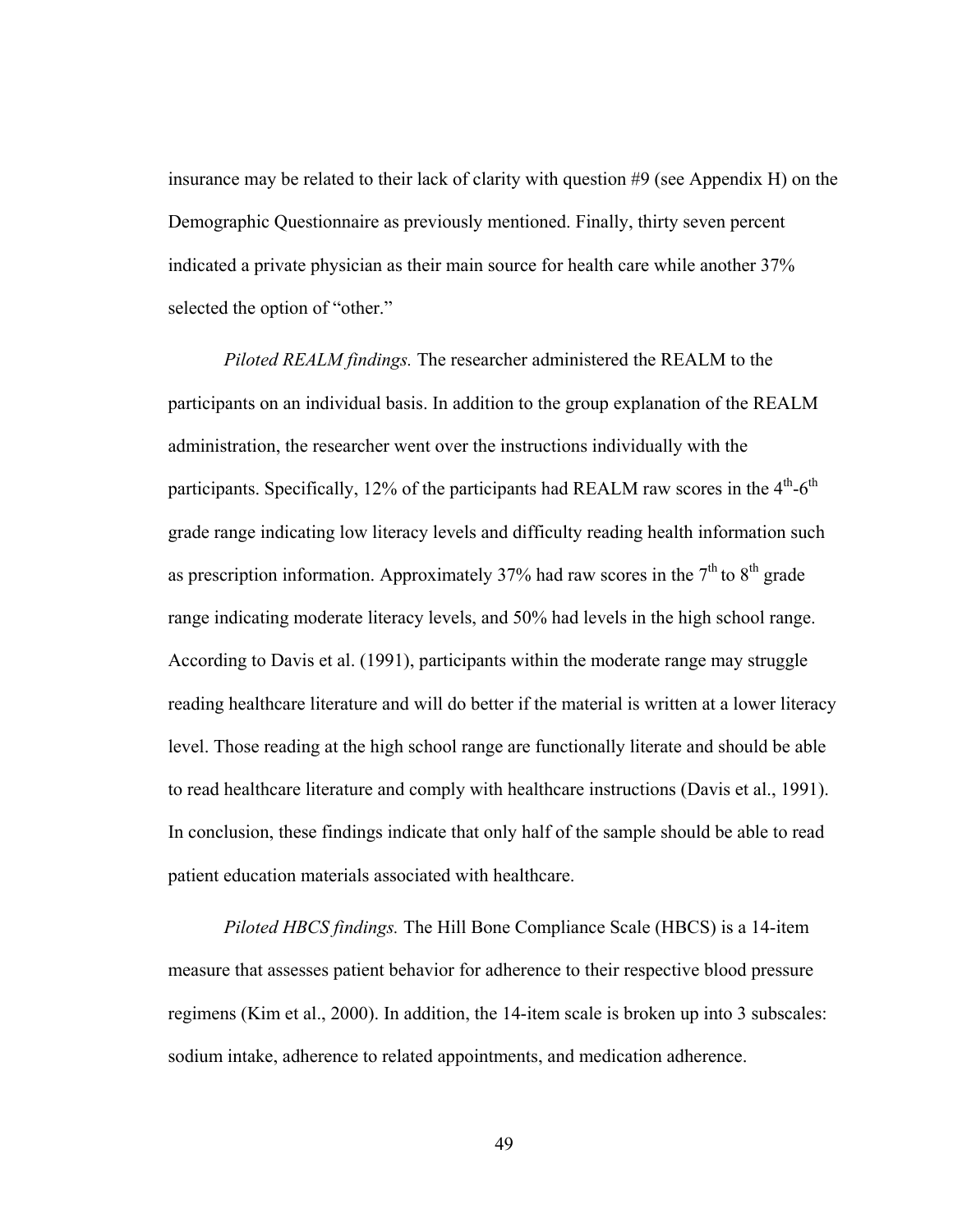Chronbach's alpha was conducted on the full HBCS with 14 items with an alpha of .64 obtained.

#### *Research Design*

A descriptive correlational design was used to explain the association of predisposing, reinforcing, and enabling factors that are related to health literacy levels and adherence to antihypertensive regimens in older AA adults.

## *Sample and Sampling Plan*

The target sample for the research included a convenience sample of English speaking AAs ages 50 years and older that had been diagnosed with hypertension and had been prescribed an antihypertensive regimen including medication.

A convenience sample of AA residents from housing communities in Forsyth County and who attend two predominately AA churches was solicited. There were four target subsidized housing communities in various locations in Forsyth County that predominately house AA residents that are 55 years of age and older. Two of these housing communities house approximately 100 residents each, while the other two house approximately 70 residents each.

A priori power analysis was done to determine the sample size. For multiple regression analysis, alpha was set at 0.05, and a medium effect size of 0.25 with a power of 80% obtaining a sample size of 108 participants (Soper, 2009). A final sample of 121 was obtained.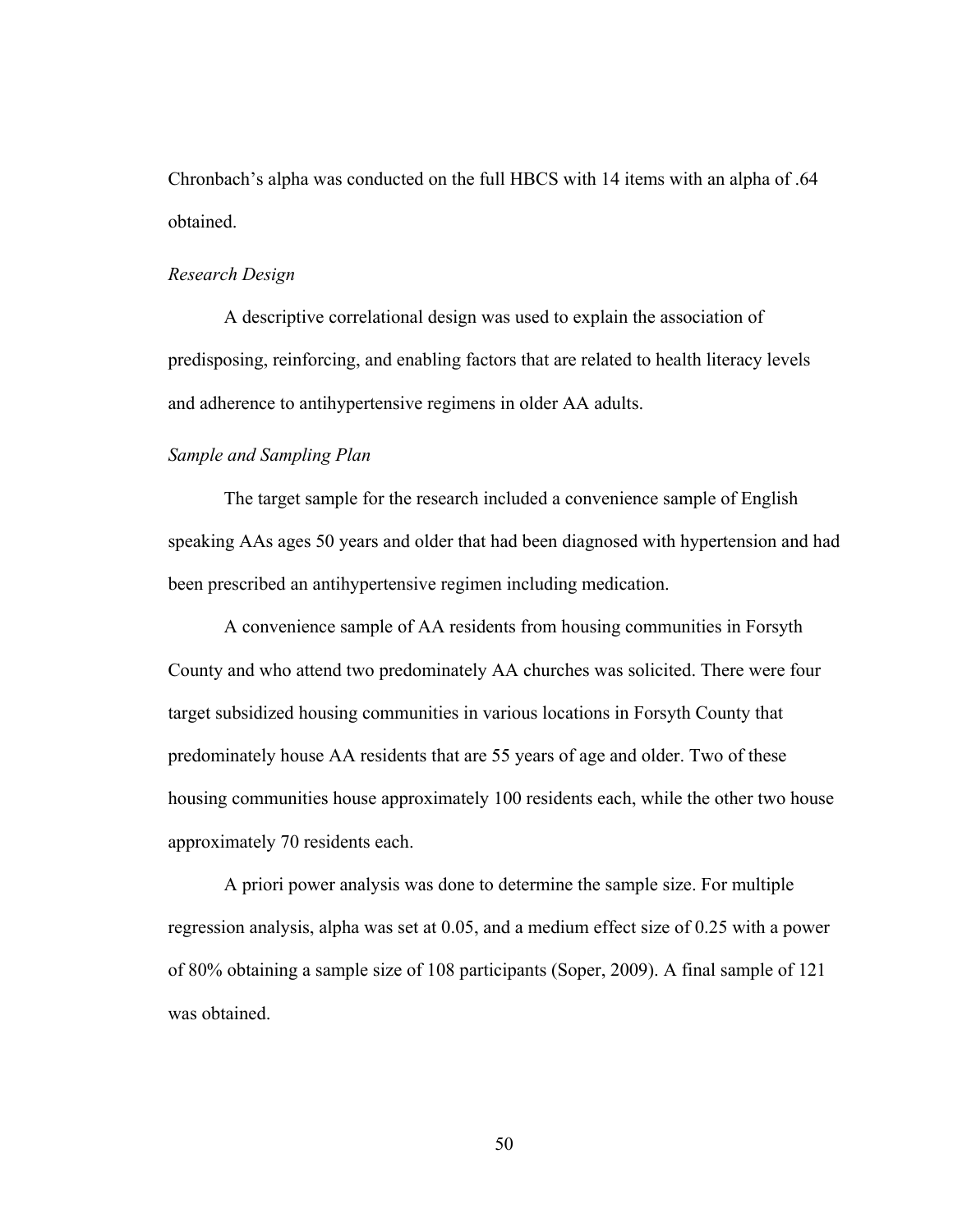Inclusion criteria for the participants were as follows:

- 50 years of age or older
- African American ethnicity
- Diagnosis of hypertension
- Prescribed an antihypertensive regimen (medication or dietary restrictions)
- Able to follow verbal directions
- Able to understand English

Exclusion criteria for the participants were as follows:

• Visual deficits

Eligible participants were AAs who self reported they had been diagnosed with hypertension and are either currently taking antihypertensive medications or were under dietary restrictions related to their hypertension.

# *Data Collection*

Data were collected using the DQ, the HBCS, and the REALM survey. Administration of the REALM took place first. Self-administration of the HBCS and the DQ occurred next. If participants had difficulty reading, the questions were read to them. The data from all three of these instruments were collected and analyzed by the researcher. This data collection process took place over a four to six week period. Having the data collected by the researcher assisted in maintaining consistency of the instruments' use.

Study participants were recruited by posting and passing out flyers in four subsidized housing communities that predominately house AA residents with permission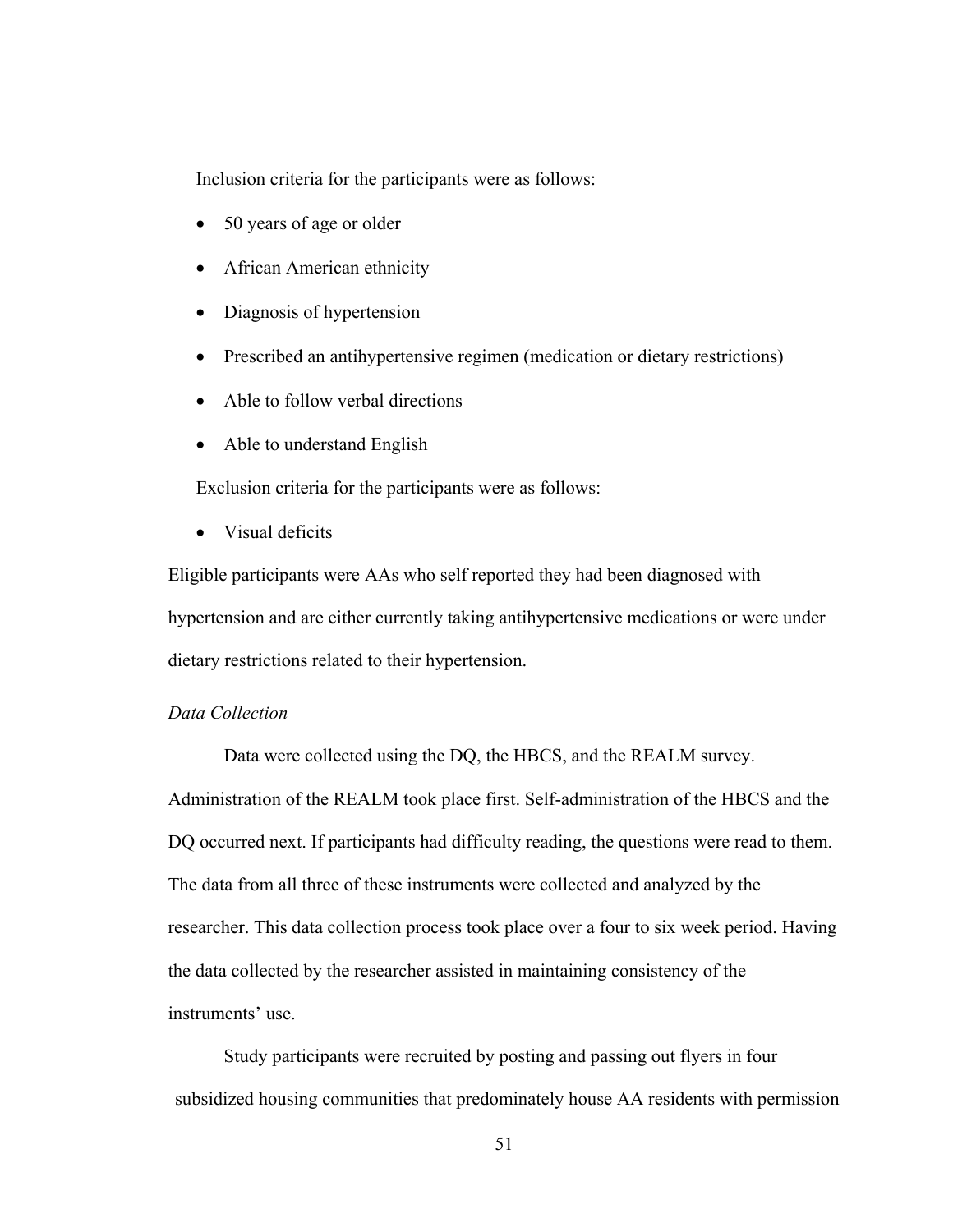of the housing authority, and two local churches with predominately AA congregations with permission of church leaders. Prior to the posting and mailing of flyers, the researcher provided an overview of the research study to the church leaders and leaders of the subsidized housing developments. The researcher posted dates on the flyers for the participant recruitment session at the four housing developments and two churches. The sessions took place in meeting rooms or in conference rooms that were conveniently accessible and provided privacy.

The participant recruitment sessions involved the researcher giving an overview of the research study. This five to ten minute overview provided detailed insight of the research and allowed interested and qualified participants the opportunity to ask related questions. This overview also gave the researcher a chance to see if potential participants met inclusion criteria. The researcher read over the consent form in it's entirety to the participants and provided the participants with a copy, allowing the participants to follow along with the researcher. After the overview was given, questions were answered and consent forms were signed. Interested and qualified participants were given the research instruments to complete. After the participants completed their sessions, they were given a Wal-Mart gift card worth \$10 for their time. Follow-up with the participants was not necessary for this research study. However, the researcher offered to provide results to the participants upon their request during the data collection process.

Data were collected over a four to six week period, allowing one week per site (four housing units and two churches). Each data collection session took approximately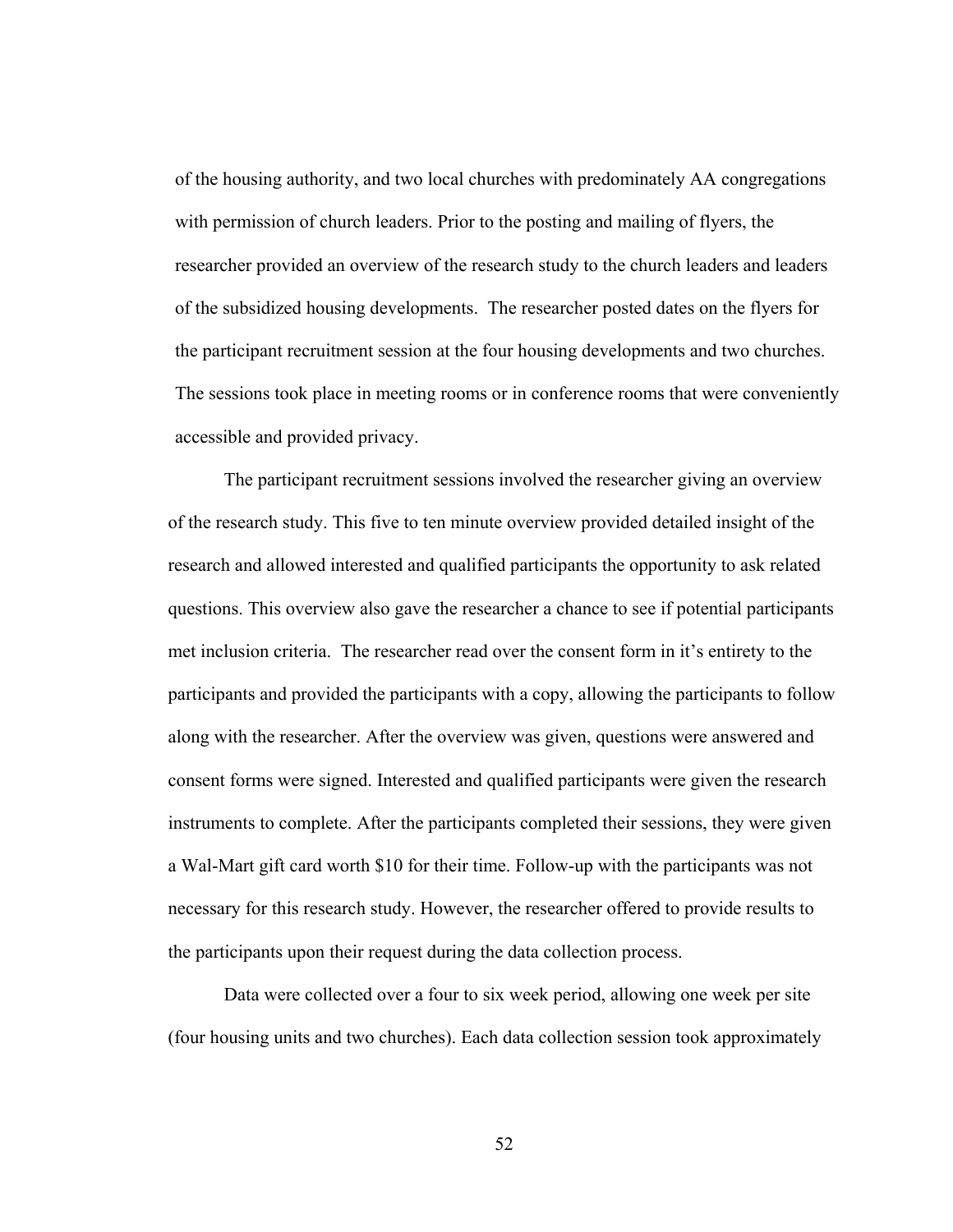fifteen to thirty minutes. Data collection sessions were scheduled as needed to obtain the desired sample size.

#### *Protection of Human Subjects*

Protection of human subjects was maintained throughout the research study. The proposed research study followed the procedures outlined by the Institutional Review Board (IRB) of the University of North Carolina at Greensboro. This process took place prior to the initiation of any portion of the proposed study. The consent form (see Appendix I) included information that addressed the right of the participants to withdraw from the study without penalty, the research study's purpose, procedures for data collection, confidentiality information, potential and actual participant risk associated with the study along with benefits, persons to contact if there were additional questions or concerns, and consenting signatures of both the participant and the researcher. During the explanation of the study and the informed consent process, the researcher informed participants that if they could not read or did not understand the information within the consent form, then the information would be read to them by the researcher. The researcher provided a copy to potential participants during the consent form process to allow them to follow along as the researcher read over the form. The researcher then asked participants if they understood the consent form. The researcher continued with this process until the consenting and eligible participant(s) verbalized understanding of the purpose of this study and what they were consenting to.

Participants were allowed to ask any questions for clarity and to express any concerns they had related to the research study and confidentiality. Those who were still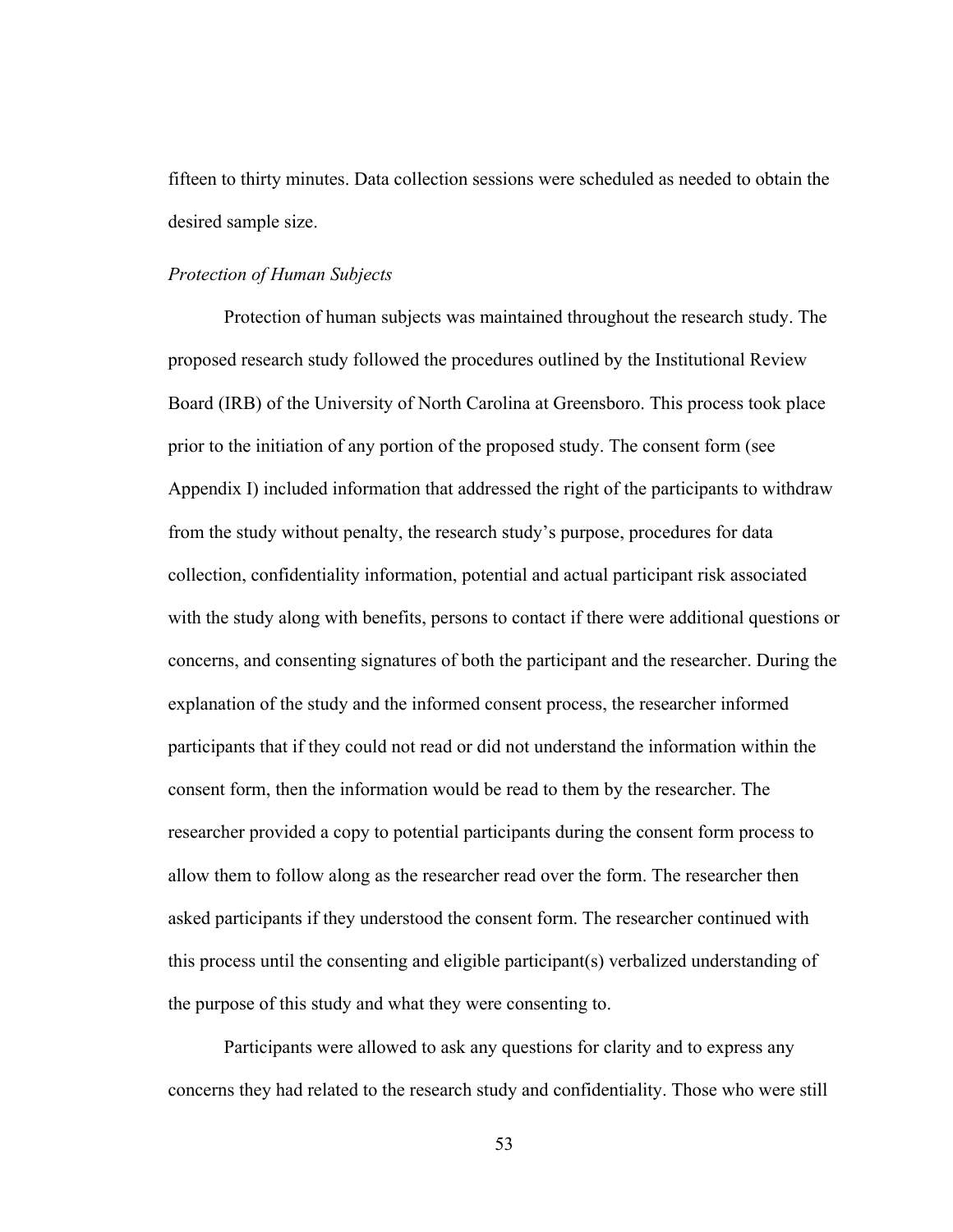interested after the informed consent process were then asked to sign the consent form in the presence of the researcher. The consent form was written at the fifth grade reading level to assure participant comprehension and was assessed for readability. The researcher also read or clarified information within the questionnaires to participants upon their request.

All health risks including potential health risk, discomforts, and benefits were explained to the participants at this point. There was limited, potential health risks associated with the study. One particular psychological health risk noted in the literature was associated with the administration of the REALM. More specifically, participants could be subject to feelings of embarrassment or shame related to their inability to pronounce some of the terms on the REALM. To decrease the risk of embarrassment, participants were informed of their optional ability to go to a private area within the designated location to ask the researcher questions related to the study. Participants who requested to go to a private location due to embarrassment were also reminded of their right to not answer further questions and their ability to withdraw from the study without penalty. Additional issues that were considered prior and during the administration of the REALM included patient privacy and confidentiality (Brez & Taylor, 1997). Subsequently, changes in body language, voice tone, and verbalization of diminished esteem were closely monitored. To address negative changes in participant body language and voice tone and diminished self-esteem, the researcher planned to redirect the participant using therapeutic communication strategies and to enforce the participants rights to privacy and to withdraw from the study without penalty.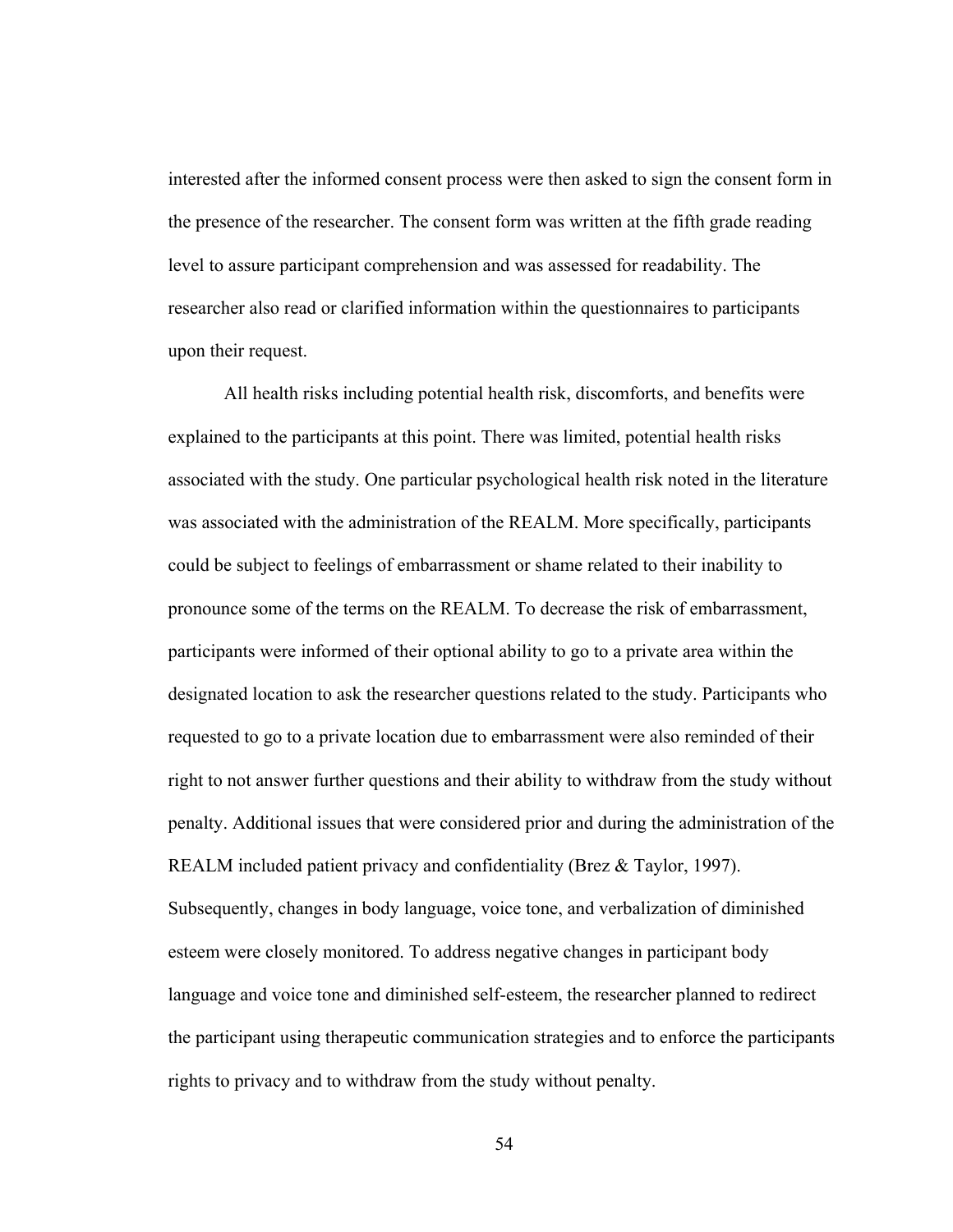All consent forms were kept in a locked file cabinet and were only accessible to the research team. The consent forms were kept separately from the questionnaires in a locked file. Participant numbers were not used on the consent forms and participant names were not used on the questionnaires. The questionnaires were also kept in a locked file cabinet that was only accessible by the research team. The researcher maintained a list of the participant's numerical codes to assure that all participants received compensation for participating in the research study. This list was kept in a password protected computer file that was accessible only to the research team. After data analysis was completed, the questionnaires were destroyed via shredding. Data were kept in a password protected computer file without identifying markers that could link information to a specific participant. No identifiable data were used in the disseminated findings from this study.

## *Instruments*

*Rapid Estimate of Adult Literacy in Medicine (REALM).* The REALM is an instrument that measures health literacy levels in adults (Doak, Doak, & Root, 1996; Greenberg, 2001; Pawlak, 2005). The REALM is considered to be the most reliable and frequently used assessment tool in the determination of health literacy levels in healthcare settings (Bass, Wilson, & Griffith, 2003; Davis et al., 2006; Golbeck, Ahlers-Schmidt, & Paschal, 2005; Monachos, 2007; Osborn et al., 2007; Paasche-Orlow, Parker, Gazmarian, Nielsen-Bohlman, & Rudd, 2005). Paasche-Orlow et al. (2005) systematic review of 85 studies conducted in the United States that examined low health literacy prevalence revealed that 37 of the studies used the REALM to measure health literacy levels.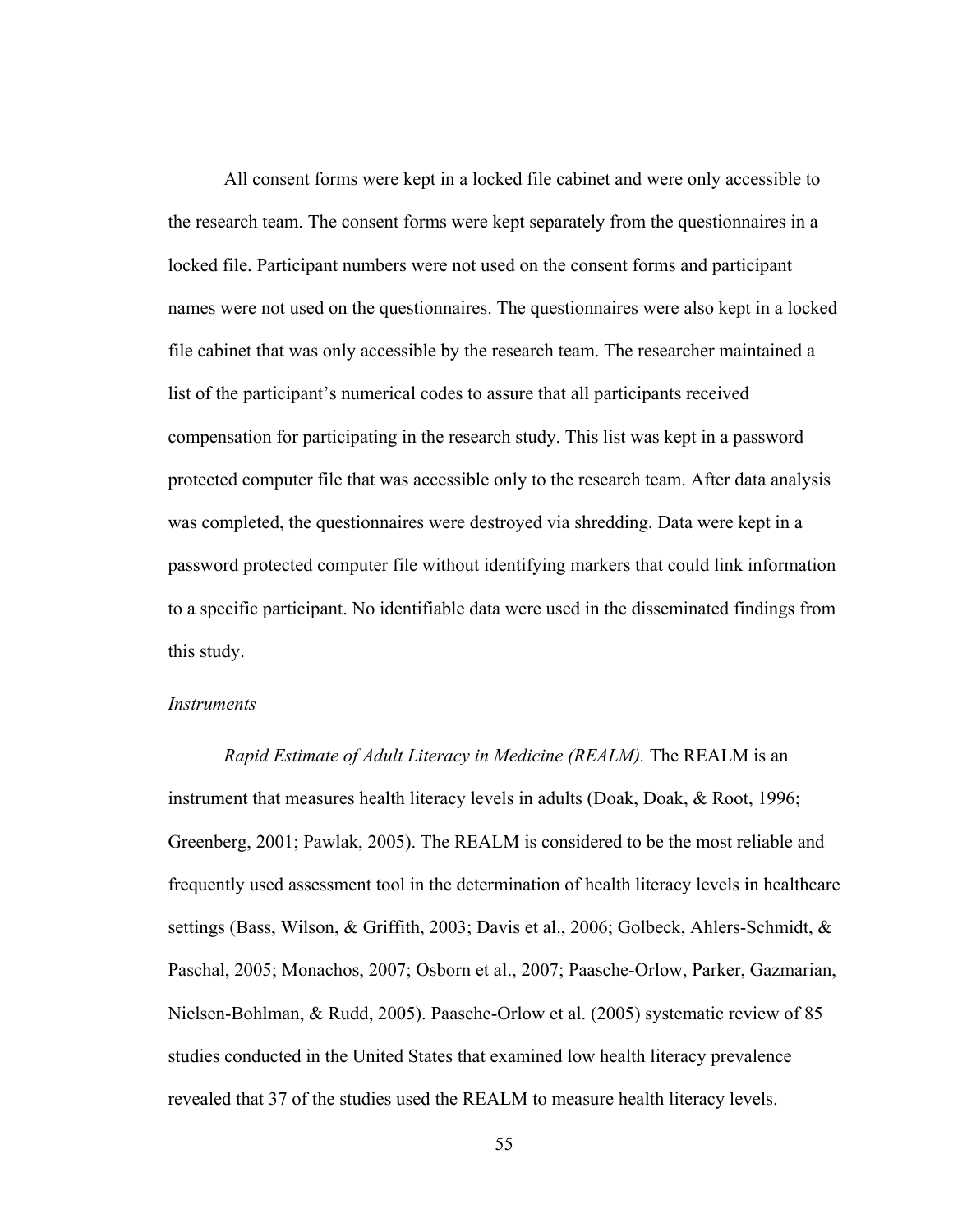The REALM is also simple in its administration and does not pose a financial strain on the proposed research study. The REALM can be administered in approximately five to ten minutes (Greenberg, 2001) with three to five minutes being the standard administration time (Davis et al., 1993; Doak et al., 1996; Monachos, 2007; Paasche-Orlow et al., 2005). Administration of the REALM involves having a person read aloud words from a list of 22 medical terms per column that are arranged by syllabi in order of difficulty (Davis et al., 1991; Davis et al., 1993; Bass et al., 2003; Barragan et al., 2005; Osborn et al., 2007). The terms included in the REALM are based on a psychometric analysis of item difficulty and discrimination, and the frequency of the words usage in written patient material. The first three words of the REALM were chosen due to their simplicity, and their ability to boost confidence and decrease anxiety during administration (Davis et al., 1991). Furthermore, the terms included within the REALM are medically related and should be easily recognized by adults. More specifically, the words included in the REALM are associated with common body parts and illnesses that are more commonly used in written material and on health care forms (Davis et al., 1991; Davis et al., 1993).

Correct pronunciation of these words, according to the dictionary pronunciation, is the scoring standard for the REALM. The REALM produces a literacy score that is associated with health care knowledge, and a reading grade range (Davis et al., 1991; Davis et al., 1993). Furthermore, scores obtained from the REALM are affiliated with health care knowledge and reading grade ranges. Persons are given a copy of the REALM assessment and are asked to read the words out loud as listed in the three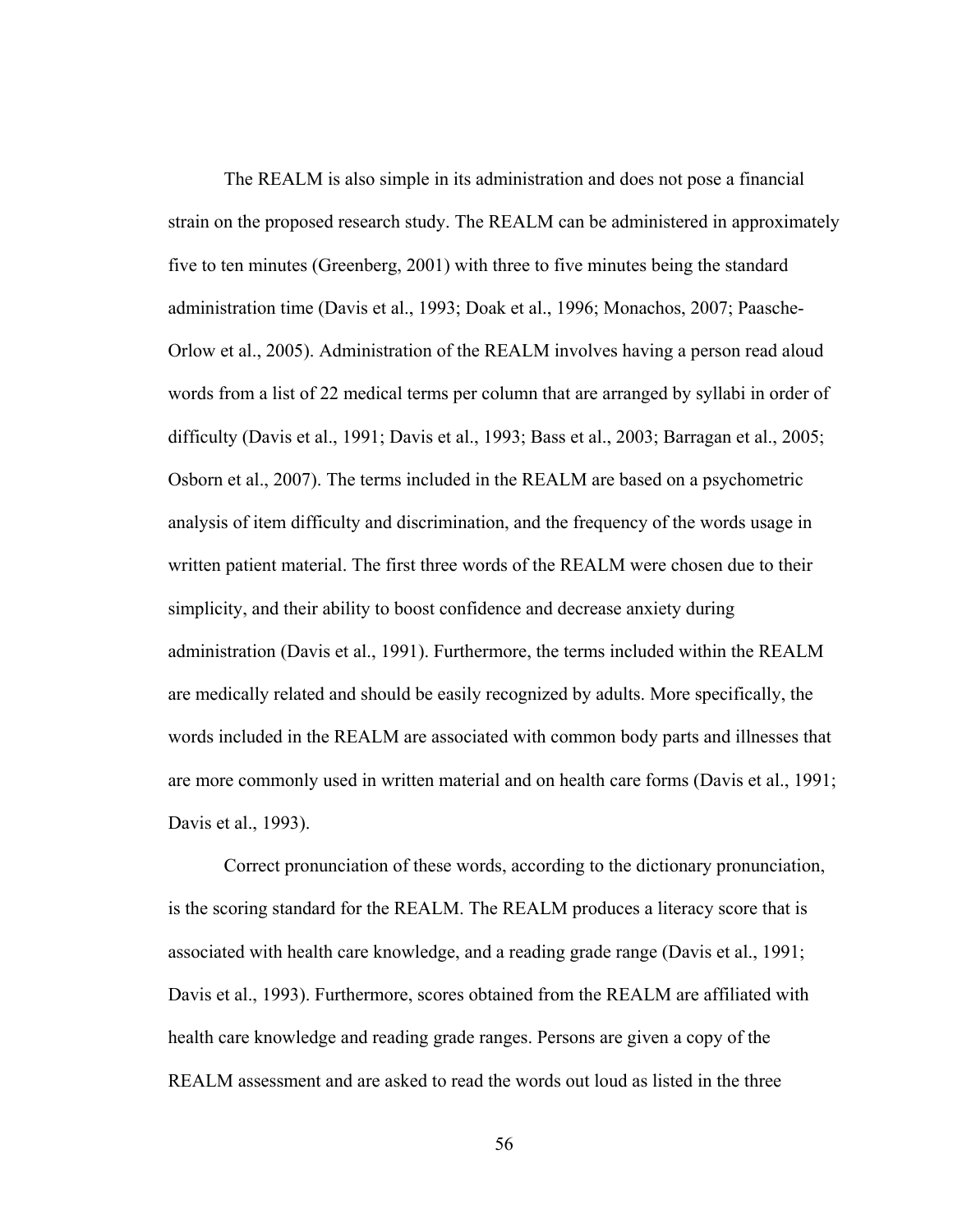separate columns, one column at a time. If there is a word that the person being tested cannot pronounce, the person should either verbally state "skip," "blank or "next" to the REALM administrator or the person can just skip to the next term. The administrator uses a personal copy of the REALM and uses check marks or plus (+) symbols to mark the person's pronunciations as either correct or incorrect. This should be done in a manner that does not discourage the client. At the completion of the REALM, the administrator adds up the points of the person's correctly pronounced terms from all three columns. The column totals are added together to produce the person's literacy score, with a maximum total score of 66. These scores are then transferred into grade equivalencies and used to indicate health literacy levels. REALM scores of 0-18 are equivalent to not being able to read at a third grade reading level, scores of 19-44 are equivalent to fourth to sixth grade reading levels, scores of 45-60 are equivalent to seventh to eighth grade reading levels, and scores above 60 are equivalent to a high school reading level (Davis et al., 1991; Davis et al., 1993).

REALM scores can be used to estimate a patient's health literacy level in an effort to assist healthcare professionals in providing written and verbal health education at levels appropriate to the literacy level of the patient (Davis et al., 1991; Davis et al., 1993). In essence, health literacy scores from the REALM can be used to identify persons who cannot read, as well as those who may need simplified instruction (Davis et al., 1991; Davis et al., 1993). The 66-word version of the REALM was used to determine the participants' health literacy levels. This version of the REALM has been tested in AA's similar to the participant sample and has also been tested for reliability in the assessment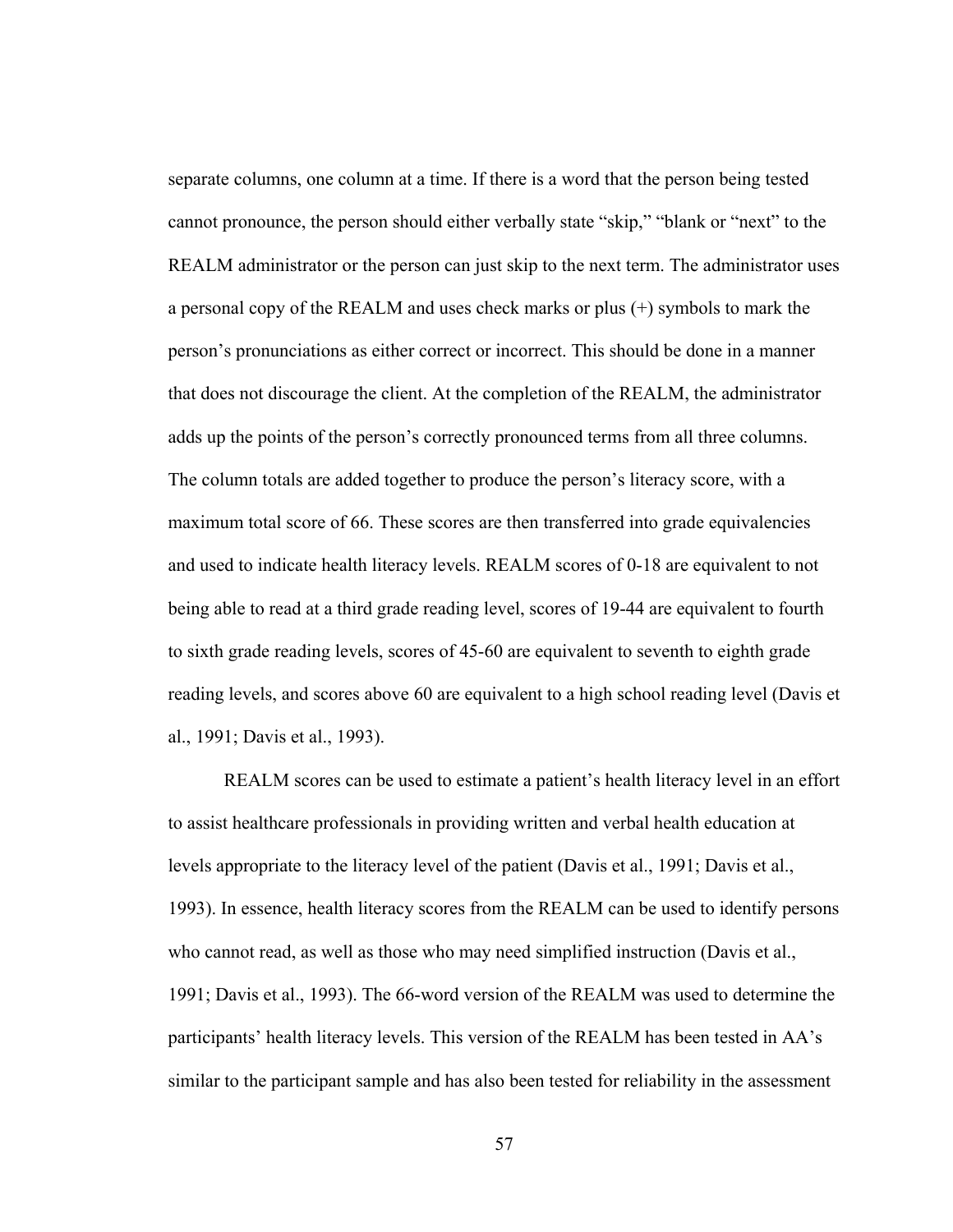of health literacy levels and the prediction of health care outcomes with good results (Davis et al., 1991; Davis et al., 1993; Rosenthal et al., 2007).

During the initial validation of the REALM, reliability and validity was undetermined and required further investigation (Davis et al., 1991). It was thought that the REALM had value in healthcare settings to determine patient literacy but further research was needed to shorten the instrument. Shortening the instrument added practicability and simplified the administration of the instrument. Furthermore, physicians using the REALM were requesting a version that took less time to complete; more specifically two to three minutes (Davis et al., 1993). This request resulted in an additional study to validate a shorter version of the REALM. Thus, the REALM was reduced from 125 to 66 words (Davis et al., 1993). Retained words were based on a psychometric analysis of item difficulty and discrimination, and the frequency of the chosen 66 words usage in written patient material

Content validity of the REALM was based on health care terms commonly used in written material, health care forms, and related posters (Davis et al., 1993). These terms are those that adult patients should recognize such as body parts and illnesses (Davis et al., 1991). The terms were sent to experts to review. Only terms with 100% agreement were retained.

Predictive validity for the shortened REALM was conducted and compared with other measures of literacy such as the Slosson Oral Reading Test-Revised (SORT), the Wide Range Achievement Test (WRAT), and the Peabody Individual Achievement Test-Revised (PIAT-R), [(Davis et al., 1991; Davis et al., 2006; Osborn et al., 2007; Paasche-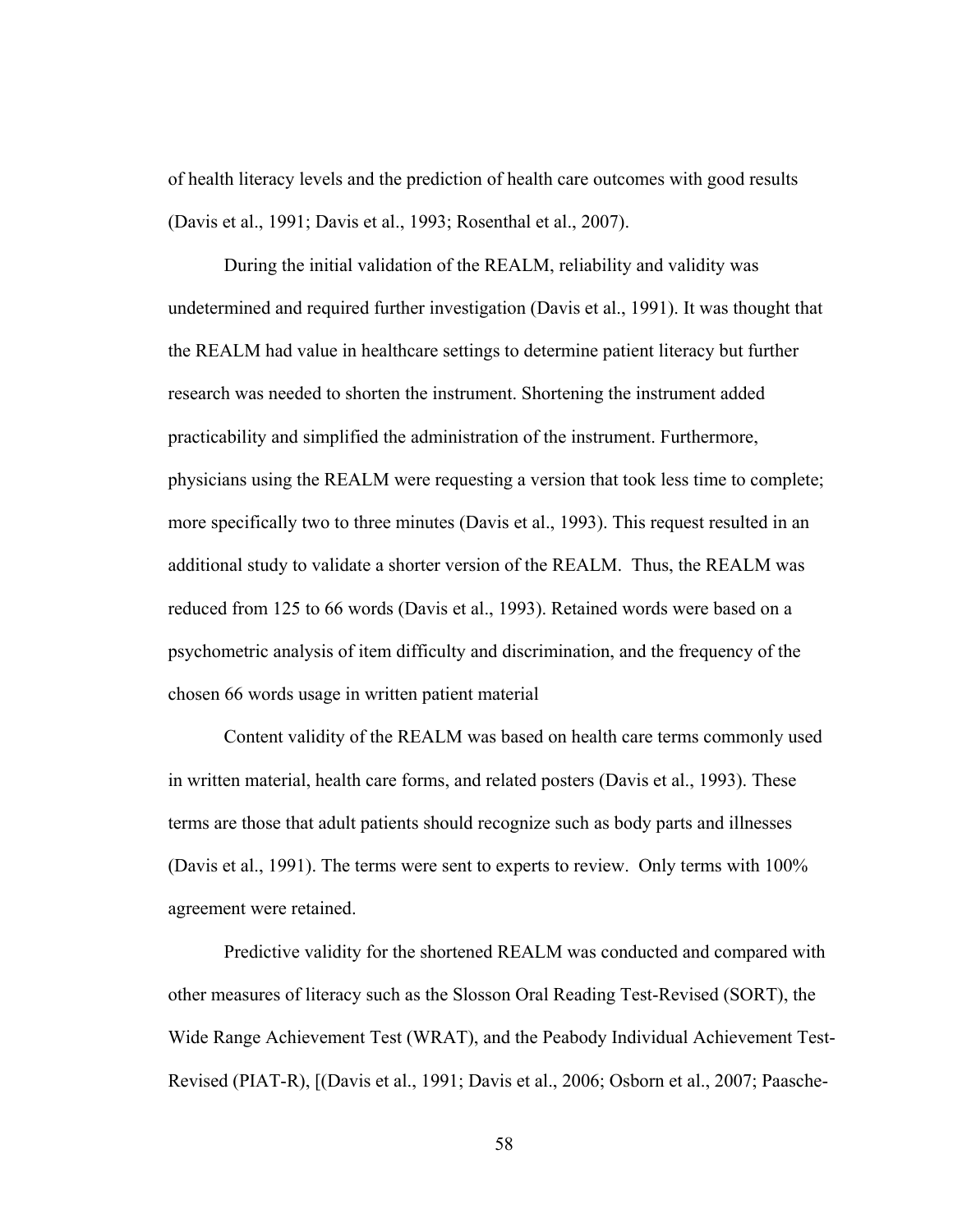Orlow et al., 2005)]. Raw scores for these literacy measures were compared using Pearson correlation coefficients. Correlations between the REALM and the SORT-R, the PIAT-R, and the WRAT-R were 0.96, *p*< 0.001, 0.97*, p*<0.001, and 0.88, *p*<0.001, respectively (Davis et al., 1993). In this study, 73% of the patients scored below ninth grade levels on the REALM and the SORT, and 75% of the patients scored below ninth grade levels on the PIAT and the WRAT-R (Davis et al., 1993). Based on these analyses, the REALM was determined to be a valid tool to screen for low literacy levels in adults.

*HBCS*. The Hill-Bone Compliance Scale (HBCS) is a measure used to assess adherence to antihypertensive regimens. The measure assesses behaviors based on three subscale domains associated with hypertension. These subscale domains are decreased sodium intake, taking medication or medication compliance, and keeping related appointments (Kim et al., 2000).

The HBCS takes approximately five to eight minutes to complete. Scores for the HBCS are determined based on 14 questions that contain information related to antihypertensive regimen adherence using a Likert Scale format of all of the time (4), most of the time (3), some of the time (2), and none of the time (1), (Kim et al., 2000). Scores from the HBCS range from 14-56, with 56 being the maximum score, indicating a higher rate of non-adherence (see Appendix E). Lastly, the measure can be broken up into subscales based on the three measures of hypertensive treatment (Kim et al., 2000). The subscales include sodium intake (items 3-5), medication compliance (items 6-8), and keeping related appointment (1, 2, 9-14) domains. According to Kim et al. (2000), these subscales were theoretically derived.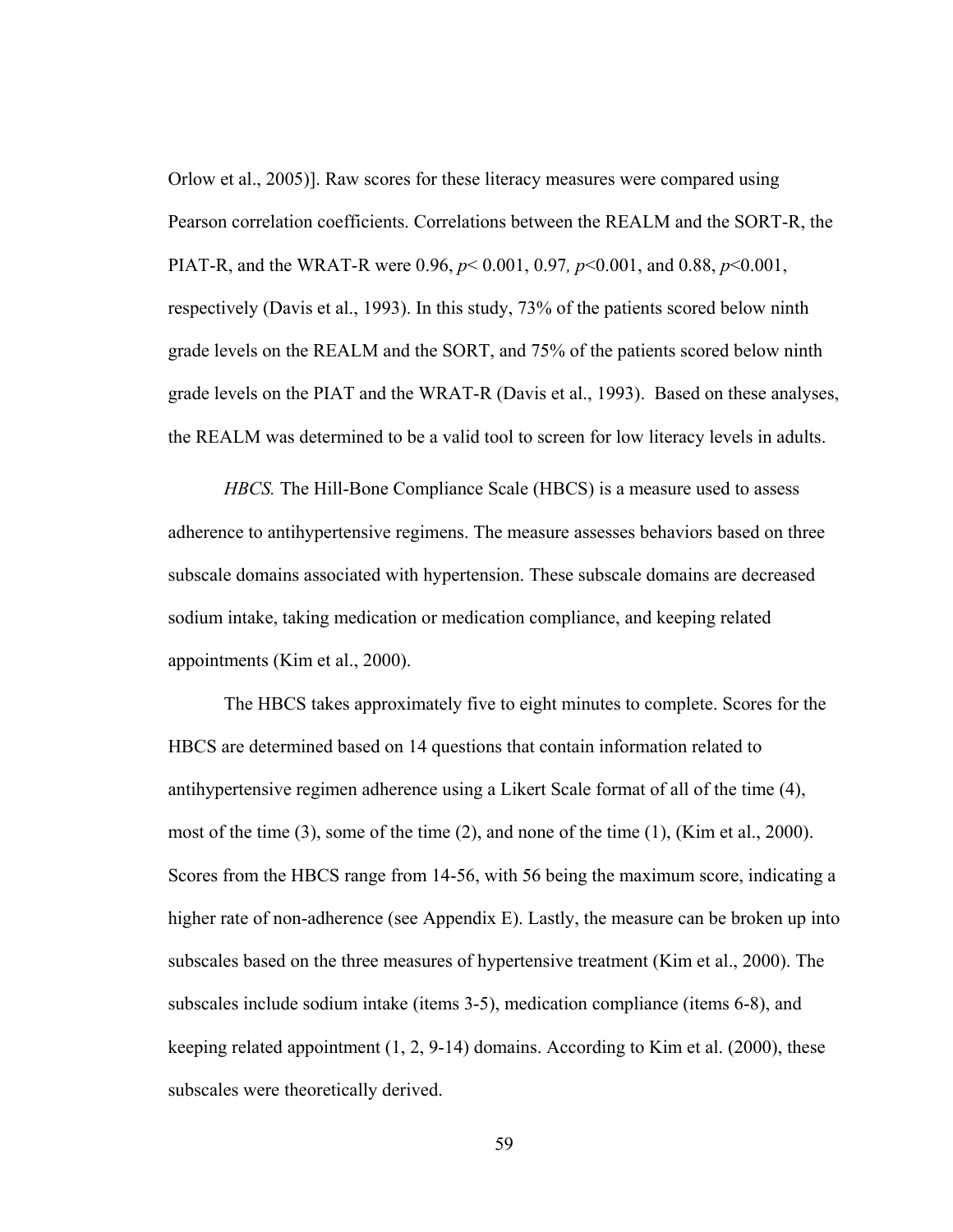The HBCS was tested for reliability by Kim et al. (2000) using two different samples of AA participants. Chronbach's alpha of 0.74 was obtained in the first sample, and 0.84 in the second sample, confirming acceptable reliability.

Content validity of the HBCS scale was determined based on a panel of three physicians and five nurses who were specialists in hypertensive research and practice. After assessing the questions on the measure for relevance, representation of the behavioral subscales, appropriateness for AA population and clarity, 100% agreement among the healthcare specialists was achieved on the 14 items. Subsequently, two literacy experts analyzed the questions for difficulty and deemed the questions to be appropriately written at a fifth grade level (Kim et al., 2000).

 Construct validity was supported using factor analysis (Kim et al., 2000). Factor analysis predicted a three-factor solution (the three factors that explained the most variance), based on the HBCS's theoretically established three dimensional subscales (sodium intake, keeping appointments, medication compliance). The eigenvalue (minimum 1.0) of the first factor was 3.74 and dropped to 1.66 for the second factor in the first sample, while the comparison group's eigenvalue was 4.97 and dropped to 1.65. More specifically, results of this factor analysis supported the three theoretical factors and the use of the HBCS measure's 14 items as a single factor in the assessment of adherence to high blood pressure regimens.

A correlational analysis was used to assess the HBCS predictive validity. Subsequently, the correlational analysis was done to see if adherence predicted the following: baseline blood pressure levels, blood pressure control post one year in the first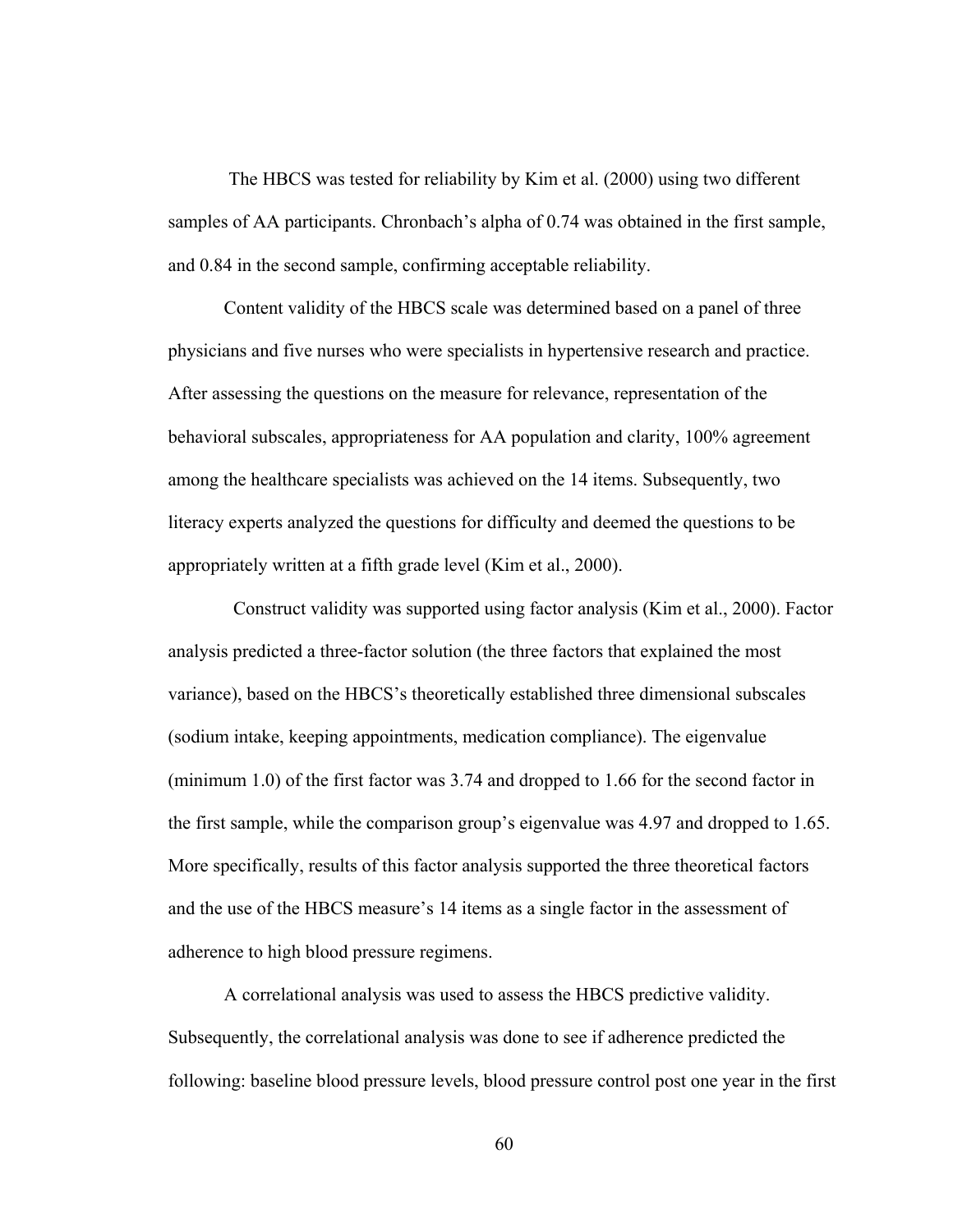sample, and blood pressure control post three years in the comparison group. In addition, Kim et al. (2000) used the total scores of the HBCS and the measure's subscales to correlate baseline blood pressure levels and control status in both samples at baseline, at one year post baseline in the first sample, and at three years in the second sample. Results of the statistical analysis indicated higher correlations (*p*<0.05) between the HBCS's total score and the measure's subscales scores in both samples. More specifically, results from this study showed that a high compliance (adherence) score had an association with blood pressure control, indicating more normalized blood pressure readings were apparent for those who adhered to their antihypertensive regimen.

Both Kim et al. (2000) and Krousel-Wood, Munter, Jannu, Desalvo and Re's (2005) study concluded that the HBCS holds reliability in its use in settings involving older Whites and AAs with hypertension. Kim et al (2000) concluded that the HBCS possessed high internal consistency reliability and predictive validity in the assessment of adherence to blood pressure regimens at two different intervals in AA patients in urban settings. Krousel-Wood et al. (2005) concluded that the use of the HBCS was feasible and thus reliable in outpatient settings involving elderly White and AA hypertensive patients. Furthermore, the medication compliance subscale in Krousel-Wood et al's (2005) study showed internal consistency and reliability (Chronbach's alpha of 0.68). However, Kim et al's (2000) study, did not report Chronbach's alpha for any of the HBCS measures subscales, which is a limitation in the comparison of the two studies.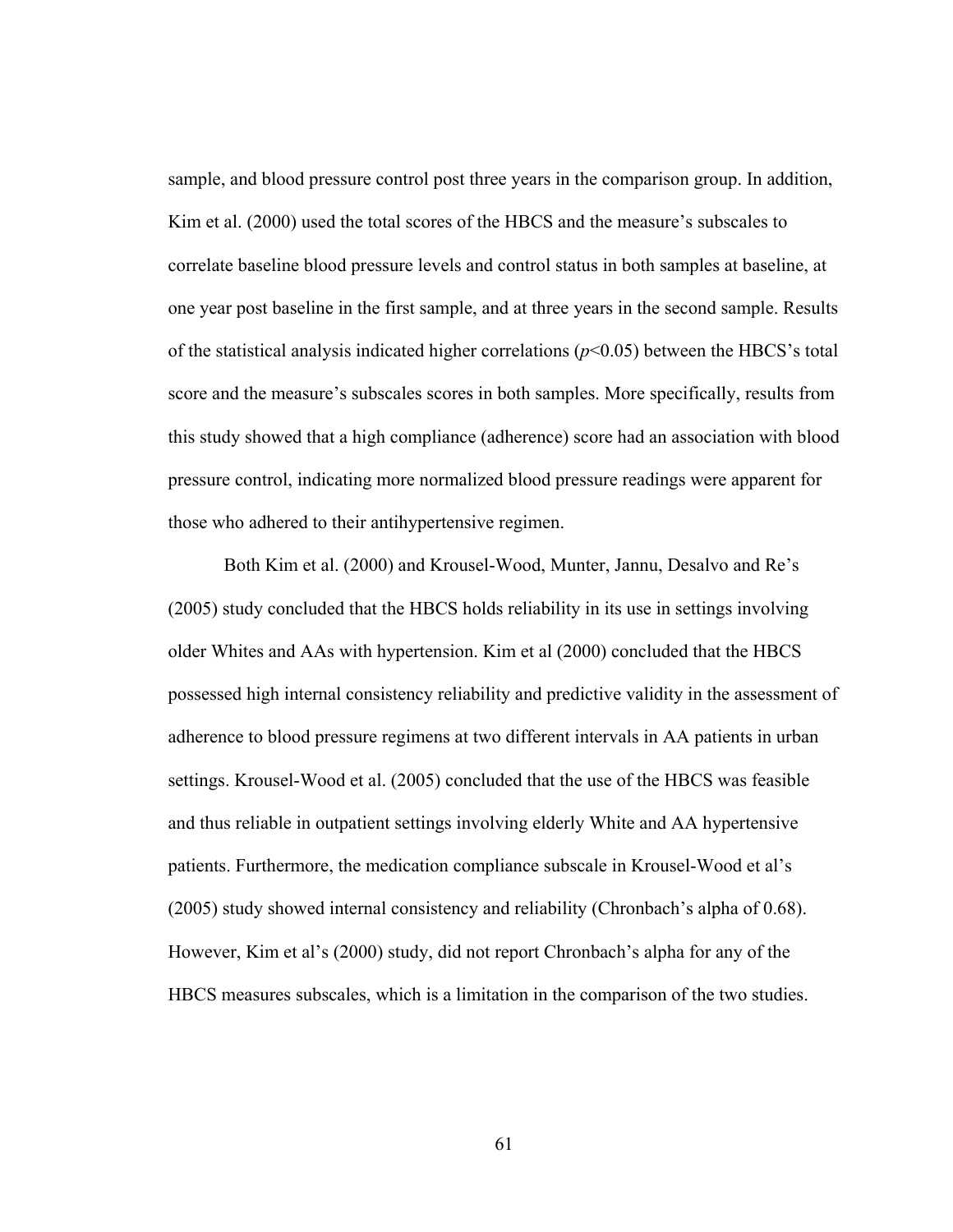Cronbach's alpha was conducted with the sample in this study to determine internal reliability of the HBCS. A Cronbach's alpha of .73 for the HBCS was achieved indicating satisfactory reliability. The total HBCS score was used in the analysis.

*Demographic Questionnaire.* The Demographic Questionnaire (DQ) was created by the research team responsible for the research study. The specific questions in the DQ were designed according to the issues that the research team identified as potential contributors to the adherence of a hypertensive regimen and that fit with the model guiding the research. The originally developed DQ contained 10 questions (see Appendix G) and was utilized in the pilot study to establish clarity of the survey questions and feasibility of the questionnaire for the proposed population. Changes were made to the DQ based on feedback from participants in the pilot study (see Appendix H). The final version of the DQ contained 16 questions, phrased clearly to enhance understanding and to facilitate participant completion of the questionnaire. The specifics of the changes are discussed in the pilot study results section.

#### *Data Analysis Plan*

Data analysis began with pre-analysis data screening for the three general assumptions involved in multivariate statistical analysis that are normality, linearity, and homoscedasticity. In addition testing for collinearity and interaction effects of the variables in the model was conducted followed by systematic model building and ending with multiple regression.

Table 1 (see below) illustrates the variables for the REALM, HBCS, and the DQ, along with the statistical tests used, followed by discussion of the data analysis plan. A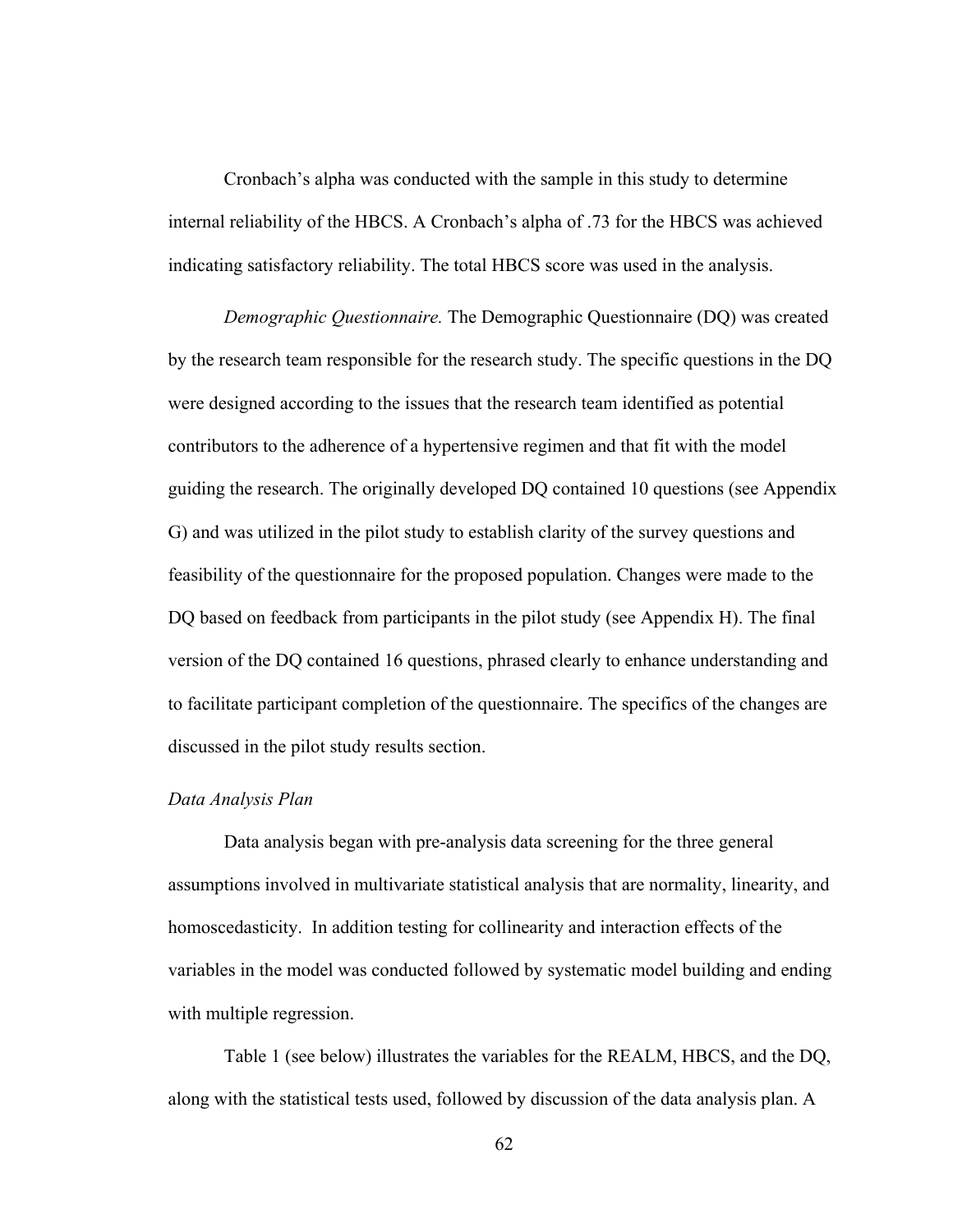data entry and analysis was done using SPSS 17.0 for Windows software. After assessing for the assumptions of multivariate statistical analysis, collinearity, and interaction effects, descriptive statistics were conducted to describe the predisposing, reinforcing, and enabling factors. Spearman Rho correlations were conducted to assess for correlations among the predisposing, reinforcing, and enabling factors and adherence to antihypertensive regimen (HBCS) and health literacy (REALM). Finally, multiple regression analysis was conducted to explain the effects of the independent variables predisposing, reinforcing, and enabling on the dependent variable adherence to an antihypertensive regimen (HBCS) and health literacy (REALM). Dummy variables were created for the categorical variables in order to conduct multiple regression analysis (see Table 1).

## *Summary*

A descriptive, correlational design was used to explain the association of predisposing, reinforcing, and enabling factors that are related to health literacy levels and adherence to antihypertensive regimens in older AA adults. A convenience sample of 108 English speaking AAs, ages 50 years and older was targeted. A pilot study was done to determine the feasibility of the DQ, REALM, and HBCS within the targeted population. Findings from the pilot study assisted in clarifying questions on the DQ, and were used to address issues encountered while administering the REALM and HBCS. Data analysis enabled the researcher to use descriptive statistics to describe the sample, and to explore the sample characteristics outlined by two modified versions of Green and Kreuter's (2005) PPM. Multiple regression analysis helped in explaining the effects of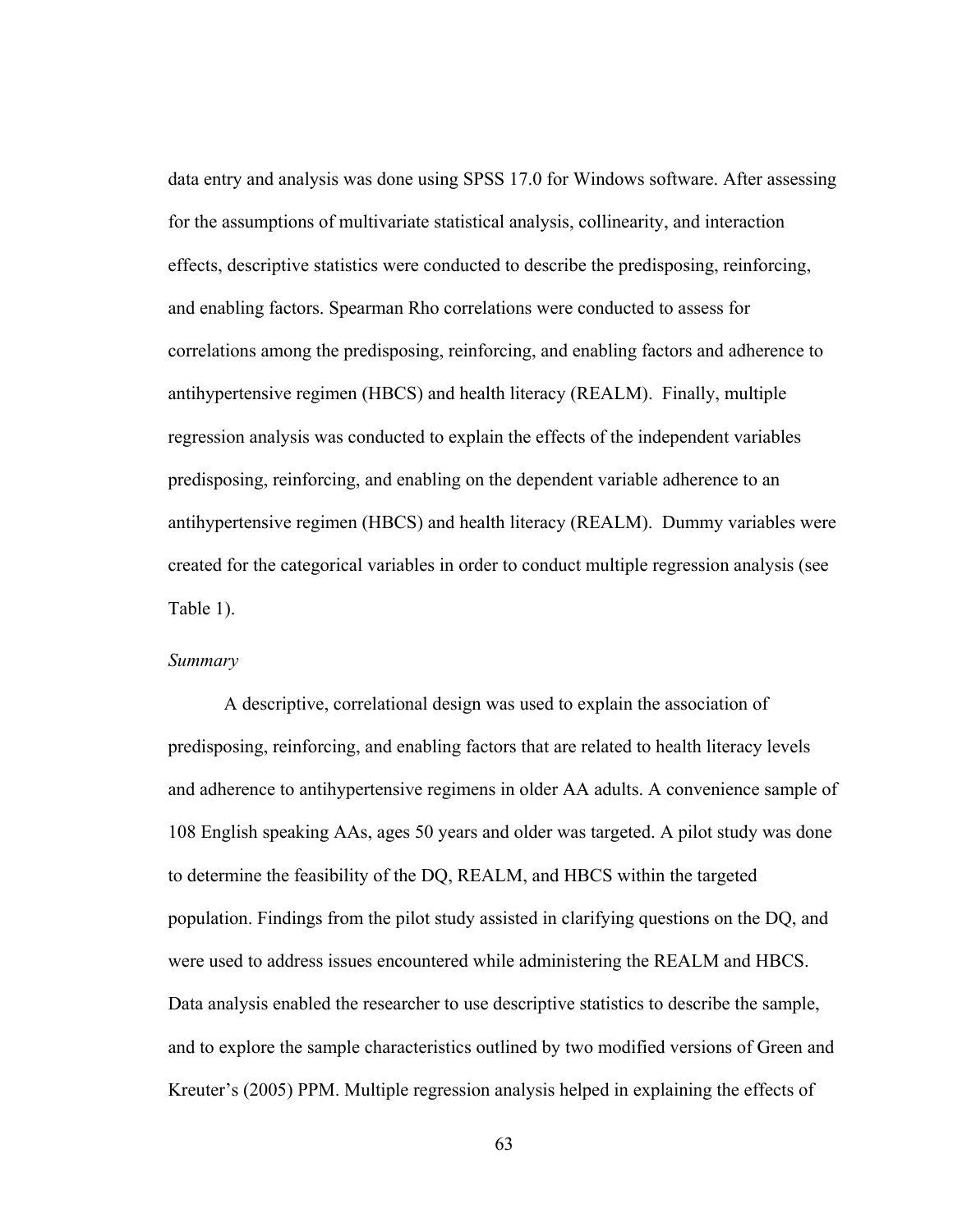the three factors on the participants' adherence to their antihypertensive regimens and their health literacy levels. Multiple regression analysis also assisted in assessing for relationships among the demographic variables, the HBCS and the REALM.

# Table 1

|  |  | Data Analysis Variables |  |
|--|--|-------------------------|--|
|  |  |                         |  |

| <b>Variable</b>              | DQ Question # or<br><b>Instrument</b> | <b>Statistical Test</b>          |  |  |
|------------------------------|---------------------------------------|----------------------------------|--|--|
| Predisposing                 | Predisposing                          | Predisposing                     |  |  |
| Age                          | DQ Question #1                        | Descriptives, Spearman           |  |  |
|                              | (see Appendix H)                      | Rho, Multiple regression<br>(MR) |  |  |
| Education                    | DQ Question #2                        | Descriptives, Spearman           |  |  |
| (dummy variable)             | (see Appendix H)                      | Rho, MR                          |  |  |
| Read Healthcare              | DQ Question #14                       | Descriptives, Spearman           |  |  |
| Information                  | (see Appendix H)                      | Rho, MR                          |  |  |
| (dummy variable)             |                                       |                                  |  |  |
| <b>Understand Healthcare</b> | DQ Question #15                       | Descriptives, Spearman           |  |  |
| Information                  | (see Appendix H)                      | Rho, MR                          |  |  |
| (dummy variable)             |                                       |                                  |  |  |
| <b>Reinforcing Factor</b>    | <b>Reinforcing Factor</b>             | <b>Reinforcing Factor</b>        |  |  |
| <b>Healthcare Status</b>     | DQ Question #8                        | Descriptives, Spearman           |  |  |
| (dummy variable)             | (see Appendix H)                      | Rho, MR                          |  |  |
| <b>Enabling Factors</b>      | <b>Enabling Factors</b>               | <b>Enabling Factors</b>          |  |  |
| Receipt of Healthcare        | DQ Question #10                       | Descriptives, Spearman           |  |  |
| (dummy variable)             | (see Appendix H)                      | Rho, MR                          |  |  |
| Income                       | DQ Question #7                        | Descriptives, Spearman           |  |  |
| (dummy variable)             | (see Appendix H)                      | Rho, MR                          |  |  |
| Comorbidities                | DQ Question #16                       | Descriptives, Spearman           |  |  |
| (dummy variable)             | (see Appendix H)                      | Rho, MR                          |  |  |
| Health Literacy              | <b>REALM</b>                          | Descriptives, Spearman           |  |  |
|                              | (see Appendix D)                      | Rho, MR                          |  |  |
| <b>Behavior</b>              | <b>Behavior</b>                       | <b>Behavior</b>                  |  |  |
| Adherence to                 | <b>HBCS</b>                           | Descriptives, Spearman           |  |  |
| Antihypertensive             | (see Appendix E)                      | Rho, MR                          |  |  |
| regimen                      |                                       |                                  |  |  |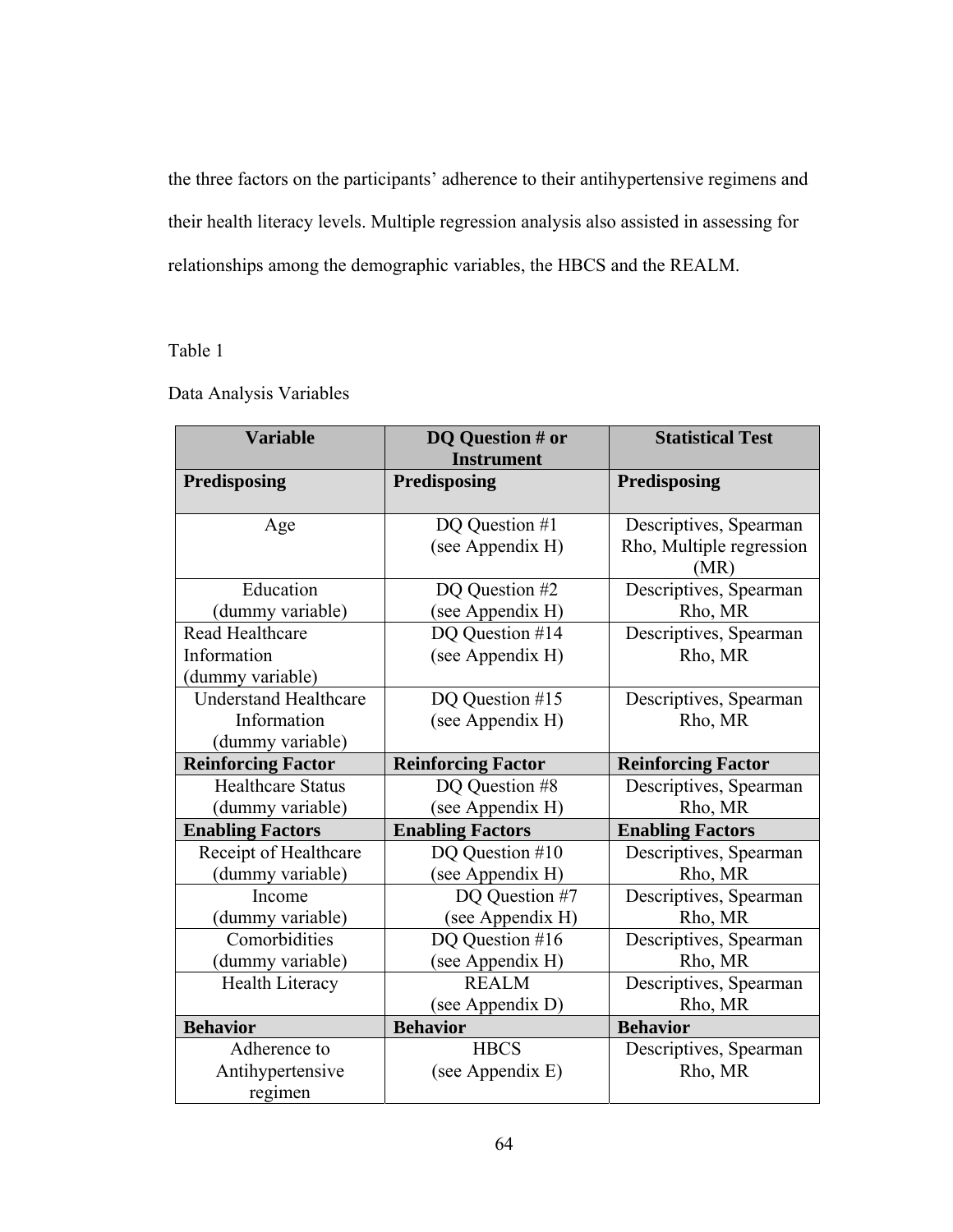## CHAPTER IV

## RESULTS

Results of the data analyses are presented in this chapter. Descriptive statistics were used to describe the sample which included the independent variables for the predisposing factors (age, education, reading written prescription information, and understanding written prescription information), reinforcing factor (health status), and enabling factors (income, receipt of healthcare, comorbidities, and health literacy levels). Descriptive statistics were also used to explore sample characteristics. Multiple regression analysis was used to explain the effects of predisposing, reinforcing, and enabling factors on adherence (HBCS) and health literacy (REALM) levels and to assess for relationships between the demographic variables, the HBCS, and the REALM. There were 2 models. In the first model, adherence was regressed on the variables representing the predisposing, reinforcing, and enabling factors. In the second model, health literacy was regressed on the predisposing, reinforcing, and enabling factors. Multiple regression analyses were conducted to explain the association of the independent variables (predisposing, reinforcing, and enabling) on the dependent variable adherence to an antihypertensive regimen (HBCS) and on the dependent variable health literacy (REALM) in AA adults ages 50 and older.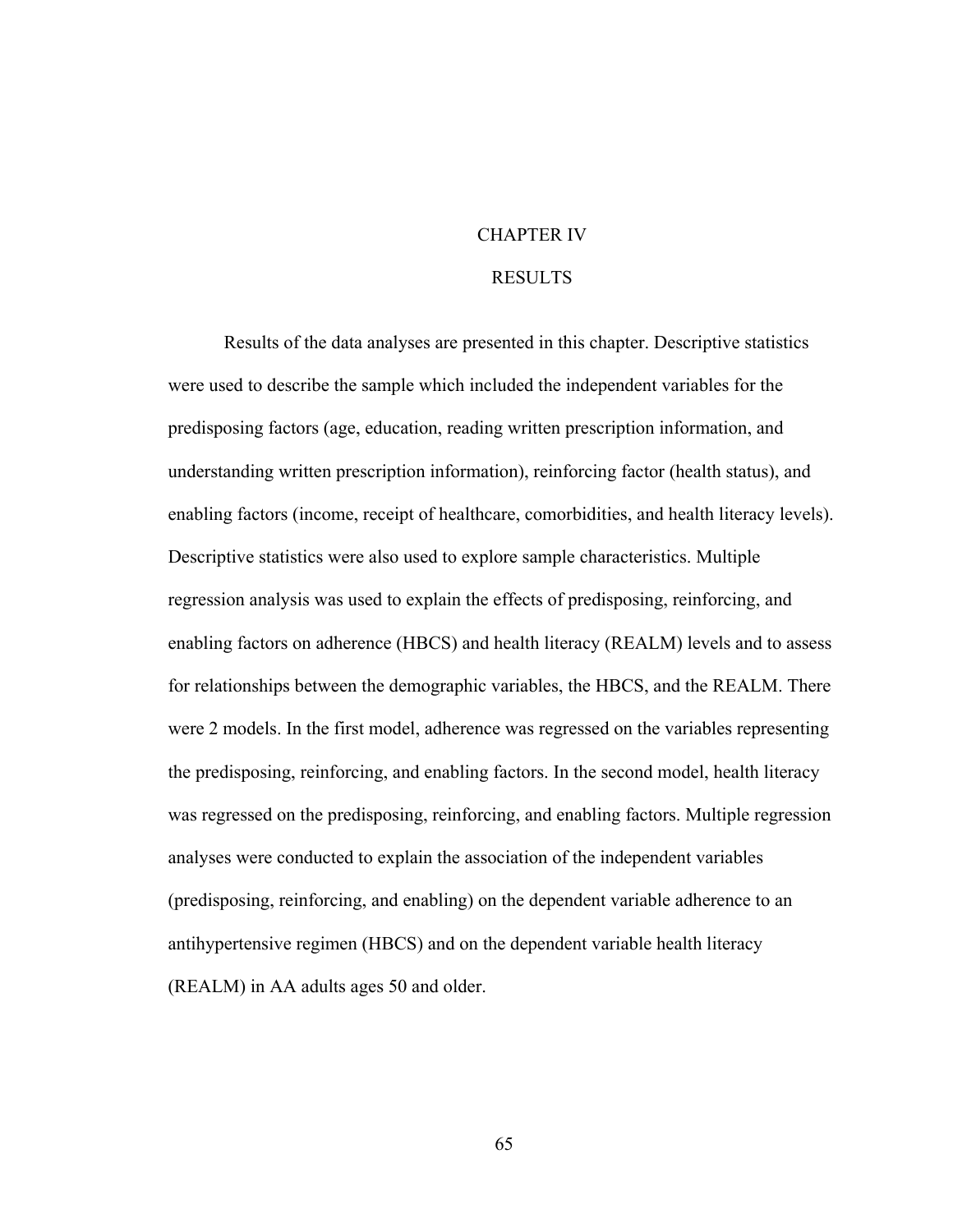## *Data Analysis*

SPSS 17.0 was used to conduct the data analyses. Frequencies were conducted on all variables to assess for incomplete data and extreme values. No missing data were noted. This is believed to be due to the researcher assessing for incomplete responses in the presence of the participants. If items were left blank, the researcher informed the participant of their right to either answer the incomplete responses or to leave the item blank. The participants stated they inadvertently skipped over the item and then chose to answer the questions. The researcher recalls minimal times where this incident took place. An extreme value was noted in the 'read written prescription information' (readmedinfo) frequency. After reviewing the data, it was concluded that the researcher had coded the value incorrectly. The value for the variable was corrected according to the participant's documented response.

#### *Assessment for Violations of Assumptions*

 Since multiple regression analysis was used to test the research questions, assessment of assumptions was conducted including tests for normality, linearity, multicollinearity, and homoscedacity. In addition, testing for outliers was conducted.

*Normality.* Normality in multivariate analysis is important and can be assessed using various methods including examining residuals and the distributions of the variables (Tabachnick & Fidell, 2007). Assumptions for normality were assessed for violations of assumptions using standardized residual histograms and normal probability (P-P) plots. According to Tabachnick and Fidell (2007), it is unnecessary to screen individual variables for normality in multiple regression analysis if the residual plots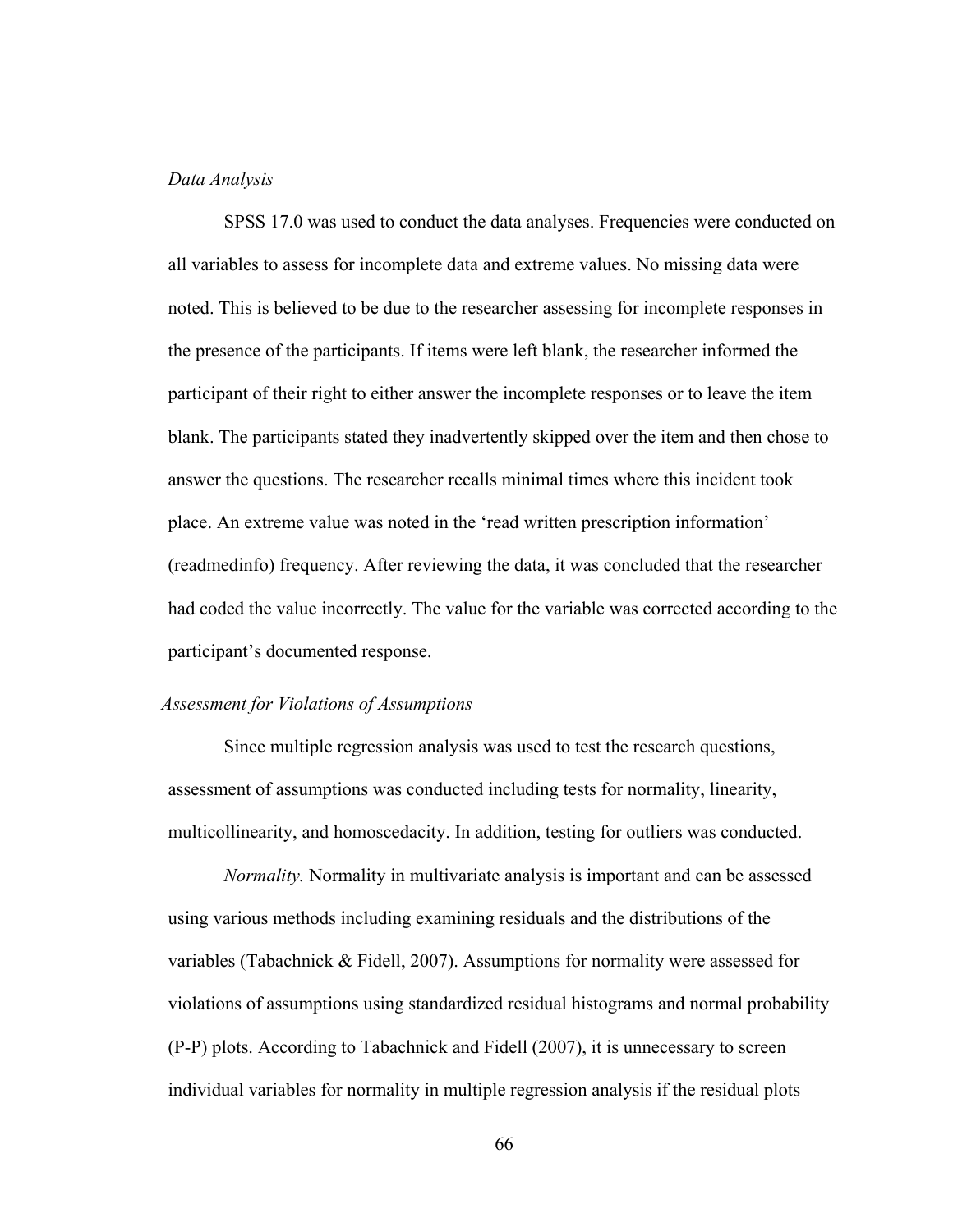appear normal. Although univariate normality does not guarantee multivariate normality (Tabachnick & Fidell, 2007), individualized assessments of the independent variables against the output variable were completed without noted major violations of assumptions. Therefore transformations of the data were not necessary.

 *Linearity.* According to Mertler and Vannatta (2005) and Tabachnick and Fidell (2007), linearity is examined using standardized residual scatterplots. The assumptions of linearity in multivariate statistics include straight line relationships between all pairs of variables (Tabachnick & Fidell, 2007). In addition, the nonlinear relationships are not used in the model unless they are transformed. The scatterplots should form a rectangularly shaped distribution with equal distributions along the center of the plot (Mertler & Vannatta, 2005). Assessments of linearity in this study were completed using standardized residual scatterplots. Significant violations of linearity were not apparent in the examination of the residual scatterplots. The scatterplots exhibited a rectangular shaped distribution with values clustered around the zero line. Therefore, transformations of the data were not necessary.

*Multicollinearity.* Variables are known to sometimes provide similar information which increases their potential to problematically correlate with each other (Munro, 2001). This existence of moderate to high intercorrelations of variables is known as multicollinearity and should be assessed prior to regression analysis by examining a correlation matrix (Mertler & Vannatta, 2005). Multicollinearity was assessed using correlation statistics for all variables. Since the variables were either interval or ratio scale Spearman Rho correlations were conducted. Results indicated a moderate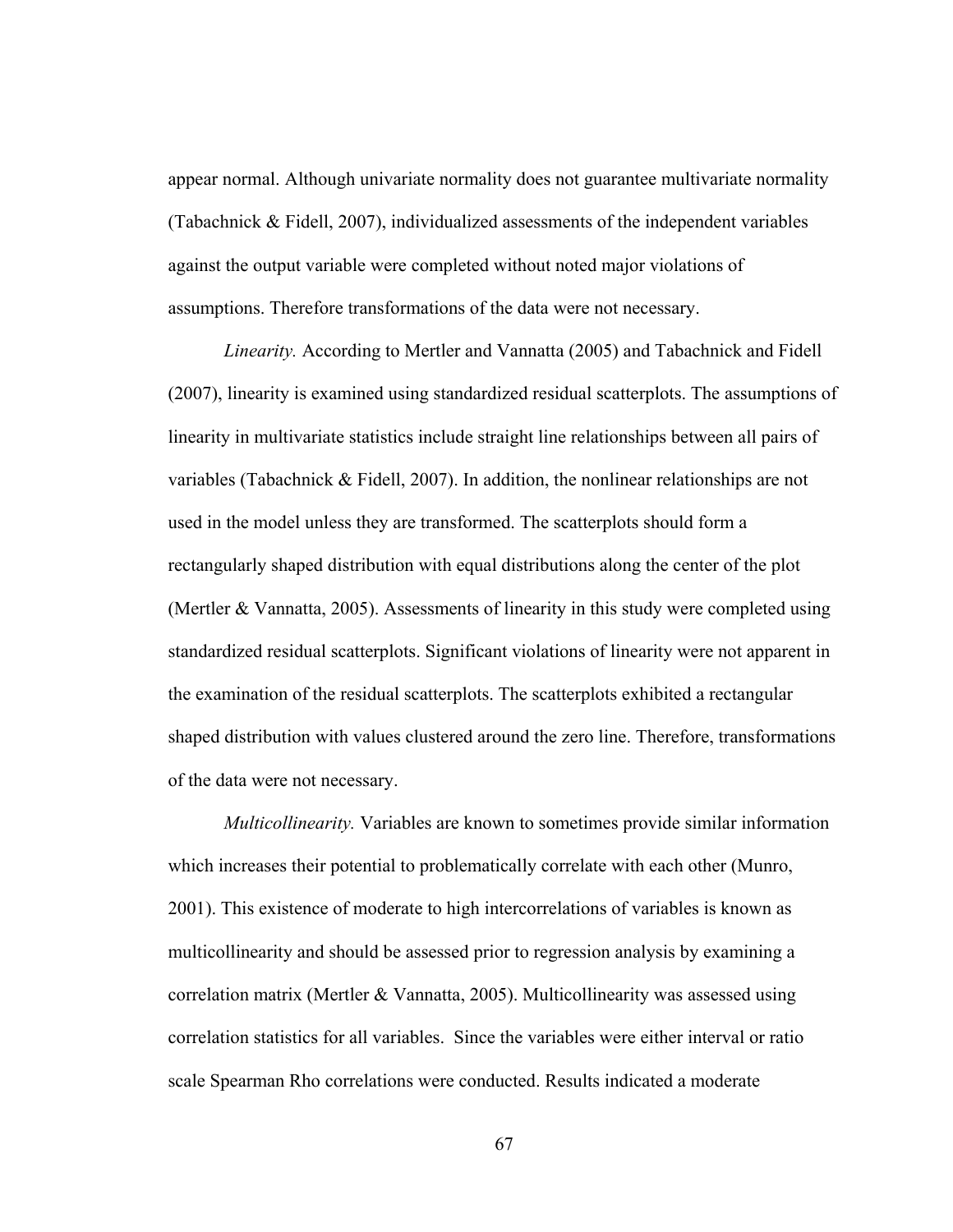correlation ( $r = .532$ ,  $p < 0.01$ ) between the variables 'read prescription information' and 'understand prescription information'. Statistical analysis can be used to decide if a variable should be excluded from the model or one may 'self-decide' (Tabachnick & Fidell, 2007). The variable 'read prescription information' was deleted from the model. It was concluded that 'read prescription information' and 'understand prescription information' were redundant measures and 'understand prescription information' was the variable that more specifically addressed the variable of interest in that an individual can read prescription information but not understand it.

Tolerance statistics and variance inflation factor are the preferable statistical methods used to assess multicollinearity (Mertler & Vannatta, 2005). The tolerance statistic assesses collinearity of the independent variables and the values should be greater than 0.1 on analysis. Measures of tolerance were examined in this study and acceptably ranged from .698 to .923. The variance inflation factor (VIF) relates to the predictor variable(s) indicating the existence of a strong linear association and should be less than 10.0 (Mertler & Vannatta, 2005). The VIF values in this study were examined and ranged from 1.084 to 1.432 with no indication of multicollinearity once the variable 'read prescription information' was removed.

 *Homoscedasticity.* Homoscedasticity can be correctly assumed when the variability of values in one variable are quite similar to the other variable in a regression analysis (Mertler & Vannatta, 2005; Tabachnick & Fidell, 2007). Residualized scatterplots of the variables that have an apparent similar width are acceptable indicators of homoscedacity (Tabachnick & Fidell, 2007), which was evident for this study.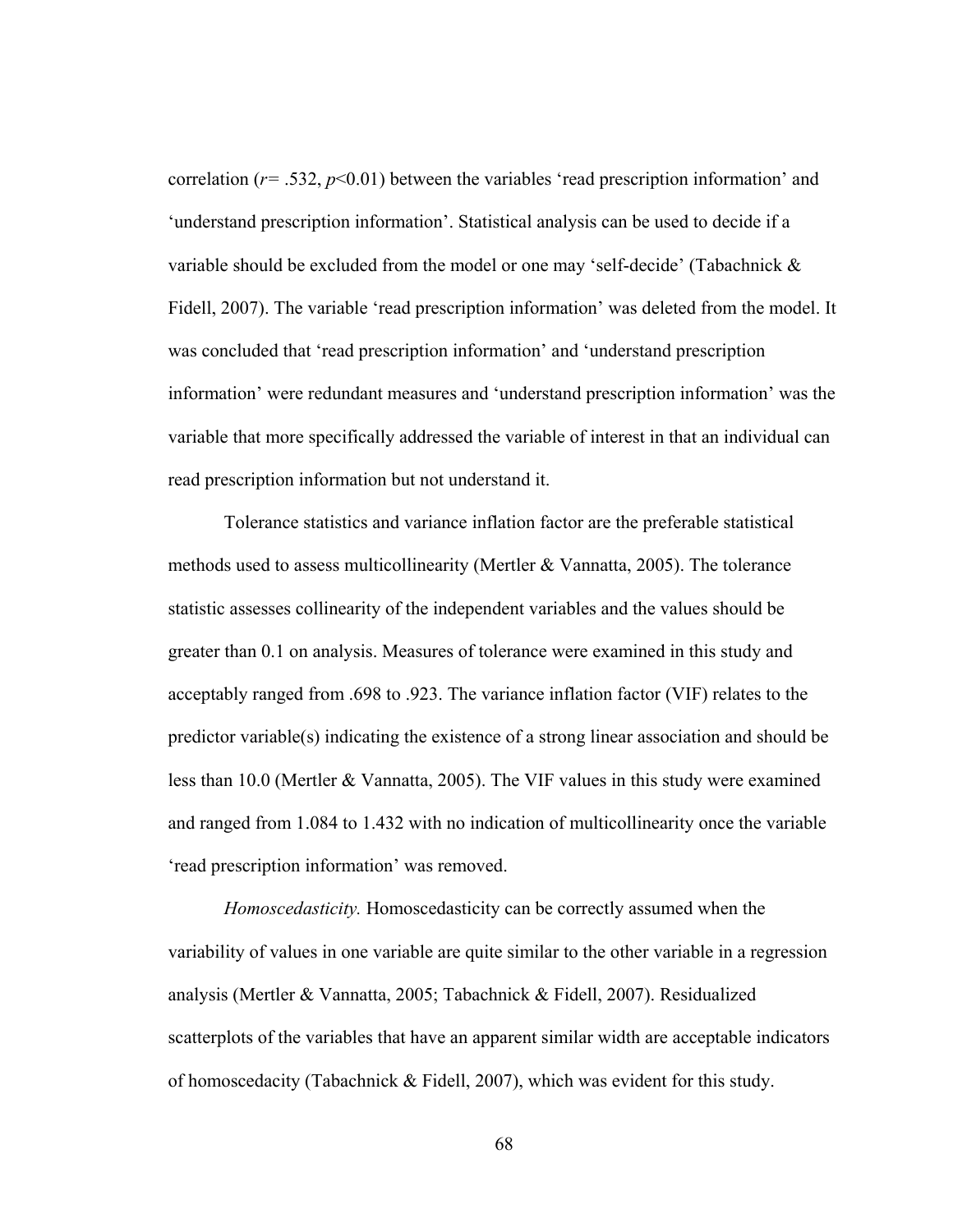*Outliers.* Univariate outliers are apparent on the P-P plots (Tabachnick & Fidell, 2007) and were evident in this assessment. The detection of outliers in smaller data sets can be done using simple measures such as examining frequency statistics or visually examining histograms (Mertler & Vannatta, 2005). After identifying the outlier, further investigation is required to determine if the outliers were related to data entry errors. In the event that the outliers were not an error and are found to be legitimate values, then the outliers can remain in the data set. If the outliers are found to have a significant influence on the analysis, additional steps can be taken to reduce the relative influence. Further data analysis with and without the outliers can also be conducted (Mertler & Vannatta, 2005). One outlier was evident in the HBCS variable. A visual investigation was conducted within the HBCS variables to make certain that the value was entered correctly. The extreme value of the HBCS variable was found to be entered correctly for participant 117. This participant had the highest score (HBCStotal  $=$  49) of all on the HBCS measure. An assessment for violations of normality was completed removing the outlier and the analysis results did not indicate a significant influence. Because the value was a true score for the participant and normality was not affected, the one outlier was not deleted from the HBCS variable.

# *Sample Characteristics*

A sample of 108 participants was required to complete the research study according to the a priori power analysis. AAs were recruited from subsidized housing developments that primarily housed older AAs and 2 churches with predominately AA populations. Recruitment efforts initially resulted in 125 participants. Three of the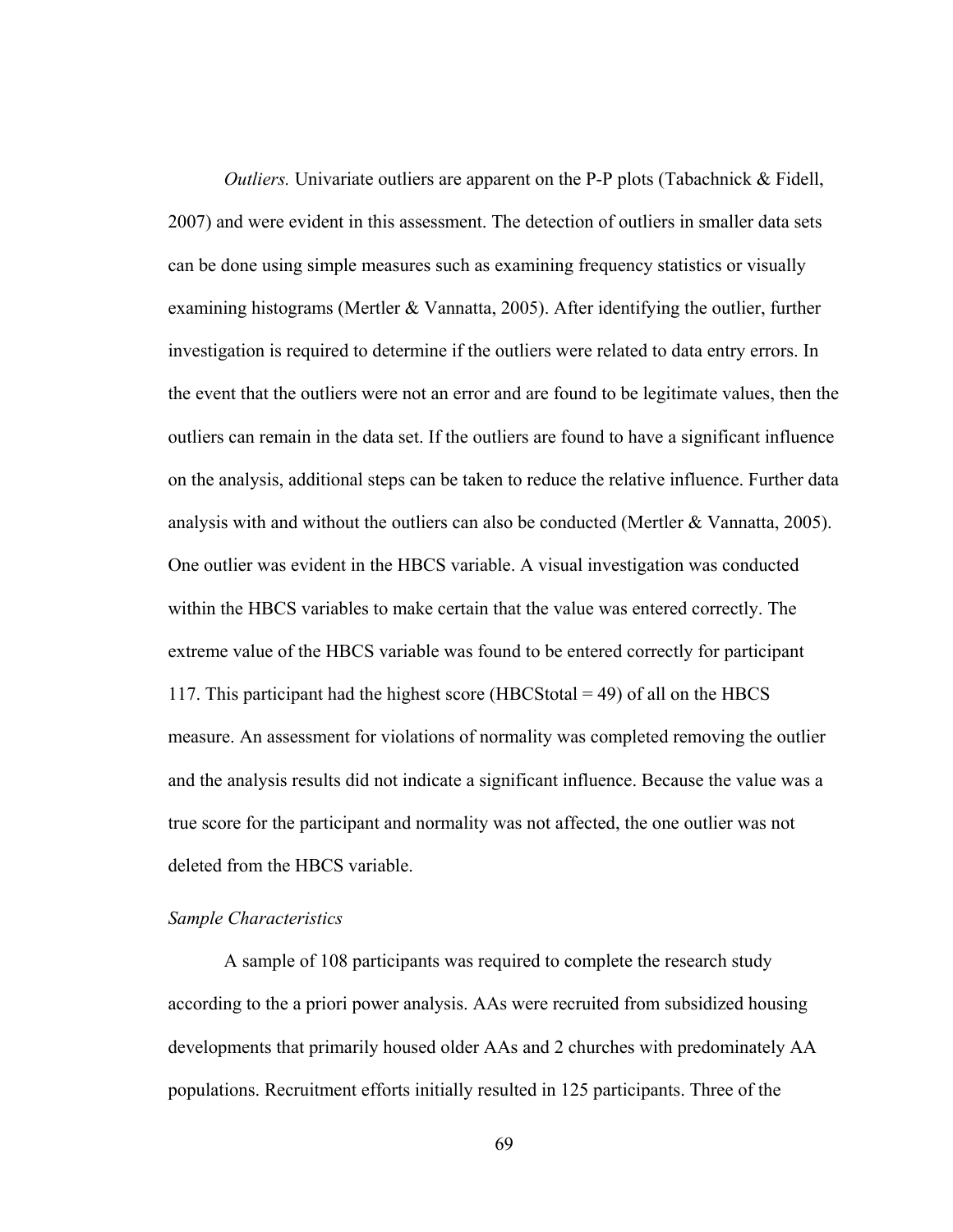participants were younger than 50 years of age, not meeting the eligibility requirements necessary to participate in the study. One participant withdrew from the study after completing the consent form and responding to a few questions on one of the measures. This participant did not offer an explanation regarding the decision to withdraw. The final sample consisted of 121 AA participants; 61male and 60 female.

# *Demographic Questionnaire Findings*

*Descriptives.* The ages of the participants ranged from 50 to 87 years with a mean age of 59.75 (*SD*= 7.94). Approximately 54% of the participants were between the ages of 50 and 58. Seventy percent of the participants reported education levels up to 12th grade or equivalent. The remaining 30% reported having completed some form of post high school education such as a technical trade, community college, or a degree from a university or college. Sixteen percent of the participants reported being married while the remaining 84% indicated they were single, which included their being divorced, widowed, or separated from their spouse. The majority (82%) of the participants reported living alone and residing in subsidized housing (78%) while a little over half (59%) were unemployed. Only 25% reported working fulltime and 27% were retired. The majority (88%) of the participants had income levels of less than \$20,000 per year. When asked to rate their health status, 60% rated their health status as fair or poor while the remaining 40% rated their health status as good or excellent. Approximately 35% of the participants had no form of insurance while 49% had some form of government assisted insurance. Forty-six percent of the participants received their healthcare services from facilities that do not require up front co-payments such as free healthcare clinics, the public health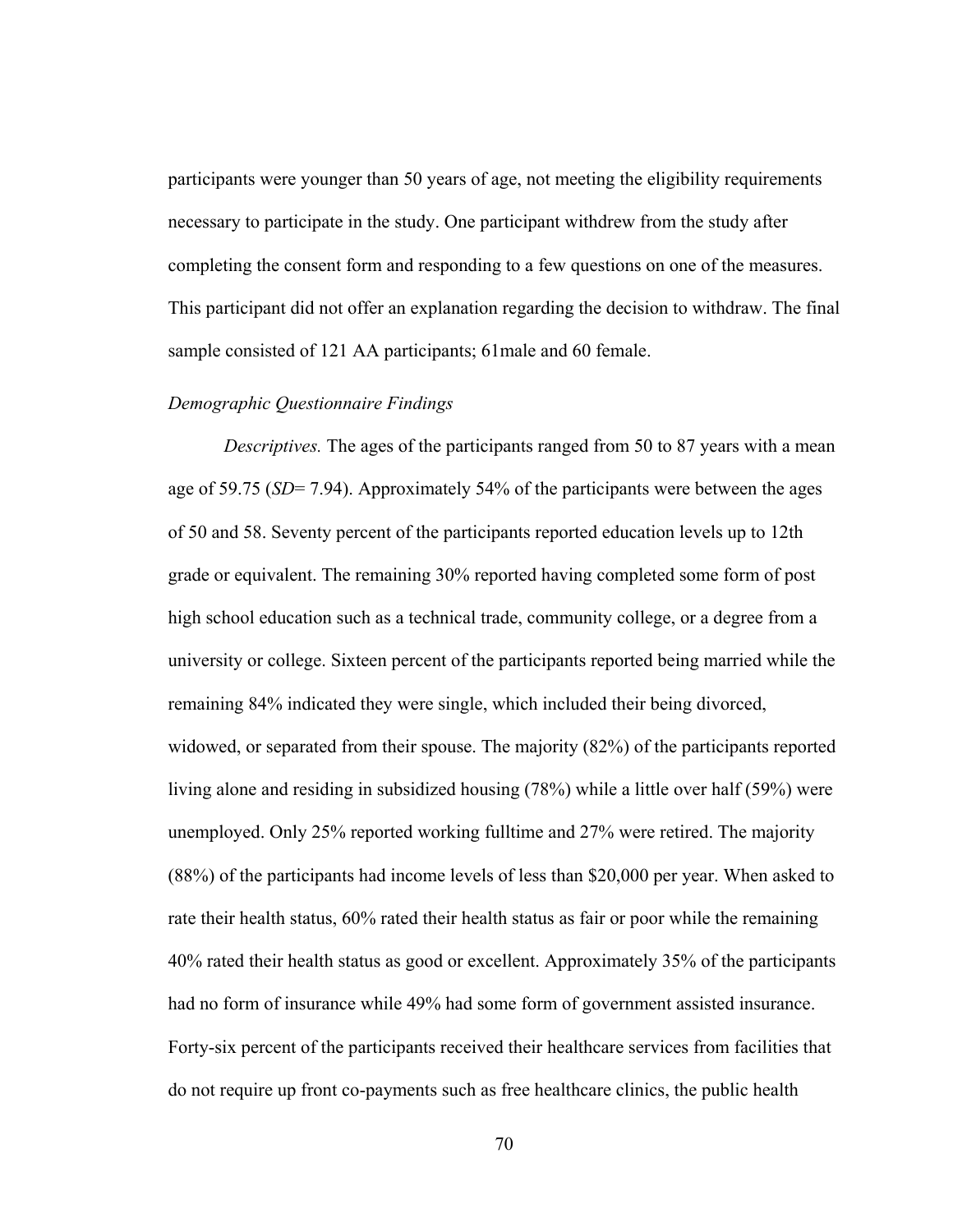department, or the emergency room. Fifty-one percent of the participants reported having hypertension for 5 or more years, and 79% reported having taken antihypertensive medication for five or less years. When presented with the question of whether they understood the written prescription information, 59% reported understanding the information 'often.' Eighty one percent of the participants reported having at least one comorbidity in addition to their high blood pressure. The two most common comorbidities were high cholesterol (12%), and high cholesterol with diabetes (11%). Nineteen percent reported having no comorbidities.

## *Research Questions*

*First Aim.* The first specific aim for this research was to explore adherence to antihypertensive regimens and health literacy levels in AAs ages 50 and older who have been diagnosed with HTN and subsequently prescribed an antihypertensive regimen. The first question that was addressed for this specific aim is:

 What are the adherence scores to antihypertensive regimens of older adult African Americans?

Frequencies were used to report this information. The overall mean HBCS total score was 24. Fifty one percent of the participants had HBCS total scores of 24 or higher. The lowest score was 14 (.8%) and the highest was 49 (.8%). This finding indicated that about half of the participants were not adhering to their antihypertensive regimens.

The second question that was addressed was:

What are the health literacy levels of older adult African Americans?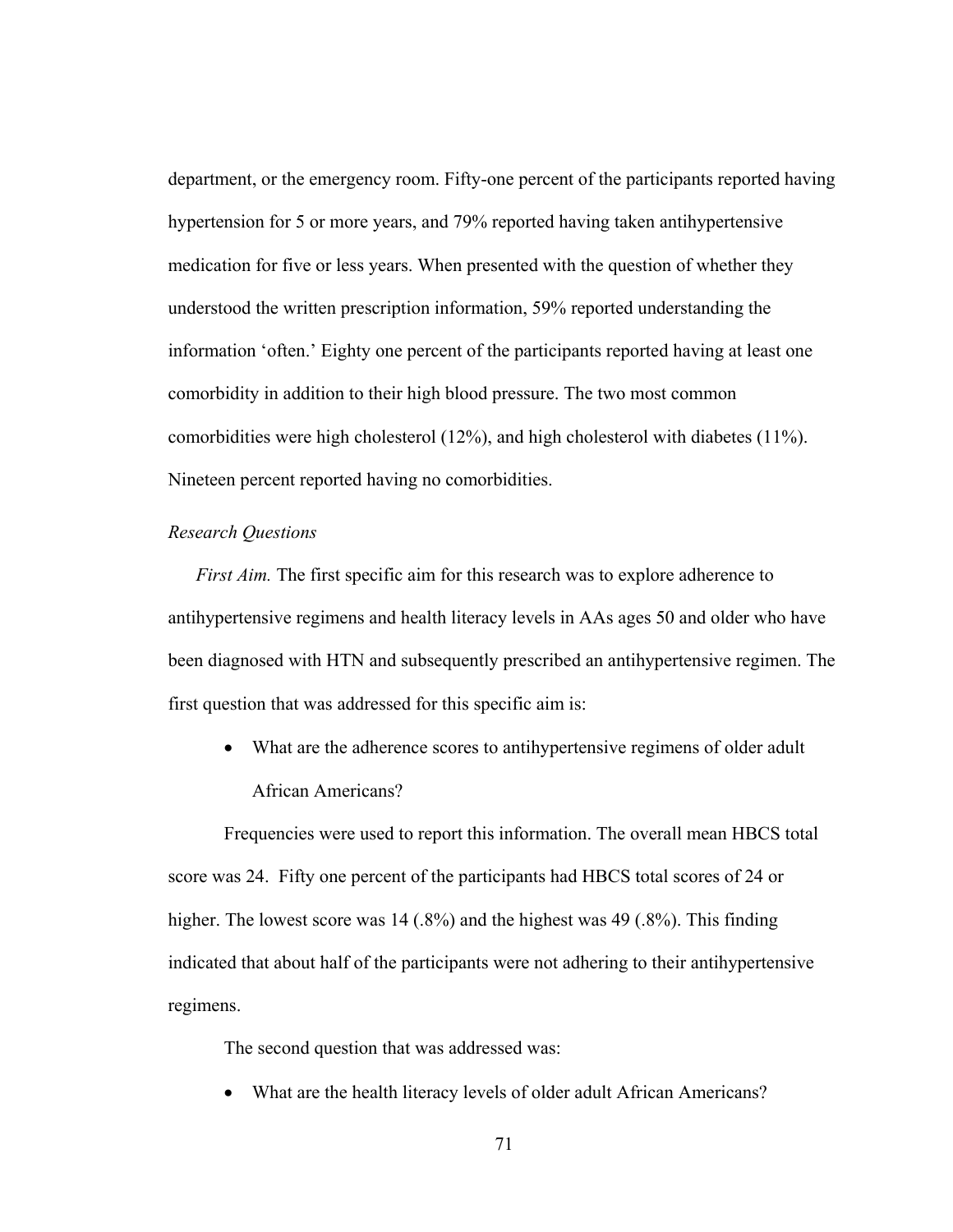Frequencies were used to report this information. The mean total REALM score was 46, with scores ranging from "0" (indicating that the participant was not able to read healthcare-related written material) to 66 (indicating a perfect REALM Score). Approximately 13% of the participants had total REALM scores at the 'third grade or below' range indicating low literacy levels and difficulty reading health information, such as prescription information. Approximately 55% of the participants had total REALM scores in the 'fourth to eighth grade' range indicating moderate literacy levels, and only 32% had total REALM scores in the high school range. According to Davis et al. (1991), participants within the moderate range or below may struggle reading healthcare literature and will do better if the material is written at a lower literacy level. Those reading at the high school level are functionally literate and should be able to read healthcare literature and comply with healthcare instructions (Davis et al., 1991). In conclusion, these findings indicated that the majority (68%) of the participants were not able to adequately read and understand written healthcare information and were functioning with inadequate health literacy levels.

*Second Aim.* The second specific aim was to explain predisposing, reinforcing, and enabling factors that may influence adherence to antihypertensive regimens and health literacy levels in AA adults ages 50 and older. The first question that was addressed related to this specific aim is as follows:

 To what extent do predisposing factors (age, education, and understand prescription information), a reinforcing factor (health status), and enabling factors (income, receipt of healthcare, comorbidities, and health literacy) explain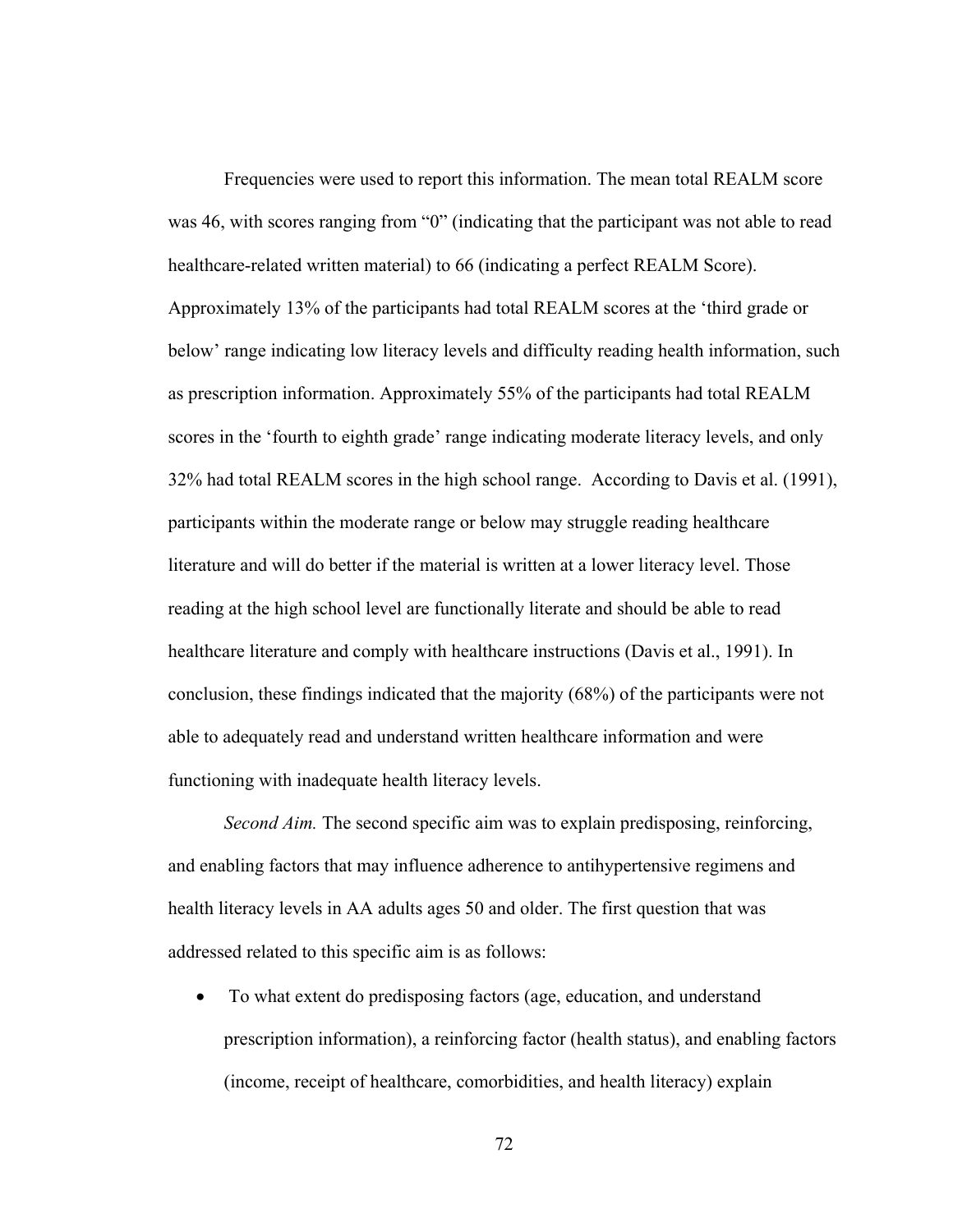adherence (HBCS) to antihypertensive regimens in older Adult African

American's ages 50 and older?

Spearman Rho analyses were used to answer this question (see Table 2) along with multiple regression analyses for both models. Significant correlations were found between adherence and age  $(r=-.249, p< 0.01)$  indicating younger participants tended to be non-adherent with their antihypertensive regimen as were lower educated participants  $(r=-.200, p<0.05)$ . Those with a poorer health status were also more likely not to adhere to their antihypertensive regimen ( $r=-.267$ ,  $p<0.01$ ). Participants who were older were more likely to understand prescription information (*r=*.237, *p*<0.01). Older participants were also more likely to receive private health care  $(r=0.414, p<0.01)$  and had higher income levels ( $r = .190$ ,  $p < 0.05$ ). Those with higher education levels were more likely to report an 'excellent or good' health status (*r=*.232, *p*< 0.05), have higher income levels (*r=*.391, *p*< 0.01) and have higher literacy scores (*r=*.505, *p*<0.01). Those who understood prescription information had higher literacy scores (*r=*.242, *p*<0.01), and were more likely to receive private health care  $(r=196, p<0.05)$ . Those with higher income levels were more likely to report an 'excellent or good' health status (*r=*.186,  $p<0.05$ ), receive private health care ( $r=.334$ ,  $p<0.01$ ) and had higher literacy scores (*r=*.236, *p*<0.01). Last, those who had more than one comorbidity were more likely to understand prescription information  $(r=192, p<0.05)$ , and were more likely to receive private health care  $(r=235, p<0.01)$ .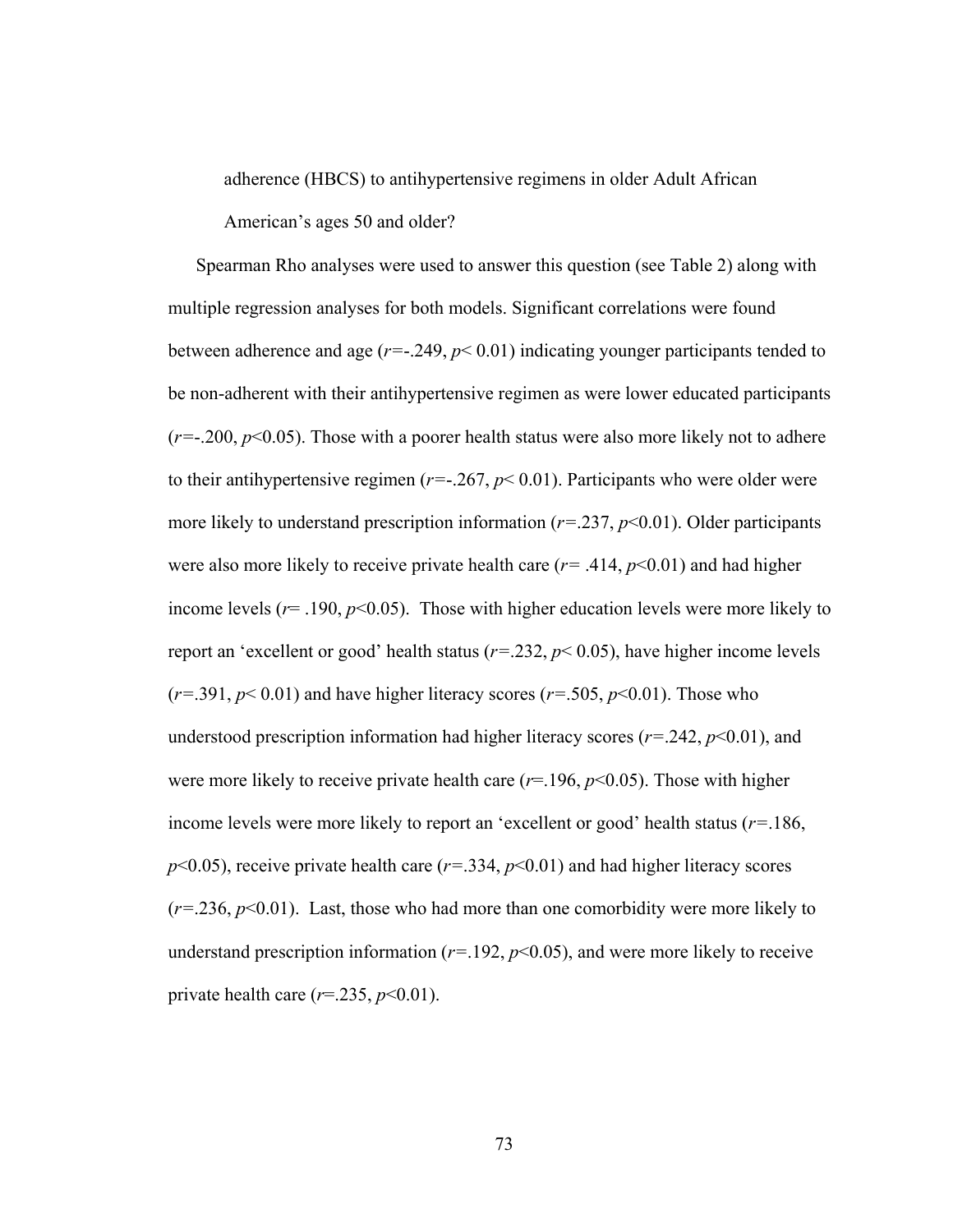# Table 2

| Variable         | $\mathbf{1}$             | 2              | 3               | $\overline{4}$ | 5              | 6              | $\tau$   | 8             | 9        | 10       |
|------------------|--------------------------|----------------|-----------------|----------------|----------------|----------------|----------|---------------|----------|----------|
| <b>HBCStotal</b> | 1.00                     |                | $-.249**-.200*$ | $-.141$        | $-.102$        | $-.267**-.101$ |          | $-.082$       | .042     | $-.101$  |
| Age              |                          | 1.00           | .025            | $.237**$       | $.180*$        | .083           | $.190*$  | $.414**$ .168 |          | $-.049$  |
| Edu              | $\overline{\phantom{a}}$ | $\blacksquare$ | 1.00            | .112           | $.204*$        | $.232*$        | $.391**$ | .119          | .099     | .505**   |
| UnderstdRxinfo - |                          |                |                 | 1.00           | $.532**$       | .081           | .044     | $.196*$       | $.192*$  | $.242**$ |
| ReadRxinfo       |                          |                |                 |                | 1.00           | $-.027$        | .110     | $.221*$       | .130     | $.424**$ |
| Healthstat       | -                        |                |                 |                | $\blacksquare$ | 1.00           | $.186*$  | .085          | .065     | .003     |
| Income           |                          |                |                 |                |                |                | 1.00     | $.334**$      | .117     | $.236**$ |
| HCreceipt        |                          |                |                 |                |                |                |          | 1.00          | $.235**$ | .051     |
| Comorbids        |                          |                |                 |                |                |                |          |               | 1.00     | .052     |
| <b>REALM</b>     |                          |                |                 |                |                |                |          |               |          | 1.00     |

*Spearman Rho Correlation with Predisposing, Reinforcing, and Enabling Factors with HBCS and REALM (N= 121)* 

\*Correlation is significant at the 0.05 level (2-tailed). \*\* Correlation is significant at the 0.01 level (2 tailed).

Standard multiple regression were conducted for Model # 1 with all of the independent variables in the predisposing, reinforcing, and enabling factors to explain adherence to antihypertensive regimens and were entered as one block to assess the effect of all possible predictor variables within the three factors (see Table 3). Regression results indicated that the overall model significantly predicted adherence to antihypertensive regimens ( $R^2$ = .164,  $F$ = 2.738), (8, 112),  $p$ <0.01. However, the variables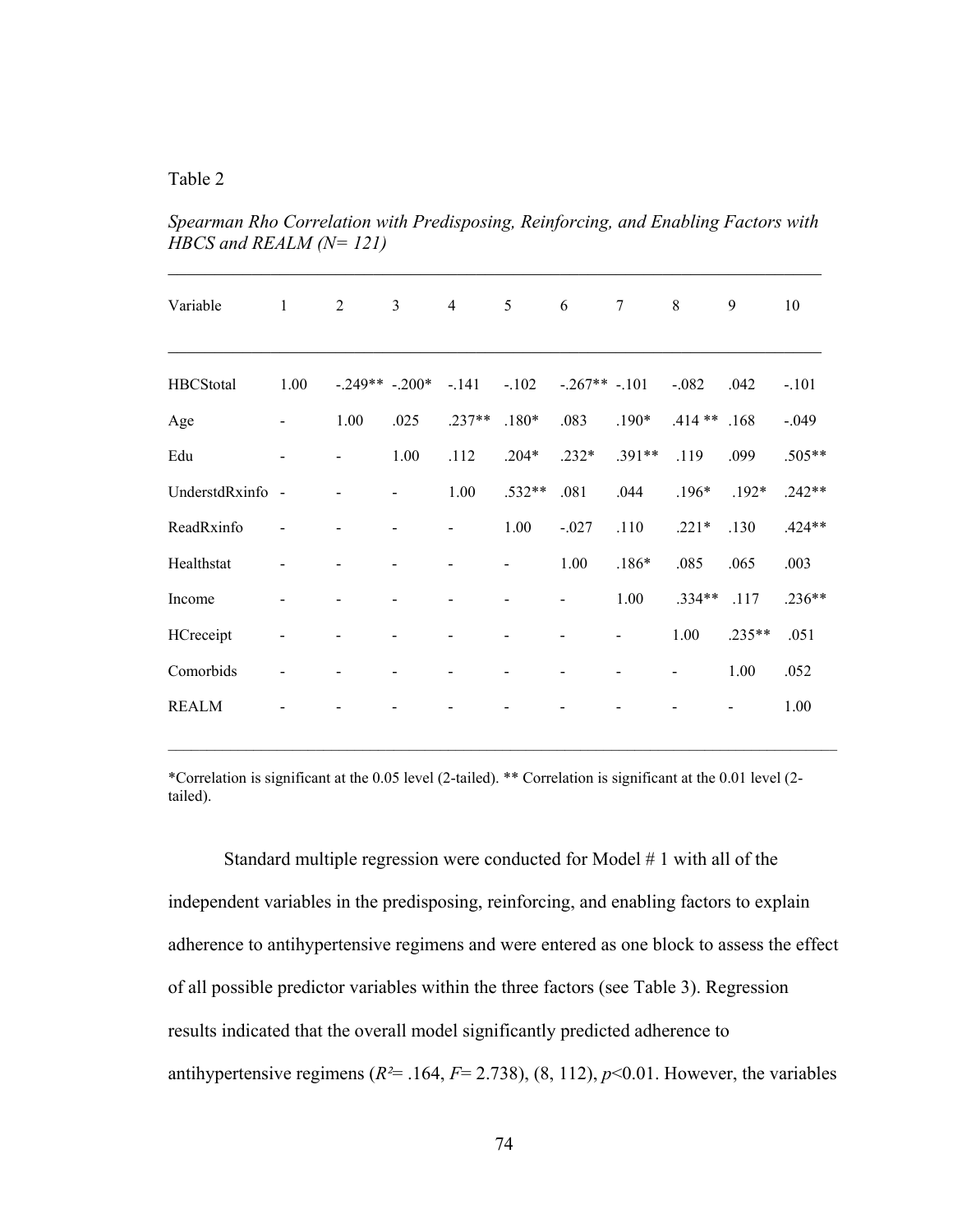only explained 16% of the variance in adherence. Age ( $\beta$ = -.247,  $p$ <.01) and Health Status ( $\beta$ = -.180,  $p$ <.05) were the only significant predictors of adherence to antihypertensive regimen indicating that those who were younger and reported 'poor' or 'fair' health status were more likely to not adhere to their antihypertensive regimen.

# Table 3

*Multiple Regression Analysis with Predisposing, Reinforcing, and Enabling Factors with Adherence (HBCS) (N= 121)* 

| Variable                                     | $\beta$  | $\boldsymbol{t}$ | $\boldsymbol{p}$ |
|----------------------------------------------|----------|------------------|------------------|
| Age                                          | $-0.247$ | $-2.485$         | $.014*$          |
| Edu                                          | $-0.086$ | $-.833$          | .407             |
| UnderstdRxinfo                               | $-.091$  | $-978$           | .330             |
| Healthstat                                   | $-.180$  | $-2.003$         | $.048*$          |
| Income                                       | $-.013$  | $-.138$          | .891             |
| HCreceipt                                    | .091     | .885             | .378             |
| Comorbids                                    | .149     | 1.642            | .103             |
| <b>REALM</b>                                 | $-162$   | $-1.602$         | .112             |
| $*_{p}$ < 0.05<br>$R^2 = 164$<br>$F = 2.738$ |          |                  |                  |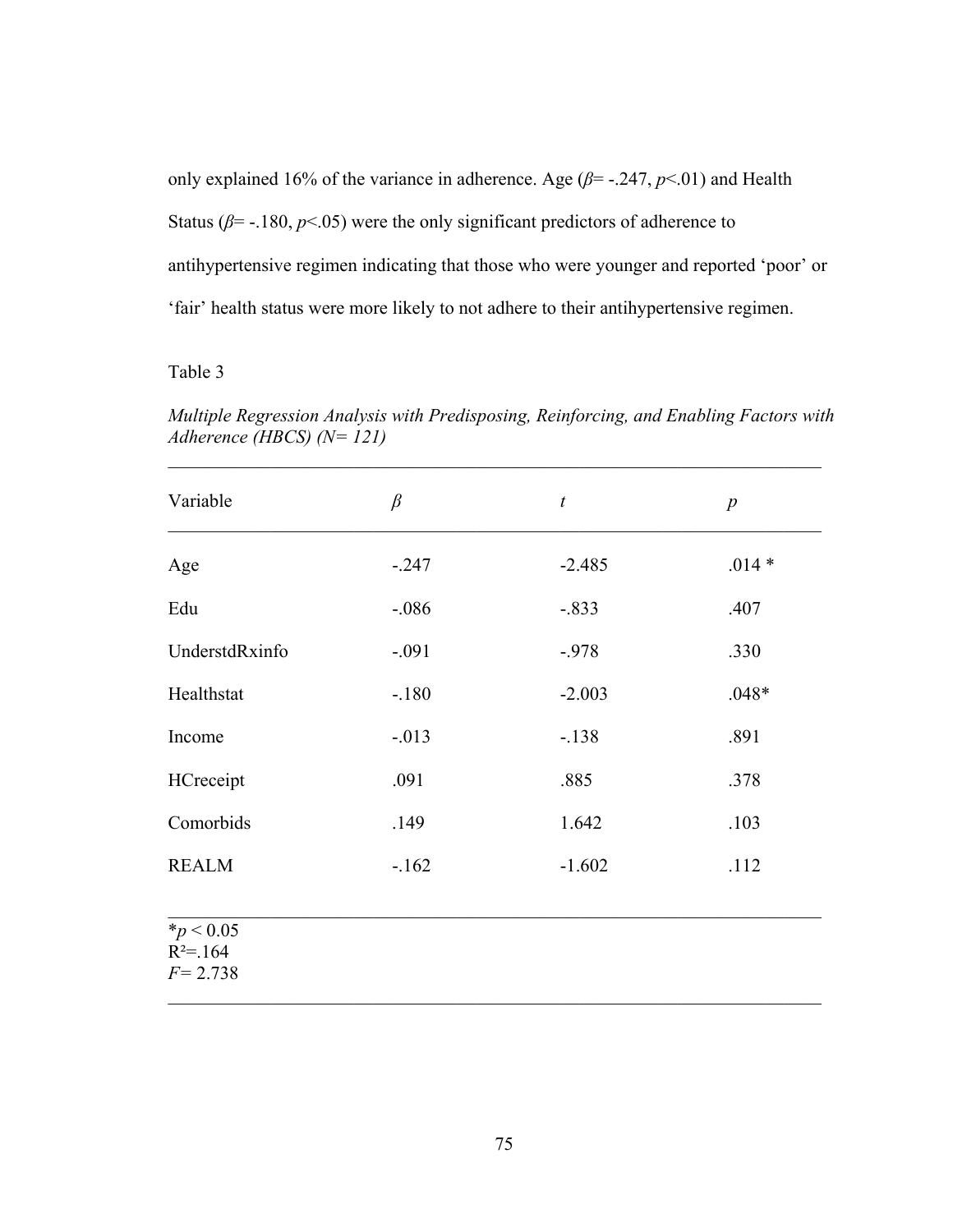The second question addressed Model #2 and was:

 To what extent do predisposing factors (age, education, and understand prescription information), a reinforcing factor (health status), and enabling factors (income, receipt of healthcare, and comorbidities) explain health literacy in older Adult African American's ages 50 and older?

Standard multiple regression was conducted with all of the independent variables in the predisposing, reinforcing, and enabling factors to explain health literacy and were entered as one block to assess the effect of all possible predictor variables within the three factors (see Table 4). Regression results indicated that the overall model significantly predicted health literacy  $(R^2 = .269, F = 5.594)$ ,  $(7, 113)$ ,  $p < 0.01$  but explained only 27% of the variance. Education (*β*=.446, *p*<0.001) and Understand Prescription Information ( $\beta$ =.228,  $p$ <0.01) were the only significant predictors contributing to health literacy indicating that those who were more highly educated were more health literate and those who were more health literate were also better able to understand prescription information.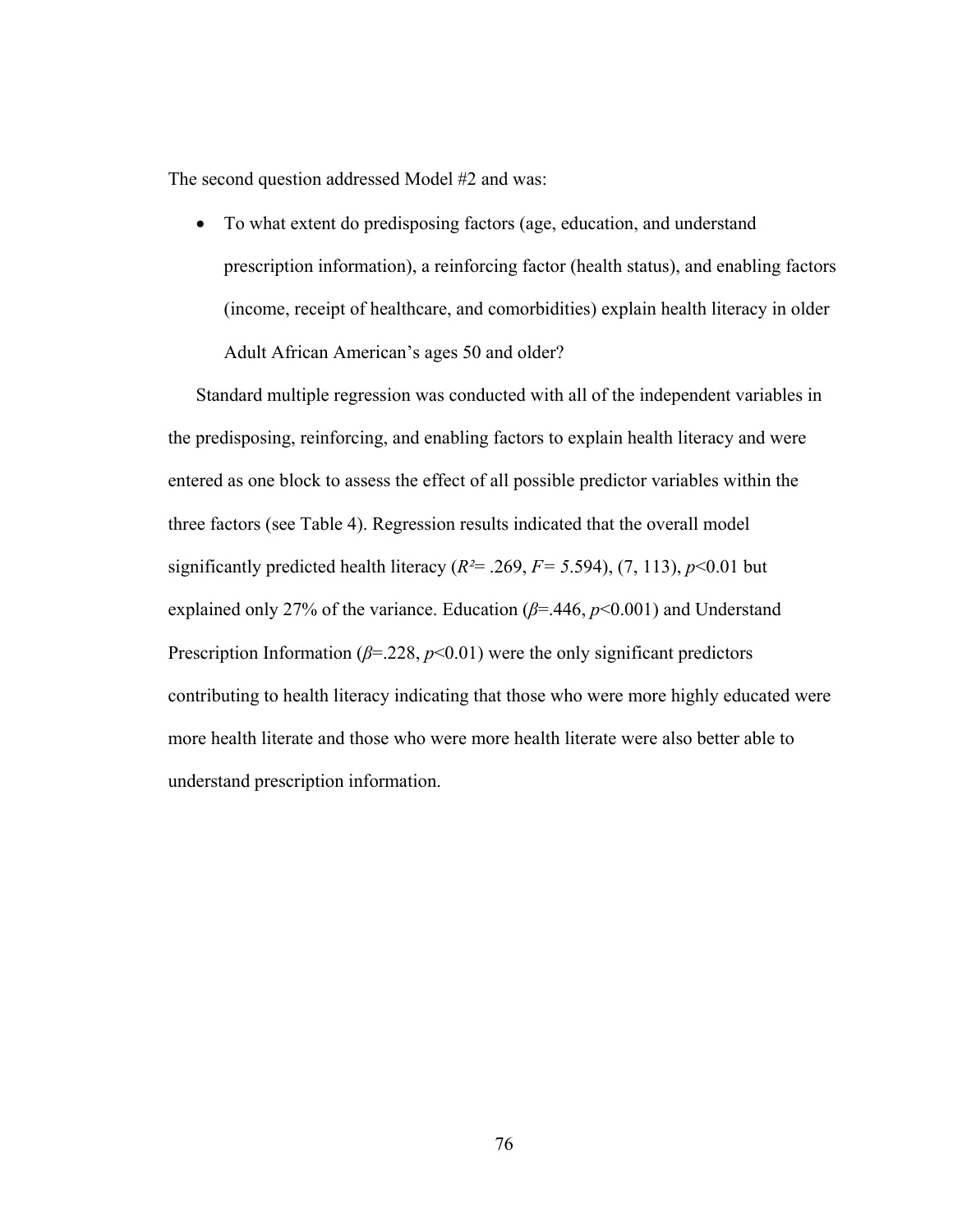# Table 4

*Multiple Regression Analysis with Predisposing, Reinforcing, and Enabling Factors with Health Literacy (REALM) (N= 121)* 

| All variables  | $\beta$ | $\boldsymbol{t}$ | $\boldsymbol{p}$ |
|----------------|---------|------------------|------------------|
| Age            | $-.054$ | $-.584$          | .560             |
| Edu            | .446    | 5.178            | $.000***$        |
| UnderstdRxinfo | .228    | 2.728            | $.007**$         |
| Healthstat     | $-.050$ | $-.595$          | .553             |
| Income         | .079    | .905             | .367             |
| HCreceipt      | $-.076$ | $-.794$          | .429             |
| Comorbids      | $-.005$ | $-.054$          | .957             |

 $\mathcal{L}_\mathcal{L} = \mathcal{L}_\mathcal{L} = \mathcal{L}_\mathcal{L} = \mathcal{L}_\mathcal{L} = \mathcal{L}_\mathcal{L} = \mathcal{L}_\mathcal{L} = \mathcal{L}_\mathcal{L} = \mathcal{L}_\mathcal{L} = \mathcal{L}_\mathcal{L} = \mathcal{L}_\mathcal{L} = \mathcal{L}_\mathcal{L} = \mathcal{L}_\mathcal{L} = \mathcal{L}_\mathcal{L} = \mathcal{L}_\mathcal{L} = \mathcal{L}_\mathcal{L} = \mathcal{L}_\mathcal{L} = \mathcal{L}_\mathcal{L}$ 

 $\mathcal{L}_\mathcal{L} = \mathcal{L}_\mathcal{L} = \mathcal{L}_\mathcal{L} = \mathcal{L}_\mathcal{L} = \mathcal{L}_\mathcal{L} = \mathcal{L}_\mathcal{L} = \mathcal{L}_\mathcal{L} = \mathcal{L}_\mathcal{L} = \mathcal{L}_\mathcal{L} = \mathcal{L}_\mathcal{L} = \mathcal{L}_\mathcal{L} = \mathcal{L}_\mathcal{L} = \mathcal{L}_\mathcal{L} = \mathcal{L}_\mathcal{L} = \mathcal{L}_\mathcal{L} = \mathcal{L}_\mathcal{L} = \mathcal{L}_\mathcal{L}$ 

 $**_p < 0.01$ \*\*\*  $p < 0.001$  $R^2 = .269$  $F = 5.594$ 

## *Summary*

One hundred twenty one AAs ages 50 years and older were recruited from subsidized housing developments and churches to explore health literacy and adherence to antihypertensive regimens. Descriptive analysis, correlations, and two separate multiple regression models were used to examine the predisposing, reinforcing, and enabling factors that contributed to adherence and health literacy. More than half of the participants were ages 50 to 58, representing the 'younger' age range of the sample. The mean age of the sample was 59. Less than half of the participants had more than a high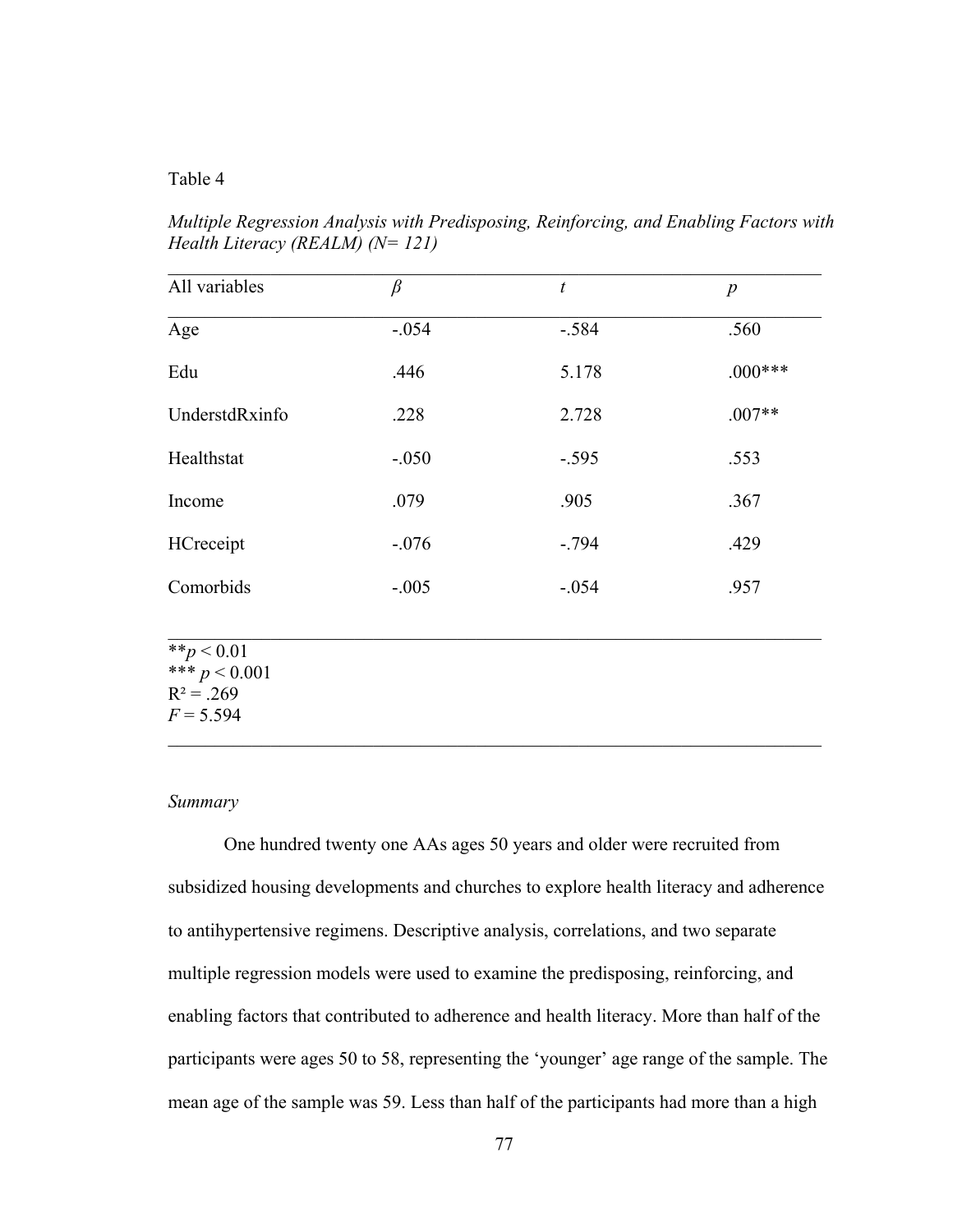school education. The majority of the participants had low income levels, had HTN for at least 5 years, had been taking medications for five or less years, and had at least one comorbidity. Most of the participants were not adhering to their antihypertensive regimens and were functioning with inadequate health literacy levels. In addition, those who were in the 'younger' age range and self-reported a 'fair' or 'poor' health status were more likely not to adhere to their antihypertensive regimen. Those who were higher educated were more literate and understood prescription information. Both models tested were significant but explained only 16% and 27% of the variance.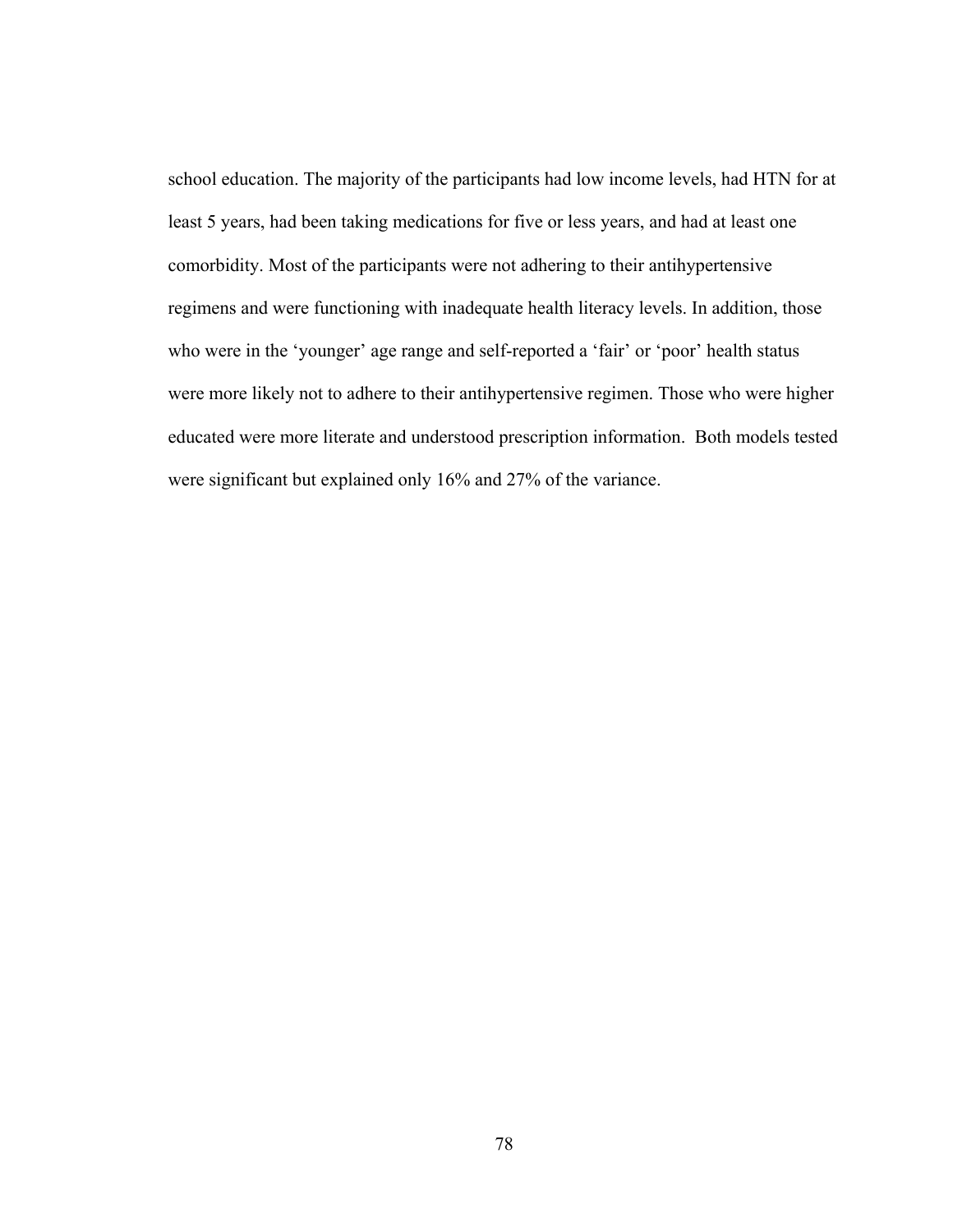# CHAPTER V

#### **DISCUSSION**

The overall purpose of this research was to explain the association of predisposing, reinforcing, and enabling factors that are related to adherence to antihypertensive regimens in AA adults ages 50 and older using a modified version of Green and Kreuter's (2005) Precede-Proceed model. A second purpose was to explain predisposing, reinforcing, and enabling factors that are related to adherence to hypertensive regimens and health literacy in AA adults ages 50 and older. This chapter provides an interpretation of this study's research findings, limitations, implications for nursing, and recommendations for future research.

# *Interpretation of Research Findings*

*First Aim Question 1.* The first question used to address this specific aim dealt with the adherence scores of older adult African Americans. Adherence scores were measured using the HBCS total scores with higher scores indicating non-adherence. Over half of participants had HBCS total scores of 24 or higher indicating that over half of participants were non-adherent to their antihypertensive regimens. This is similar to research conducted by Gatti et al. (2009) who found a 53% non-adherence rate to prescribed general medications among AA women. They found negative beliefs about medications and younger age significantly associated with non-adherence. Bosworth et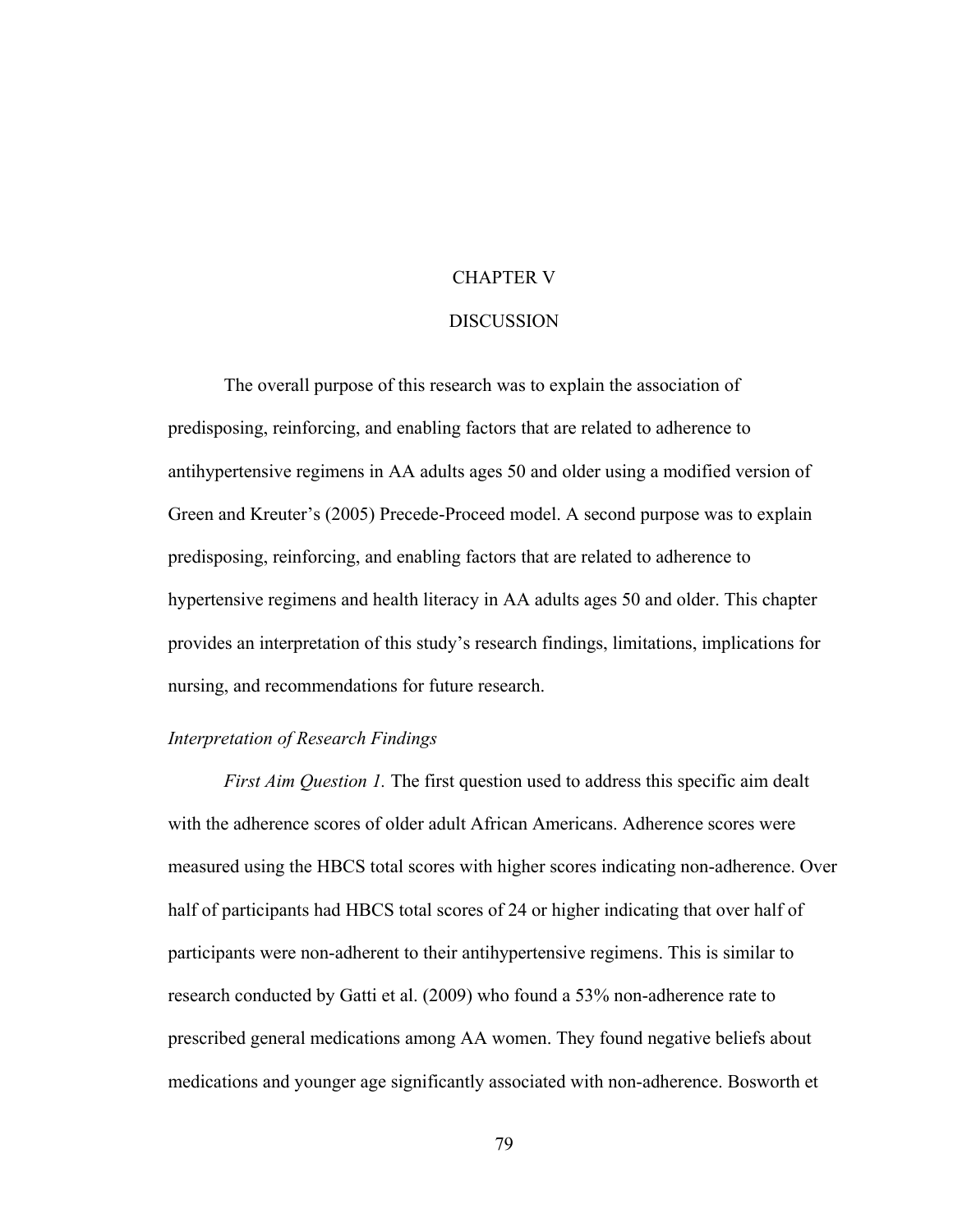al. (2008) also found a 50% non-adherence rate for the African American participants in their study. They found that AAs were more likely than Whites to have inadequate base line blood pressure control defined as equal to or greater than 140/90 mmHg. Factors they found that explain this disparity were being older and reporting hypertension medication non-adherence. Heckler et al. (2007) studied AAs and found that believing diet, age, and weight were related to hypertension was associated with lower systolic blood pressure and adherence to a medical regimen for hypertension. However 69% of their subjects had uncontrolled blood pressure (>140/90) and 83% were over weight or obese. There were no sex or age differences. These findings indicate that health beliefs related to hypertension have an effect on adherence to hypertensive regimens. Health beliefs related to hypertensive regimens have not been extensively studied. These studies highlight the need for further study within this area.

*First Aim Question 2.* Very few participants had total REALM scores in the low literacy level range while more than half had total REALM scores in the moderate literacy level range. A total of 70% reported literacy levels up to the  $12<sup>th</sup>$  grade or equivalent. This finding may reflect the socioeconomic status of participants from subsidized housing. Rental payments for subsidized housing are often income based. More specifically, most of the participants lived in subsidized housing and had limited income levels. Bosworth et al. (2008) found that 45% of AA participants in their study had less than  $12<sup>th</sup>$  grade health literacy levels based on their REALM scores. Unlike Bosworth et al. (2008) this study found well over half of the participants had less than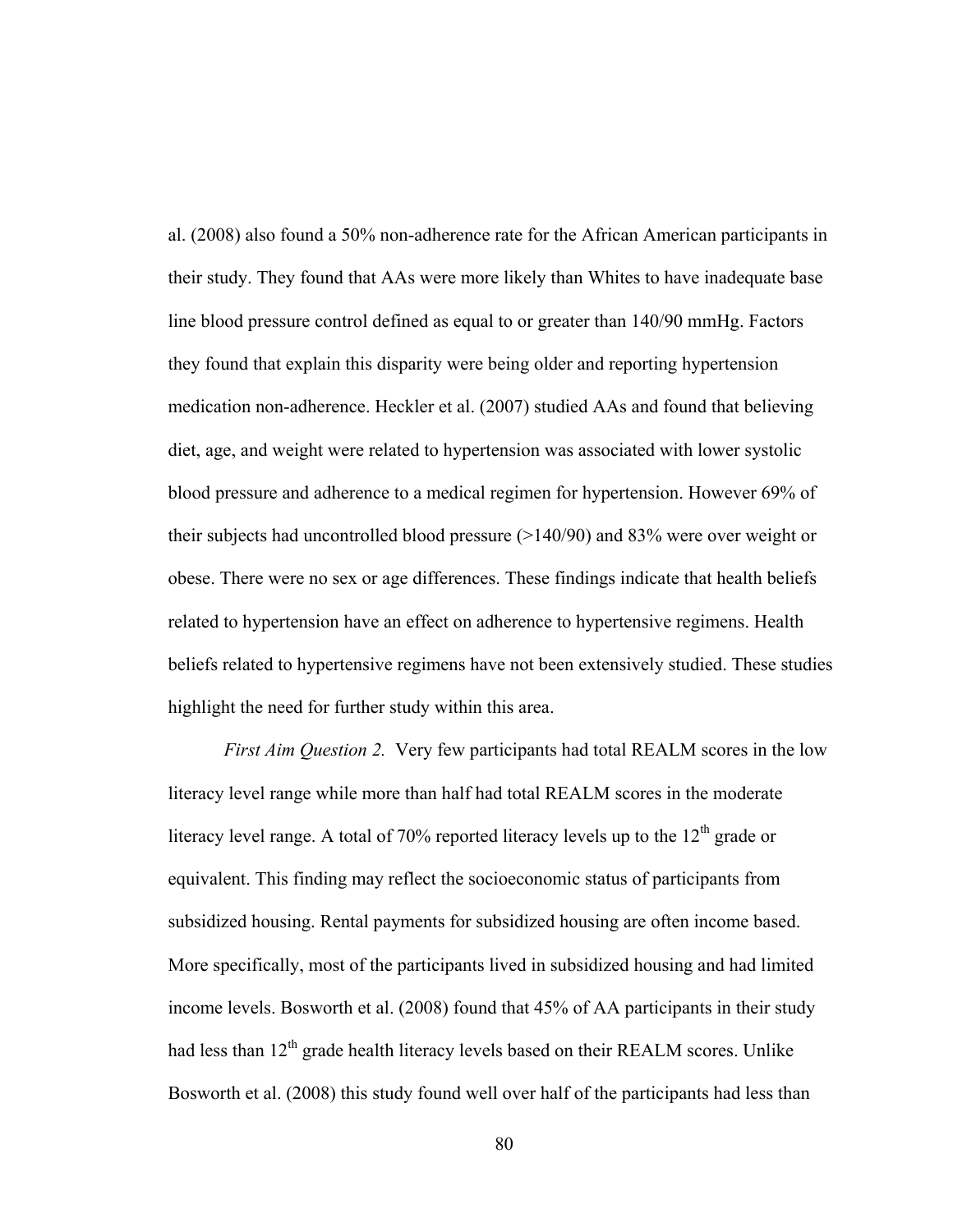12th grade health literacy levels. However, Kalichman and Rompa (2000) found similar results to this study where 79% of the participants reported less than  $12<sup>th</sup>$  grade education levels as did Arozullah et al. (2006) who found that more than half of participants had literacy levels at the eighth grade level or less while only 25% reported not completing high school. Both of these studies included largely AAs but also Whites and Latinos. All of these studies indicate that overall AAs literacy levels are low which makes it difficult for them to understand prescription and hypertensive regimens given them by healthcare providers. The need for healthcare literature which includes prescription drug information written at lower literacy levels was supported by a study conducted by Banta et al. (2009) with findings suggesting efforts to improve healthcare outcomes should focus on health literacy levels in diverse populations.

*Second Aim Question 1.* Age was found to *s*ignificantly explain adherence indicating younger participants tended to be non-adherent to their antihypertensive regimen. About half of the participants in the current study were between the ages of 50 and 60 and comprise the 'younger' population. Younger participants were found to be more non-adherent to their antihypertensive regimen possibly because they did not understand the seriousness of their illness or they may not thoroughly understand what is expected of them in caring for their hypertension. Gatti et al. (2009) found similar results with younger participants less adherent than older participants as did Banta et al. (2009). Being older and adherent may be related to the older participants recognizing their immortality where younger people are generally not as concerned with this. For example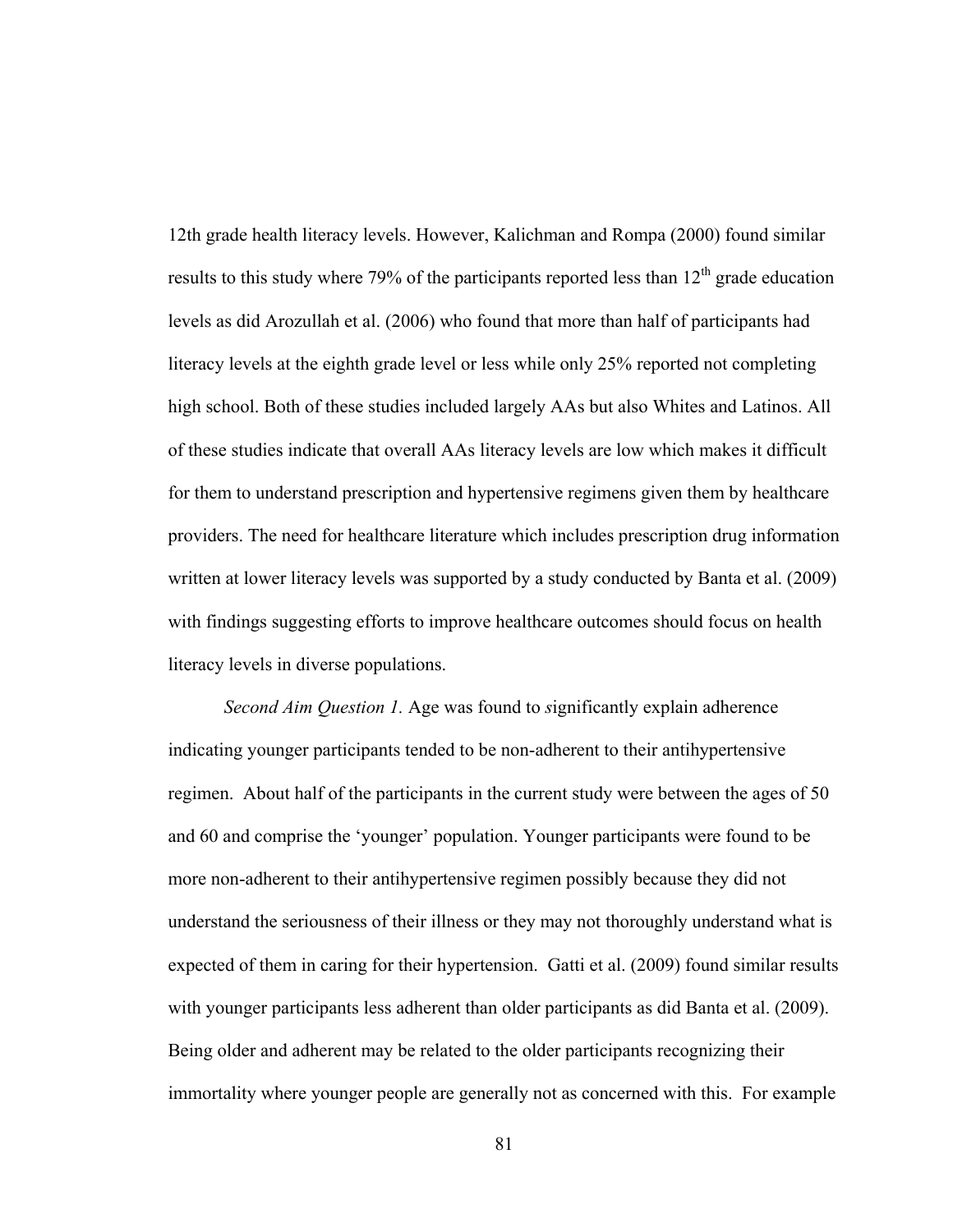50 to 60 is the age when a person typically is first diagnosed with diseases such as diabetes, hypertension, and high cholesterol. Having a lifestyle changing diagnosis at a 'young' age may create difficulty in accepting this because of not feeling or appearing sick and possibly consider themselves as too young to be sick.

Due to the current healthcare focus on primary health and illness prevention, people are living longer (CDC, 2009). The current healthcare trend of illness prevention encourages healthy living on a daily basis instead of waiting for middle adulthood to prepare for a conservative style of living. Middle adulthood was typically age 40 but since people are living longer, it is now considered as age 50 or older. Participants in this study younger than age 62 did not qualify for Medicare while those older in age in this study met the age qualification for Medicare. Having appropriate healthcare coverage may explain the older participants' adherence to their antihypertensive regimens when compared to the younger participants. Last, older participants having reached their 'golden years' may be focusing on their life span and mortality and therefore were more adherent to their health care regimens. Hekler et al. (2008) found older age to be associated with higher levels of adherence supporting the findings in this study. However, Bosworth et al. (2008) found that younger populations had higher medication adherence scores.

Health status was also found to significantly explain adherence to antihypertensive regimens indicating that those who reported 'poor or fair' health status were more likely to not adhere to their antihypertensive regimen. Banta et al. (2009) also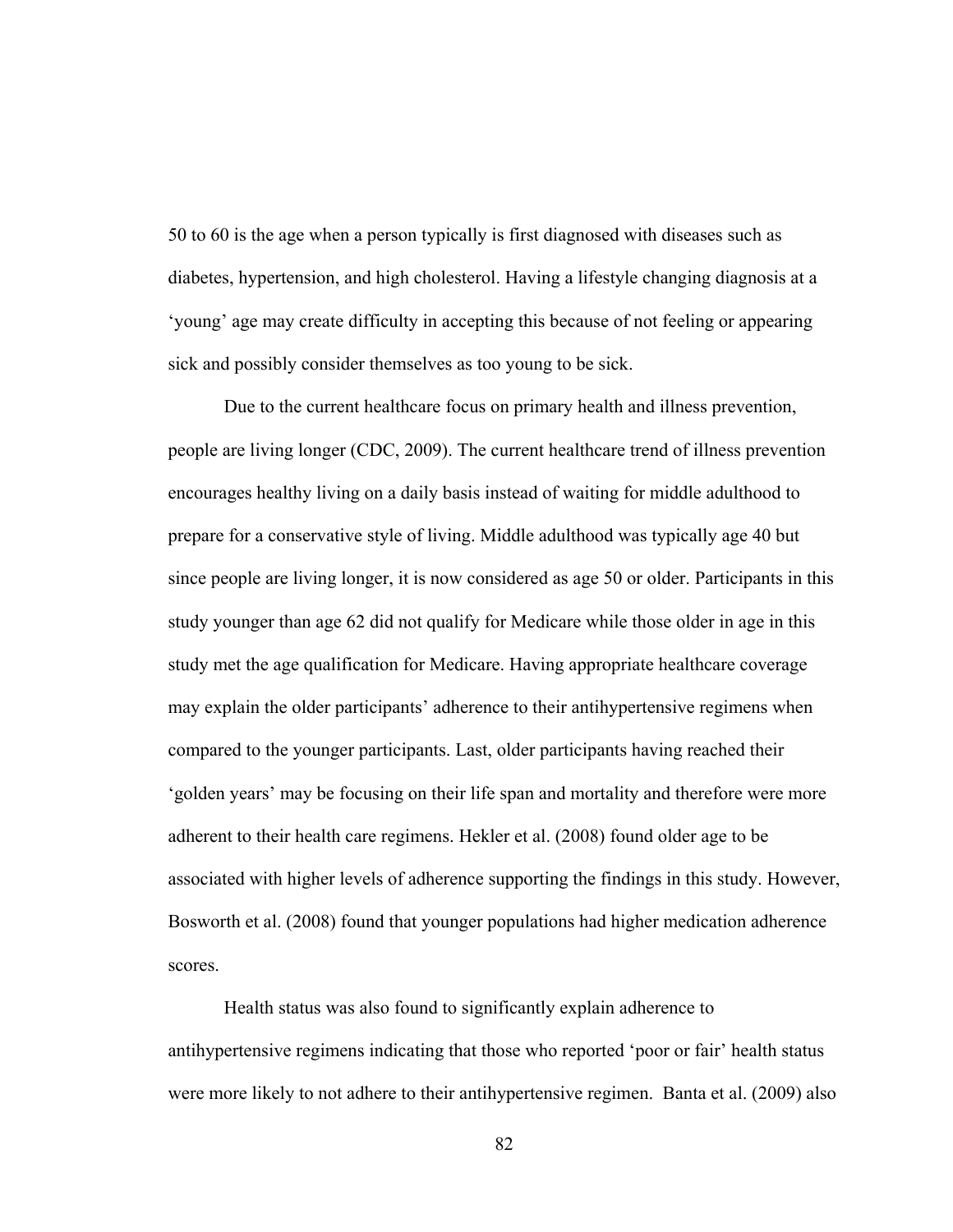found a significant relationship between adherence and poor health status using a sample of hypertensive participants. In the current study, the relationship between poor health and adherence was as expected in that not adhering to an antihypertensive regimen would directly influence one's health status. More specifically, participants who reported poor health may not understand the correlation between adherence to a hypertensive regimen and their poor health highlighting a population in need of interventions. A focused intervention for this population geared towards strategies that would assist in their adhering to their antihypertensive regimens could also result in their reporting a better health status. Examples of potential interventions include inquiries of specific issues that interfere with their ability to adhere to their regimens and the development of strategies addressing the issues. More specifically, since participant findings in this study indicated affordability issues due to low finances, a plan exploring cost-saving efforts that would allow antihypertensive medications to be purchased at minimal cost is needed. Pharmaceutical companies could develop these programs in partnership with government assistance programs. Reduced medication cost would assist in freeing up participant finances for use in hypertension management.

 Other significant findings include participants with lower educational levels were more likely not to adhere to their antihypertensive regimen and those with higher education had higher literacy scores. As for education, Mika et al. (2005) and Schloman (2004) found similar results with participants without a high school diploma having lower literacy scores. Similar to findings in the current study, Banta et al. (2009) found that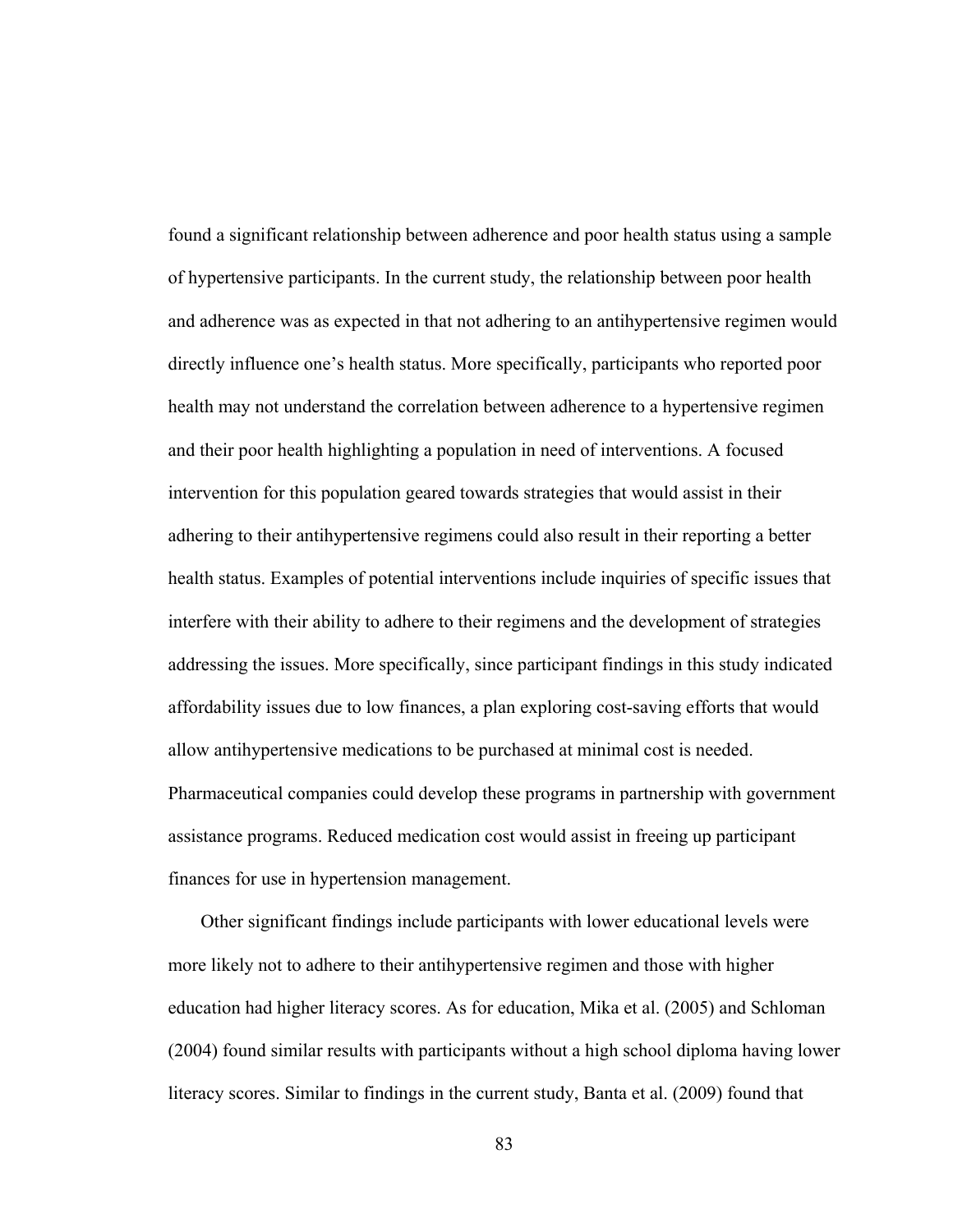participants who were non-adherent, had lower education levels than their adherent counterparts. The Agency for Healthcare Research and Quality (AHRQ, 2007) also found that participants with low health literacy levels were 12 to 18 times more likely to lack the ability to comply with their health care regimens. Corbie-Smith et al. (1999) in their study concluded that patients belonging to minority groups or ethnic backgrounds who may have limitations associated with their formal education, including limited literacy levels, and cultural and linguistic barriers often have difficulty comprehending written medical information provided to them which undeniably contributes to non-adherence to health care regimens.

 Safeer and Keenan (2005), and Wolf, Gazmararian, and Baker (2007) found that participants with inadequate health literacy skills were subject to having higher rates of non-adherence to their medical regimens. They concluded that limited health literacy had an association with adherence to medical regimens. However, in the current study a significant association between adherence and health literacy was not found. One possible reason may be that participants in this study completed the adherence questionnaire (HBCS) purposely indicating low adherence hoping to receive assistance with their medical regimen from the researcher. Another possible reason is that this study found older participants to be more adherent and to have higher levels of education. In addition, most of the participants had been diagnosed with hypertension for at least five years, allowing time to adjust to their diagnosis and to develop a moderate level of understanding their antihypertensive regimen. However, the insignificant association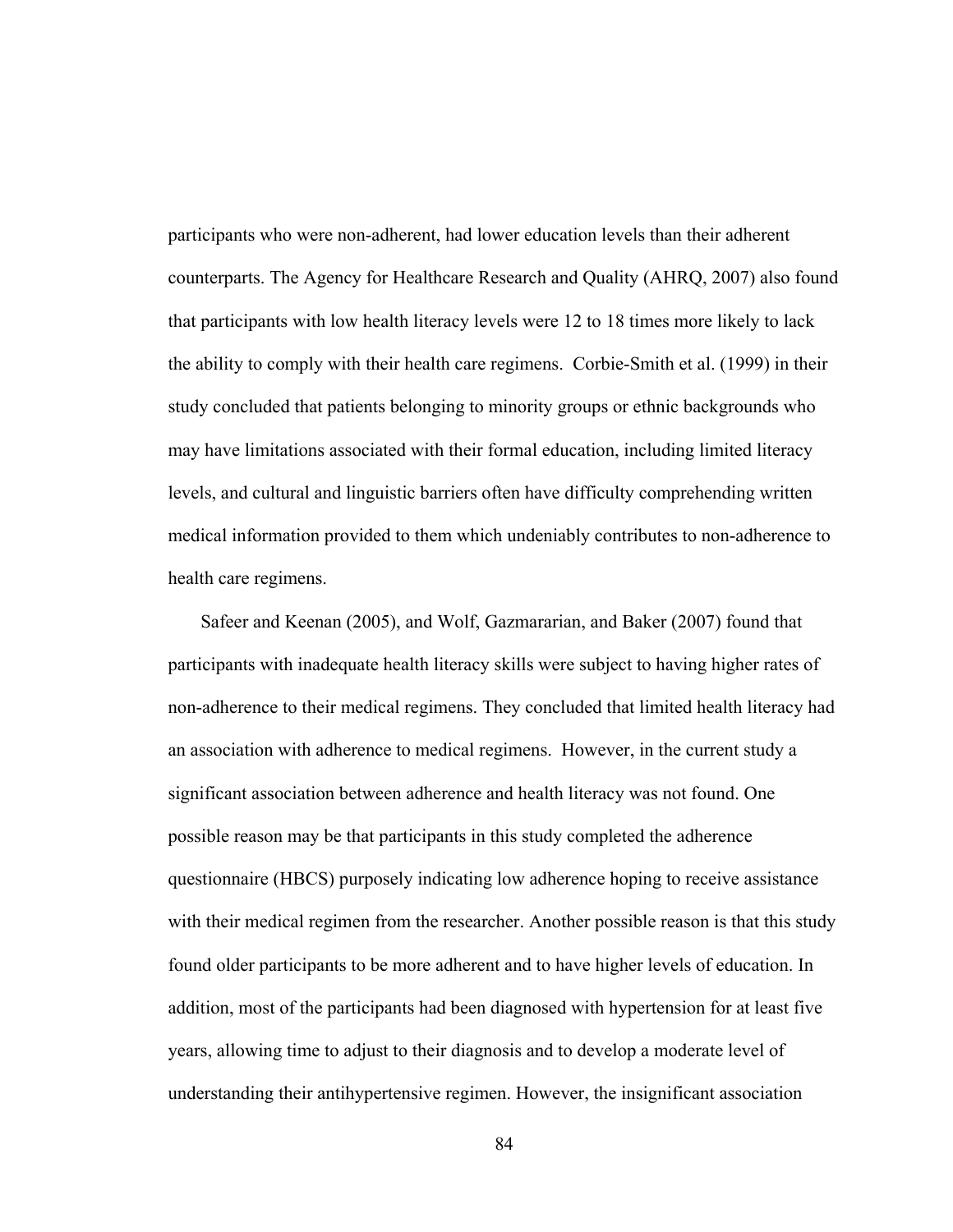between adherence and health literacy creates opportunities for further research as there are unanswered questions that need further study.

*Second Aim Question 2.* Education and understanding prescription information significantly explained health literacy. Participants who had higher levels of education were more health literate and those who more health literate could understand the written prescription information. With few participants indicating that they completed some form of post high school education and fewer completing high school, this finding represents a small portion of the participants in this study. Paasche-Orlow et al. (2005) found that low health literacy levels were more prevalent in minorities with lower levels of education. Similarly, Morrow et al. (2006) found that older, less educated adults had lower health literacy levels. Koo et al. (2006) found that persons with low health literacy and low education levels were less likely to seek written health information. It is not surprising that those with higher education levels are more literate and are able to comprehend healthcare information. These findings suggest that interventions to improve health literacy levels and comprehension of health information need to focus on those persons who lack a high school education.

Limited levels of health literacy were also found to have a strong association with socioeconomic factors such as lower levels of education, minority groups, and older age (Paasche-Orlow & Wolf, 2007). In the current study 68% of participants literacy levels were at the  $8<sup>th</sup>$  grade level or lower. This finding indicates the need for health information including prescription information to be written at  $6<sup>th</sup>$  to  $8<sup>th</sup>$  grade levels. The older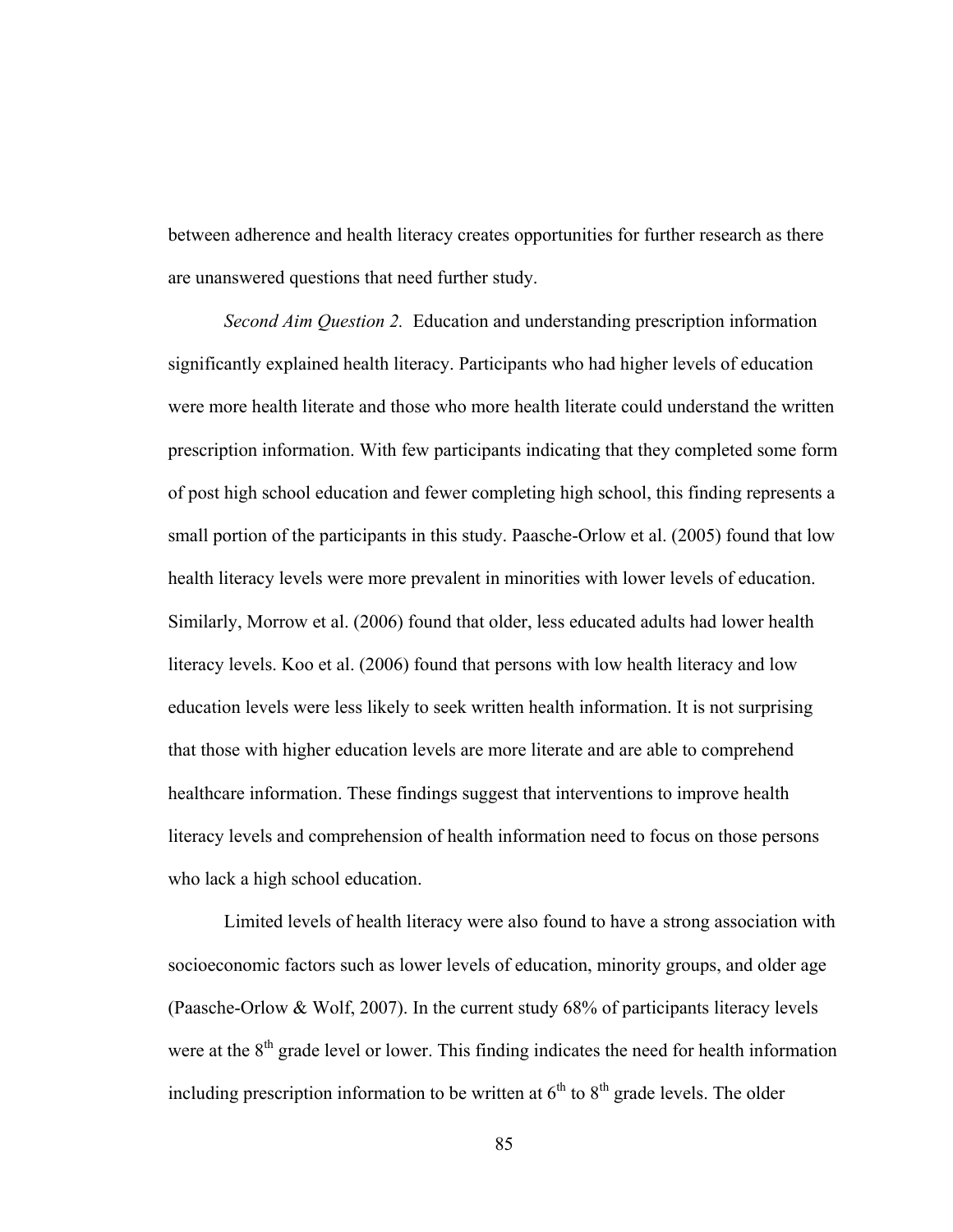participants in this study had higher levels of health literacy, more likely related to their higher levels of education.

von Wagner, Steptoe, Wolf, Wardle's (2009) study found an association between low health literacy and positive healthcare outcomes. Sudore et al. (2006) found low literacy rates were associated with poor health and illnesses such as diabetes and depression, and poor access to health care. Wolf, Gazmararian, and Baker (2005) found an association between low health literacy and all-cause mortality among Medicare recipients. In the current study no significant relationship was found between health literacy and health status. This is possibly due to the self-reporting of health status which may represent some bias. More specifically, the participants may have had different perceptions of a 'poor' health status or unspecified reasons for reporting a 'poor' health status. Since a definitive definition was not given, participant bias' according to their personal perceptions may explain this finding.

Other significant findings in the current study include older participants were more likely to understand written prescription information, and receive private healthcare. This reflects a population that is older, who desires to access and understand their health-related information, and therefore seek out health care. Although age and education were not correlated, those with higher education levels were more likely to report a more stable health status, have higher income levels, and have higher literacy scores. Brown, Lombardi and Herrera (2003) found similar results between education and functional health literacy with higher education having a direct influence on functional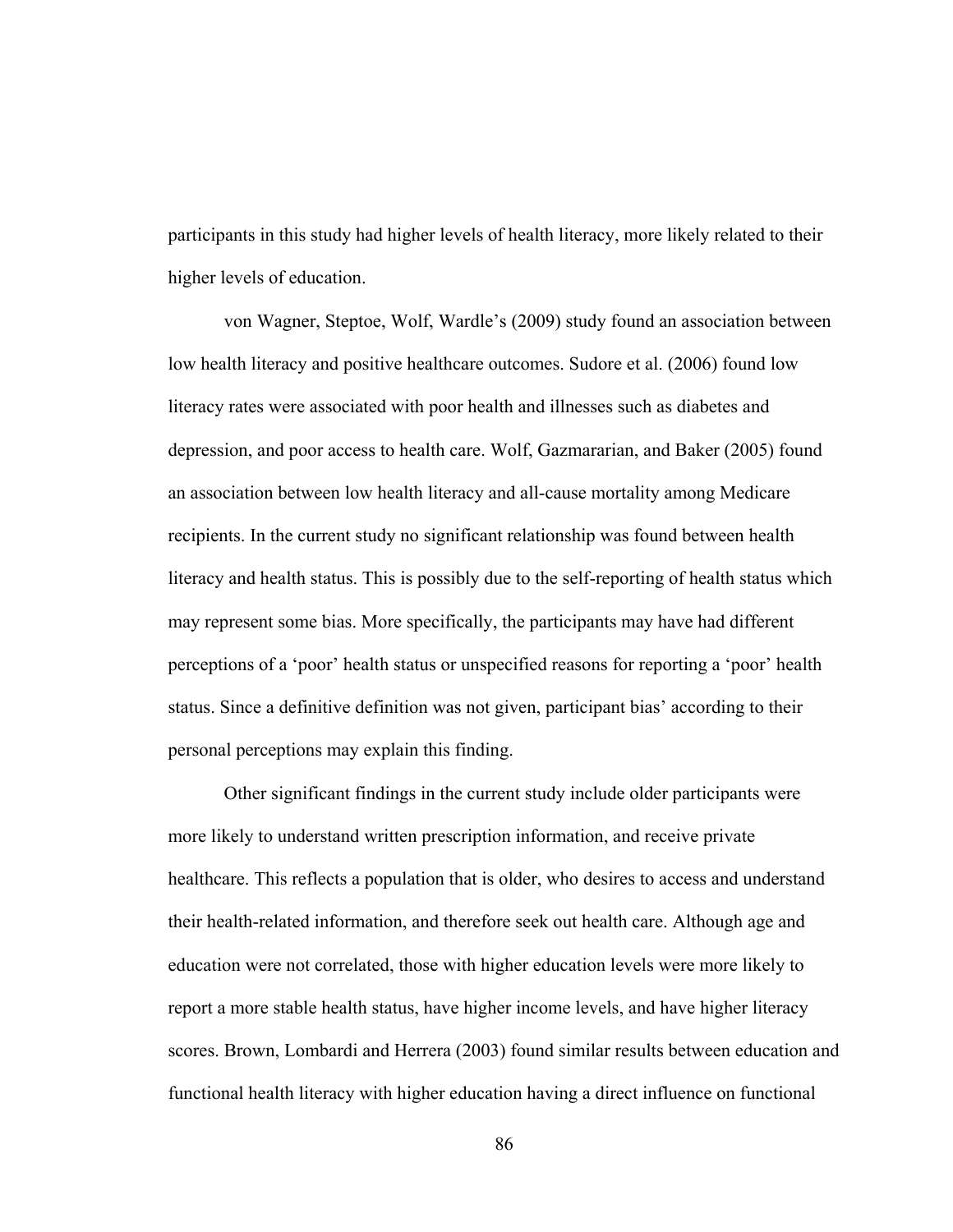health literacy. The higher education level correlations in the current study reflect a group that is more health literate and willing to take charge of their personal health while those with lower educational levels reflect a group that may not fully understand their antihypertensive regimen and therefore not adhere to it. Participants, who were more likely to understand prescription medications, were more likely to receive private health care, have more than one comorbidity, and have higher literacy scores. Once again this reflects a population that is in charge of their personal health.

Participants who had higher income levels were older, were more likely to receive private health care, and were more health literate reflecting a more advantaged group. These participants were also more likely to report a more stable health status, reflecting participants that understand their health condition are likely to see a health care provider. Last, participants who were more likely to receive private health care had more than one comorbidity.

The income levels in this study were low with most having an annual income of less than \$20,000. This annual income level may impede their aspirations in wanting to spend their money on seeing a physician or buying medications. In addition, most of the participants lived alone and lived in subsidized housing. These statistics (low income, single, income based housing) tend to generate a focus geared more towards overcoming economic difficulties than spending money on health care. In other words, their financial limitations may interfere with their ability to afford things outside of what they consider to be their daily necessities of food and shelter.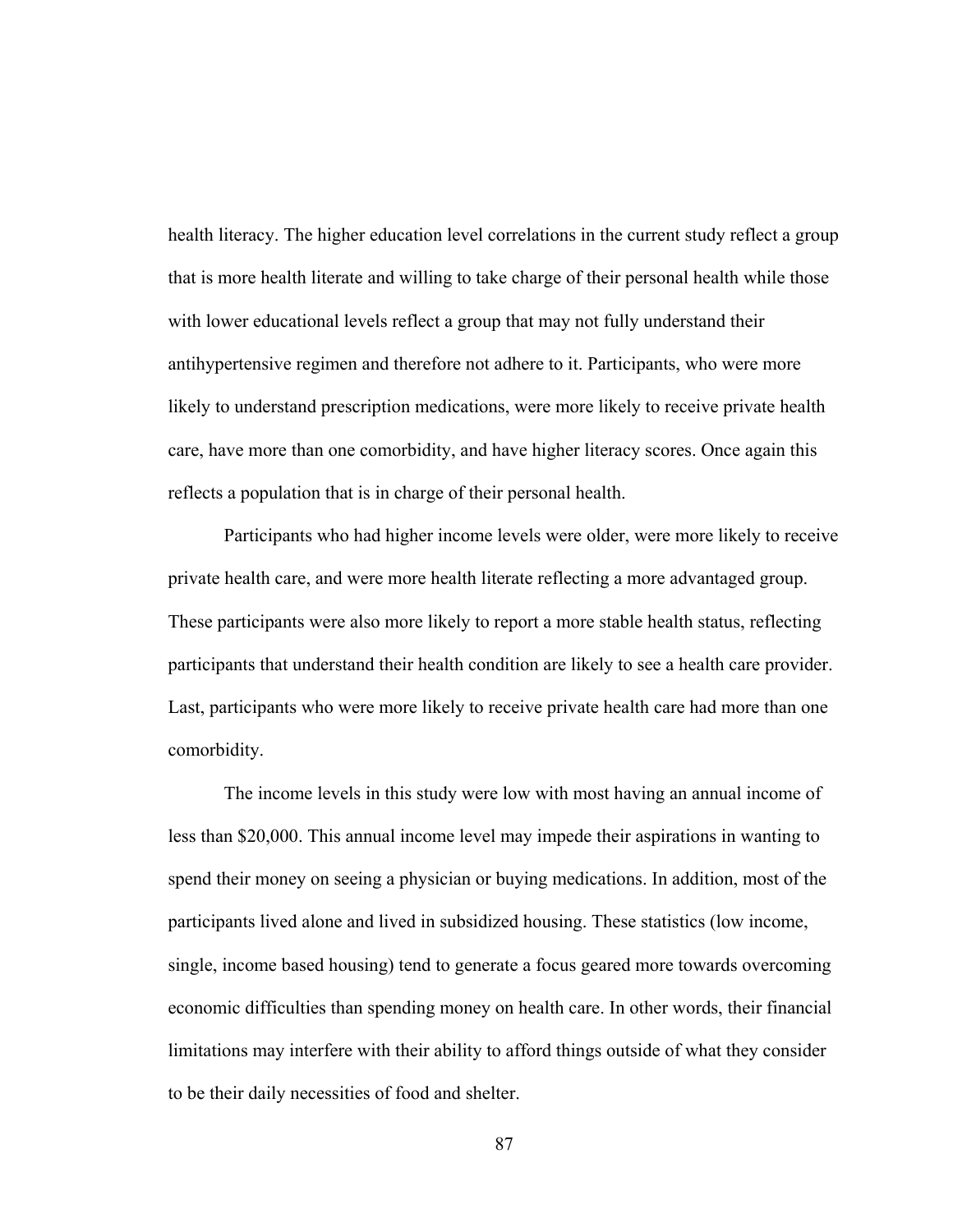Participants with higher incomes were found to be more health literate. This finding is supported by research conducted by Morrow et al. (2006), NCES (2003b), and Schoenberg (1997). They found income level, participants' ability to access healthcare (i.e. private healthcare practice, a free clinic, etc) and having more than one health conditions (comorbidities) were significant factors associated with a person's health literacy. Koo, Krass, and Aslani (2006) found similar results in their investigation of various factors (capable of reading, understanding, and acting on health related information) that influence whether or not a patient seeks written medical information (WMI). They found that low health literacy levels correlated with decreased seeking and reading of WMI.

*Modified version of Green and Kreuter's (2005) PPM.* Two modified versions of Green and Kreuter's (2005) PPM were used to guide this study. The first model focused on adherence as an outcome variable while the second model focused on health literacy as an outcome variable. Both models provided guidance in defining the variables within the predisposing, reinforcing, and enabling factors that significantly explain adherence and health literacy in AAs ages 50 and older. However, the variables in the first model only explained 16% of the variance in adherence and the second model only explained 27% of the variance in health literacy. Therefore, the models did not provide support in identifying the majority of significant variables that explain adherence and health literacy levels in this population.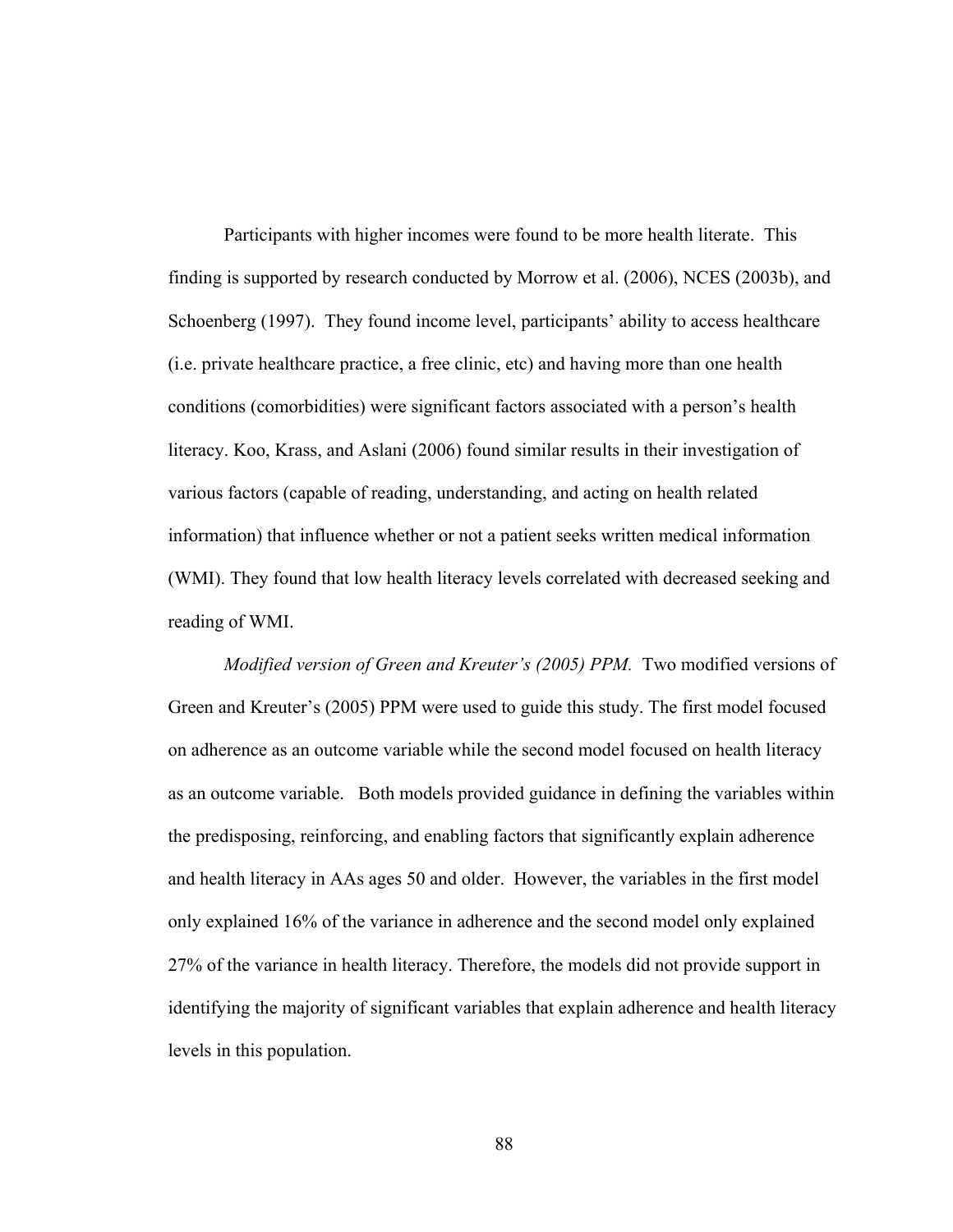### *Limitations*

Self-reported data (HBCS and demographic questionnaire) were used to solicit responses in this research. Measures obtained by self-report may not always elicit the most accurate responses as persons tend to exaggerate their responses (Osterberg  $\&$ Blaschke, 2005). However, self-reports are one of the most frequently used methods to collect data and are also less expensive than other methods (Osterberg &Blaschke, 2005). Self reporting the adherence data on the Hill-Bone Compliance Scale may have increased the risk of inaccuracies or false reports by the participants to antihypertensive regimens in an effort to please or impress the researcher. In addition, negative effects pertaining to conditions associated with co-morbidities, and individualized circumstances related to a person having multiple diagnoses and thus requiring several medications and regimens may have skewed the statistical results of this research.

Most of the participants had annual income levels less than \$20,000 and the majority of participants lived in subsidized housing. These factors limit the ability to generalize this information to populations in other areas. The target age of the sample was 50 years of age and older. The participants were not required to provide identification. Not requiring identification of age may have attracted participants who did not meet the age inclusion criteria. Identification was not required in order to increase the researcher-participant trust. Proof of a participant's hypertension status and an associated health care regimen was also not required. Therefore the participants could have been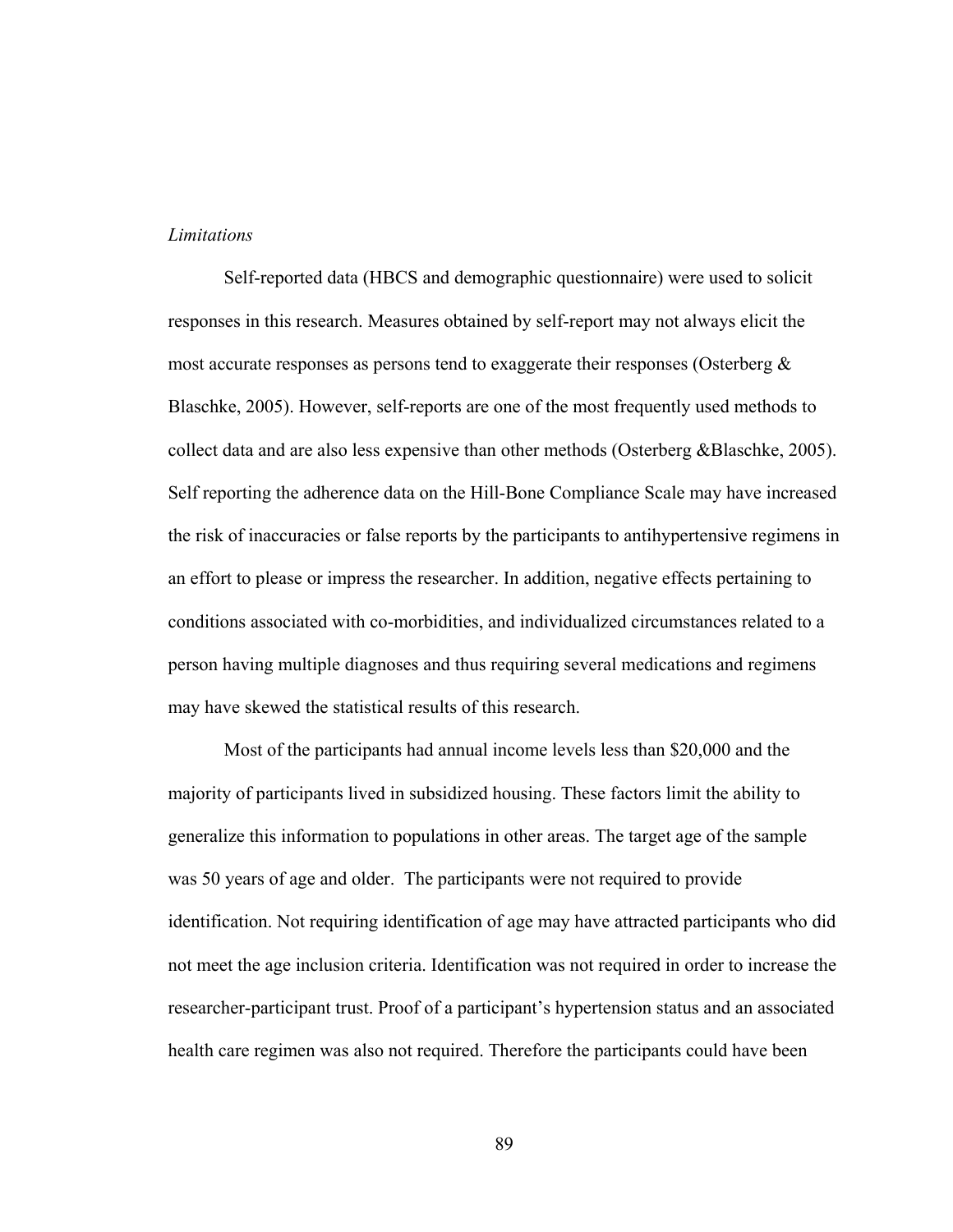younger than was specified on their demographic forms, may not have been diagnosed with hypertension, and not be on an antihypertensive regimen.

The REALM had to be researcher administered while the other surveys were self administered. This led to lapses in the time in administration of the REALM to the participant groups. The time was even longer if the participants needed help in completing the other surveys. Because the REALM had to be researcher administered, the researcher lost some of the participants due to the time it took with each individual participant. The researcher did not document the number of participants that needed assistance in completing the surveys. This information may have been beneficial in explaining some of the information that was otherwise lost in the data collection period of this study.

A few participants at all sites requested that the researcher assess their blood pressures. This was different from what occurred during the pilot study data collection phase where potential participants stated that they were skeptical to participate if their blood pressure would be taken. Based on the information received during the pilot study data collection, blood pressures were not obtained during this study's data collection period.

 Additional limitations of this study included the convenience sample of participants coming only from Forsyth County. Having a sample from one minority group, and living in one county in a specific city minimizes the study's generalizability to other ethnicities and geographical areas. The majority of the participants for this research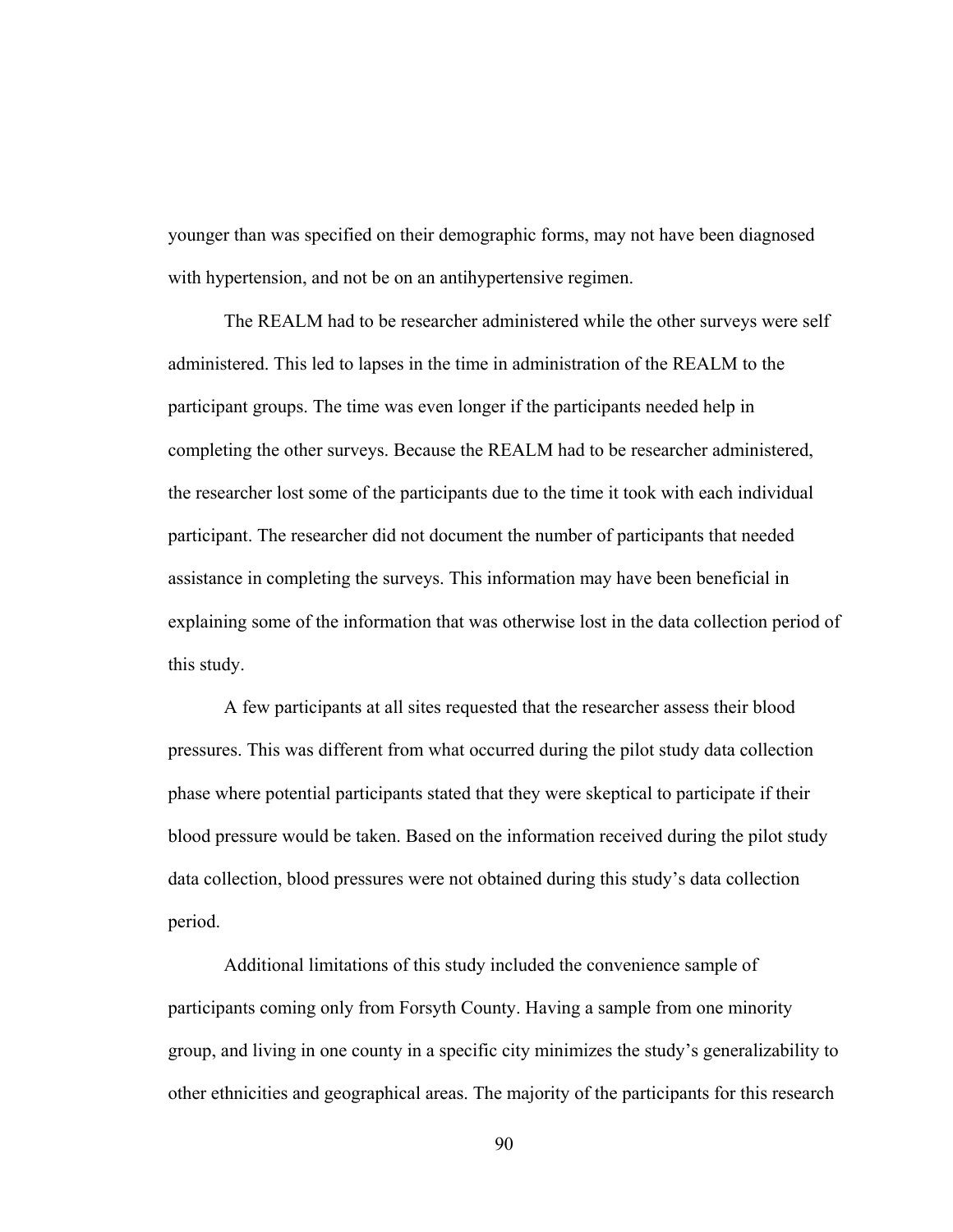came from subsidized housing communities, who may generally have lower socioeconomic backgrounds. Administering a health literacy level assessment and requesting the self-administration of an adherence measure to minorities who potentially have a low socioeconomic status, and reside in subsidized housing communities could be considered as an unfair assessment because of their underlying disadvantaged circumstances. However, participants from churches were included to balance the potential low socioeconomic status and increase variability in the study.

In spite of these limitations, this study was significant because effective interventions for antihypertensive regimens and adherence treatment for older adult AAs is limited and remains a complex phenomenon. In addition, older AA adults experience health care deficits associated with low levels of health literacy (Greenberg, 2001). Furthermore, the relationship between low levels of health literacy and health risk behaviors such as adherence to medical regimens had not been thoroughly investigated (Wolf, Gazmararian, & Baker, 2007). Finally, in-depth research endeavors exploring barriers that are associated with lower health literacy in AA populations are needed to assist in decreasing mortalities and morbidities associated with their non-adherence to their antihypertensive regimens.

# *Implications for Nursing*

 Nurses can play a large role in enhancing communication efforts in healthcare and improving adherence to medical regimens. In conjunction with the *Healthy People 2010* goals of improving health communication and adherence to hypertensive regimens, there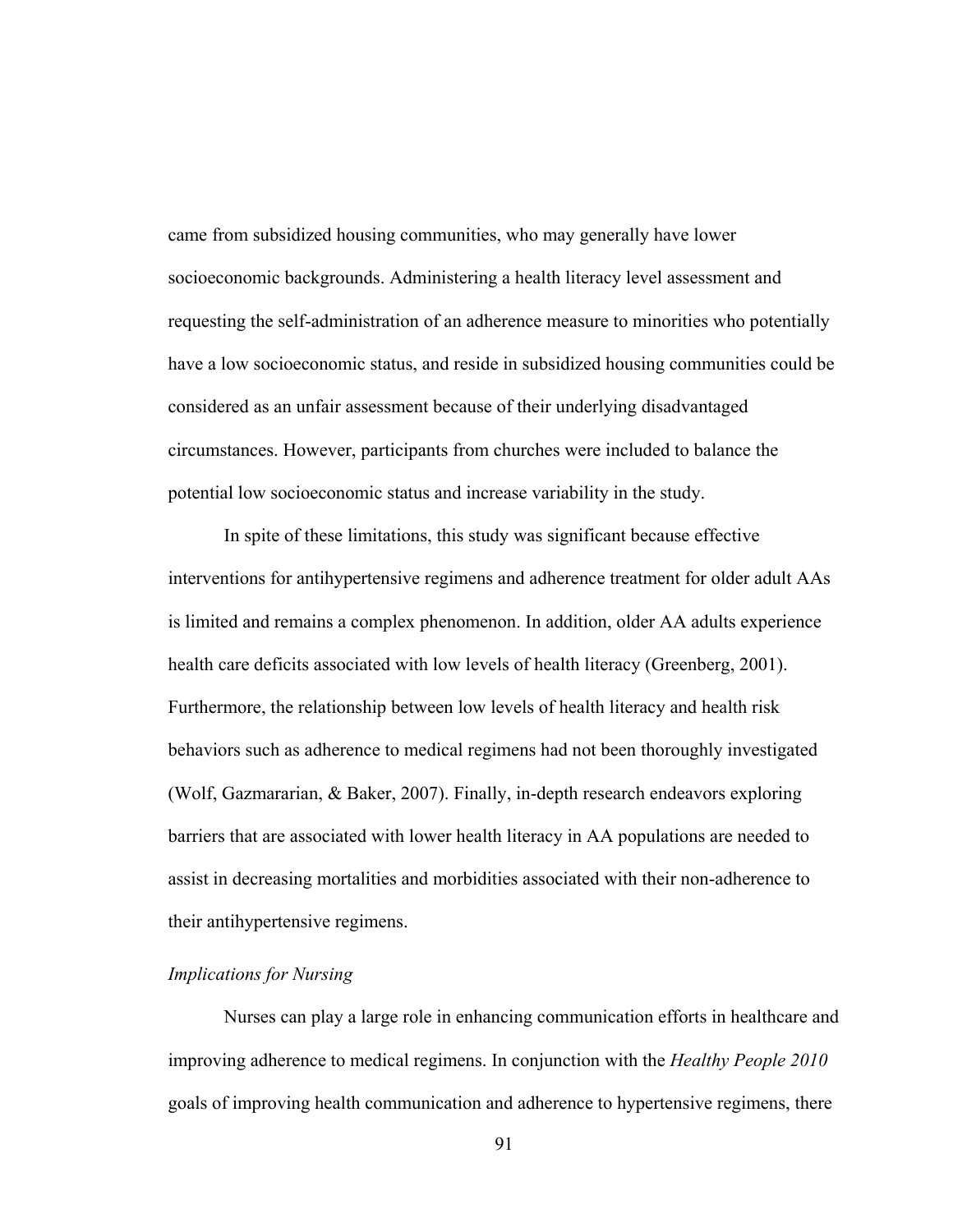are several avenues available for nurses to assist older adult AAs in improving their health literacy levels and adherence to their antihypertensive regimens. First, nurses who work in various settings including hospitals, skilled nursing facilities and community centers, need to be aware that health literacy may be an issue for many of their patients. With this in mind, it is imperative for nurses to communicate with patients on a comprehensible level and to provide health care (hypertension) information at a  $6<sup>th</sup>$  to  $8<sup>th</sup>$ grade levels to ensure comprehension. When conducting patient teaching, having patients repeat or 'teach-back' what was taught is one way to ensure comprehension of the provided information. Nurses can also include health literacy assessment information in admission procedures to make certain that appropriate resources are available to the patient in a timely manner. Nurses need to be aware of the effect patients' literacy levels have on health care cost. For example, in the US, cost related to decreased health literacy and the resultant patient care is between \$106 -\$238 billion yearly in preventable healthcare expenditures (Jukkala, Deupree, & Graham, 2009). Providing patients with comprehensible health care and prescription information improves health outcomes and reduces health care costs.

Second, nurse educators can make an effort to incorporate research findings and information on health literacy and adherence by creating environments that promote effective health communication. Training regarding usage of scientifically developed information or interventions along with consistent evaluation of these interventions regarding health literacy in clinical and academic settings is essential to the promotion of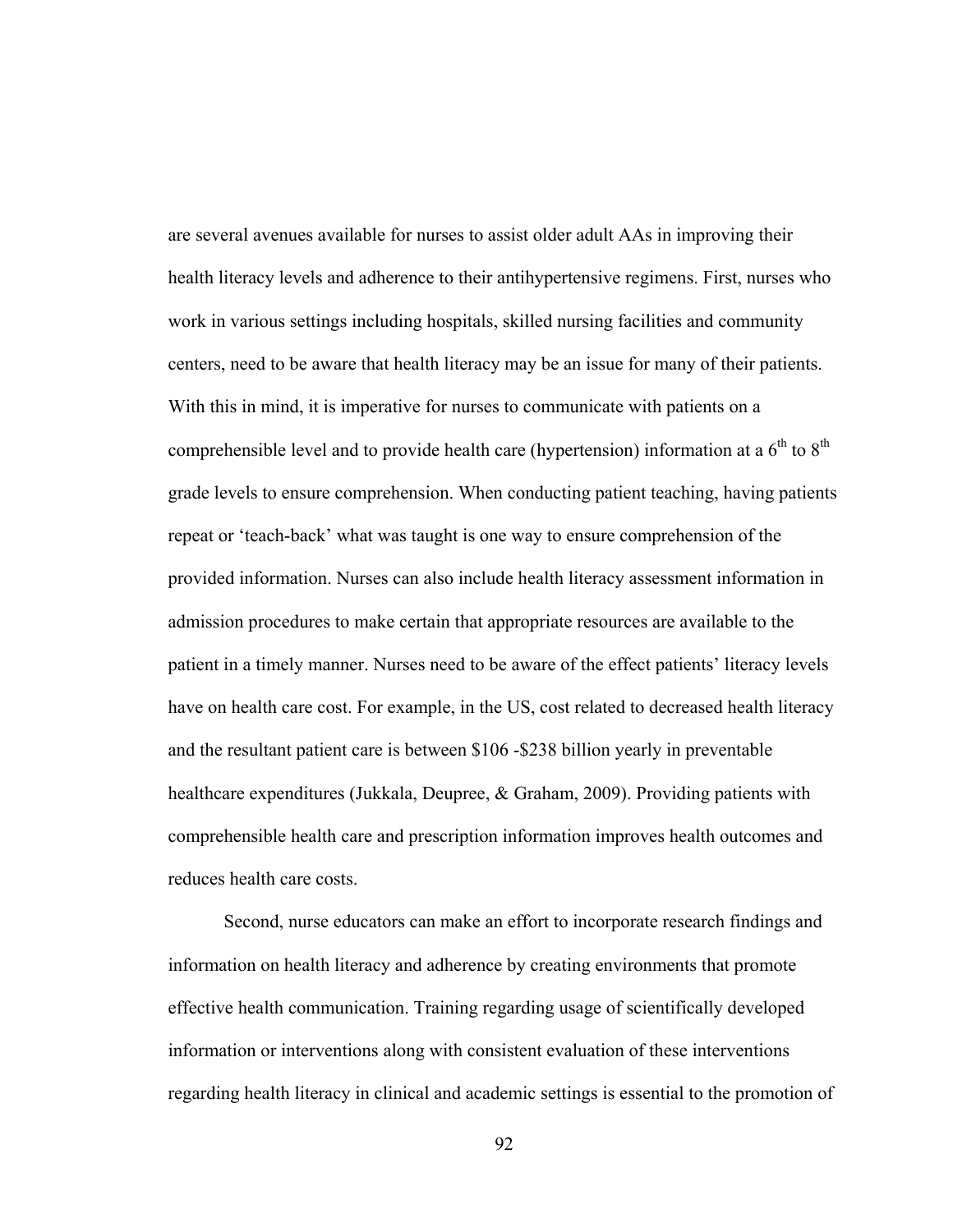this health communication initiative (USDHHS, 2000). This includes incorporating a health literacy component into the curriculum in an academic setting and assessing patient health literacy levels in hospital or clinic settings. Given that the US is a country with diverse populations that include minorities and various ethnicities, it is vital that graduate and undergraduate nursing students understand the implications of health literacy on patient health outcomes and that these implications are considered in daily nursing practice.

Third, nurses need to become more involved in the decision making process as it relates to interventions that lead to positive outcomes in hypertensive patients. Nurse researchers working in hospital settings and community centers caring for hypertensive patients should explore factors that influence adherence such as increasing access to healthcare information, and consider the health literacy levels of their health care populations in order to provide appropriate interventions and improve health outcomes. As found in this study, the disadvantaged groups who were most non-adherent were the younger elder AAs, who have less education and who reported a 'fair' or 'poor' health status.

Last, nurses can be patient advocates collaborating with pharmaceutical companies by sharing research results related to patients' literacy levels and issues that affect adherence to their antihypertensive health care regimens. Furthermore, nurses can encourage these companies to print prescription information at lower literacy levels to ensure broader comprehension of the information. Developing audience appropriate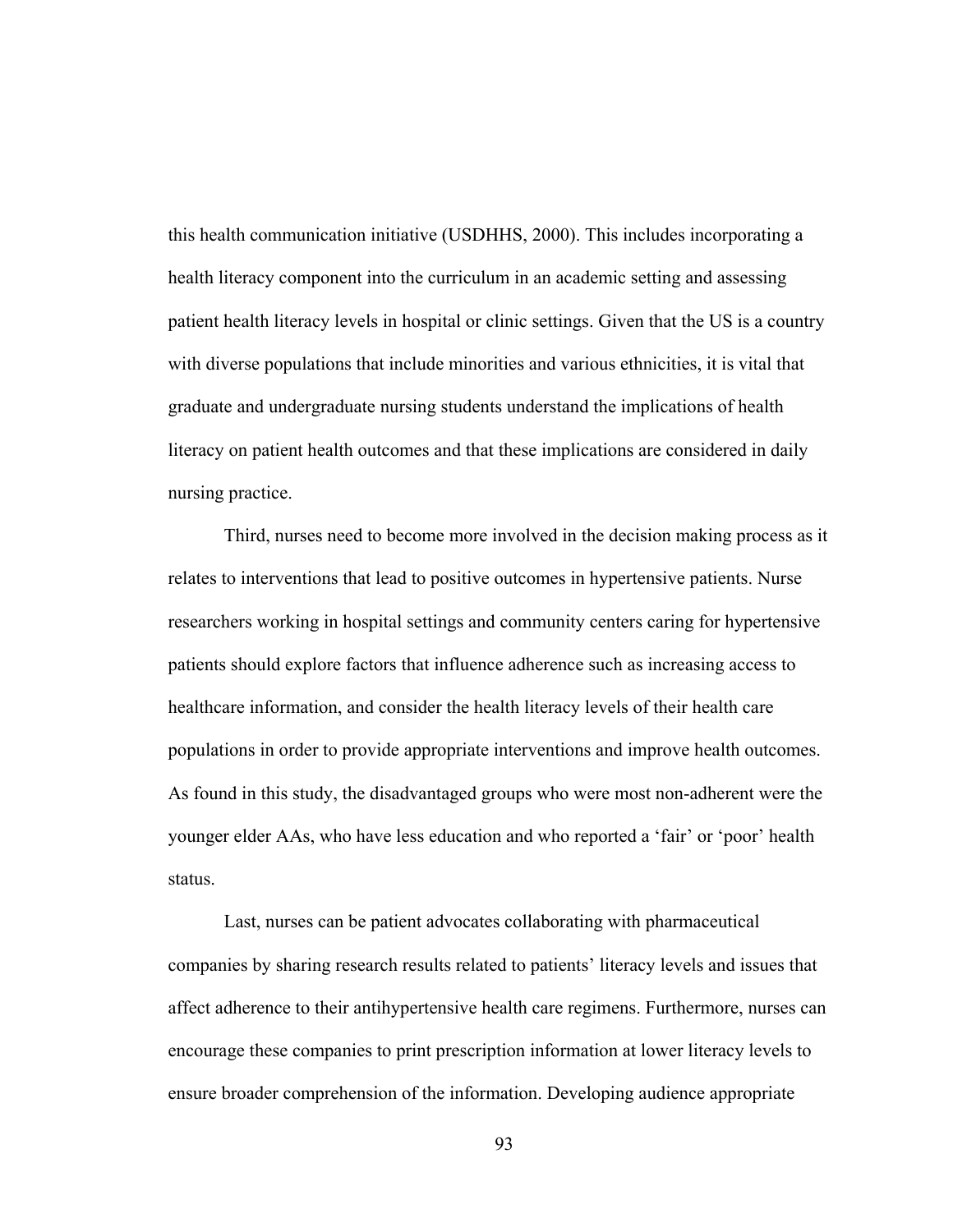information with a focus on the underserved is an intervention necessary to address minority populations that have disparate conditions associated with low health literacy.

# *Recommendations*

 According to the USDHHS (2000) *Healthy People 2010* report, communication should be used as a strategy to improve health outcomes. Communication regarding health is one of the necessary elements needed to enhance personal health and public health (USDHHS, 2000). This goal to improve health communication can be accomplished by enhancing a person's access to health information and increasing a person's ability to adhere to their healthcare regimens. To accomplish this, specific characteristics such as age, education, income, ethnicity, experience in successfully maneuvering through the healthcare system, attitudes or perspectives toward specific comorbidities, and willingness to access healthcare services must be considered (USDHHS, 2000). In addition, USDHHS (2000) has established a goal geared toward increasing the health literacy levels of those who lack adequate literacy skills, with a focus on underserved populations.

The *Healthy People 2010* report also addresses adherence to hypertensive regimens (USDHHS, 2000). A target of 50% of adults with hypertension whose blood pressure is under control has been set for 2010. Between the years 1988-1991, only 19% of those 18 and older had their blood pressure under control. Hypertension is called the "silent killer" and is known as a major risk factor for coronary heart disease, cardiovascular disease and heart failure. Hypertension is more prevalent among older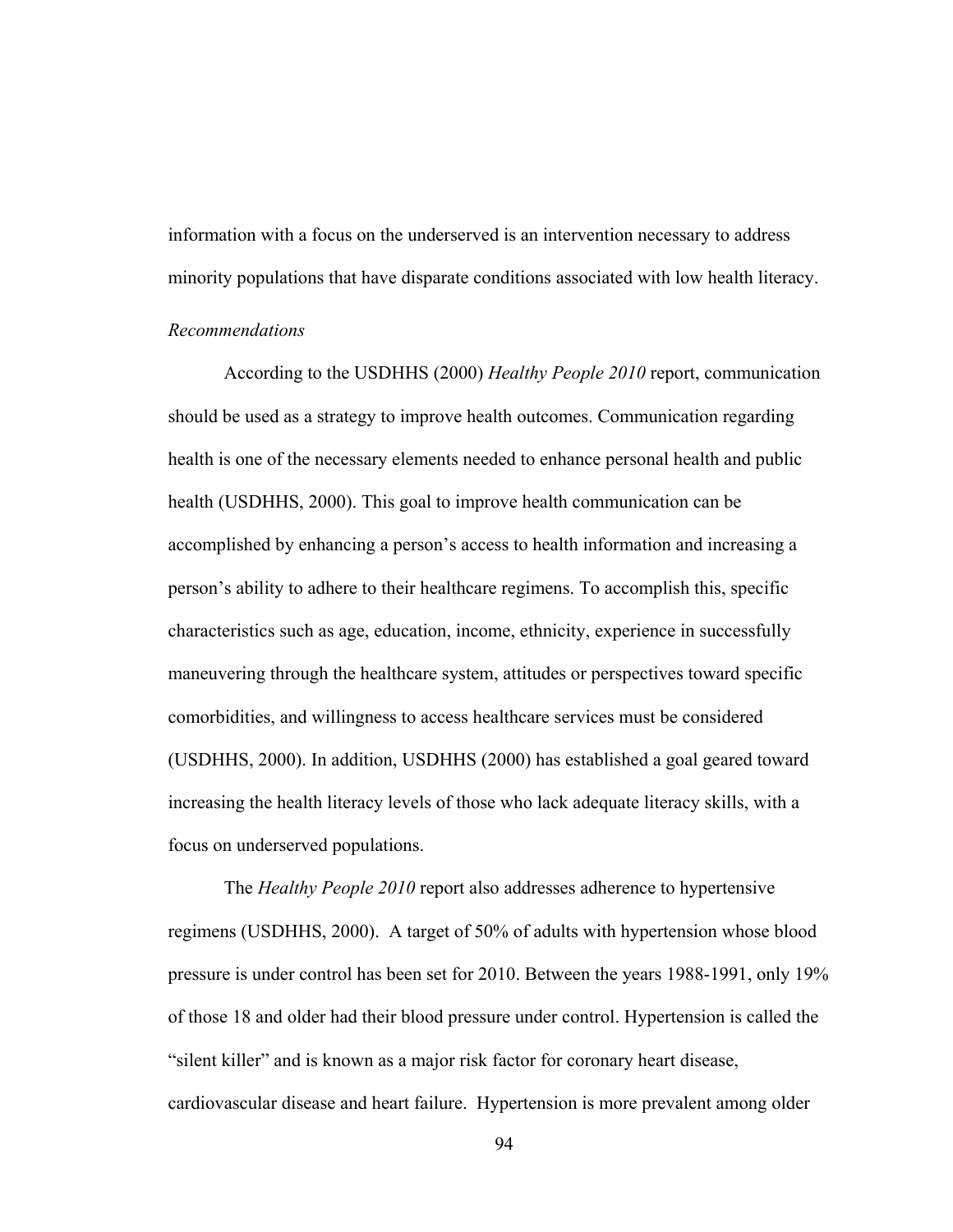persons. As the US population continues to age and live longer, the problem of hypertension and its accompanying diseases becomes a critical factor that needs to be addressed. Although there are many treatments to treat hypertension and its accompanying disease states, it is realized that non-adherence is the major factor in prolonging the disease state (USDHHS, 2000). Experiences with long term management of hypertension have found that adherence to a hypertensive regimen is a major problem. For example, patients may choose not to fill prescriptions, may initiate a medical regimen only to abandon it after a few weeks or months, or may comply with only parts of the prescribed medial regimen. Research is needed to explain the determinants of adherence to ensure that patients stay with their prescribed hypertensive regimen. In addition, nurses and other health care providers play a vital role in determining if patients are adequately educated in the prescribed regimens and are adequately monitored to achieve the desired therapeutic response.

Increasing efforts aimed at closing the gaps related to the effects of low health literacy is essential in the reduction of health disparities (USDHHS, 2000). Recommendations to address health literacy related disparities should include dissemination of information that has been documented as effective in improving health literacy and antihypertensive adherence of AAs aged 50 years and older in appropriate publications and documents regarding healthcare disparities. Additional efforts as recommended by USDHHS (2000) are the distribution of audience appropriate material and the offering of health literacy programs in professional organizations, public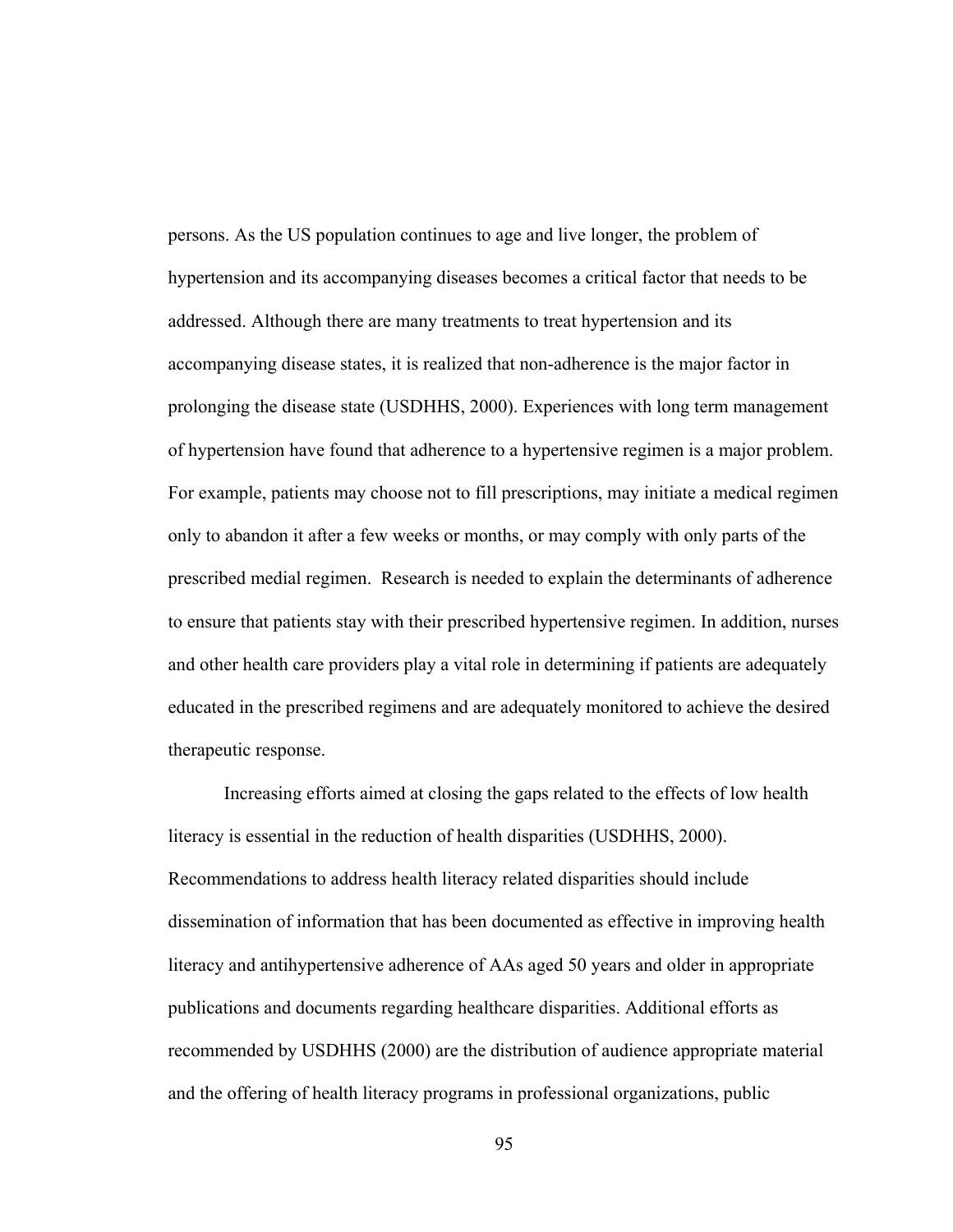organizations and schools preparing health care providers. The development of appropriate health care material and training regarding effective utilization of the material will lead to measurable improvements in health literacy and adherence to health care regimens (USDHHS, 2000). In addition, USDHHS recommends greater community involvement and support and greater use of technology such as the internet to promote adherence to healthy life styles and pharmacological regimens.

#### *Summary*

Research involving health literacy is limited in the nursing literature. This is an issue that nurses can no longer ignore given their roles as patient providers, caregivers, and patient advocates. It is imperative for nurses to use comprehensible strategies for those with low health literacy in daily practice areas and to include health literacy assessment techniques in clinical and academic settings. The purpose of this study was to explain the association of predisposing, reinforcing, and enabling factors that are related to adherence and health literacy in antihypertensive regimens for AA adults ages 50 and older. Findings from 121 AA participants suggested that age and health status were significant predictors of adherence and education, and understanding prescription information were significant predictors of health literacy. The majority of the participants had low income levels, at least one comorbidity, and were functioning with inadequate health literacy levels. The 'younger' elder participants were more non-adherent to their antihypertensive regimens than participant's ages 60 years and older.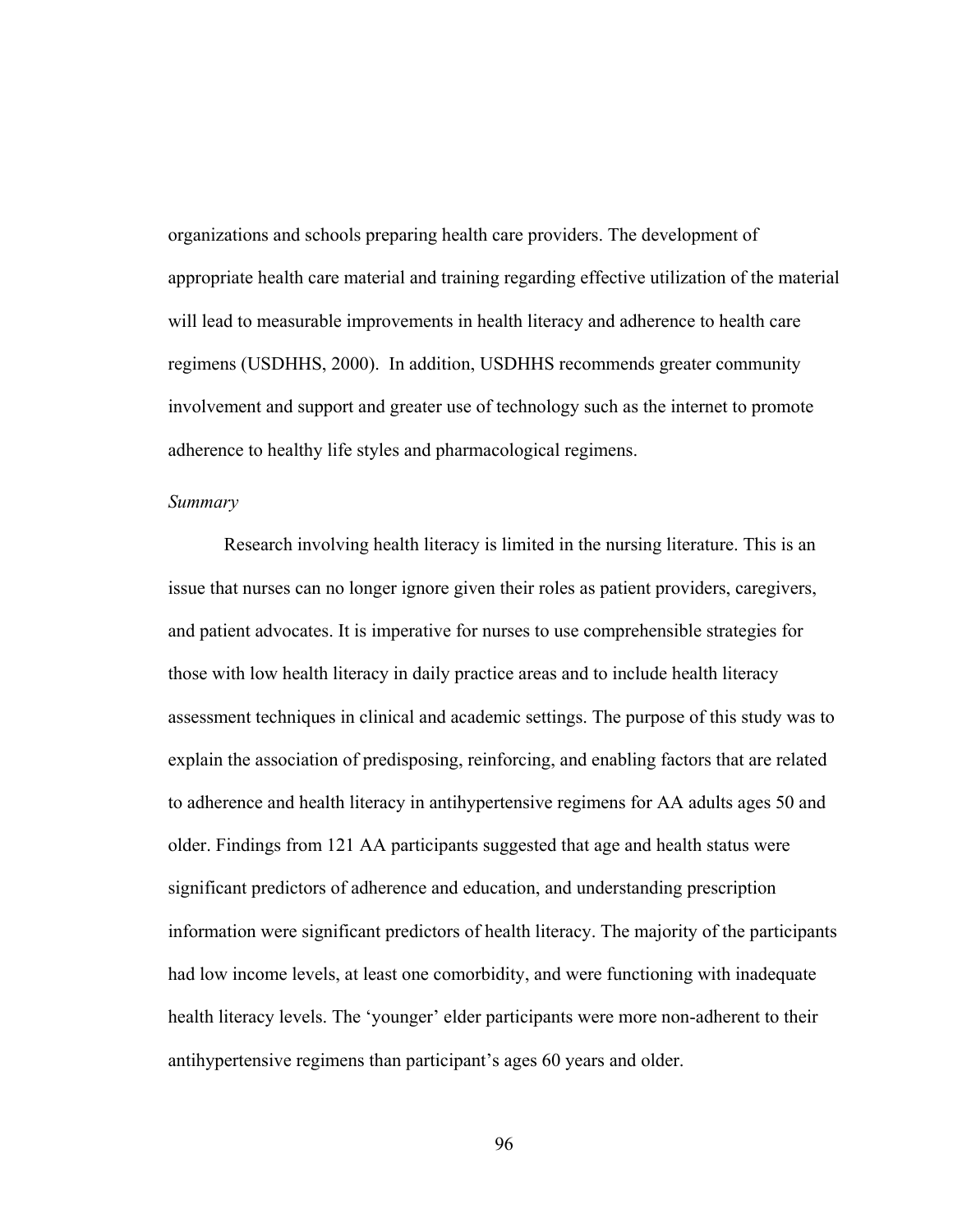Recommendations for future research include replication of this study with a larger AA population with consideration of including other minority groups for comparison. Research on basic interventions such as providing health and prescription information at lower reading levels and researching their effect on patient outcomes can be a beginning point for intervention research. Research is also needed investigating the relationship between the 'younger' (ages 50-60) and elder AA population. Studies should focus on this population's health status and adherence to antihypertensive regimens to better understand why this age group is not seeking healthcare and are not adhering to their prescribed regimens. Finally, more nursing research using variables that may better explain health literacy and adherence to antihypertensive regimens is needed. Nurses spend the most time with patients and the time spent can be used to improve patient outcomes by better understanding the unexplained factors that influence health literacy and adherence to prescribed medical regimens.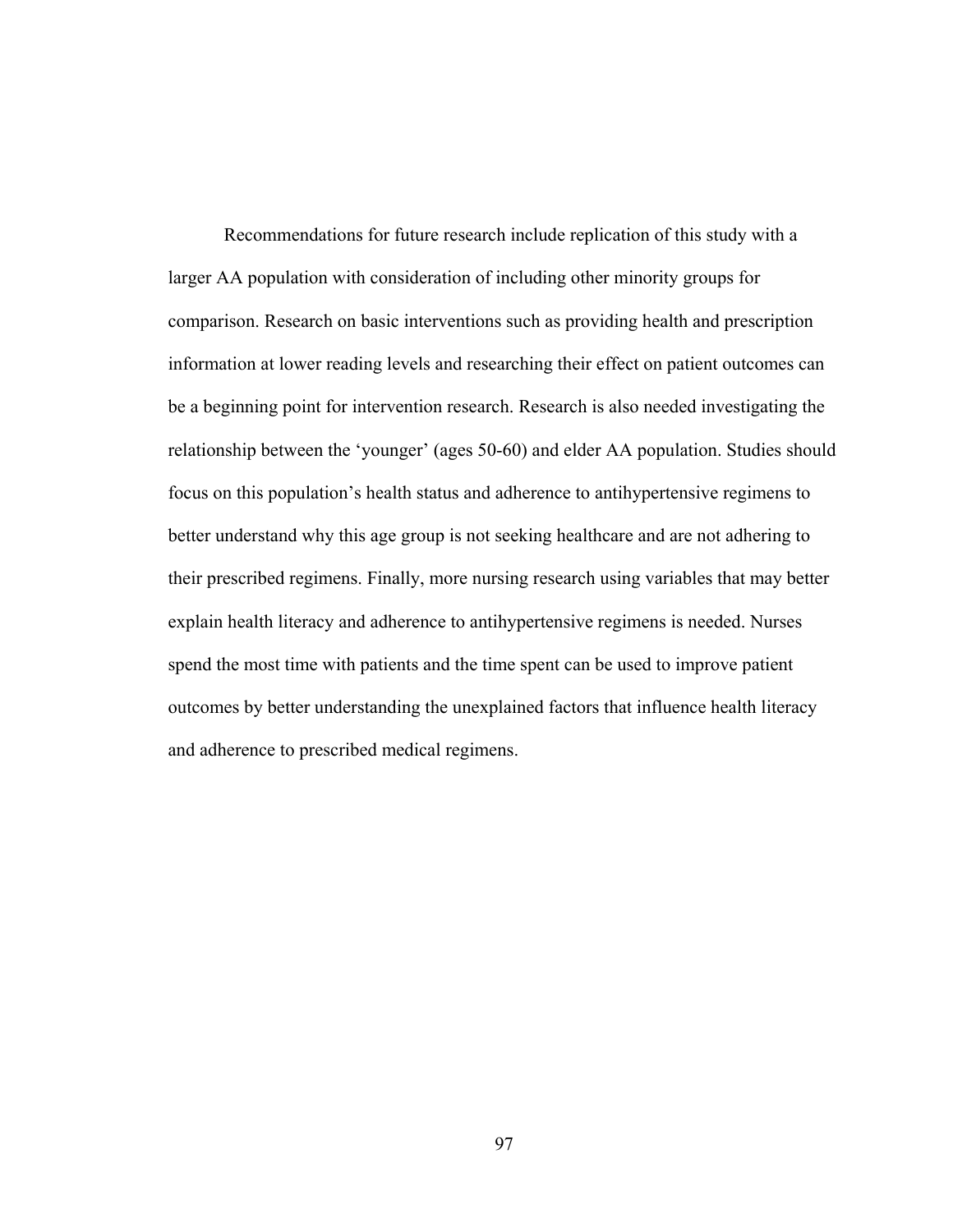#### REFERENCES

- Achter, P., Parrott, R., & Silk, K. (2005). African Americans' opinions about humangenetics research. *Politics and the Life Sciences, 23*, 60-66.
- Agency for Healthcare and Quality Research (AHRQ, 2007). *New AHRQ Tools Help Pharmacies Better Serve Patients with Limited Health Literacy.* Retrieved from http://www.ahrq.gov/news/press/pr2007/pharmtoolpr.htm
- Ahmed, N., Fort, J., Elzey, J., & Bailey, S. (2004). Empowering factors in repeat mammography: Insights from the stories of underserved women. *Journal of Ambulatory Care Management, 27*, 348-355.
- American Heart Association (AHA, 2010). *Heart Disease and Stroke Statistics-2010 Update.* Retrieved from

www.americanheart.org/downloadable/heart/1265665152970DS-

3241%20HeartStrokeUpdate\_2010.pdf

American Medical Association (AMA, 2006). *Health literacy and patient safety.*  Retrieved from http://www.ama-assn.org/ama/pub/category/17114.html

Ammerman, A., Corbie-Smith, G., St. George, D., Washington, C., Weathers, B., & Jackson-Christian, B. (2003). Research expectations among African American church leaders in the PRAISE! project: A randomized trial guided by communitybased participatory research. *American Journal of Public Health, 93*, 1720-1727.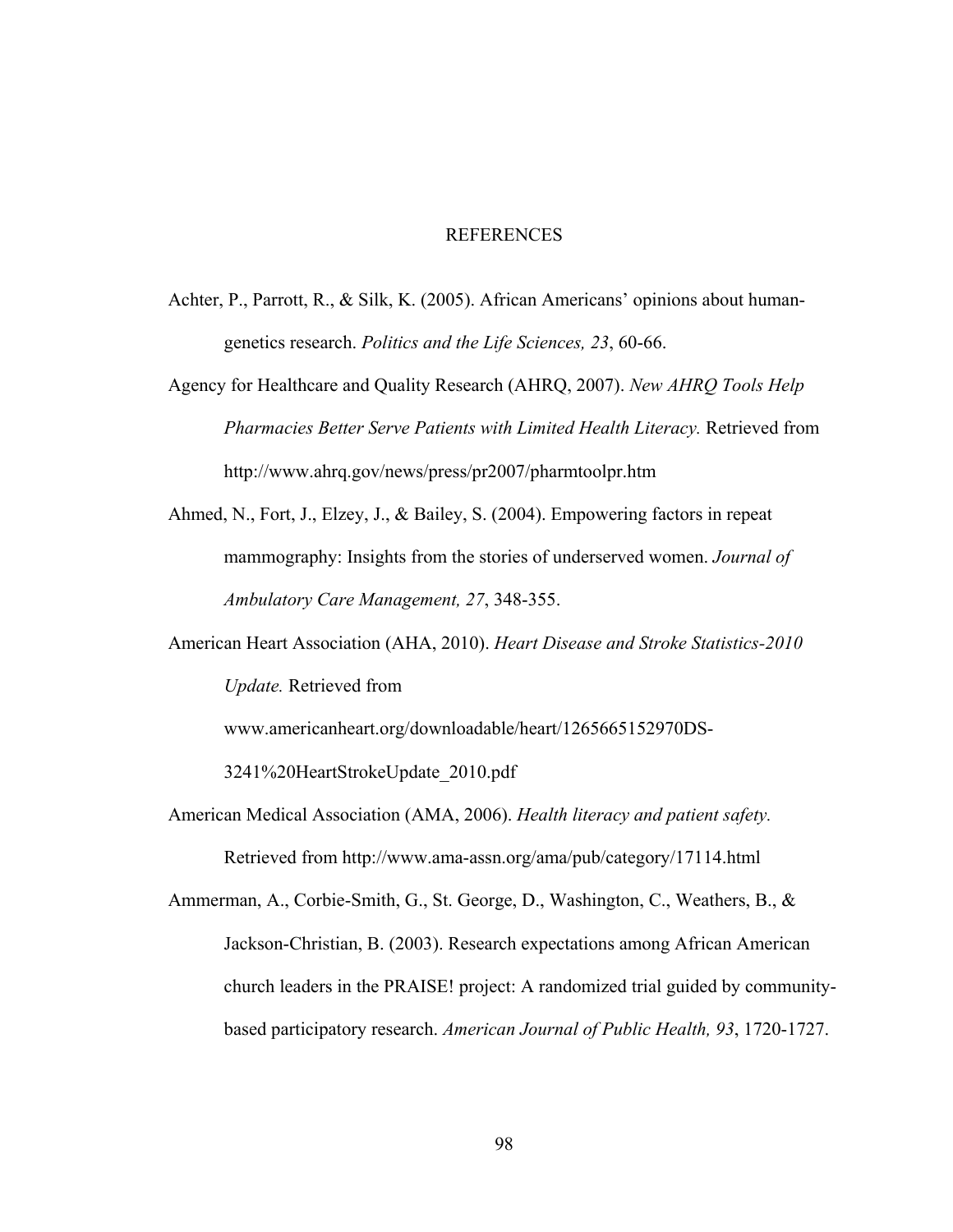- Arnsberger, P., Fox, P., Ryder, P., Nussey, B., Zhang, X., & Otero-Sabogal, R. (2006). Timely follow-up among multicultural women with abnormal mammograms. *American Journal of Health Behavior, 30*, 51-61.
- Arozullah, A., Lee, S., Khan, T., Kurup, S., Ryan, J., Bonner, M., Soltysik, R., & Yarnold, P. (2006). The roles of health literacy and social support in predicting the preventability of hospital admission. *Journal of Internal Medicine, 21,* 140- 145.
- Baker, D., Parker, R., Williams, M., & Clark, W. (1998). Health literacy and the risk of hospital admission. *Journal of General Internal Medicine, 13,* 791-798.
- Banta, J., Haskard, K., Haviland, M., Williams, S., Werner, L., Anderson, D., & DiMatteo, M. (2009). Mental health, binge drinking, and antihypertension medication adherence. *American Journal of Health Behavior, 33*, 158-171.
- Barragan, M., Hicks, G., Williams, M., Franco-Paredes, C., Duffus, W., & Del Rio, C. (2005). Low health literacy is associated with HIV test acceptance. *Journal of General Internal Medicine, 20,* 422-425.
- Bass, P., Wilson, J., & Griffith, C. (2003). A shortened instrument for literacy screening. *Journal of General Internal Medicine, 18,* 1036-1038.
- Benson, J. G. & Forman, W. B. (2002). Comprehension of written health care information in an affluent geriatric retirement community: Use of the test of functional health literacy. *Gerontology, 48,* 93-97.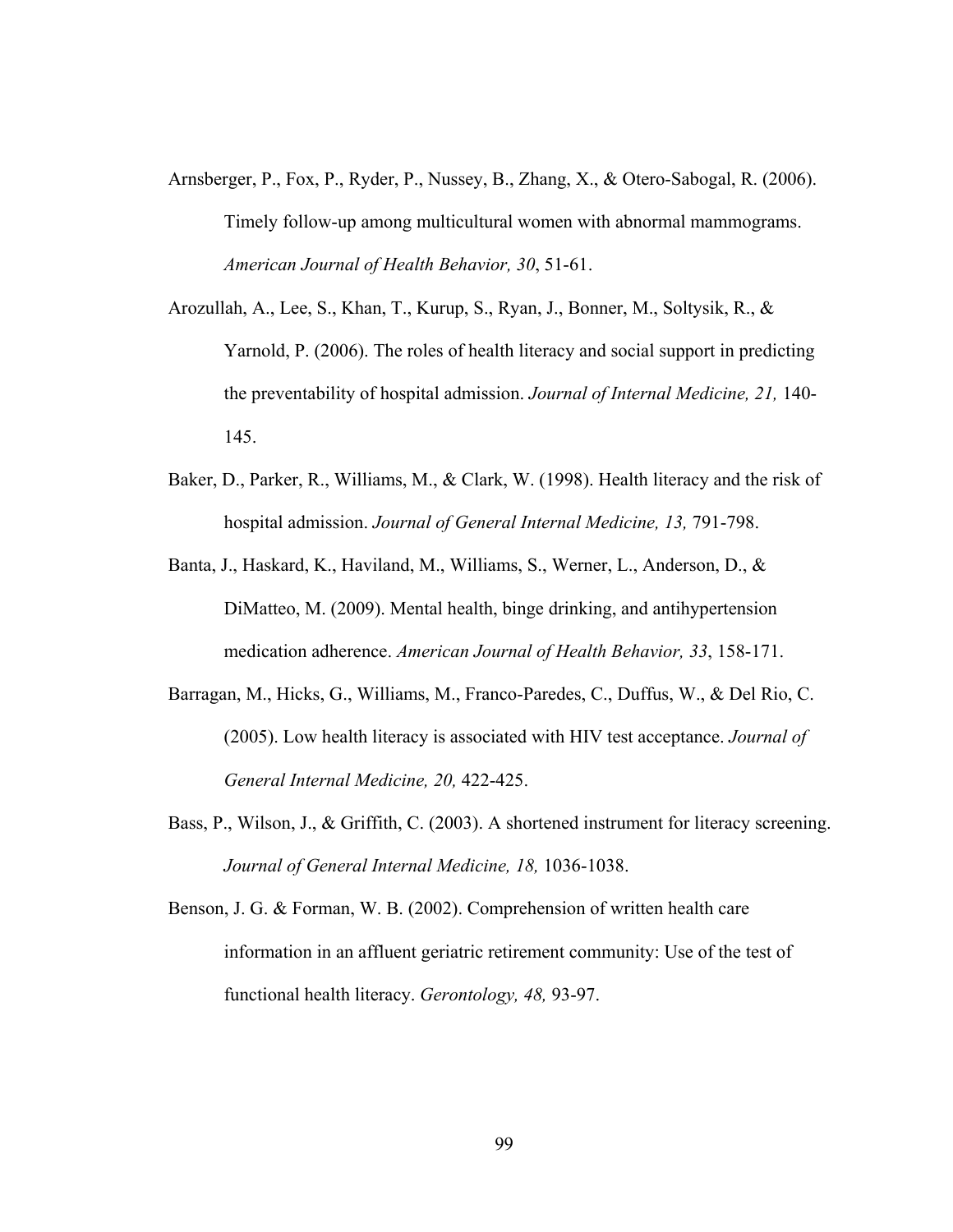- Bosworth, H., Powers, B., Grubber, J., Thorpe, C., Olsen, M., Orr, M., & Oddone, E. (2008). Racial differences in blood pressure control: Potential explanatory factors. *Society of General Internal Medicine, 23*, 692-698.
- Brez, S. M., & Taylor, M. (1997). Assessing literacy for patient teaching: Perspectives of adults with low literacy skills. *Journal of Advanced Nursing, 25,* 1040-1047.
- Byrd, L., Fletcher, A., & Menifield, C. (2007). Disparities in health care: Minority elders at risk. *The Association of Black Nursing Faculty Journal, 18*, 51-55.
- Carmack, H., Bates, B., & Harter, L. (2008). Narrative constructions of health care issues and policies: The case of President Clinton's apology-by-proxy for the Tuskegee Syphilis Experiment. *Journal of Medical Humanity, 29,* 89-109.
- Center for Disease Control Online Newsroom (CDC, 2009). Life expectancy at all time high; Death rates reach new low new report shows. Retrieved from www.cdc.gov/media/pressre/2009/r090819.htm
- Chang, M., Brown, R., Nitzke, S., & Baumann, L. (2004). Development of an instrument to assess predisposing, enabling, and reinforcing constructs associated with fat intake behaviors of low-income mothers. *Journal of Nutrition Education and Behavior, 36,* 27-34.
- Corbie-Smith, G., Thomas, S., Williams, M., & Moody-Ayers, S. (1999). Attitudes and beliefs of African Americans toward participation in medical research. *Journal of General Internal Medicine, 14,* 537-546.
- Cutilli, C. (2005). Health literacy: What you need to know. *Orthopaedic Nursing, 24*, 227-233.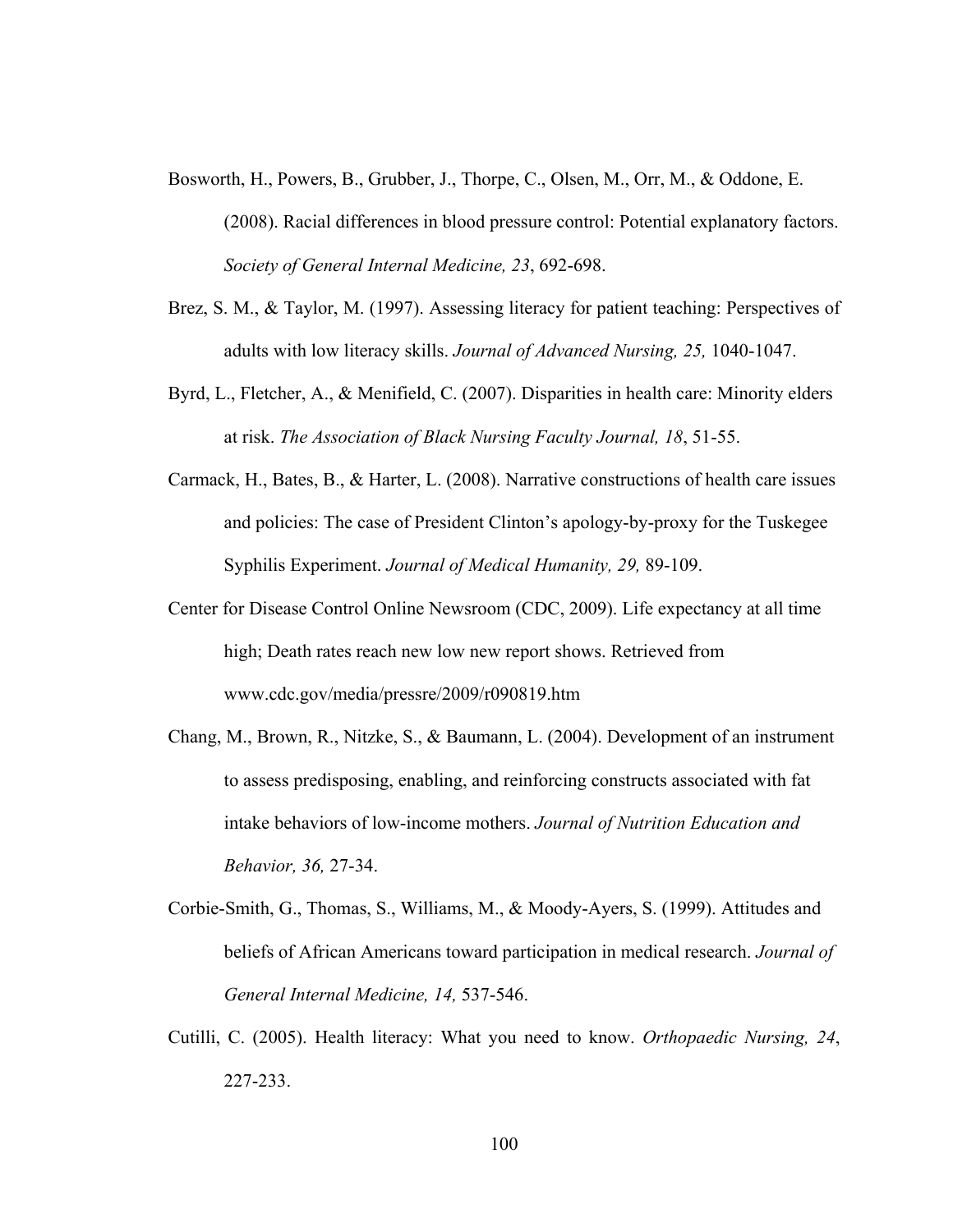- Davis, T., Crouch, M., Long, S., Jackson, R., Bates, P., George, R., & Bairnsfather, L. (1991). Rapid assessment of literacy levels of adult primary care patients. *Family Medicine, 23,* 433-435.
- Davis, T., Frederickson, D. Potter, L., Brouilette, R. Boocchini, A., Williams, M., & Parker, R. (2006). Patient understanding and use of oral contraceptive pills in a southern public health family planning clinic. *Southern Medical Journal, 99*, 713- 718.
- Davis, T., Long, S., Jackson, R., Mayeaux, E., George, R., Murphy, P., & Crouch, M. (1993). Rapid estimate of adult literacy in medicine: A shortened screening instrument. *Family Medicine, 25*, 391-395.
- Davis, T., Wolf, M., Bass, P., Thompson, J., Tilson, H., Neuberger, M., & Parker, R. (2006). Literacy and misunderstanding prescription drug labels. *Annals of Internal Medicine, 145,* 887-894.
- Dennison, C., Peer, N., Steyn, K., Levitt, N., & Hill, M. (2007). Determinants of hypertension care and control among peri-urban Black South Africans: The HiHi study. *Ethnicity and Disease, 17,* 484-491.
- Department of Justice (2000), Civil Rights Division, *Executive Order 13166: Improving Access to Services for Persons with Limited English Proficiency.* Retrieved from http://www.usdoj.gov/crt/cor/13166.htm
- De Souza, W., Yugar-Tuledo, J., Bergsten-Mendes, G., Sabha, M., & Moreno, H. (2007). Effect of pharmaceutical care on blood pressure control and health-related quality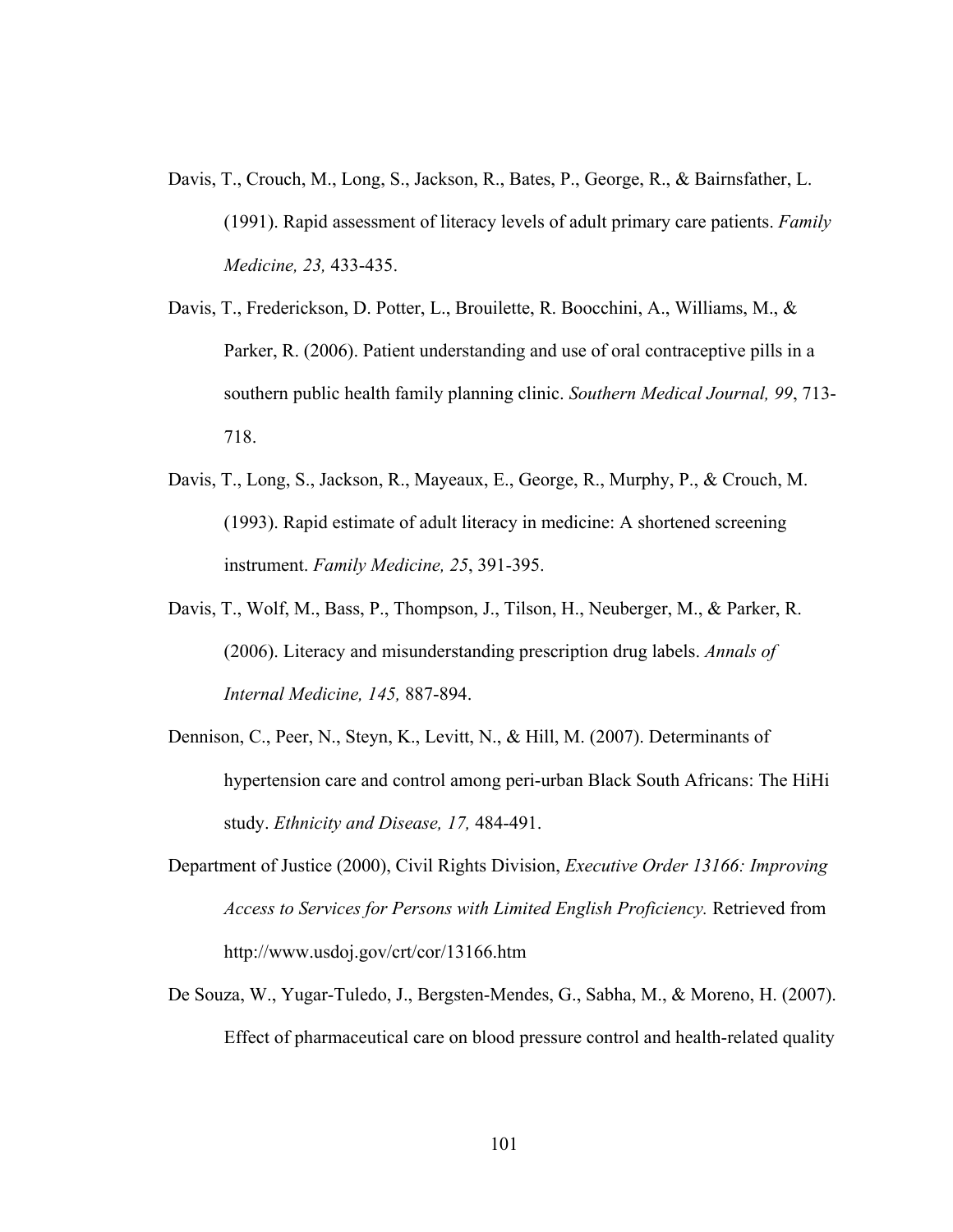of life in patients with resistant hypertension. *American Journal of Health-System Pharmacy, 64,* 1955-1961.

- DiMatteo, M. (2004). Variations in patients' adherence to medical recommendations: A quantitative review of 50 years of research. *Medical Care, 42*, 200-209.
- Doak, C., Doak, L., & Root, J. (1996). *Teaching patients with low literacy skills.* (2<sup>nd</sup> ed). Philadelphia: Lippincott Company.
- Douglas, J., Ferdinand, K., Bakris, G., & Sowers, J. (2002). Barriers to blood pressure control in African Americans. Overcoming obstacles is challenging, but target goals can be attained. *Postgraduate Medicine, 112, 51-70.*
- Dressler, W. (1996). Hypertension in the African American community: Social, cultural, and psychological factors. *Seminars in Nephrology, 16*, 71-82.
- Elliot, R., Ross-Degnan, D., Adams, A., Safran, D., & Soumerai, S. (2007). Strategies for coping in a complex world: Adherence behavior among older adults with chronic illness. *Society of General Internal Medicine, 22,* 805-810.
- Gatti, M., Jacobson, K., Gazmararian, J., Schmotzer, B., & Krapalani, S. (2009). Relationships between beliefs about medications and adherence. *American Journal of Health System Pharmacy, 66,* 657-664.
- Gellad, W., Haas, J., & Safran, D. (2007). Race /ethnicity and nonadherence to prescription medications among seniors: Results of a national study. *Journal of General Internal Medicine, 22*, 1572-1578.
- Glanz, K., Rimer, B., & Viswanath, K. (2008). *Health behavior and health education: Theory, research, and practice (4th ed.).* San Francisco, CA: Jossey-Bass.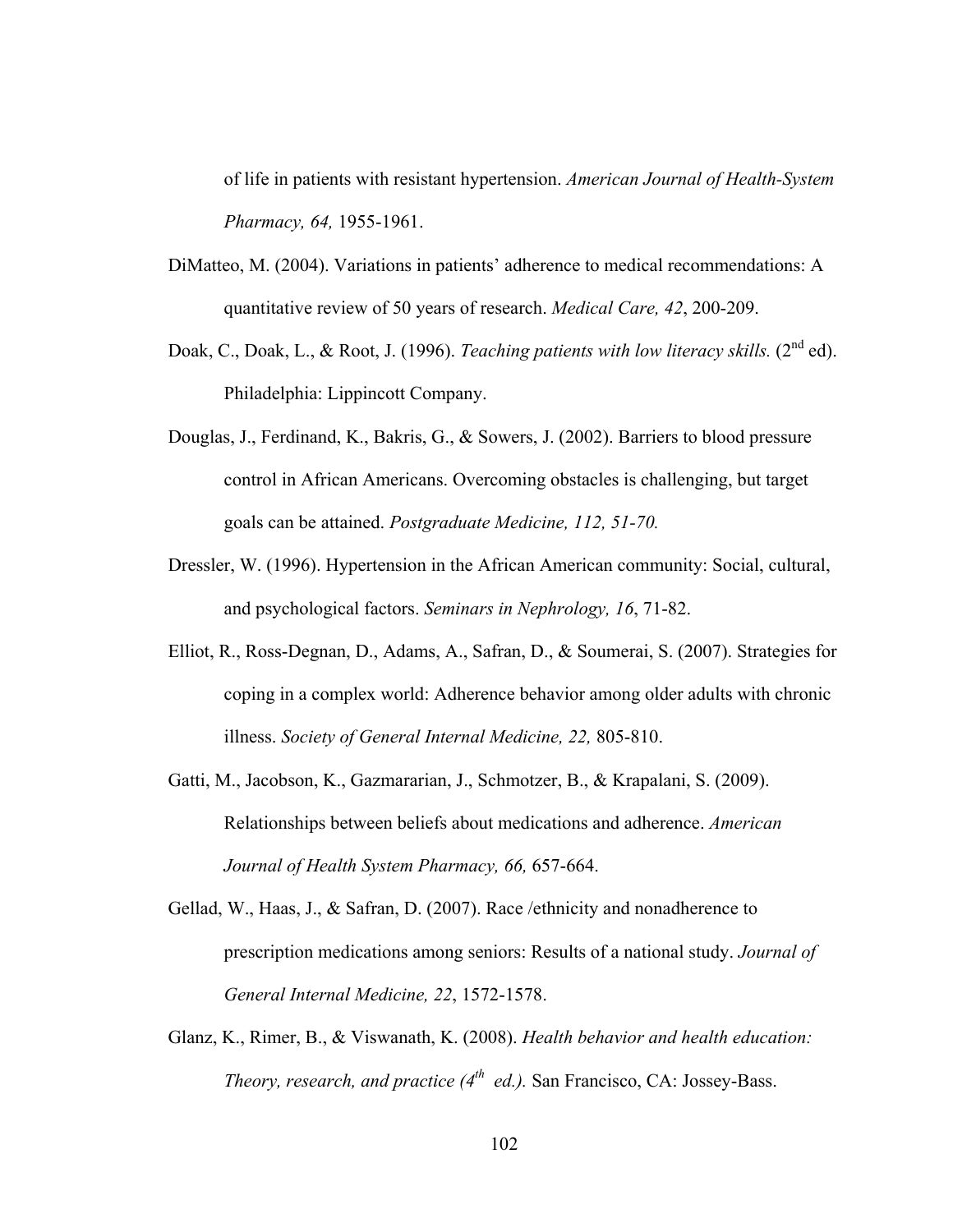- Golbeck, A., Ahlers-Schmidt, & Paschal, A. (2005). Health literacy and adult basic education assessments. *Adult Basic Education, 15*, 151-168.
- Gonzalez, E., Gardner, E., & Murasko, D. (2007). Recruitment and retention of older adults in influenza immunization study. *Journal of Cultural Diversity, 14*, 81-87.
- Green, L., & Krueter, M. (1999). *Health promotion planning: An educational and ecological approach (3rd ed.).* New York, NY: McGraw-Hill.
- Green, L., & Krueter, M. (2005). *Health program planning: An educational and ecological approach (4<sup>th</sup> ed.).* New York, NY: McGraw-Hill.
- Greenberg, D. (2001). A critical look at health literacy. *Adult Basic Education, 11*, 67-79.
- Hajjar, I., Kotchen, J., & Kotchen, T. (2006). Hypertension: Trends in prevalence, incidence, and control. *Annual Review of Public Health, 27,* 465-490.
- Hekler, E., Lambert, J., Leventhal, E., Leventhal, H., Jahn, & Contrada, R. (2008). Commonsense illness beliefs, adherence behaviors, and hypertension control among African Americans. *Journal of Behavioral Medicine, 31,* 391-400.
- Hope, C., Wu, J., Tu, W., Young, J., & Murray, M. (2004). Association of medication adherence, knowledge, and skills with emergency department visits by adults 50 years or older with congestive heart failure. *American Journal of Health- System Pharmacy, 61,* 2043-2049.
- Hyman, D., Pavlik, V., Vallbona, C., Dunn, J., Louis, K., Dewey, C., & Wieck, L. (1998). Blood pressure measurement and anti-hypertensive treatment in a lowincome African American population. *American Journal of Public Health, 88*, 292-294.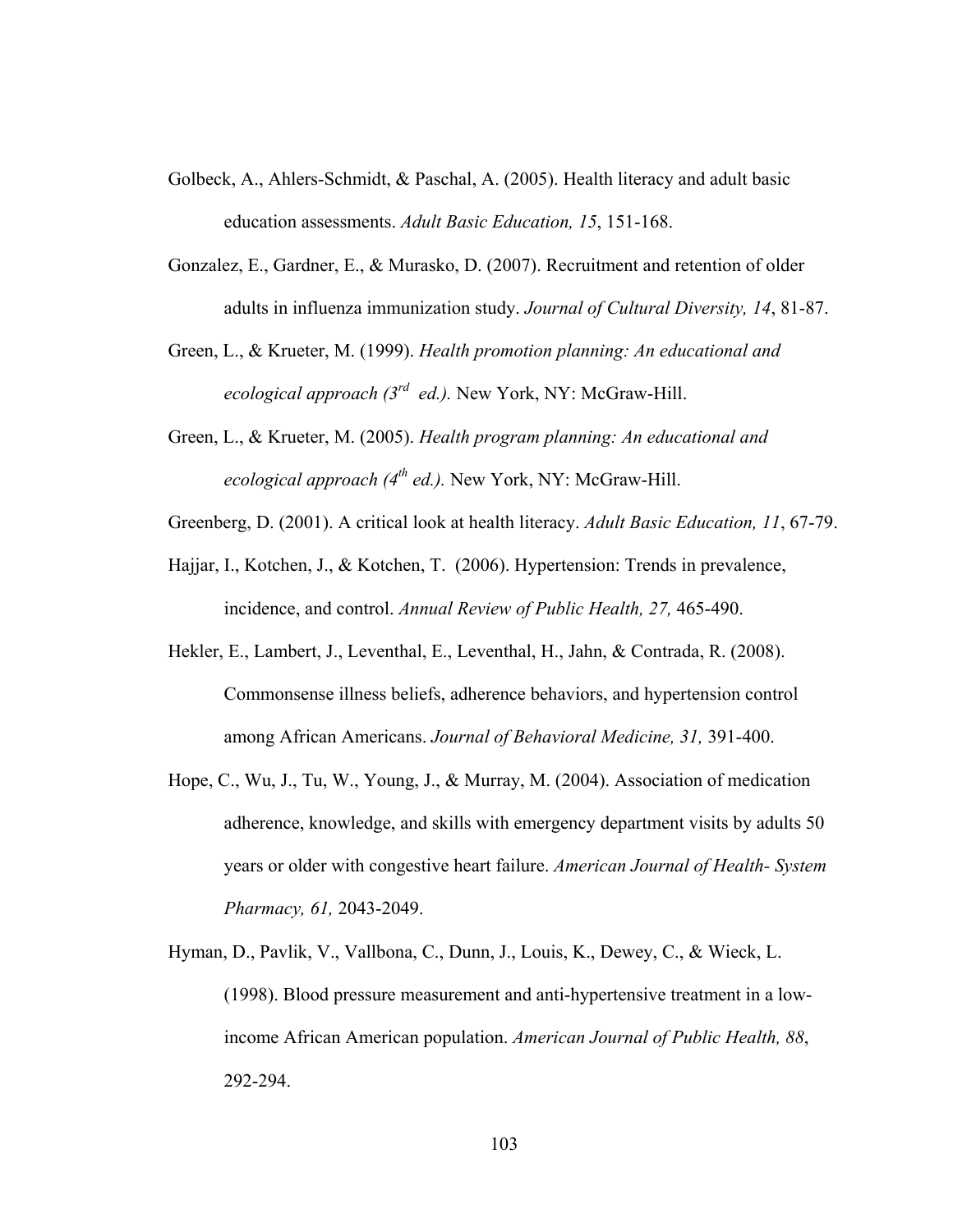Institute of Medicine (IOM, 2003). Unequal treatment: Confronting racial and ethnic disparities in health care. Retrieved from http://www.iom.edu/CMS/3740/4475.aspx

Institute of Medicine (IOM, 2006). Health literacy: A prescription to end confusion. Retrieved from http://www.iom.edu/CMS/3775/3827/19723.aspx

- Jacobs, E., Rolle, I., Ferrans, C., Whitaker, E., & Warnecke, R. (2006). Understanding African Americans' views of the trustworthiness of physicians. *Journal of General Internal Medicine, 21,* 642-647.
- Jukkala, A., Deupree, J., & Graham, S. (2009). Knowledge of limited health literacy at an academic health center. *The Journal of Continuing Education in Nursing, 40*, 298- 302.
- Kalichman, S., & Rompa, D. (2000). Functional health literacy is associated with health status and health-related knowledge in people living with HIV-AIDS. *Journal of Acquired Immune Deficiency Syndrome, 25*, 337-344.
- Kane, S. (2008). Strategies to improve adherence and outcomes in patients with ulcerative colitis. *Drugs, 68*, 2601-2609.
- Kim, M., Hill, M., Bone, L., & Levine, D. (2000). Development and testing of the Hill-Bone compliance to high blood pressure therapy scale. *Progress in Cardiovascular Nursing, 15*, 90-96.
- King, D., & Crisp, J. (2006). Rural-urban differences in factors associated with poor blood pressure control among outpatients. *Southern Medical Journal, 99*, 1221- 1223.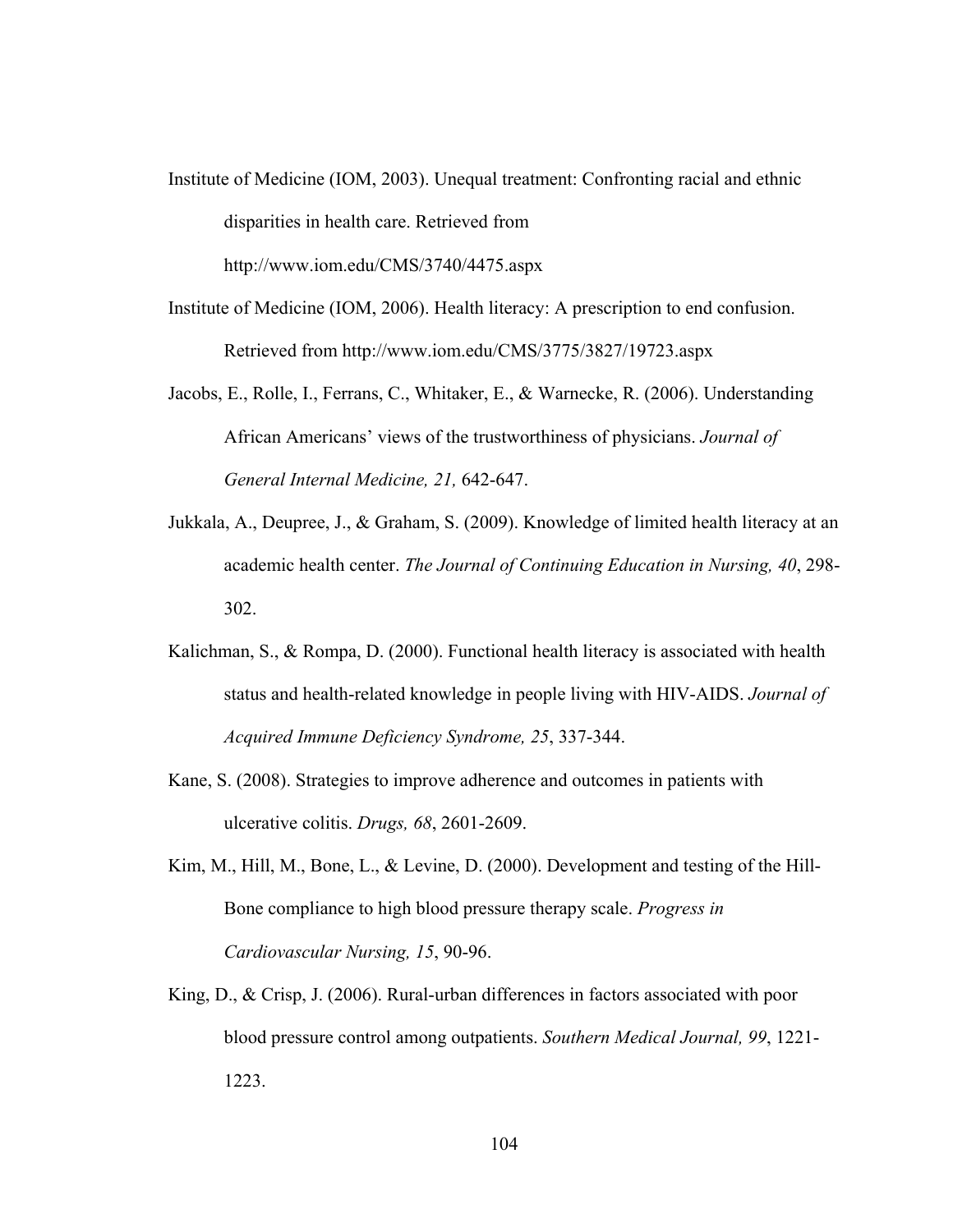- Koo, M., Krass, I., & Asiani, P. (2006). Enhancing patient education about medicines: Factors influencing reading and seeking of written medicine information. *Health Expectations, 9,* 174-187.
- Krousel-Wood, M., Munter, P., Jannu, A., Desalvo, K., & Re, R. (2005). Reliability of a medication adherence measure in an outpatient setting. *The American Journal of Medical Science, 330*, 128-133.
- Krousel-Wood, M., Thomas, S., Munter, P., and Morisky, D. (2004). Medication adherence: A key factor in achieving blood pressure control and good clinical outcomes in hypertensive patients. *Current Opinion in Cardiology, 19*, 357-362.
- Levinthal, B., Morrow, D., Tu, W., Wu, J., & Murray, M. (2008). Cognition and health literacy in patients with hypertension. *Journal of General Internal Medicine, 23*, 1172-1176.
- Mason, S. (2005). Offering African Americans opportunities to participate in clinical trials research: How social workers can help. *Health and Social Work, 30*, 296- 304.
- McAvoy, L., Winter, P., Outley, C., McDonald, D., & Chavez, D. (2000). Conducting research with communities of color. *Society and Natural Resources, 13*, 479-488.
- McCabe, J. (2006). An assignment for building an awareness of the intersection of health literacy and cultural competence skills. *Journal of Medical Library Association, 94*, 458-461.
- McLaughlin, E., Raehl, C., Treadway, A., Sterling, T., Zoller, D., & Bond, C. (2005). Assessing medication adherence in the elderly. *Drugs and Aging, 22*, 231-255.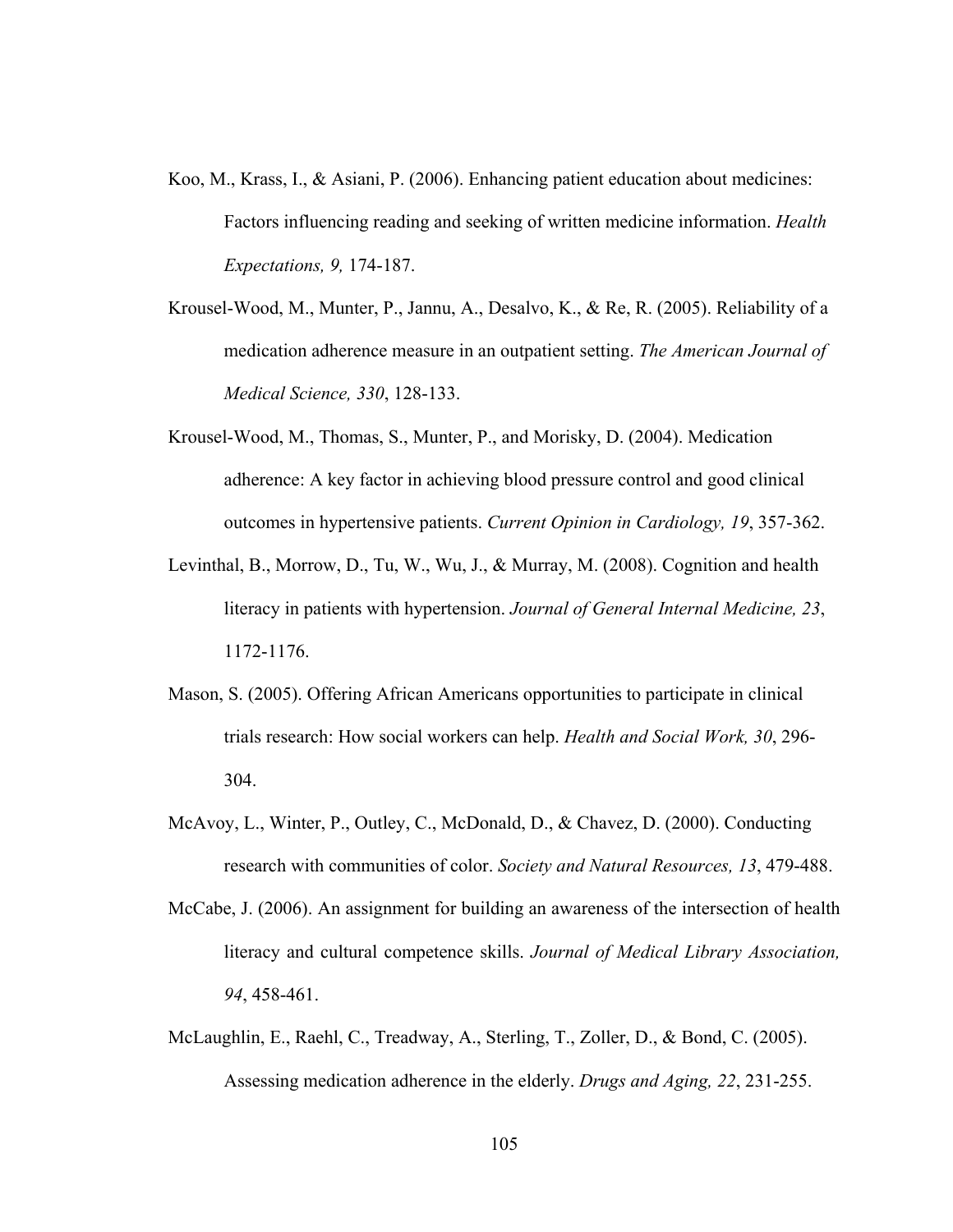- Mertler, C., & Vannatta, R. (2005). *Advanced and multivariate statistical methods: Practical application and interpretation (3rd ed.).* California: Pyrczak Publishing.
- Mika, V. S., Kelly, P. J., Price, M. A., Franquiz, M., & Villarreal. (2005). The ABCs of health literacy. *Family Community Health, 28*, 351-357.
- Monachos, C. (2007). Assessing and addressing low health literacy among surgical patients. *AORN, 86*, 373-383.
- Moore, L., & Miller, M. (1999). Initiating research with doubly vulnerable populations. *Journal of Advanced Nursing, 30*, 1034-140.
- Morrow, D., Clark, D., Tu, W., Wu, J., Weiner, M., Steinly, D., & Murray, M. (2006). Correlates of health literacy in patients with chronic heart failure. *The Gerontologist, 46*, 669-676.
- Mullins, C., Blatt, L., Gbarayor, C., Yang, H., & Baquet, C. (2005). Health disparities: A barrier to high-quality care. *American Journal of Health-System Pharmacist, 62,* 1873-1872.
- Munro, B. (2001). *Statistical methods for health care research (4th ed.).* Philadelphia, PA: Lippincott Williams and Wilkins.
- National Assessment of Adult Literacy (NAAL, 2006). *Health literacy.* Retrieved from http://nces.ed.gov/NAAL/index.asp?file+Assessmentof/HealthLiteracy.asp
- National Center for Education Statistics (NCES, 2003a). *Defining and measuring literacy.* Retrieved from http://nces.ed.gov/naal/defining/defining.asp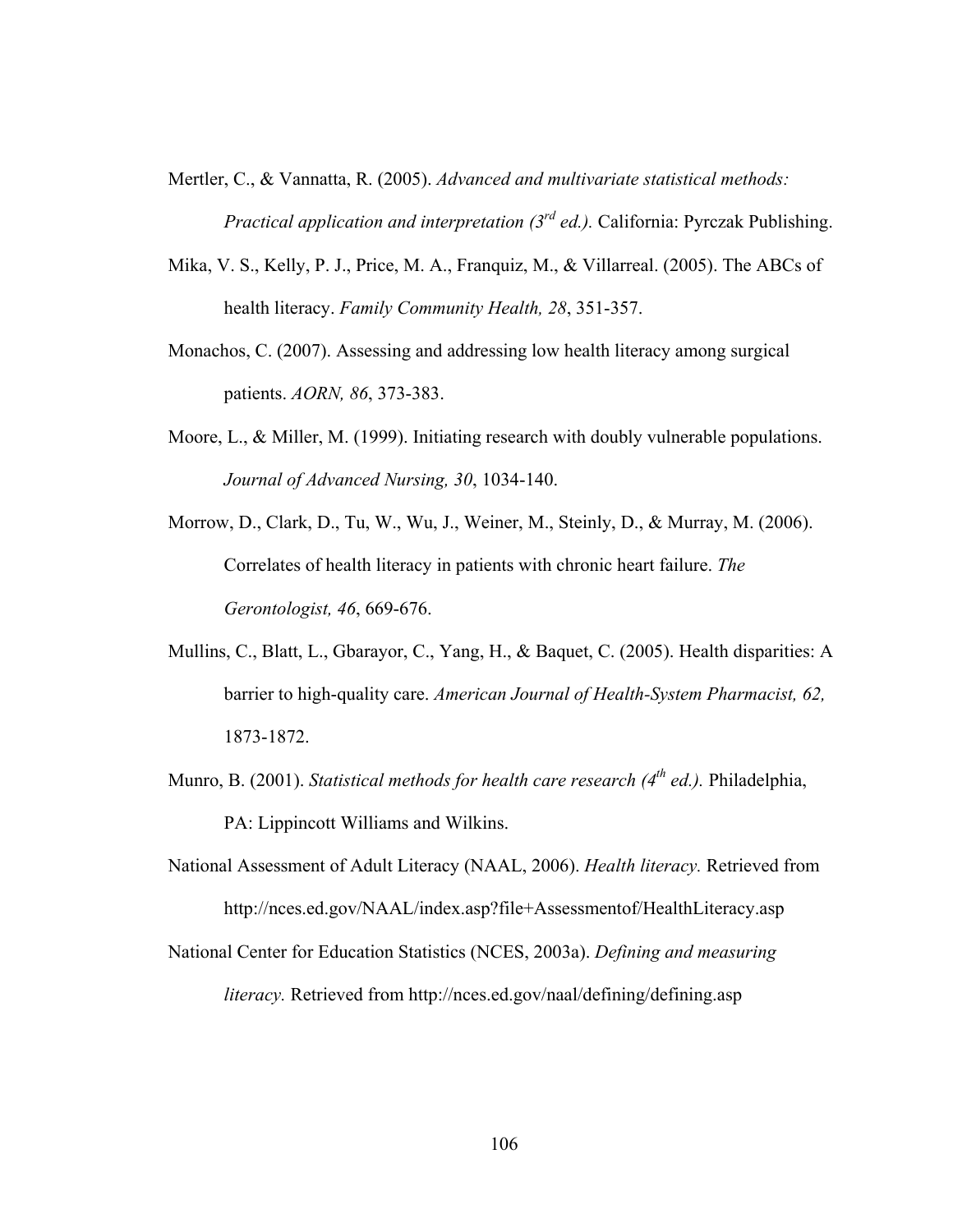National Center for Education Statistics (NCES, 2003b). *The 1992 National Adult Literacy Survey: Overview.* Retrieved from http://nces.ed.gov/naal/design/about92.asp

- Osborn, C., Weiss, B., Davis, T., Skripkauskas, S., Rodrigue, C., Bass, P., & Wolf, M. (2007). Measuring adult literacy in health care: Performance of the newest vital sign. *American Journal of Health Behavior, 31,* S36-S46.
- Osterberg, L., & Blaschke, T. (2005). Drug therapy: Adherence to medication. *New England Journal of Medicine, 353*, 487-497.
- Paasche-Orlow, M., Cheng, D., Palepu, A., Meli, S., Faber, V., & Samet, J. (2006). Health literacy, antiretroviral adherence, and HIV-RNA suppression: A longitudinal perspective. *Journal of General Internal Medicine, 21,* 835-840.
- Paasche-Orlow, M., Parker, R., Gazmarian, J., Nielsen-Bohlman, L., & Rudd, R. (2005). The prevalence of limited health literacy. *The Journal of General Internal Medicine, 20,* 175-184.
- Paasche-Orlow, M., Parker, R., Gazmarian, J., Nielsen-Bohlman, L., & Rudd, R. (2006). How healthcare systems can begin to address the challenge of limited literacy. *The Journal of General Internal Medicine, 21,* 884-887.
- Paasche-Orlow, M., Schillinger, D., Green, S., & Wagner, E. (2006). How health care systems can begin to address the challenge of limited literacy. *Journal of General Internal Medicine, 21,* 884-887.
- Paasche-Orlow, M., & Wolf, M. (2007). The causal pathways linking health literacy to health outcomes. *American Journal of Health Behavior, 31*, S19-S26.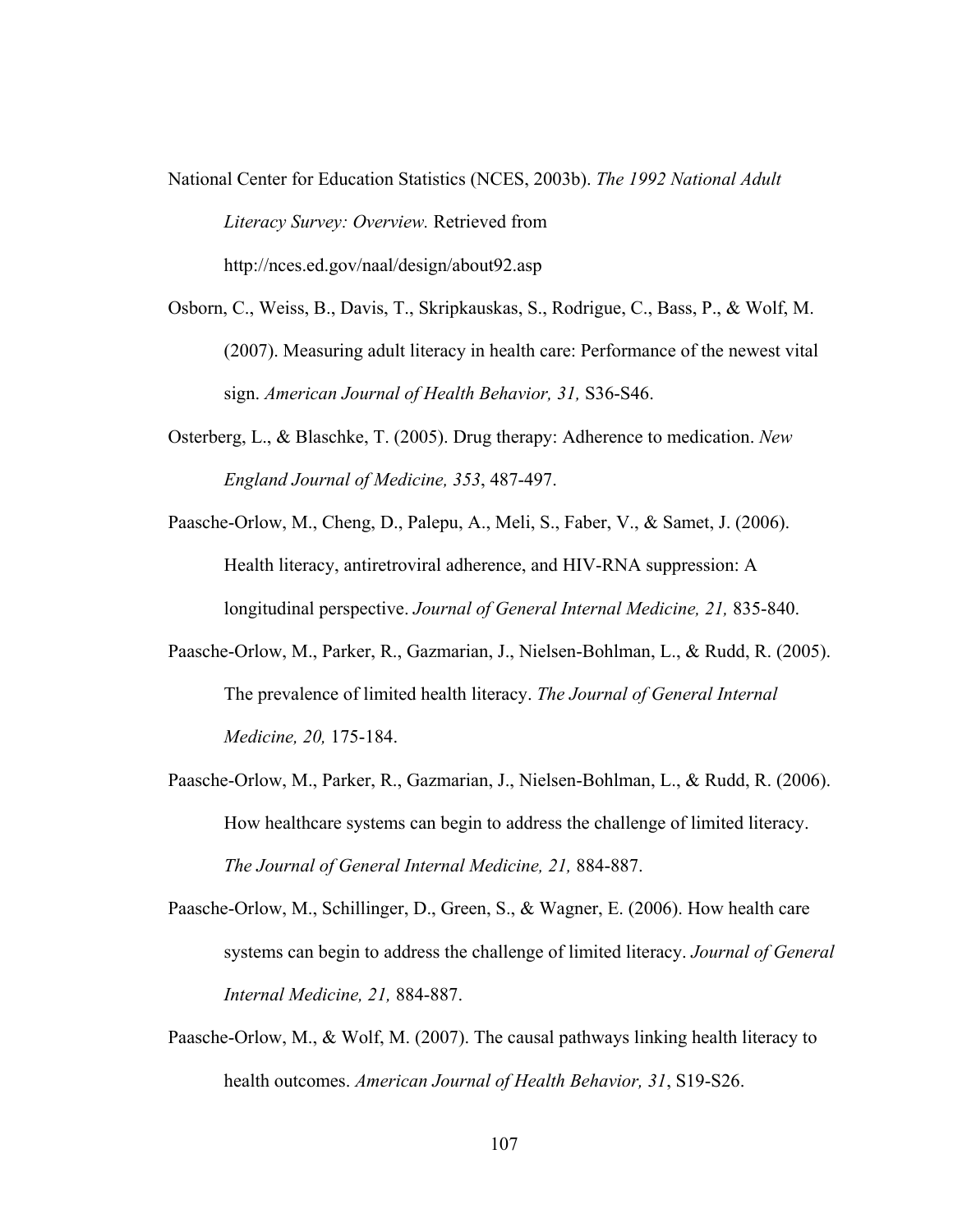- Pawlak, R. (2005). Economic considerations of health literacy. *Nursing Economics, 23*, 173-180.
- Peters, R. (2004). Racism and hypertension among African Americans. *Western Journal of Nursing Research, 26,* 612-631.
- Rosenthal, M., Socolar, R., DeWalt, D., Pignone, M., Gerrett, J., & Margolis, P. (2007). Parents with low literacy report higher quality of parent-provider relationships in a residency clinic. *Ambulatory Pediatrics, 7*, 51-55.
- Safeer, R., & Keenan, J. (2005). Health literacy: The gap between physicians and patients. *American Family Physician, 72*, 463-468.
- Schloman, B. F. (2004). Health literacy: A key ingredient for managing personal health. *Online Journal of Issues in Nursing 9*. Retrieved from http://www.nursingworld.org/ojin/infocol/info\_13.htm#Doak
- Schneider, R., Castillo-Richmond, A., Alexander, C., Meyers, H., Kaushik, V., Norris, K., Haney, C., Rainforth, M., Calderon, R., & Nidich, S. (2001). Behavioral treatment of hypertensive heart disease in African Americans: Rationale and design of a randomized controlled trial. *Behavioral Medicine, 27*, 83-95.
- Schoenberg, N. (1997). A convergence of health beliefs: An "ethnography of adherence" of African American Rural Elders with hypertension. *Human Organization, 56*, 174-181.
- Smith, Y., Johnson, A., Newman, L., Greene, A., Johnson, T., & Rogers, J. (2007). Perceptions of clinical research participation among African American women. *Journal of Women's Health, 16*, 423-428.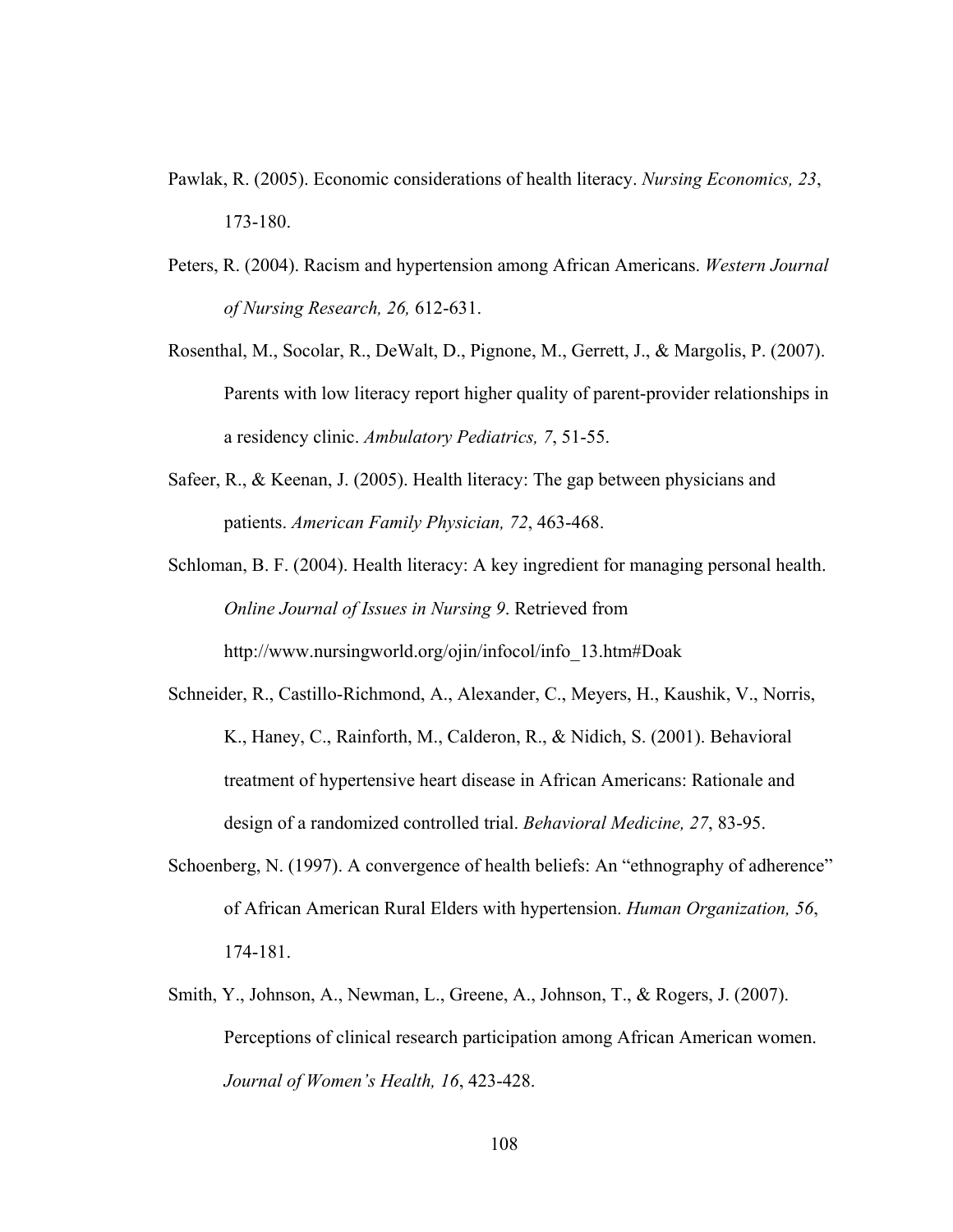- Soper, D. (2009). *The Free Statistics Calculators Website*. Online Software. Retrieved from http://www.danielsoper.com/statcalc/
- Soumerai, S., Pierre-Jacques, M., Zhang, F., Ross-Degnan, D., Adams, A., Gurwitz, J., Adler, G., & Safran, D. (2006). Cost-related medication nonadherence among elderly and disabled Medicare beneficiaries. *Archives of Internal Medicine, 166*, 1829-1835.
- Speros, C. (2005). Health literacy: Concept analysis. *Journal of Advanced Nursing, 50*, 633-640.
- Sudore, R., Mehta, K., Simonsick, E., Harris, T., Newman, A., Satterfield, S., et al. (2006). Limited health literacy in older people and disparities in health and healthcare access. *The American Geriatrics Society, 54*, 770-776.
- Szromba, C. (2000). An evolving picture: Hypertension in African-Americans. *Nephrology Nursing Journal, 27*, 77-80.
- Tabachnick, B., & Fidell, L. (2007). *Using Multivariate Statistics (5th ed.).* Boston: Allyn and Bacon.
- Thomson, G. (1997). Discrimination in healthcare. *Annals of Internal Medicine, 126*, 910-912.
- U.S. Census Bureau (2008). *Income, Poverty, and Health Insurance Coverage in the United States: 2007*. Retrieved from http://www.census.gov./prod/2008pubs/p60- 235.pdf
- U.S. Department of Health and Human Services (USDHHS, 2000): *Healthy People 2010 (Conference Edition, in Two Volumes).* Washington, DC: January 2000.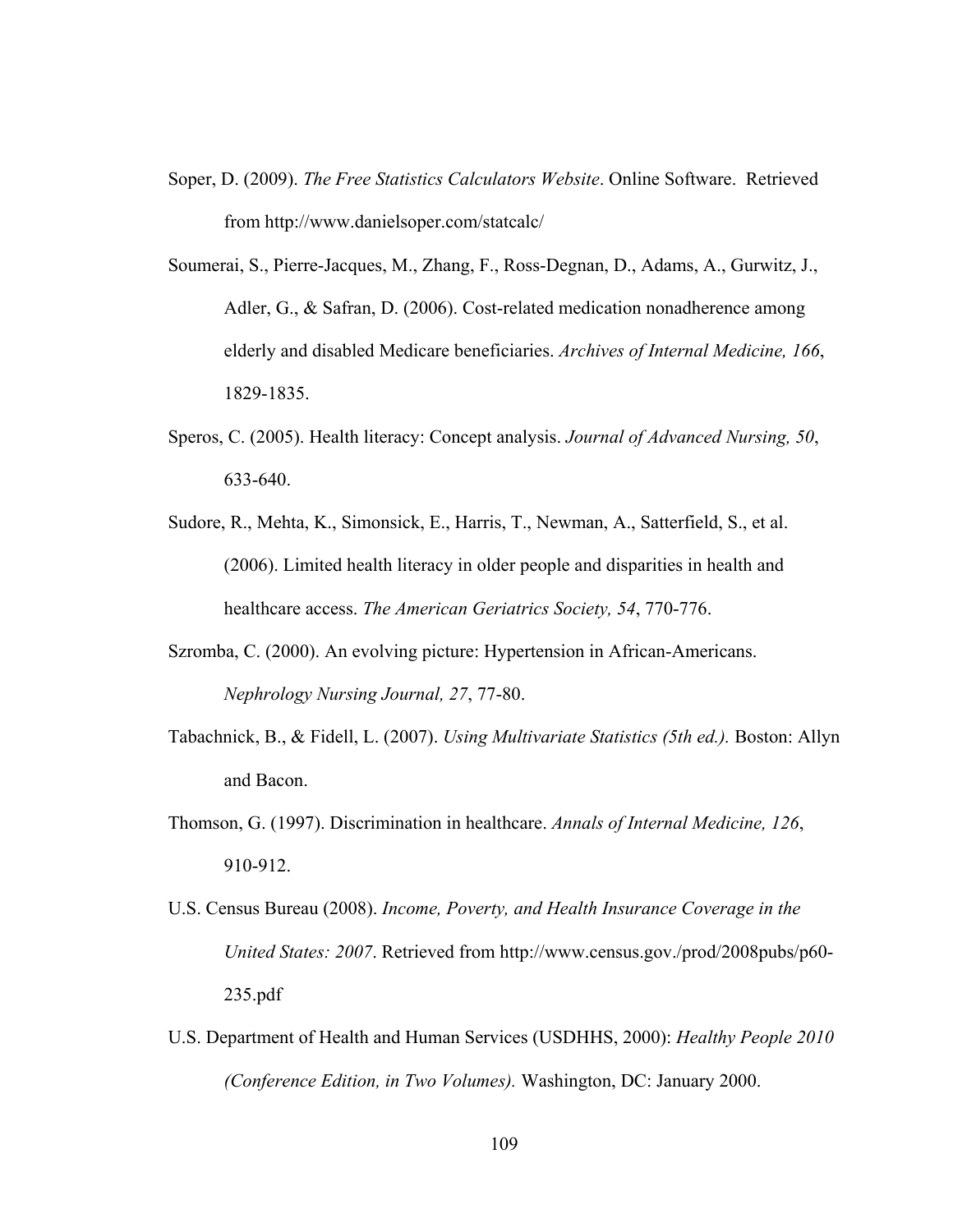- Van Servellen, G., Brown, J., Lombardi, E., & Herrera, G. (2003). Health literacy in low-income Latino men and women receiving antiretroviral therapy in community-based treatment centers. *AIDS Patient Care and STDs, 17*, 283-298.
- Venezky, R. L. (1990). *Toward defining literacy*. Newark, DE: International Reading Association.
- von Wagner, C., Steptoe, A., Wolf, M., & Wardle, J. (2009). Health literacy and health actions: A review and a framework from health psychology. *Health Education and Behavior, 36*, 860-877.
- Willis, A. (1997). Focus on research: Historical considerations. *Language Arts, 74*, 387- 397.
- Wilson, F., Racine, E., Tekieli, V. & Williams, B. (2003). Literacy, readability, and cultural barriers: Critical factors to consider when educating older African Americans about anticoagulation therapy. *Journal of Clinical Nursing, 12*, 275- 282.
- Wolf, M. Gazmararain, J. & Baker, D. (2005). Health literacy and functional health status among older adults. *Archives of Internal Medicine, 165*, 1946-1952.
- Wolf, M., Gazmararian, J., & Baker, D. (2007). Health literacy and health risk behaviors among older adults. *American Journal of Preventive Medicine, 32*, 19-24.
- Wong, C., Mouanoutoua, V., Chen, M., Gray, K., & Tseng, W. (2005). Adherence with hypertension care among Hmong Americans. *Journal of Community Health Nursing, 22*, 143-156.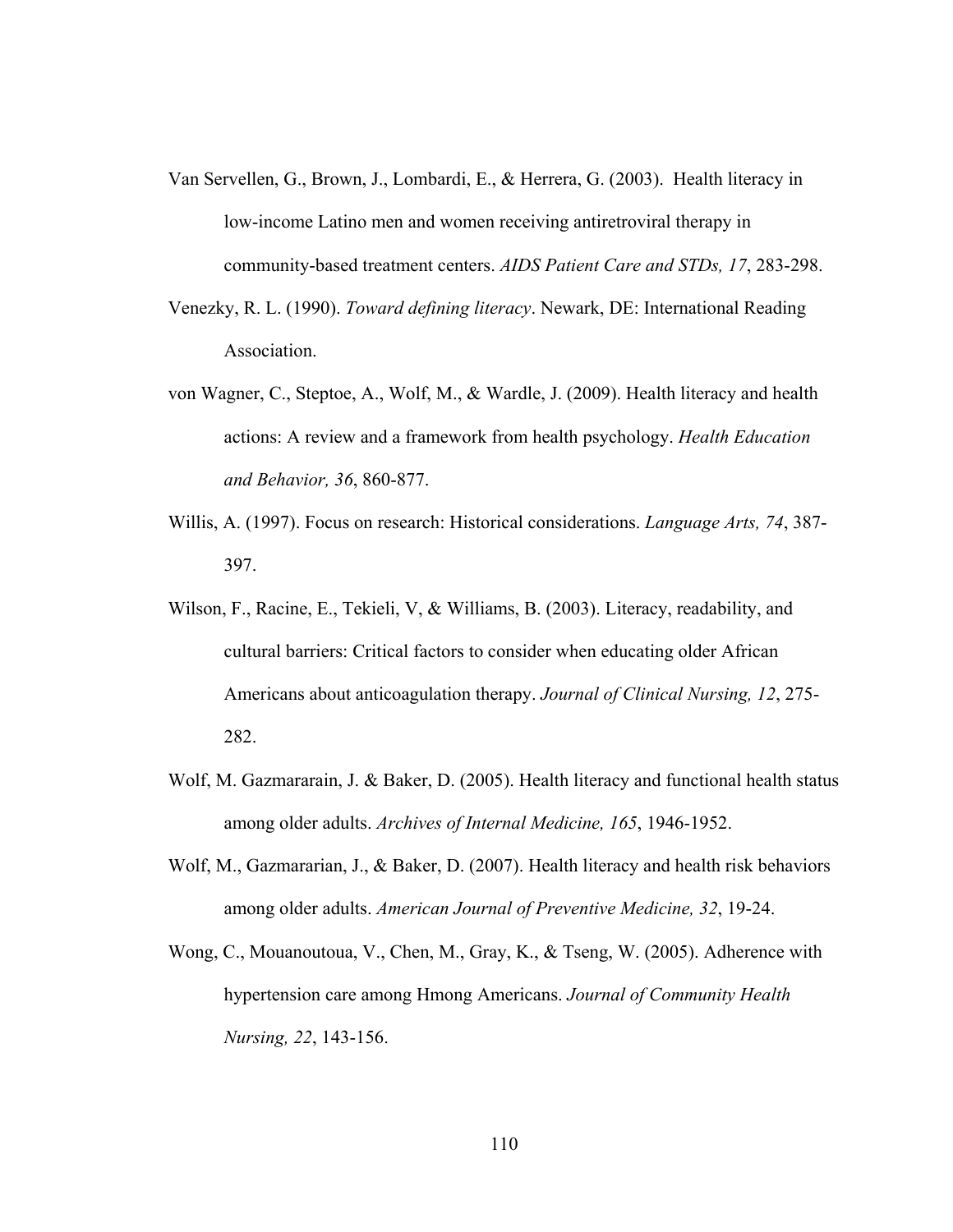World Health Organization (WHO, 1998). *Health care glossary of terms.* Retrieved from http://whqlibdoc.who.int/hq/1998/WHO\_HPR\_HEP\_98.1.pdf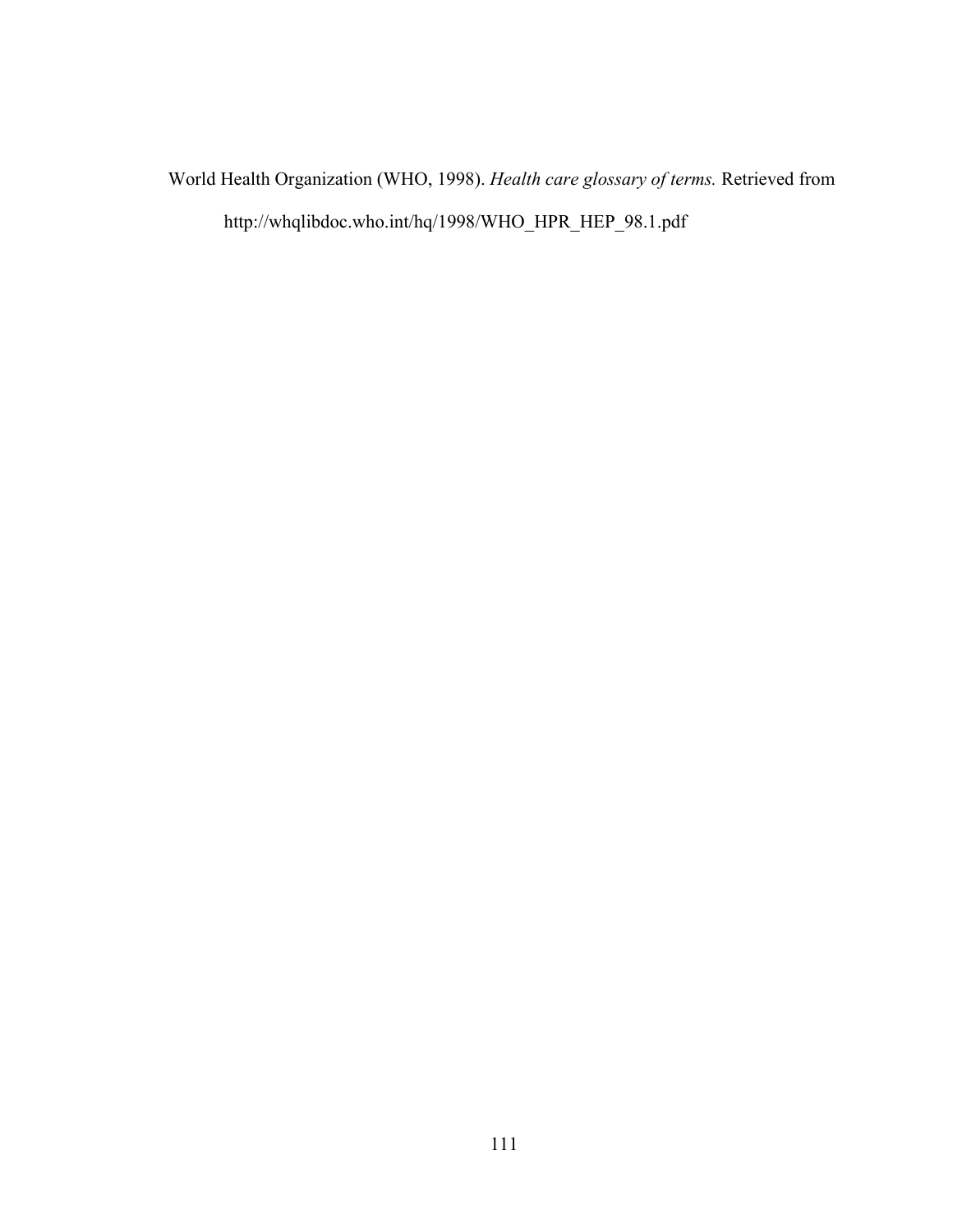# APPENDIX A

#### ACTUAL PRECEDE-PROCEED PLANNING MODEL

#### **PRECEDE**



#### **PROCEED**

**Glanz, Rimer, & Lewis (2002); Green & Kreuter (2005)** 

**Evaluation**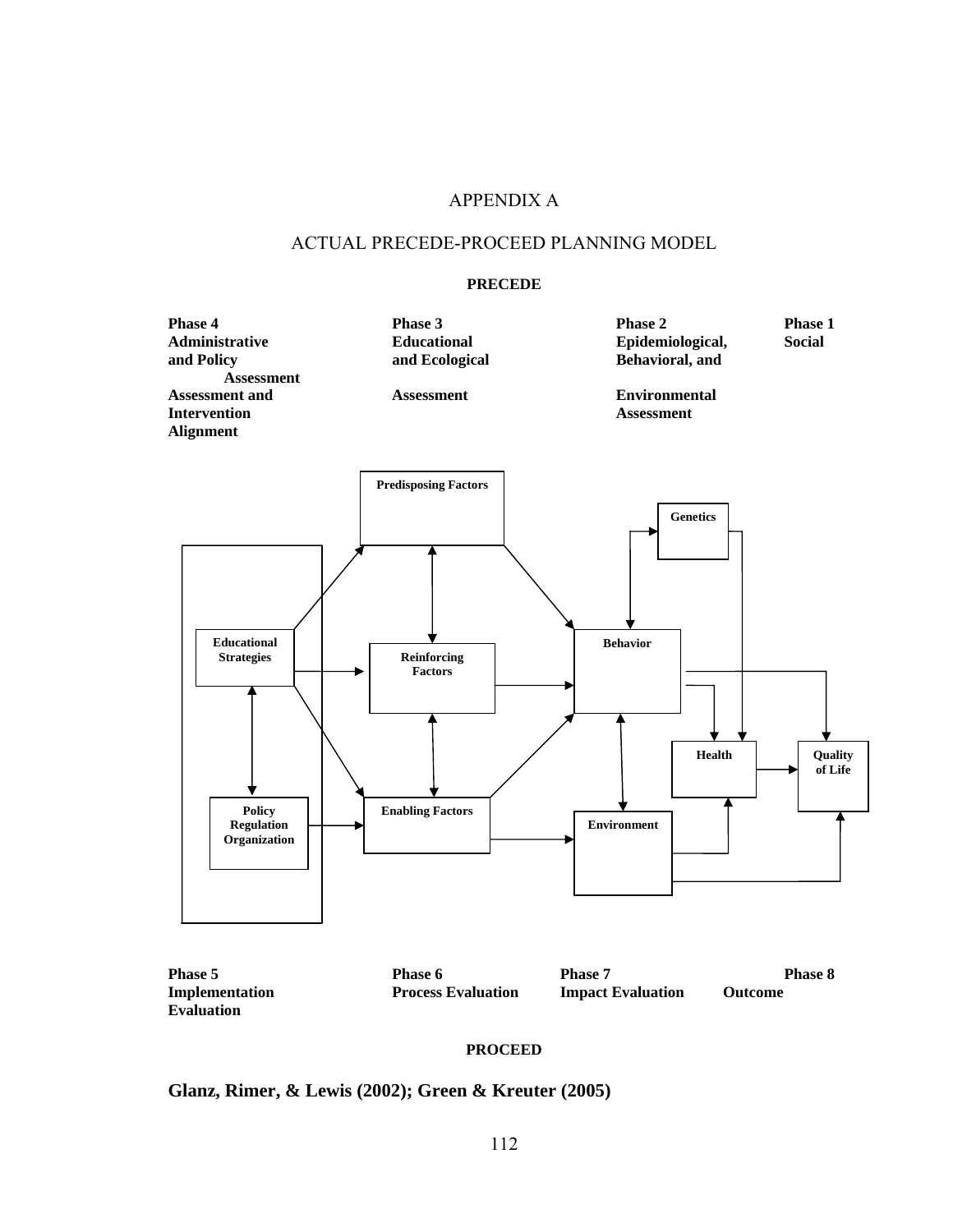## APPENDIX B

# MODIFIED STUDY PRECEDE-PROCEED PLANNING MODEL #1



#### **PRECEDE**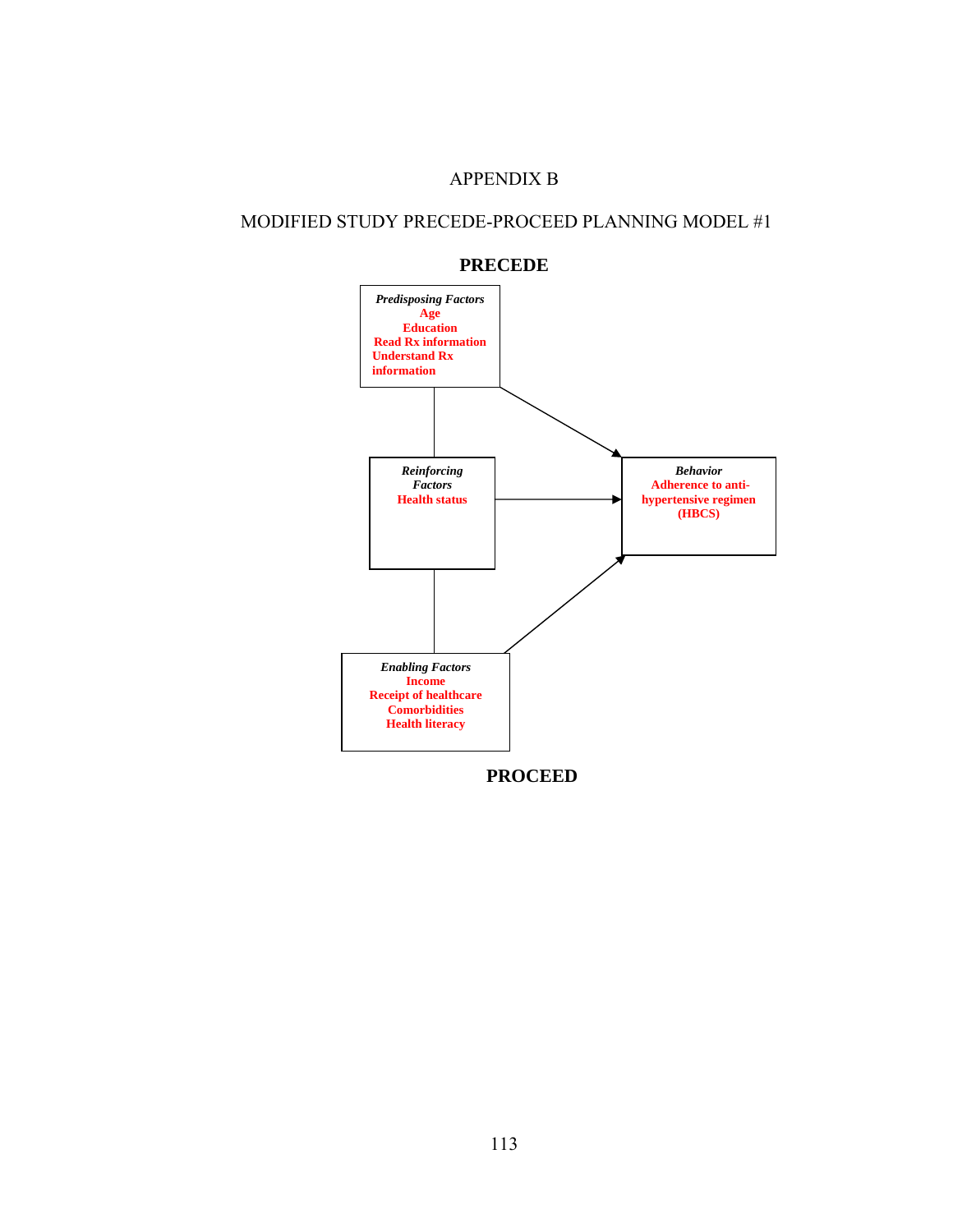## APPENDIX C

# MODIFIED STUDY PRECEDE-PROCEED PLANNING MODEL #2





**PROCEDE**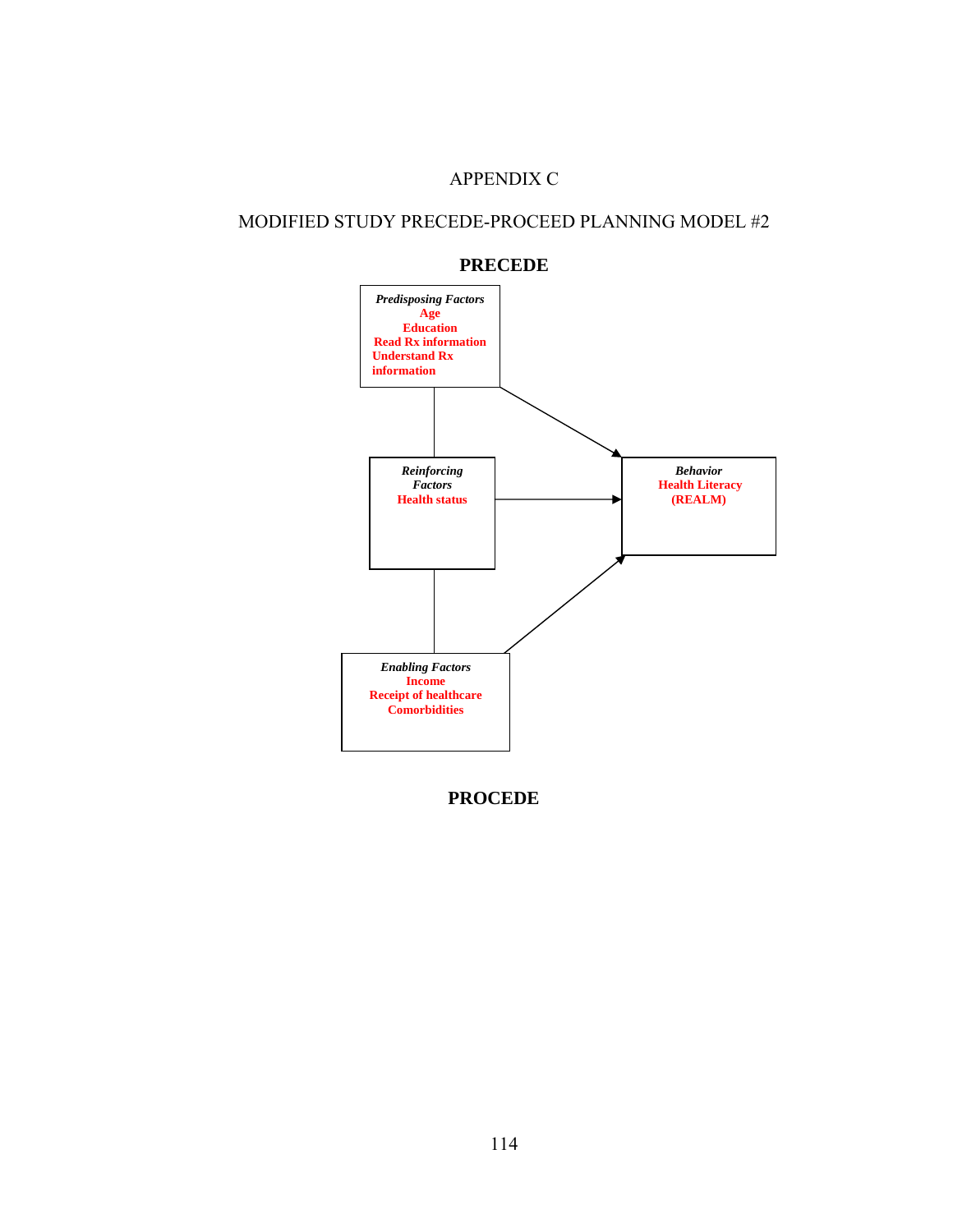# APPENDIX D

# REALM

# **R**APID **E**STIMATE OF **A**DULT **L**ITERACY IN **M**EDICINE (REALM)©

Terry Davis, PhD · Michael Crouch, MD · Sandy Long, PhD

| Patient Name/<br>Subject# | Date of Birth                                                                                                                                                                                                                              | Ranking<br>Level:<br>Grade<br>Completed |
|---------------------------|--------------------------------------------------------------------------------------------------------------------------------------------------------------------------------------------------------------------------------------------|-----------------------------------------|
| Date                      | Clinic Communication of the communication of the communication of the communication of the communication of the communication of the communication of the communication of the communication of the communication of the commu<br>Examiner |                                         |
| List 1                    | List 2                                                                                                                                                                                                                                     | List 3                                  |
| fat                       | fatigue                                                                                                                                                                                                                                    | allergic                                |
| flu                       | pelvic                                                                                                                                                                                                                                     | menstrual                               |
| pill                      | jaundice                                                                                                                                                                                                                                   | testicle                                |
| dose                      | infection                                                                                                                                                                                                                                  | colitis                                 |
| eye                       | exercise<br>$\overline{\phantom{a}}$                                                                                                                                                                                                       | emergency                               |
| stress                    | behavior                                                                                                                                                                                                                                   | medication                              |
| smear                     | prescription                                                                                                                                                                                                                               | occupation                              |
| nerves                    | notify                                                                                                                                                                                                                                     | sexually                                |
| germs                     | gallbladder                                                                                                                                                                                                                                | alcoholism                              |
| meals                     | calories                                                                                                                                                                                                                                   | irritation                              |
| disease                   | depression                                                                                                                                                                                                                                 | constipation                            |
| cancer                    | miscarriage                                                                                                                                                                                                                                | gonorrhea                               |
| caffeine                  | pregnancy                                                                                                                                                                                                                                  | inflammatory                            |
| attack                    | arthritis                                                                                                                                                                                                                                  | diabetes                                |
| kidney                    | nutrition                                                                                                                                                                                                                                  | hepatitis                               |
| hormones                  | menopause                                                                                                                                                                                                                                  | antibiotics                             |
| herpes                    | appendix                                                                                                                                                                                                                                   | diagnosis                               |
| seizure                   | abnormal                                                                                                                                                                                                                                   | potassium                               |
| bowel                     | syphilis                                                                                                                                                                                                                                   | anemia                                  |
| asthma                    | hemorrhoids                                                                                                                                                                                                                                | obesity                                 |
| rectal                    | nausea                                                                                                                                                                                                                                     | osteoporosis                            |
| incest                    | directed                                                                                                                                                                                                                                   | impetigo                                |
|                           |                                                                                                                                                                                                                                            | <b>SCORE</b>                            |
|                           |                                                                                                                                                                                                                                            | List 1                                  |
|                           |                                                                                                                                                                                                                                            | List 2                                  |

List  $3$ 

Raw<sup>1</sup> Score\_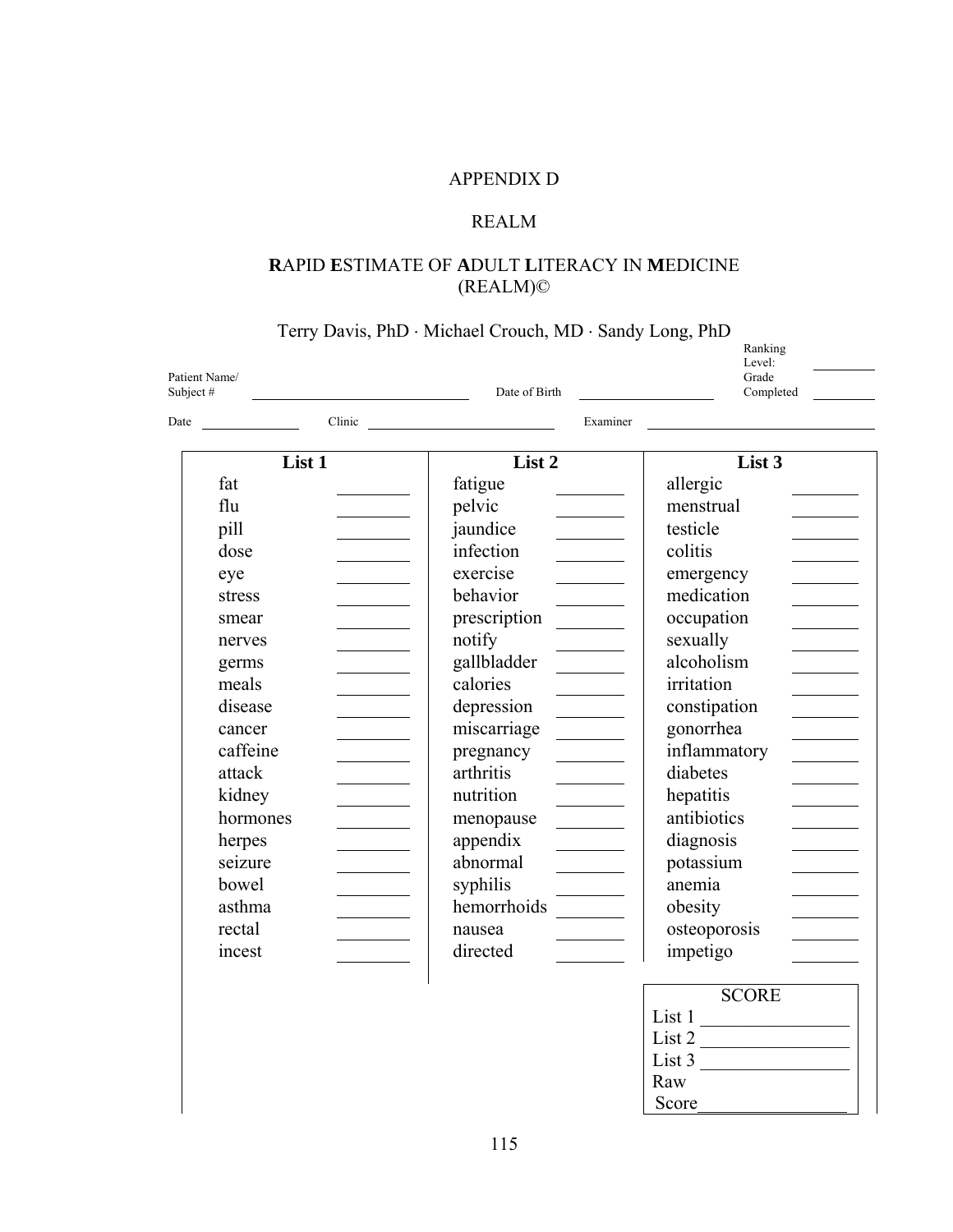# APPENDIX E

# **HBCS**

| <b>Hill Bone HBP Compliance Scale</b> |                                                                                                       |                          | ID#                 |                     |                    |
|---------------------------------------|-------------------------------------------------------------------------------------------------------|--------------------------|---------------------|---------------------|--------------------|
|                                       | (Please check the box that best fits your response)                                                   | None of<br>the time      | Some of<br>the time | Most of<br>the time | All of<br>the time |
| 1.                                    | How often do you forget to take your medicine?                                                        | $\Box$                   | Ш                   | $\Box$              |                    |
|                                       | 2. How often do you decide not to take your<br>HBP medicine?                                          | $\overline{\phantom{a}}$ | $\Box$              | Ш                   |                    |
|                                       | 3. How often do you eat salty food?                                                                   | $\mathbf{L}$             | $\Box$              | $\Box$              |                    |
| 4.                                    | How often do you shake salt on your food before<br>you eat it?                                        | Ш                        | Ш                   | Ц                   | $\mathbf{L}$       |
| 5.                                    | How often do you eat fast food?                                                                       | $\Box$                   | $\Box$              | $\Box$              | Ш                  |
| 6.                                    | How often do you make the next appointment<br>before you leave the doctor's office?                   |                          | $\Box$              | Ш                   |                    |
| 7.                                    | How often do you miss scheduled appointments?                                                         | $\mathbf{L}$             | Ш                   | $\Box$              |                    |
|                                       | 8. How often do you forget to get prescriptions filled? $\square$                                     |                          | $\Box$              | $\Box$              | Ш                  |
| 9.                                    | How often do you run out of HBP pills?                                                                | $\vert \ \ \vert$        | $\Box$              | Ш                   | $\Box$             |
|                                       | 10. How often do you skip your HBP medicine before<br>you go to the doctor?                           | П                        | П                   | П                   | $\mathbf{L}$       |
|                                       | 11. How often do you miss taking your HBP pills<br>when you feel better?                              | Н                        | $\Box$              | $\mathbf{L}$        | $\Box$             |
|                                       | 12. How often do you miss taking your HBP pills<br>when you feel sick?                                |                          | $\mathbf{L}$        | $\Box$              |                    |
|                                       | 13. How often do you take someone else's HBP pills?                                                   | $\Box$                   | $\mathbf{L}$        |                     |                    |
|                                       | 14. How often do you miss taking your HBP pills<br>when you are careless?<br>HBP= high blood pressure |                          | $\mathbf{L}$        | $\vert \ \vert$     |                    |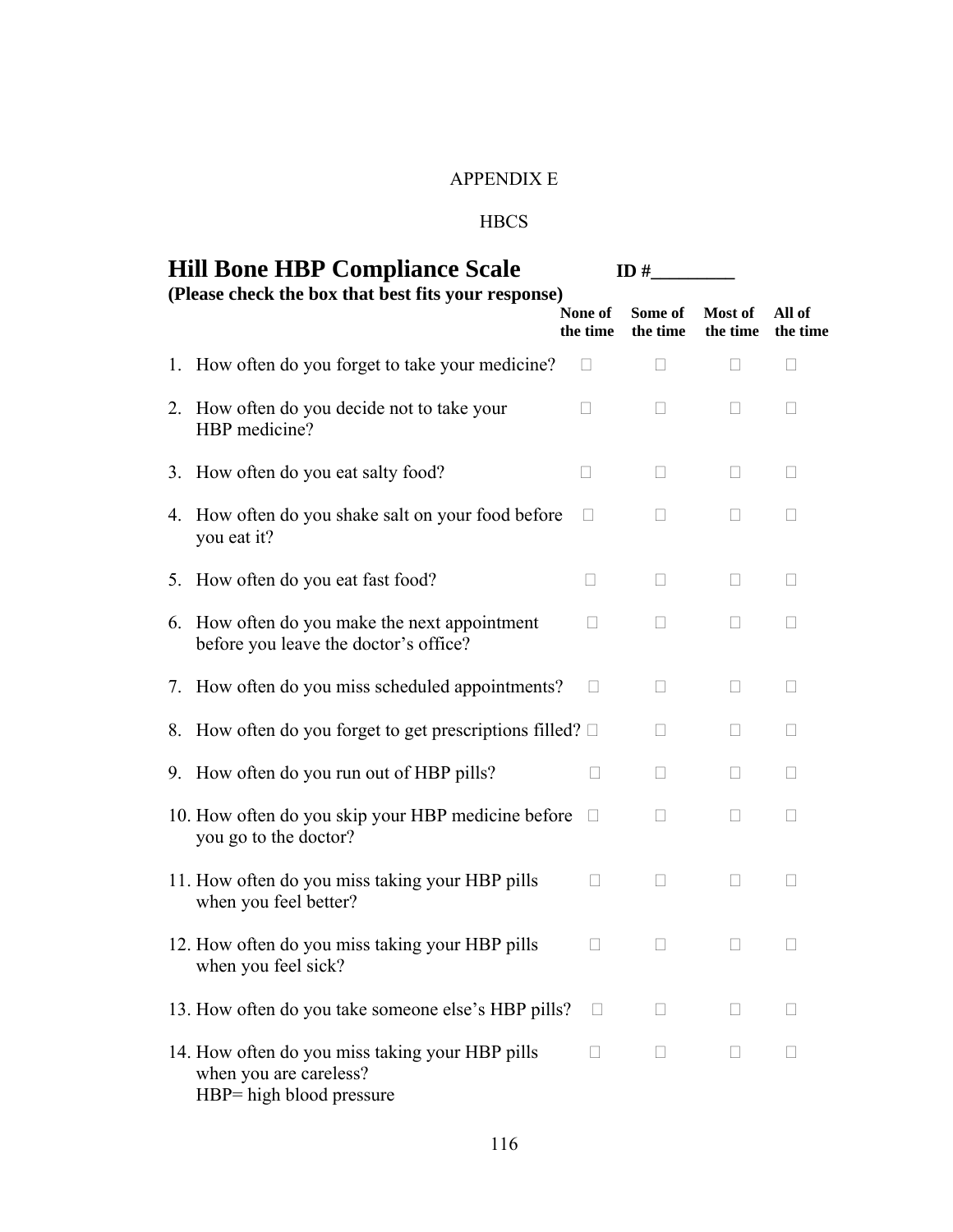APPENDIX F

FLYER

# **Do You Have High Blood Pressure?**



**If you are at least 50 years of age or older, African-American (Black), and have High Blood Pressure, your participation is requested to participate in a research study being conducted by researchers at the University of North Carolina at Greensboro. You will be asked to complete 3 worksheets that ask questions about your blood pressure, your medication, and about your understanding of health care instructions. The results from the worksheets will assist healthcare providers in determining things that interfere with managing your blood pressure. The worksheets take about 15-30 minutes to complete. You will receive a Wal-Mart gift card in the amount of \$10 for your time. For more information, please call Racquel Ingram (RN) at (336) 480-1134.**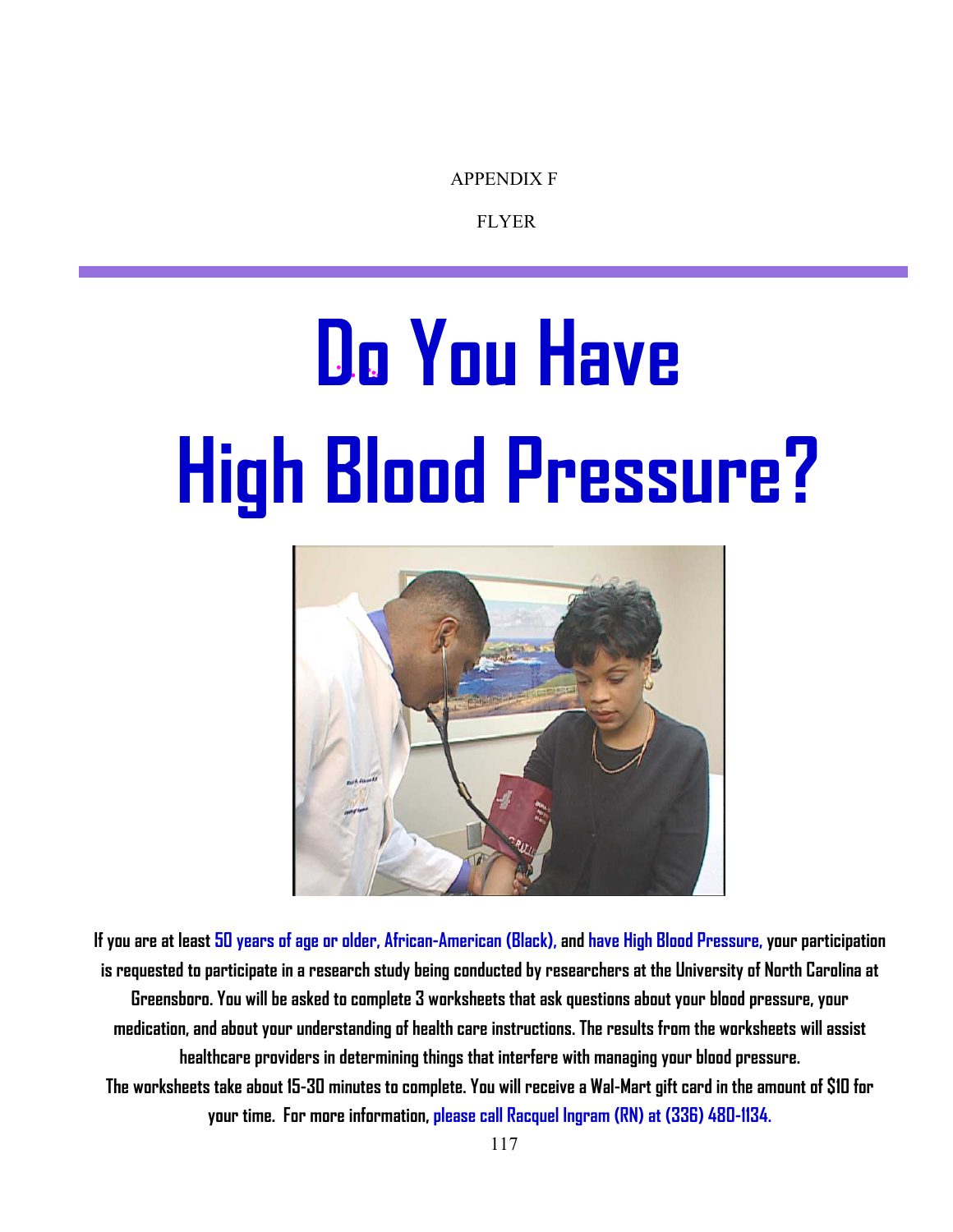## APPENDIX G

## PILOTED DEMOGRAPHIC QUESTIONNAIRE

# **Demographic Survey - African Americans with Hypertension ID#** \_\_\_\_\_\_\_\_\_\_

Please fill in the information requested by writing in the answer or placing a check next to the answer that best describes you.

- 1. How old are you?
- 2. What is the highest level of education you completed? Less than  $8^{th}$  grade 8th grade level\_\_\_\_\_\_\_\_\_\_\_\_\_\_\_ Less than  $12^{\text{th}}$  grade\_  $12^{th}$  grade or GED equivalent Technical or trade\_\_\_\_\_\_\_\_\_\_\_\_\_ Community college\_\_\_\_\_\_\_\_\_\_\_ University or college\_\_\_\_\_\_\_\_\_\_
- 3. What is your marital status? Married\_\_\_\_\_\_\_\_\_\_\_\_ Single\_\_\_\_\_\_\_\_\_\_\_\_\_ Widow<sub>w</sub> Live with mate
- 4. Who do you live with?
	- I live alone I live with husband/wife/mate I live with another family member(s) Please specify the family member(s) you live with  $\Box$
- 5. What community or subdivision do you live in?\_\_\_\_\_\_\_\_\_\_\_\_\_\_\_\_\_\_\_\_\_\_\_\_\_\_\_\_\_\_\_\_\_\_\_\_\_\_\_\_\_\_\_
- 6. What is your current work status? Full-time  $(40 + \text{hours per week})$ Part-time (less than 40 hours per week) I don't work at this time Retired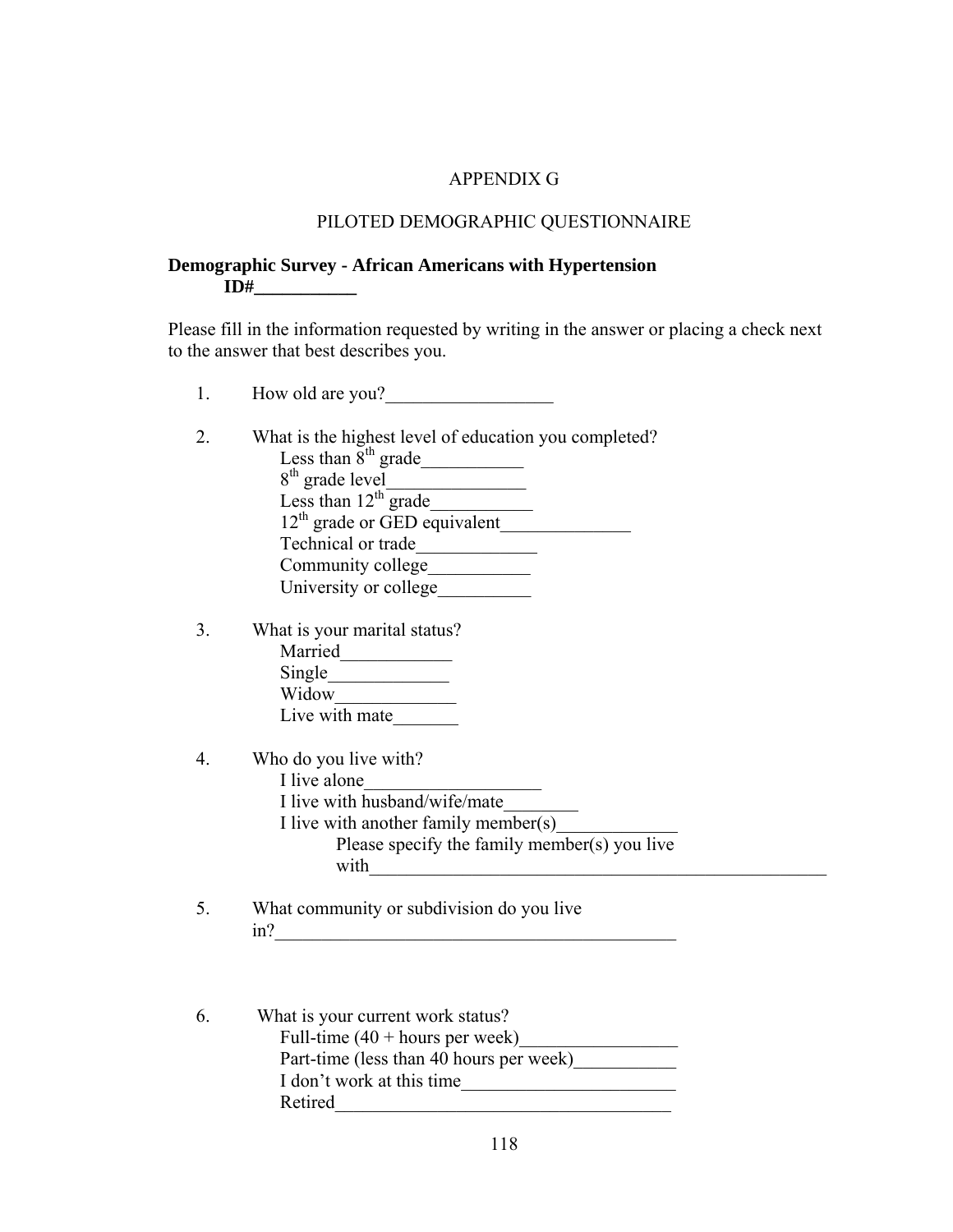| 7. | What is the total yearly income in your family? |
|----|-------------------------------------------------|
|    | 0-9,999                                         |
|    | 10,000-19,999                                   |
|    | 20,000-29,999                                   |
|    | 30,000-39,999                                   |
|    | 40,000-40,999                                   |
|    | 50,000-50,999                                   |
|    | Above 60,000                                    |
|    |                                                 |

- 8. Do you consider your health to be: Excellent\_\_\_\_\_\_\_\_\_\_\_\_\_\_\_\_\_\_\_  $Good$   $\qquad \qquad \qquad$ Fair\_\_\_\_\_\_\_\_\_\_\_\_\_\_\_\_\_\_\_\_\_\_\_\_ Poor
- 9. What kind of health insurance do you have? None\_\_\_\_\_\_\_\_\_\_\_\_\_\_\_\_\_\_\_\_\_\_\_\_\_\_\_\_\_\_\_ Medicaid\_\_\_\_\_\_\_\_\_\_\_\_\_\_\_\_\_\_\_\_\_\_\_\_\_\_\_\_ Medicare\_\_\_\_\_\_\_\_\_\_\_\_\_\_\_\_\_\_\_\_\_\_\_\_\_\_\_\_ Private insurance\_\_\_\_\_\_\_\_\_\_\_\_\_\_\_\_\_\_\_\_\_\_ Other (please specify)\_\_\_\_\_\_\_\_\_\_\_\_\_\_\_\_\_\_
- 10. Where do you go to receive health care? Private physician\_\_\_\_\_\_\_\_\_\_\_\_\_\_\_\_\_\_ Free Clinic\_\_\_\_\_\_\_\_\_\_\_\_\_\_\_\_\_\_\_\_\_\_\_ Health Department\_\_\_\_\_\_\_\_\_\_\_\_\_\_\_\_\_ Emergency Room\_\_\_\_\_\_\_\_\_\_\_\_\_\_\_\_\_\_ Other (please specify)\_\_\_\_\_\_\_\_\_\_\_\_\_\_\_

Thank you for taking the time to answer these questions. Your participation is greatly appreciated.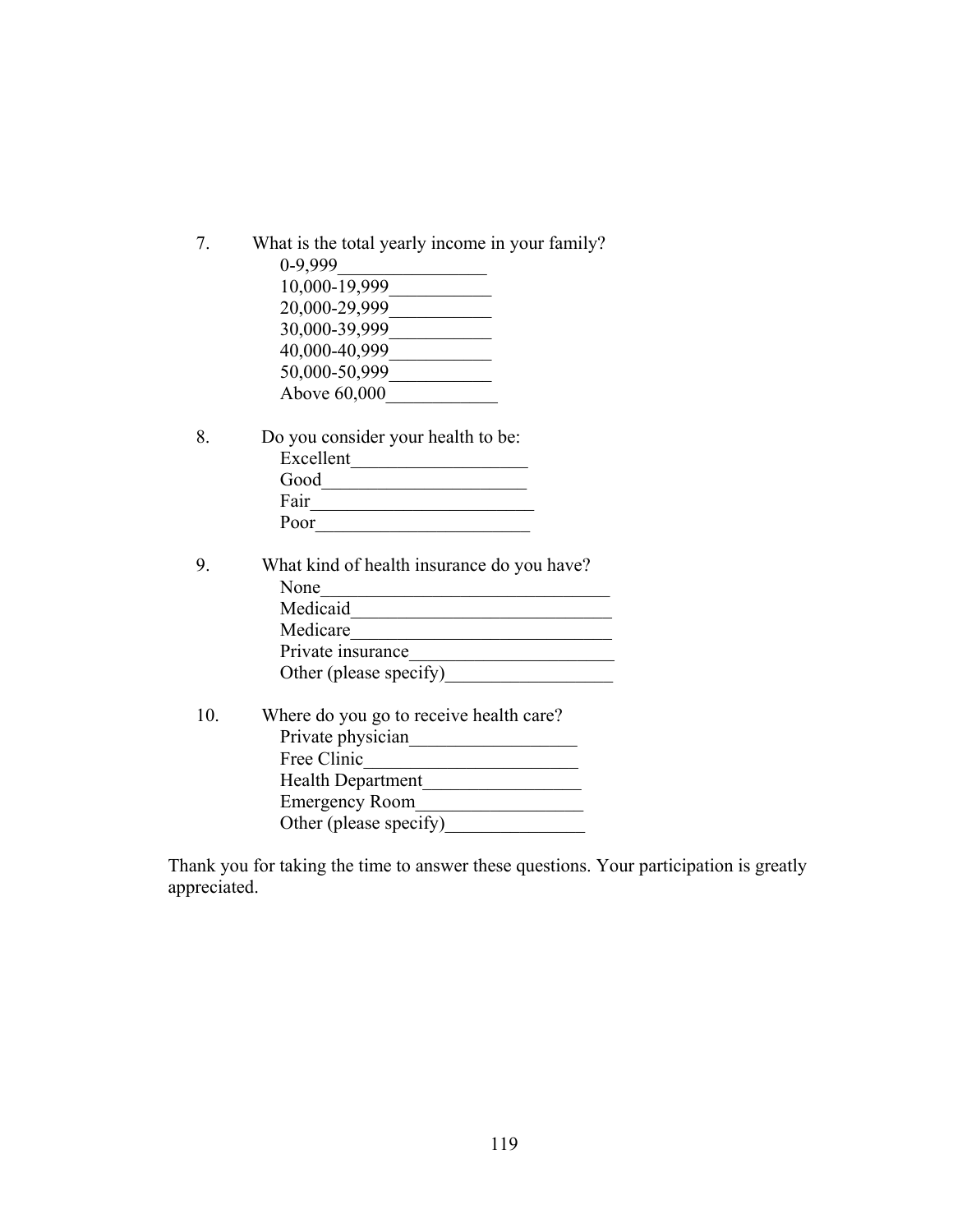#### APPENDIX H

#### FINAL DEMOGRAPHIC QUESTIONNAIRE

## **Final Demographic Questionnaire- African Americans with Hypertension ID#\_\_\_\_\_\_\_\_\_\_\_**

Please fill in the information requested by writing in the answer or placing a check next to the answer that best describes you.

- 1. How old are you?
- 2. What is the highest level of education you completed?

Less than  $8^{th}$  grade  $8<sup>th</sup>$  grade level Less than  $12^{th}$  grade 12th grade or GED equivalent\_\_\_\_\_\_\_\_\_\_\_\_\_\_ Technical or trade (including military)\_\_\_\_\_\_\_\_\_\_\_\_\_ Community college\_\_\_\_\_\_\_\_\_\_\_ University or college\_\_\_\_\_\_\_\_\_\_

3. What is your marital status?

| Married   |  |
|-----------|--|
| Single    |  |
| Widowed   |  |
| Separated |  |
| Divorced  |  |

- 4. Who do you live with?
	- I live alone
	- I live with husband/wife/
	- I live with significant other
	- I live with a friend

 $\overline{a}$ 

I live with another family member(s)

Please specify the family member(s) you live with (i.e. daughter, cousin, grandson, etc.)\_\_\_\_\_\_\_\_\_\_\_\_\_\_\_\_\_\_\_\_\_\_\_\_\_\_\_\_\_\_\_\_\_\_\_

<u> 1989 - Johann Barbara, martin amerikan basar dan basa dan basa dan basa dalam basa dalam basa dalam basa dala</u>

- 5. What community or subdivision do you live in?\_\_\_\_\_\_\_\_\_\_\_\_\_\_\_\_\_\_\_\_\_\_\_\_\_\_\_\_\_\_\_\_\_\_\_\_\_\_\_\_\_\_
- 6. What is your current work status?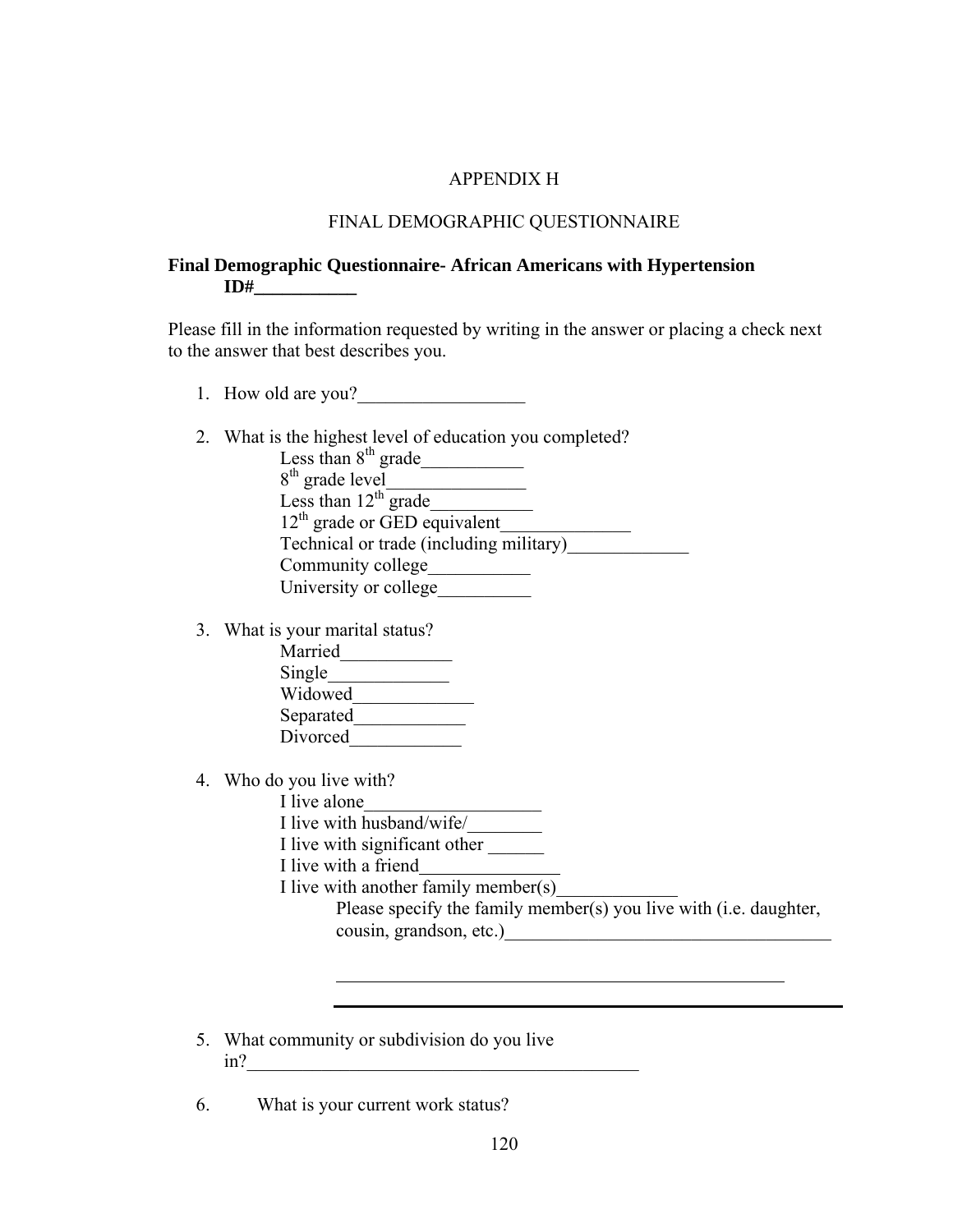|     | Full-time $(40 + hours per week)$                                                                                                 |
|-----|-----------------------------------------------------------------------------------------------------------------------------------|
|     | Part-time (less than 40 hours per week)                                                                                           |
|     |                                                                                                                                   |
|     | Retired                                                                                                                           |
| 7.  | Retired<br>What is the total yearly income in your family?<br>0-9,999                                                             |
|     | $10,000 - 19,999$                                                                                                                 |
|     | 20,000-29,999                                                                                                                     |
|     | 30,000-39,999                                                                                                                     |
|     | $40,000-40,999$                                                                                                                   |
|     | 50,000-50,999                                                                                                                     |
|     | Above 60,000                                                                                                                      |
|     |                                                                                                                                   |
| 8.  | Do you consider your health to be:                                                                                                |
|     | Excellent                                                                                                                         |
|     | Good                                                                                                                              |
|     |                                                                                                                                   |
|     |                                                                                                                                   |
|     |                                                                                                                                   |
| 9.  | What kind of health insurance do you have?                                                                                        |
|     | None<br><u> 1989 - Johann Barbara, martin amerikan basar da</u>                                                                   |
|     | Medicaid<br><u> 1989 - Johann Harry Harry Harry Harry Harry Harry Harry Harry Harry Harry Harry Harry Harry Harry Harry Harry</u> |
|     | Medicare                                                                                                                          |
|     | Medicare<br>Veterans Administration                                                                                               |
|     | Private Insurance                                                                                                                 |
|     |                                                                                                                                   |
|     | Other (please specify)<br><u>University</u>                                                                                       |
|     |                                                                                                                                   |
| 10. | Where do you go to receive health care most of the time?                                                                          |
|     |                                                                                                                                   |
|     |                                                                                                                                   |
|     | Free Clinic                                                                                                                       |
|     | Health Department                                                                                                                 |
|     | Emergency Room                                                                                                                    |
|     | Other (please specify)                                                                                                            |
|     |                                                                                                                                   |
| 11. | How long have you had hypertension (high blood pressure)?                                                                         |
|     |                                                                                                                                   |
|     |                                                                                                                                   |
|     | Five or more years                                                                                                                |
|     |                                                                                                                                   |
|     | 12. How long have you been taking medicine for your high blood pressure?                                                          |
|     | Currently not taking medication________                                                                                           |
|     | Less than two years                                                                                                               |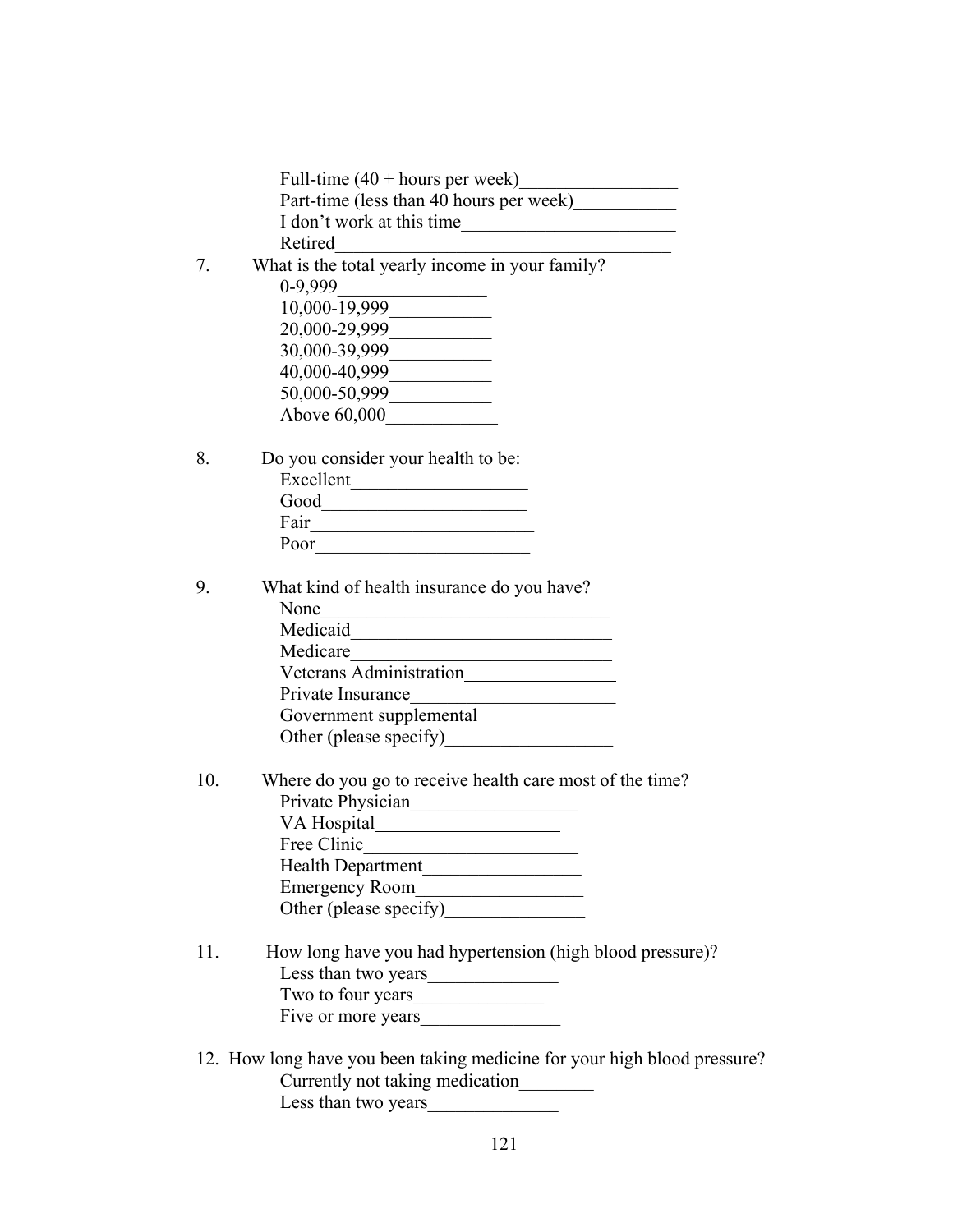Two to four years\_\_\_\_\_\_\_\_\_\_\_\_\_\_ Five or more years

13. How many different medications do you currently take? (please check only one)

| None           |  |
|----------------|--|
| One to two     |  |
| Three to five. |  |
| More than five |  |

 14. How likely are you to read written information about your prescription medicines?

| Not at all       |  |
|------------------|--|
| <b>Sometimes</b> |  |
| Often            |  |

 15. How well do you understand the information provided about your medicine? Not at all Somewhat Very well

| 16. What other health conditions do you have? (check all that apply) |
|----------------------------------------------------------------------|
| History of Stroke or CVA                                             |
| Diabetes                                                             |
| Cancer                                                               |
| High Cholesterol                                                     |
| <b>Thyroid Disorder</b>                                              |
| Poor Circulation (peripheral vascular/arterial disorder)             |
| Kidney or Renal Disorders                                            |
| Other (please specify)                                               |

Thank you for taking the time to answer these questions. Your participation is greatly appreciated.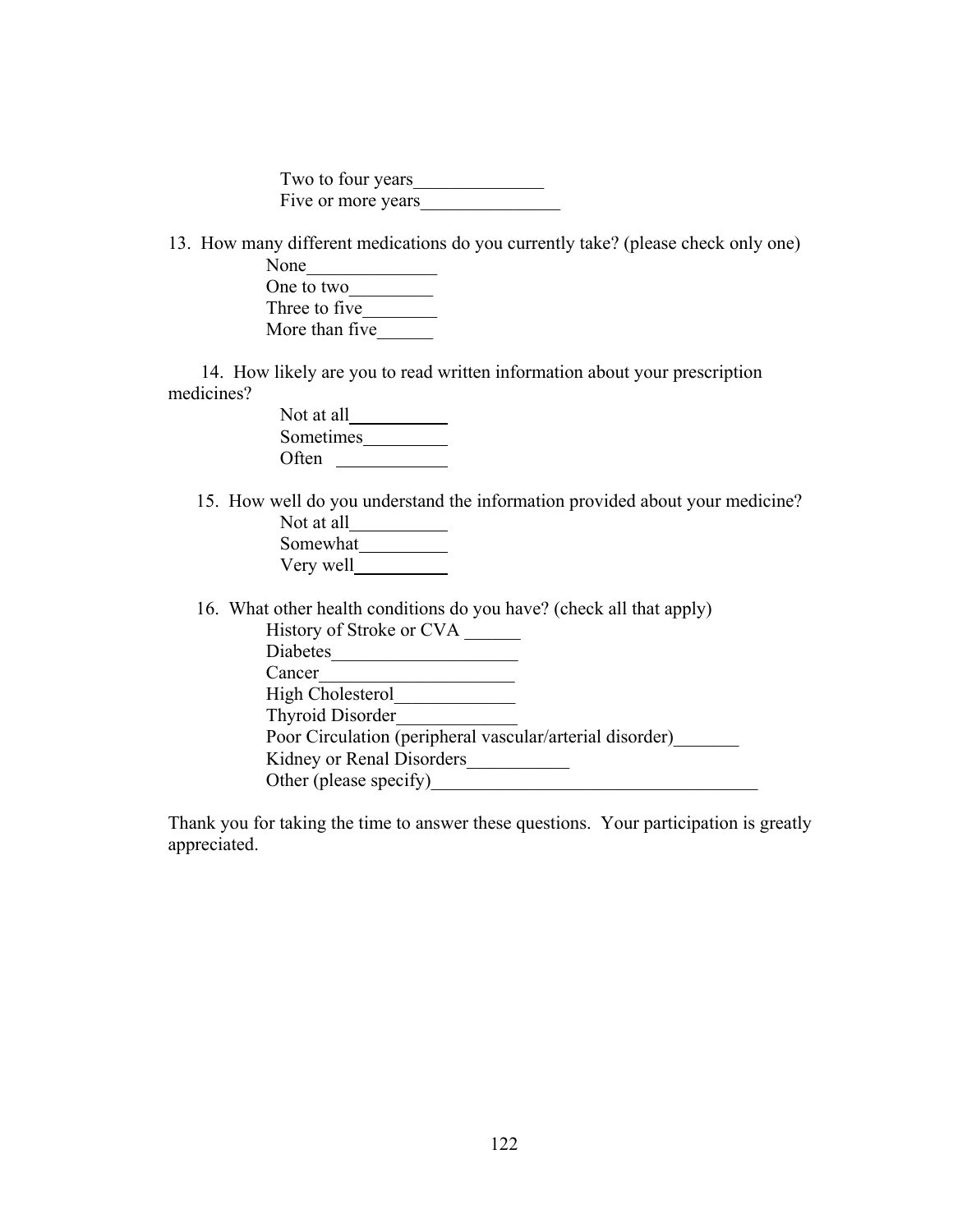# APPENDIX I

## CONSENT FORM

## **UNIVERSITY OF NORTH CAROLINA AT GREENSBORO CONSENT TO ACT AS A HUMAN PARTICIPANT**

# Project Title: **Health Literacy and Adherence to Antihypertensive Regimens in African Americans Ages 50 and Older**

Project Director: L. Louise Ivanov, DNS, RN & Racquel R. Ingram, MSN, RN, PhD©

Participant's Name:

#### **What is the study about?**

African Americans ages 50 and older who have high blood pressure are known to have some difficulty in sticking to the advice of their primary care provider's advice in managing their high blood pressure. We are trying to find out some causes of this difficulty.

#### **Why are you asking me?**

You are being asked to participate because you are: African American Age 50 or older Have high blood pressure Take high blood pressure medication Cannot eat certain foods because of your high blood pressure Able to follow directions Have good eyesight

## **What will you ask me to do if I agree to be in the study?**

If you agree to participate in this study, we will ask you questions about the reasons that stop you (in the past, at present, or in the future) from sticking to your doctor's advice related to your high blood pressure. We would like this information so that we can help persons better manage their health. We will use three worksheets to help us get this information. The items that will be asked on the worksheets include:

- Health Literacy (reading and understanding health related information)
- Demographic factors (where you live, your age, level of education, etc)
- Lifestyle and Behavioral Factors that stop you from sticking to your doctor's advice at present or in the future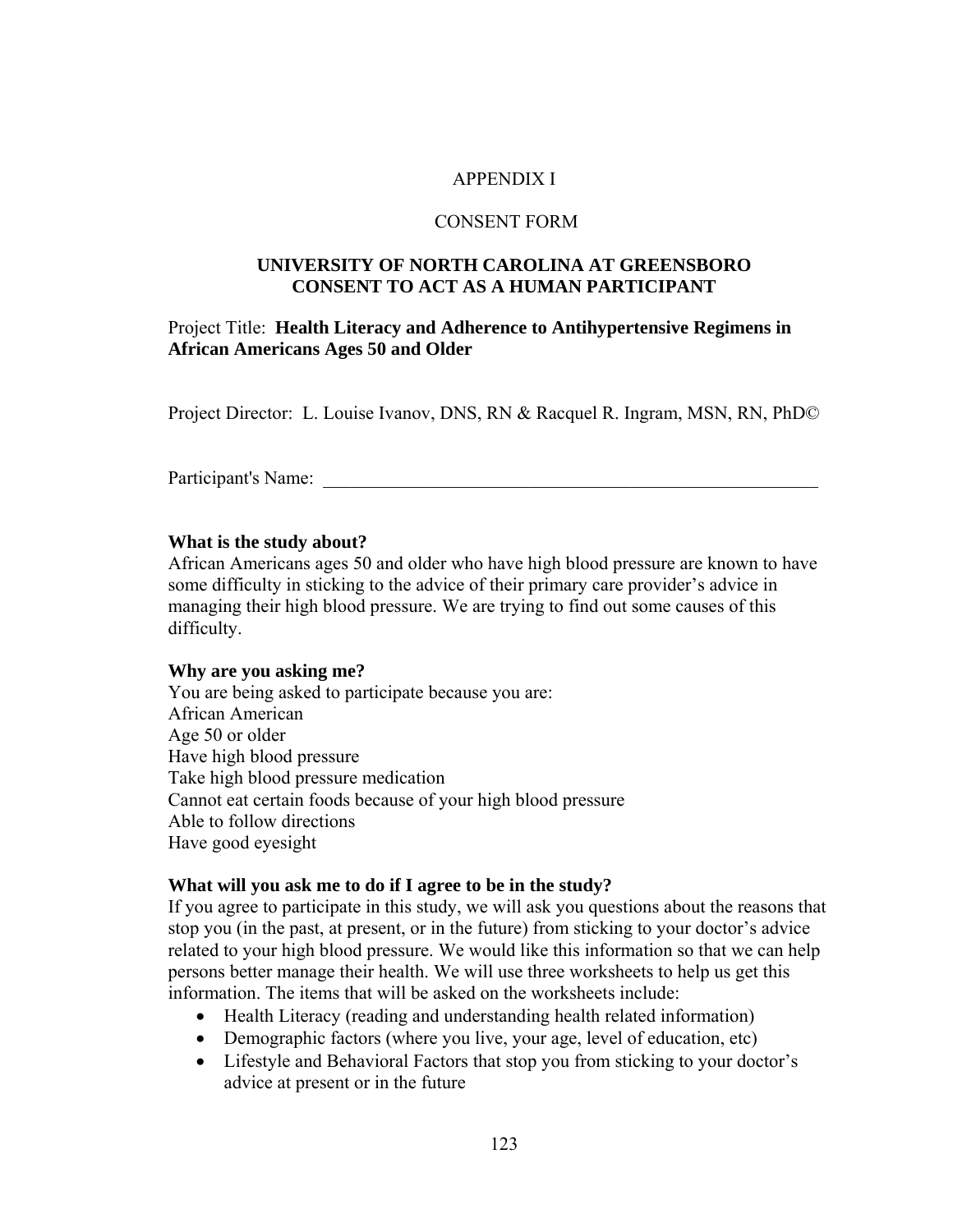• Socioeconomics (wages/income) that may affect your ability to stick to your high blood pressure treatment plan

It will take you about15-30 minutes to complete the worksheets.

#### **Is there any audio/video recording?**

Recordings will not be used.

#### **What are the dangers to me?**

There are limited risks to you for participating in this study. Some of the questions that we ask may cause you to feel embarrassed. If you begin to feel embarrassed at any time, the worksheets can be read to you privately, or you may stop answering the questions and withdraw from the study without penalty or unfair treatment. You may also request to go to a private location within the area to ask the project director questions. The project directors will have the only access to your files and may be able to determine your identity. This information will remain confidential.

If you have any concerns about your rights or how you are being treated please contact Eric Allen in the Office of Research and Compliance at UNCG at (336) 256-1482. Questions about this project or your benefits or risks associated with being in this study can be answered by Louise Ivanov who may be contacted at (336) 334-5105 or Racquel Ingram at (336) 480-1134.

## **Are there any benefits to me for taking part in this research study?**

There are no direct benefits to participants in this study.

#### **Are there any benefits to society as a result of me taking part in this research?**

The information that you provide will assist health care professionals with the development of

programs that may potentially affect you or others in better understanding health information

provided to you.

## **Will I get paid for being in the study? Will it cost me anything?**

After completing all worksheets you will receive a \$10 Wal-Mart gift card. You must complete all of the worksheets to receive the gift card. If you do not complete all of the worksheets, you will not be able to receive the gift card. There is no cost to you.

## **How will you keep my information confidential?**

Your privacy will be protected. The worksheets that you fill out will only have a number on them and not your name. You will not be publicly identified by name or other identifiable information as being part of this study. The only place that your name will appear is on this consent form. No identifiable information will be used in presentations. The consent forms and the worksheets will be stored separately. Your information will be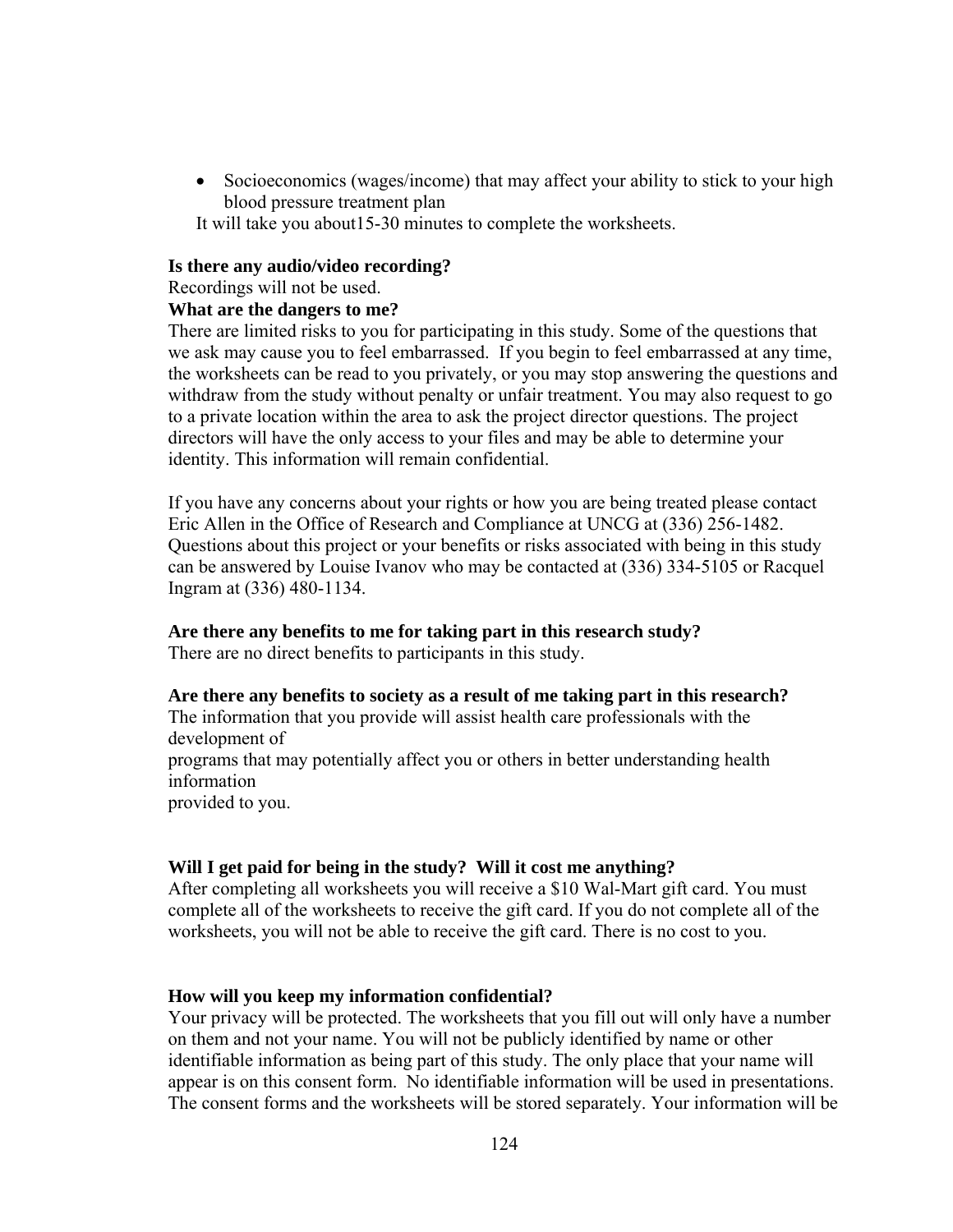stored in a locked file cabinet located at UNCG in the project director's office. The information that is stored in the computer will be password protected. All information obtained in this study is strictly confidential unless disclosure is required by law. The worksheets will be kept for 3 years after the end of the study and will then be shredded. The computer data will be kept for 5 years after the end of the study and will be deleted.

## **What if I want to leave the study?**

You have the right to refuse to participate or to withdraw at any time, without penalty. If you do withdraw, it will not affect your in any way. If you choose to withdraw, you may request that any of your data which has been collected be destroyed unless it is in a deidentifiable state.

#### **What about new information/changes in the study?**

If significant new information relating to the study becomes available which may relate to your willingness to continue to participate, this information will be provided to you.

#### **Do you have any questions for me about the study?**

#### **Voluntary Consent by Participant:**

By signing this consent form you are agreeing that you read, or it has been read to you, and you fully understand the contents of this document and are openly willing consent to take part in this study. All of your questions concerning this study have been answered. By signing this form, you are agreeing that you are 50 years of age or older and are agreeing to participate, or have the individual specified above as a participant participate, in this study described to you by Racquel Ingram.

Signature: \_\_\_\_\_\_\_\_\_\_\_\_\_\_\_\_\_\_\_\_\_\_\_\_ Date: \_\_\_\_\_\_\_\_\_\_\_\_\_\_\_\_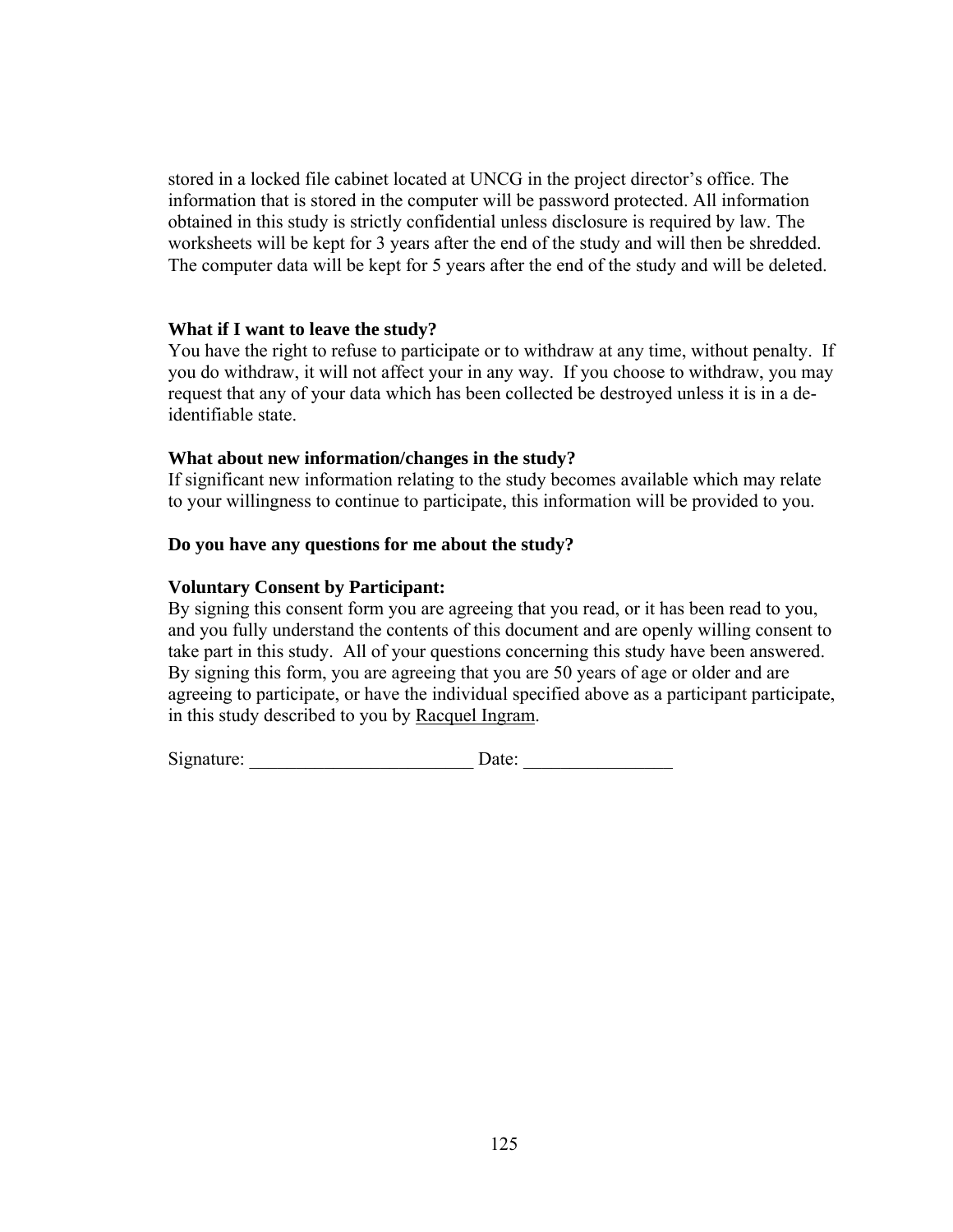# APPENDIX J

# DATA KEY

#### **ID #**

**Age**  How old are you?

#### **Gender**

 $1 = Male$  $2=$  Female

#### **Education**

What is the highest level of education you completed?

- $1 =$  Less than  $8<sup>th</sup>$  grade
- $2=8^{th}$  grade level
- $3=$  Less than  $12<sup>th</sup>$  grade
- $4=12^{th}$  grade or GED equivalent
- 5= Technical or trade (including military)
- 6= Community college
- 7= University or college

## **Maritalstat**

What is your marital status?

- 1= Married
- $2 =$  Single
- 3= Widowed
- 4= Separated
- 5= Divorced

#### **Livewith**

Who do you live with?

- $1=$  I live alone
- 2= I live with husband/wife
- 3= I live with significant other
- 4= I live with a friend
- $5=$  I live with another family member(s)
	- Please specify the family member(s) you live with (i.e. daughter, cousin, grandson, etc.)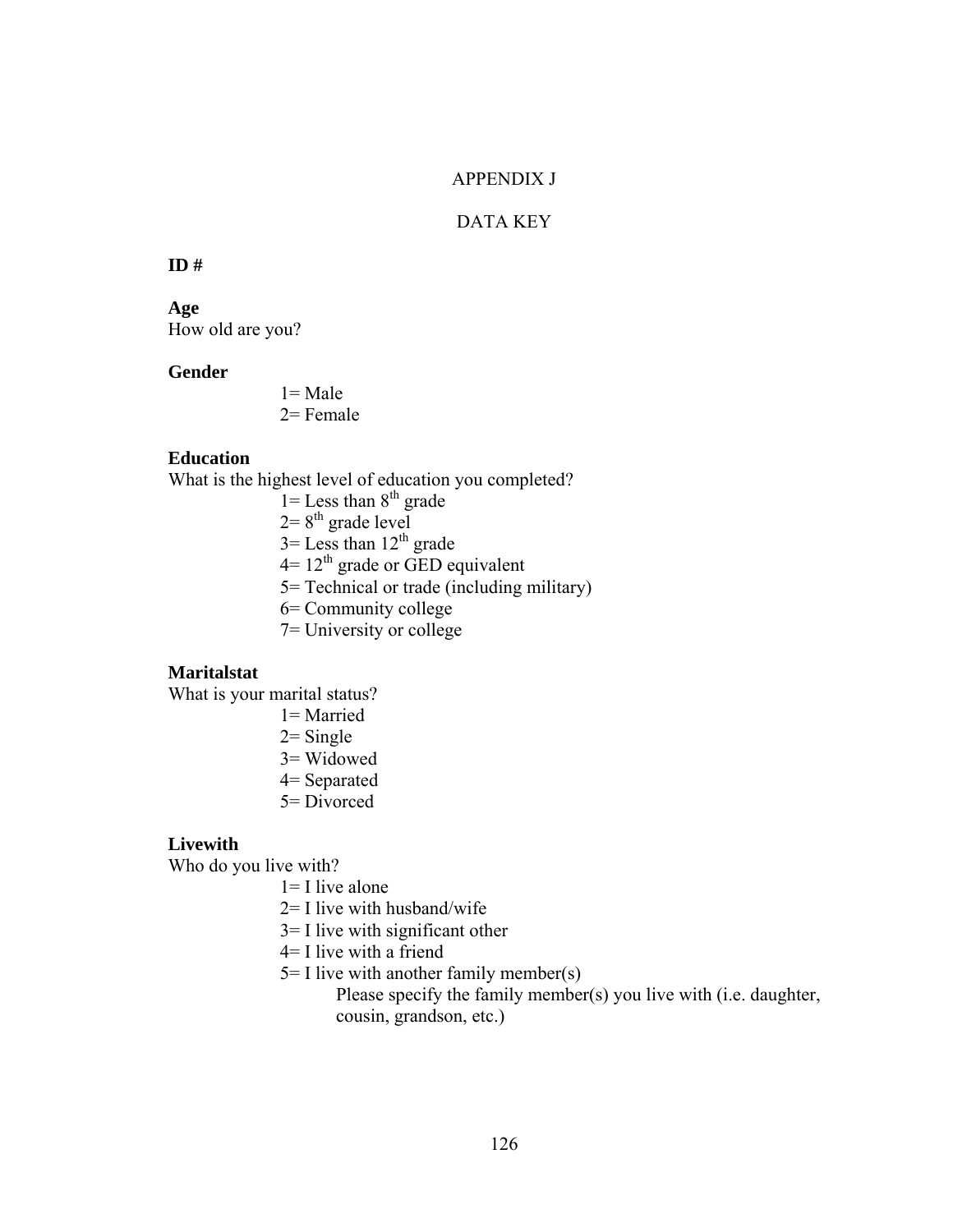## **Commsubd**

What community or subdivision do you live in?

- 1= Subsidized housing
- 2= Non-subsidized housing
- 3= No specification

## **Workstatus**

What is your current work status?

 $1 =$  Full-time (40 + hours per week)

2= Part-time (less than 40 hours per week)

- 3= I don't work at this time
- 4= Retired

## **Income**

What is the total yearly income in your family?

 $1= 0-9,999$ 2= 10,000-19,999 3= 20,000-29,999 4= 30,000-39,999 5= 40,000-40,999 6= 50,000-50,999 7= Above 60,000

# **Healthstatus**

Do you consider your health to be:

- 4= Excellent
- 3= Good
- $2=$  Fair
- $1 = Poor$

## **Healthinsur**

What kind of health insurance do you have?

- $1 = None$
- 2= Medicaid
- 3= Medicare
- 4= Veterans Administration
- 5= Private Insurance
- 6= Government supplemental
- 7= Other (please specify)
- 8= Medicaid and Medicare
- 9= Several selected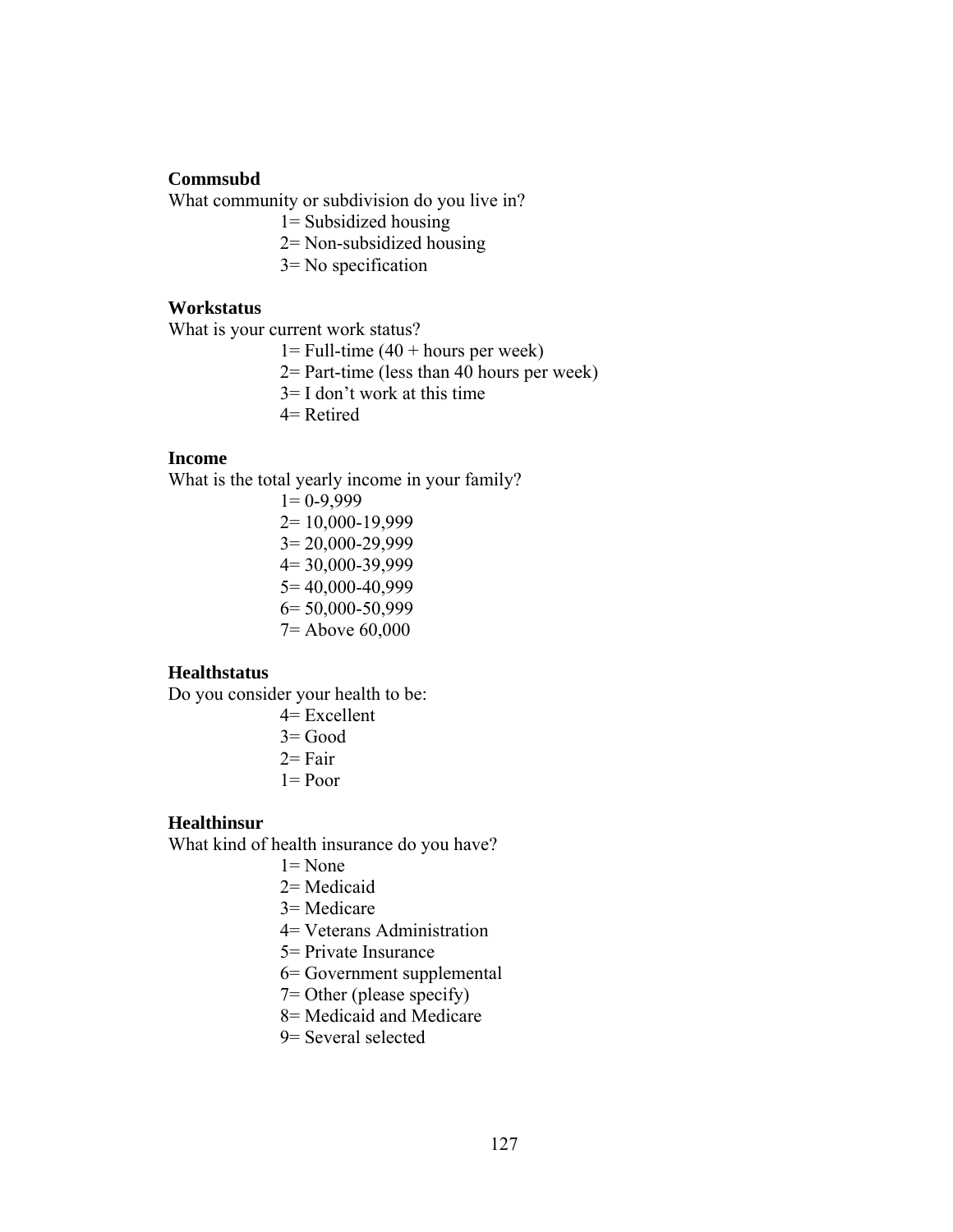## **HCreceipt**

Where do you go to receive health care most of the time?

- 1= Private Physician
- 2= VA Hospital
- 3= Free Clinic
- 4= Health Department
- 5= Emergency Room
- 6= Other (please specify)
- 7= More than one selected

## **HTNyears**

How long have you had hypertension (high blood pressure)?

- 1= Less than two years
- 2= Two to four years
- 3= Five or more years

#### **HTNmedyrs**

How long have you been taking medicine for your high blood pressure?

- 1= Currently not taking medication
- 2= Less than two years
- 3= Two to four years
- 4= Five or more years

## **NumHTNmeds**

How many different medications do you currently take?

- $1 =$  None
- $2=$  One to two
- $3=$  Three to five
- 4= More than five

## **ReadRxinfo**

How likely are you to read written information about your prescription medicines?

- 1= Not at all
- 2= Sometimes
- $3=$  Often

#### **UndstdRxinfo**

How well do you understand the information provided about your medicine?

- 1= Not at all 2= Somewhat
- 3= Very well